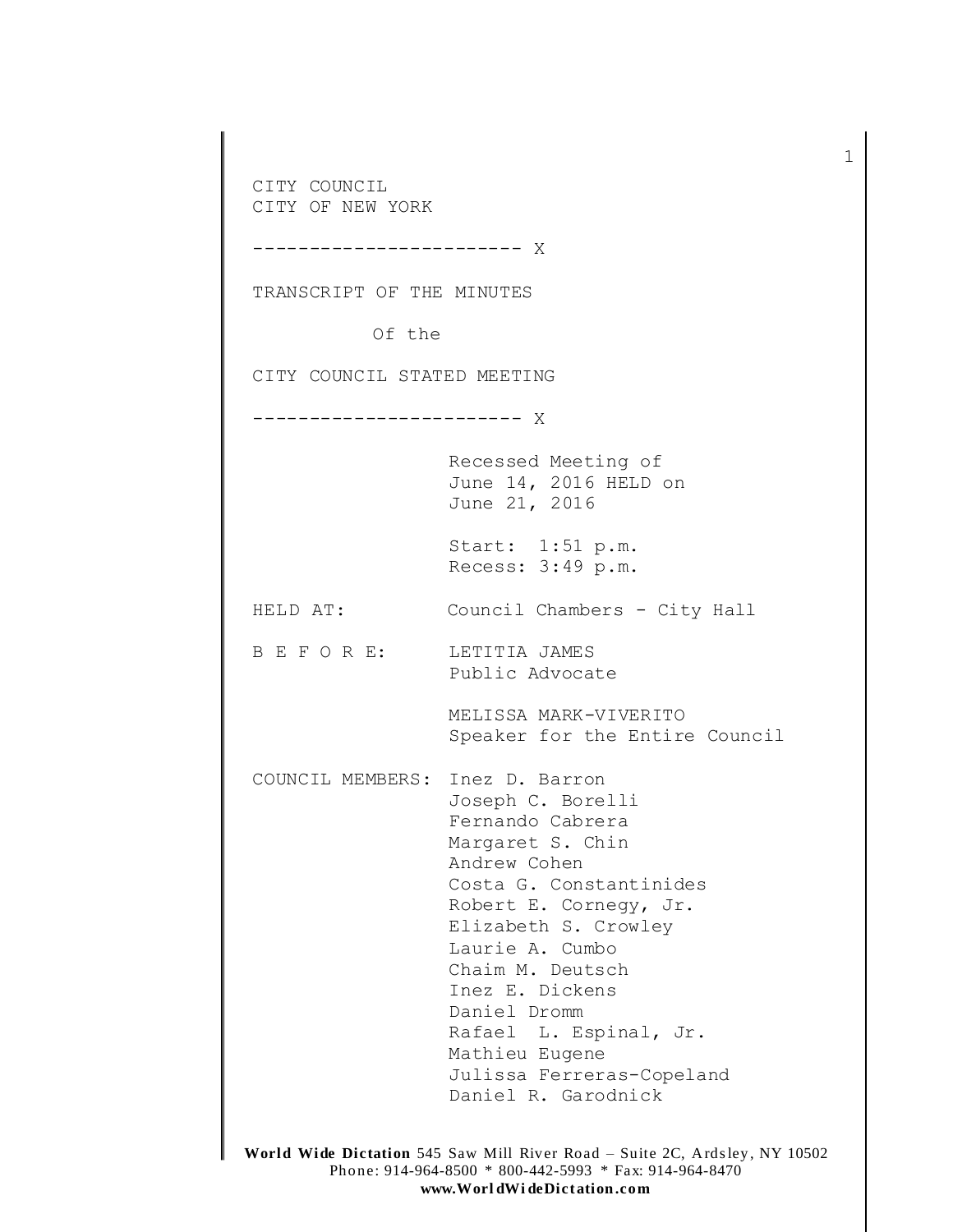Vincent J. Gentile Vanessa L. Gibson David G. Greenfield Barry S. Grodenchik Corey D. Johnson Ben Kallos Andy L. King Peter A. Koo Karen Koslowitz Rory I. Lancman Brad S. Lander Stephen T. Levin Mark Levine Alan N. Maisel Steven Matteo Darlene Mealy Carlos Menchaca Rosie Mendez I. Daneek Miller Annabel Palma Antonio Reynoso Donovan J. Richards Ydanis A. Rodriguez Deborah L. Rose Helen K. Rosenthal Rafael Salamanca, Jr. Ritchie J. Torres Mark Treyger Eric A. Ulrich James Vacca Paul A. Vallone James G. Van Bramer Jumaane D. Williams Ruben Wills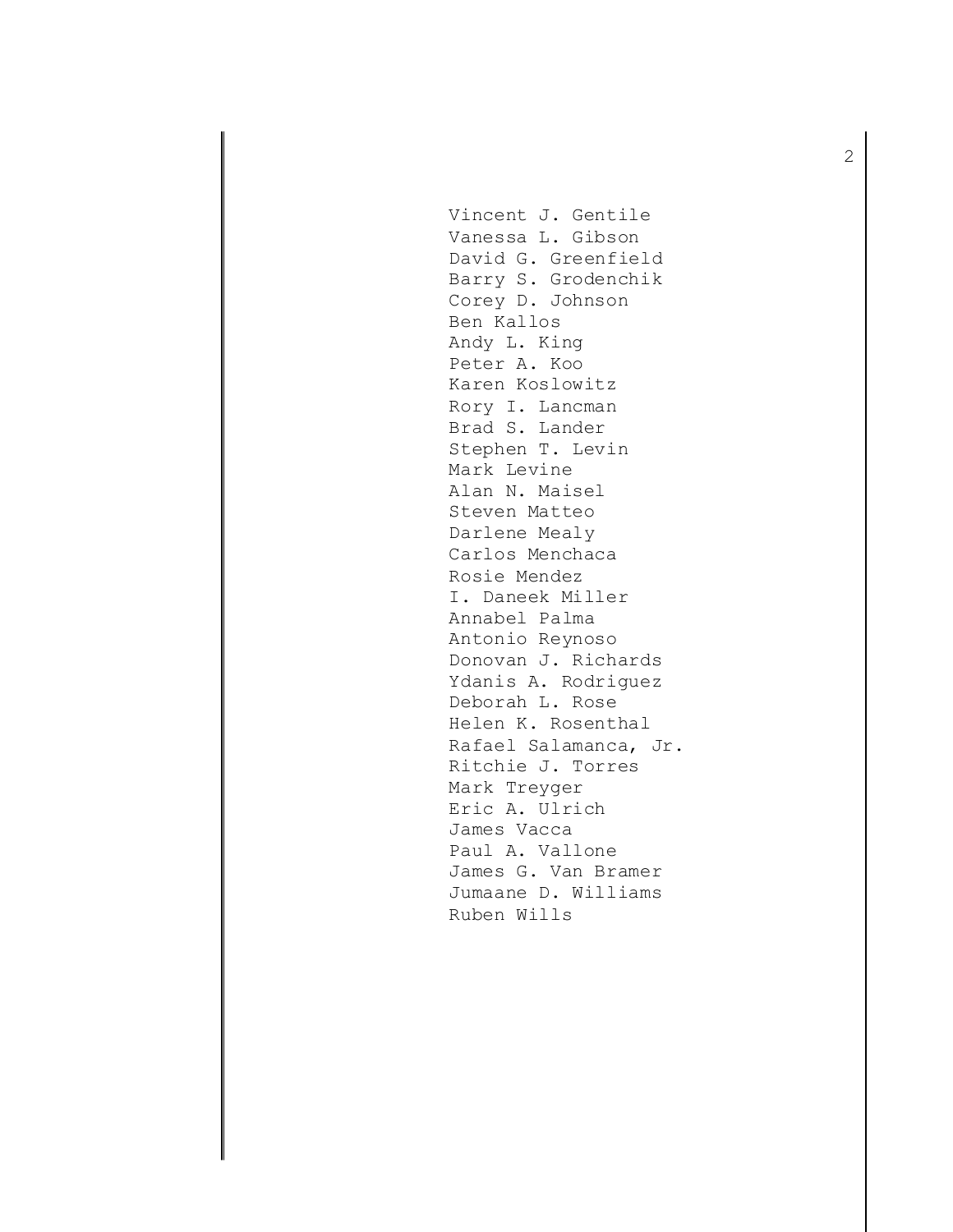A P P E A R A N C E S (CONTINUED)

Muhammad Shamsi Ali, Spiritual Leader Jamaica Muslim Center 84-42 Chapin Parkway Jamaica, N.Y. 11432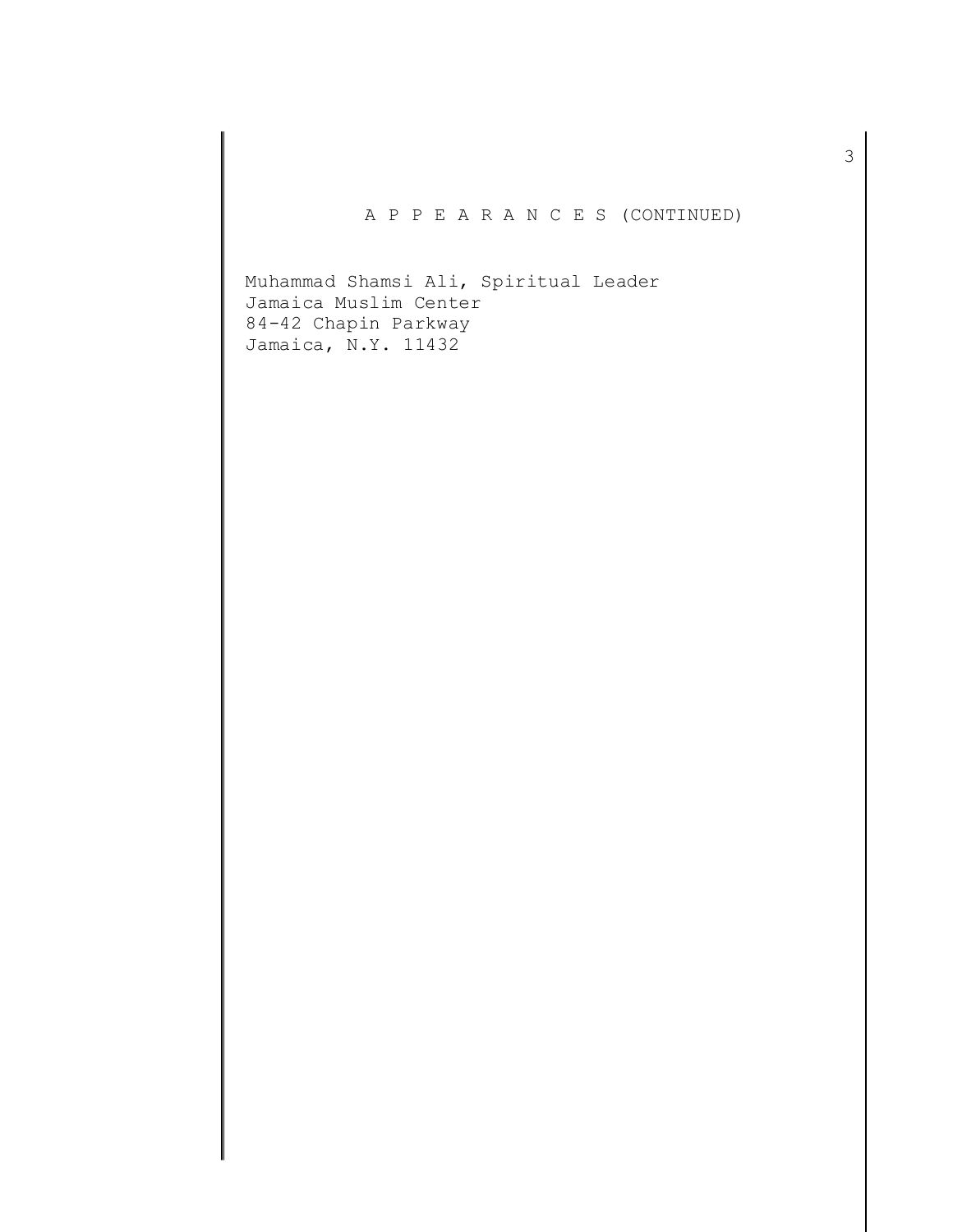2 3 4 5 6 7 8 9 10 11 12 13 14 15 16 17 18 19 20 21 22 23 24 25 [sound check, pause] [background comments] SPEAKER MARK-VIVERITO: Okay, hi. FEMALE SPEAKERS: Hi, guys, my name is Julie. (sic) SPEAKER MARK-VIVERITO: [interposing] Who was--who was here at Gay Pride event? Yes, so everyone here, so let's pay attention because this is a very important ceremonial. [background comments, pause] SPEAKER MARK-VIVERITO: All right, so I-- I think it's ready. We're going to talk a little bit. So, I want to thank Council Member Dromm and I want to thank Council Member Mendez. We had this wonderful of--this school is in Council Member Mendez's district, P.S. 364 in the East Village, and Council Member Dromm had heard about this wonderful group of young people. When we talk about the future, and what the future holds, let me tell you that it is young people like this that already have a sense of understanding that this country and this world belongs to everybody. What they've done is really exemplary, and it's a lesson that we should all learn from. So the group is called Kids for LDGT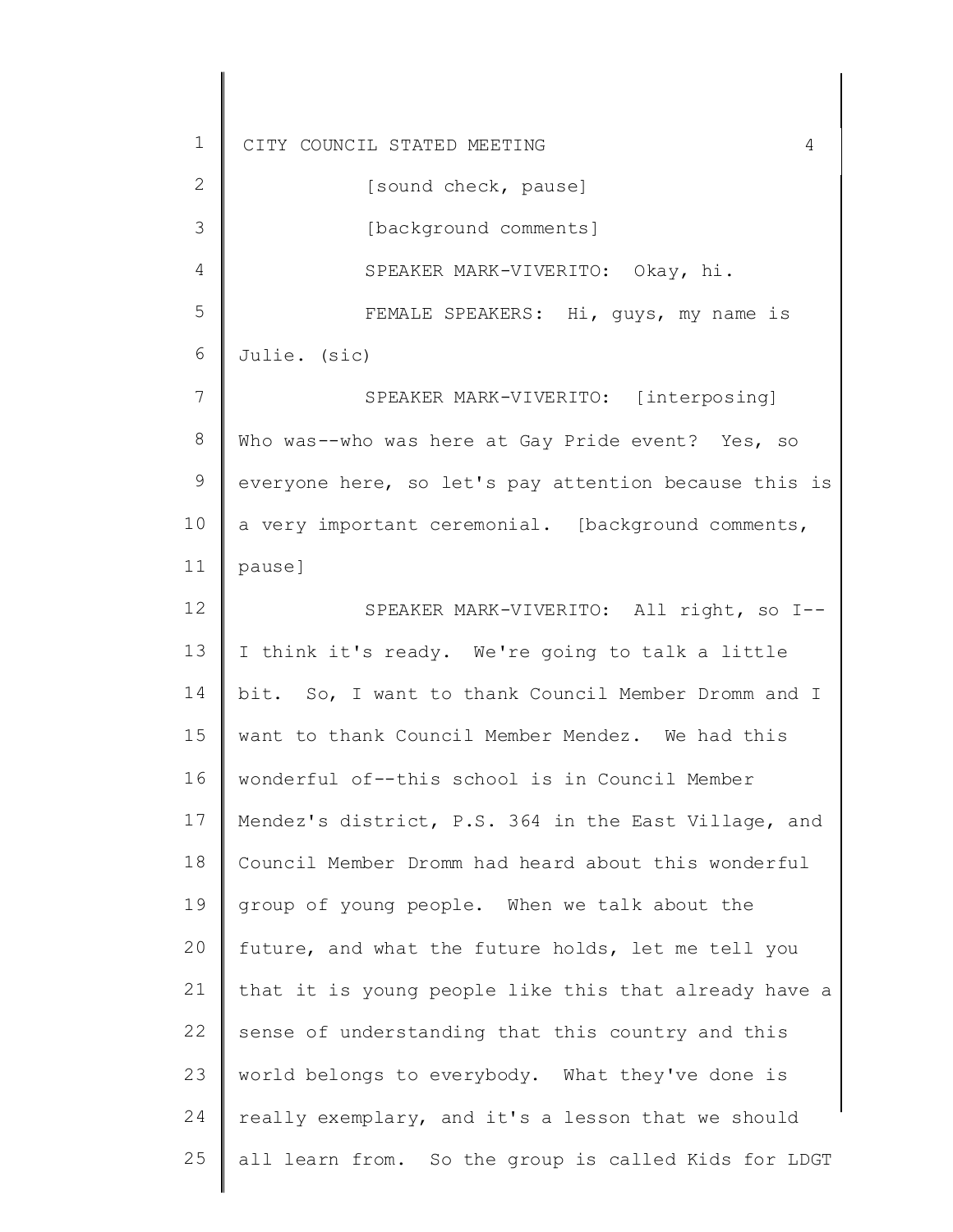2 3 4 5 6 7 8 9 10 11 12 13 14 15 16 17 18 19 20 21 22 23 24 Rights, and they were--they came to our Pride Celebration. Raise your hands those that were at the Pride Celebration, and these wonderful kids--I'm sorry if I--if I go off a little bit, Danny, but I was so impressed and so touched and moved. So these young kids--these young children basically had a campaign that they raged against an educational website called Brain Pop, which is one of these educational websites where kids go and do research and get information, and they realize that Bran Pop there were doing--where was it? You were doing research in LGBT rights, and the LGBT speed--LGBT Rights Movement, and Brain Pop did not have any information on their website about the LGBT Rights Movement, and they realized that there was about the Civil Rights Movement, there was about a whole bunch of other movements, right? The Latino Rights Movement, but they didn't see anything about the Gay Rights Movement, and s they waged a campaign and did a whole video--which everyone should check out--that really talks about that, and--and challenged Brain Pop to change their ways. And as a result of their advocacy, what happened?

25

STUDENT: We--we got the vote. (sic)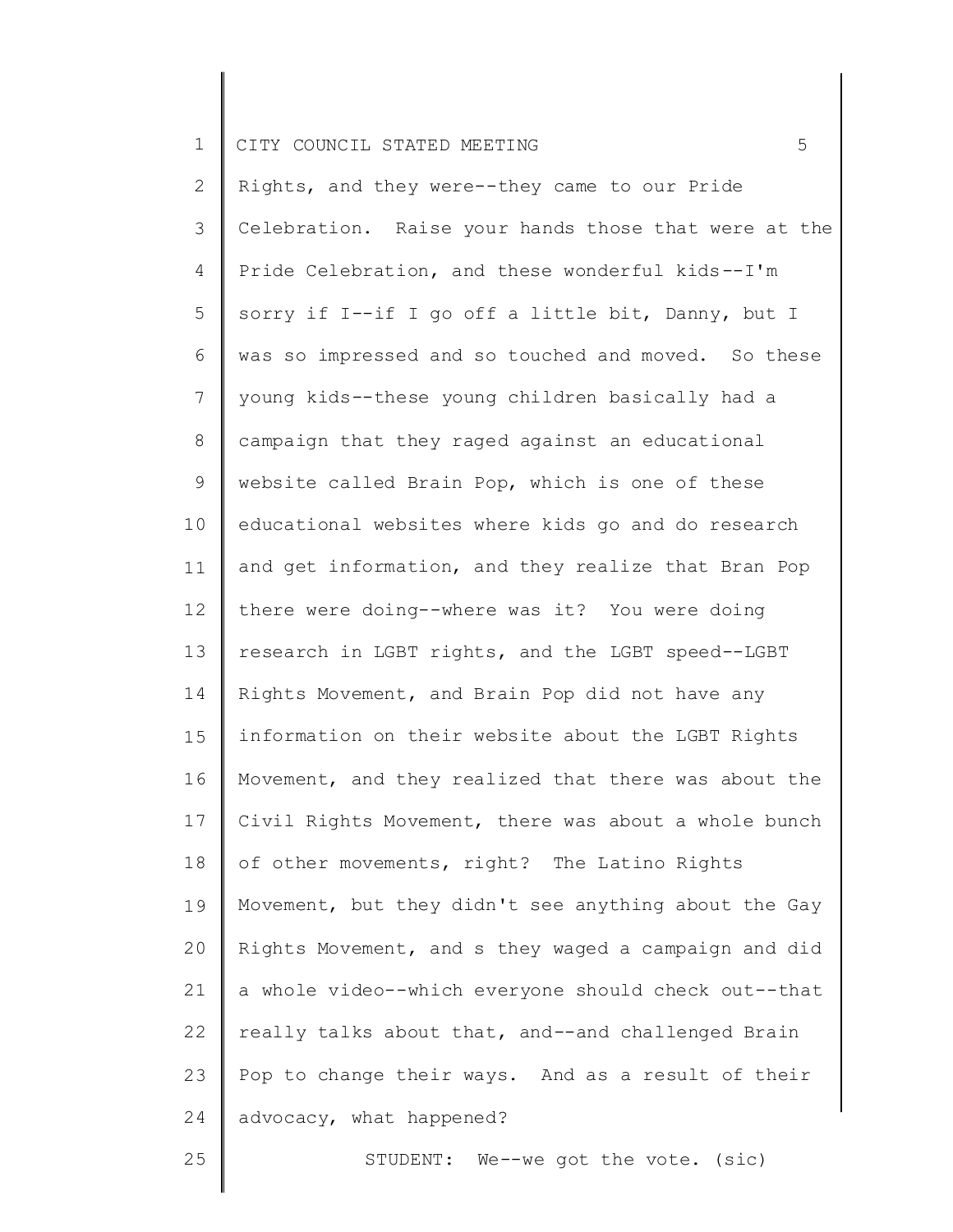2 3 4 5 6 7 8 9 10 11 12 13 14 15 16 17 18 19 20 21 22 23 24 25 SPEAKER MARK-VIVERITO: Oh, that's it. [cheers/applause] Bottom line is--is that they won, and--and now Brain Pop will have information about LGBT rights and leaders and--and be a much more inclusive website as a result of the advocacy of these wonderful children that are before us. So for me during this challenging that we find ourselves in, not only because of the horrific hate act and terror act against those 49 brothers and sisters of the LGBT community in Orlando, but also because of the dialogue that we're hearing in our presidential campaign. This gives me a lot of hope, and this gives me a lot of inspiration. So you all have made me very happy, and I know you've made Danny Dromm and Rosie Mendez and everyone else here that has gotten to know you very happy. We wanted to celebrate you here today to the parents. Are there parents here? Yes, very happy parents who are--some are very emotional. Thank you. [cheers/applause] There's a lot of adults that need to learn from the example that these young children have set. So thank you all very, very much. I'm going to hand it off it to Danny. I'll start crying if I talk any more, and- and Rosie as well, and then we'll read the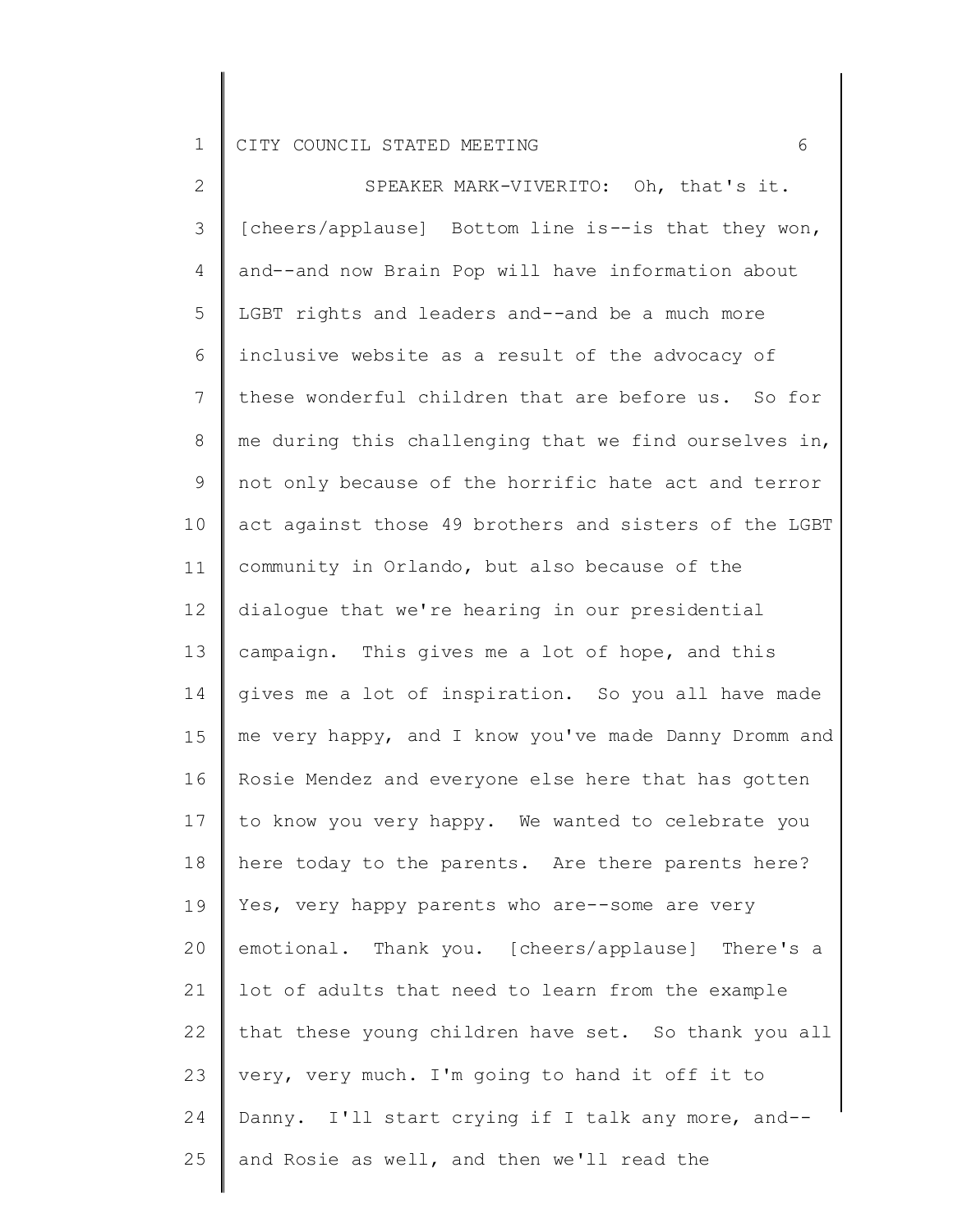2 3 4 proclamation and hand it to all of you, and we want one of you or maybe a couple of you to say a few words.

5 6 7 8 9 10 11 12 13 14 15 16 17 18 19 20 21 22 23 24 25 COUNCIL MEMBER DROMM: We have one speaker, Madam Speaker, right here. First of all, Madam Speaker, these children were able to accomplish something that I could not do in 24 years, and this to work with textbooks, or to work with a website to get LGBT history, Lesbian, Gay, Bisexual and Transgender history into the website or into textbooks, because what we have noticed and what the children noticed is that textbooks and websites are devoid of our history, and I believe that children this age and children older that all children deserve to have LGBT roll models, and I believe that they should also even the non LGBT kids at the high school level should also be able to talk with their friends and peers about what it means to be LGBT without any fear of discrimination, and how do we do that? We do that through education, and so these kids have educated me, and I used to be a teacher. I was a teacher for 25 years before I got elected to the City Council, and they have taught me a lesson, and that lesson is that when you advocate for what is right,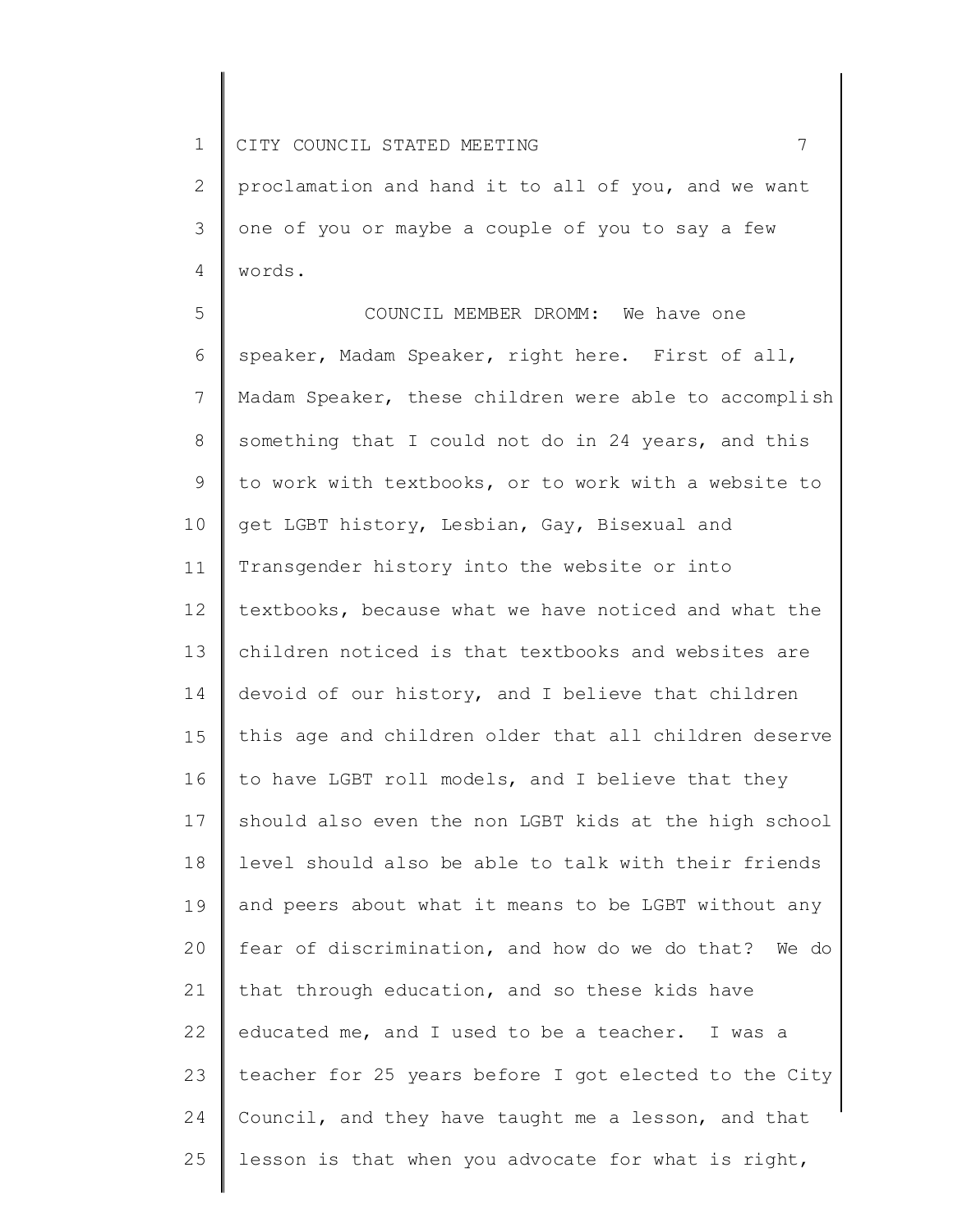2 3 4 5 you can win, and that's what these students did. And I'm very, very proud [cheers/applause] of them, and now we're going to hear from Council Member Rosie Mendez in whose district this is in.

6 7 8 9 10 11 12 13 14 15 16 17 18 19 20 21 22 23 24 25 COUNCIL MEMBER MENDEZ: Thank you. Well, one of the things I want to say is when these young kids and the school embarked on this important mission, they did not seek the assistance of my office, and clearly they didn't need it. [laughs] But they defined an issue, they worked on it, and they worked on it because it was right. They didn't work on because they have a gay council member. But now all school children will have the benefit of learning--learning about all the movements so they can learn. They can go on Brain Pop, and LGBT Rights will be there with women's rights, and the civil rights and every other movement that has been--has defined u will be important. Because in order to--to know where you're going, you need to know where you've been. So thank you. I am so proud of each and every one of you for taking this on, and making a reality for our city. Thank you. [applause] SPEAKER MARK-VIVERITO: The--the last thing I'll do before we--we--we read--we read the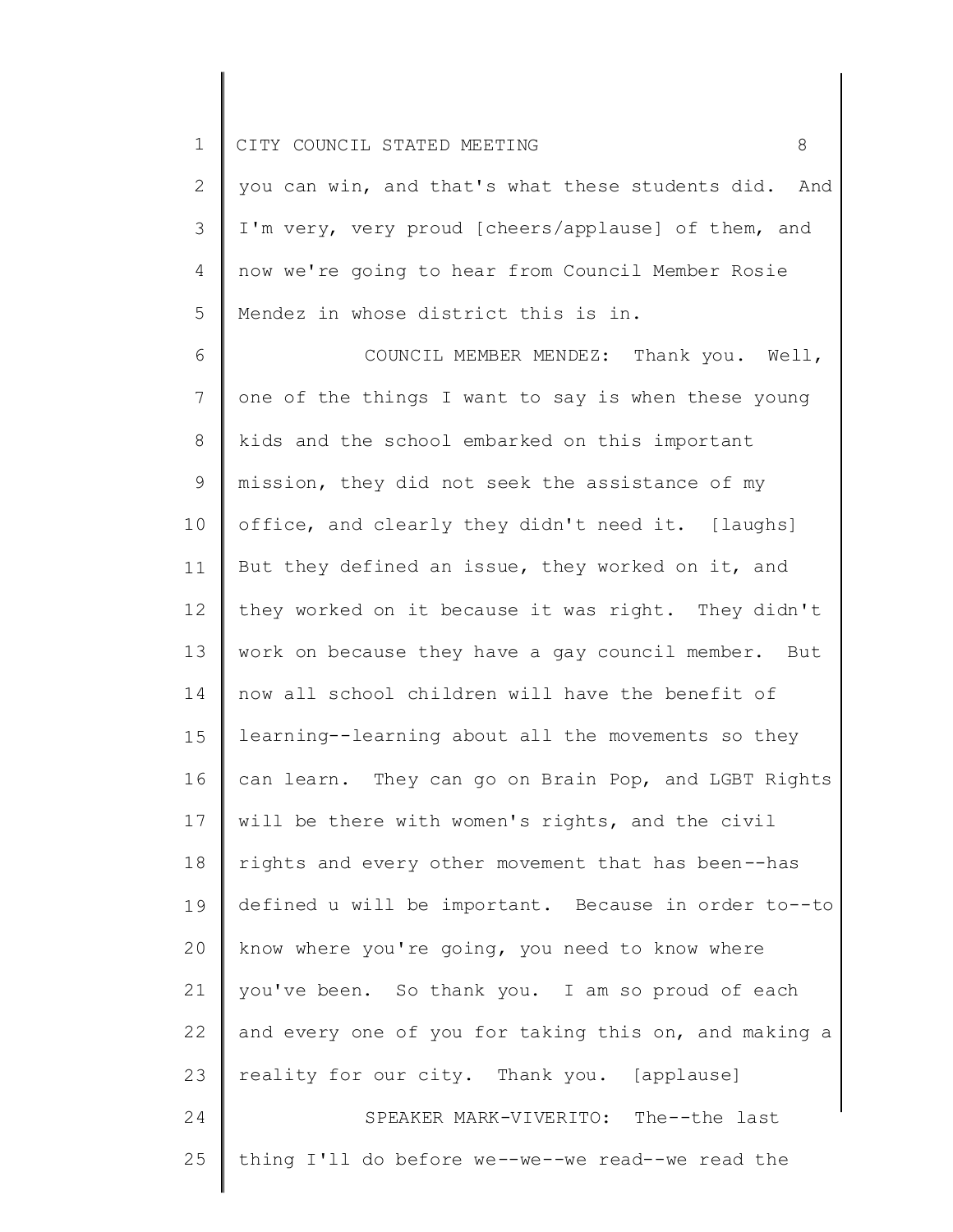2 3 4 5 6 7 8 9 10 11 12 13 14 15 16 17 18 19 20 21 22 23 24 25 proclamation, you know, we all--they're--they're learning a lesson early on in life, but it's one that we have live everyday that we have to--we have to create and build the world we want to live in. Right? That doesn't happen in a vacuum. If we want a world that is inclusive, if we want a world that validates every human being for who they are, we have to struggle to achieve that reality. So they have done that through advocating that this website be inclusive, and so thank you so much for helping build a better future, and with that, we will ask the Clerk to read the proclamation. CLERK: Council City of New York Proclamation. Whereas, the Council of the City of New York is proud to honor Kids for LGBT Rights Now comprised of fourth and fifth grade students at the Earth School for their outstanding commitment and contributions for supporting human rights in New York City and across the nation; and Whereas, P.S. 364, the Earth School in Manhattan's East--East Village is a school where children and adults from divers backgrounds come together to celebrate their differences while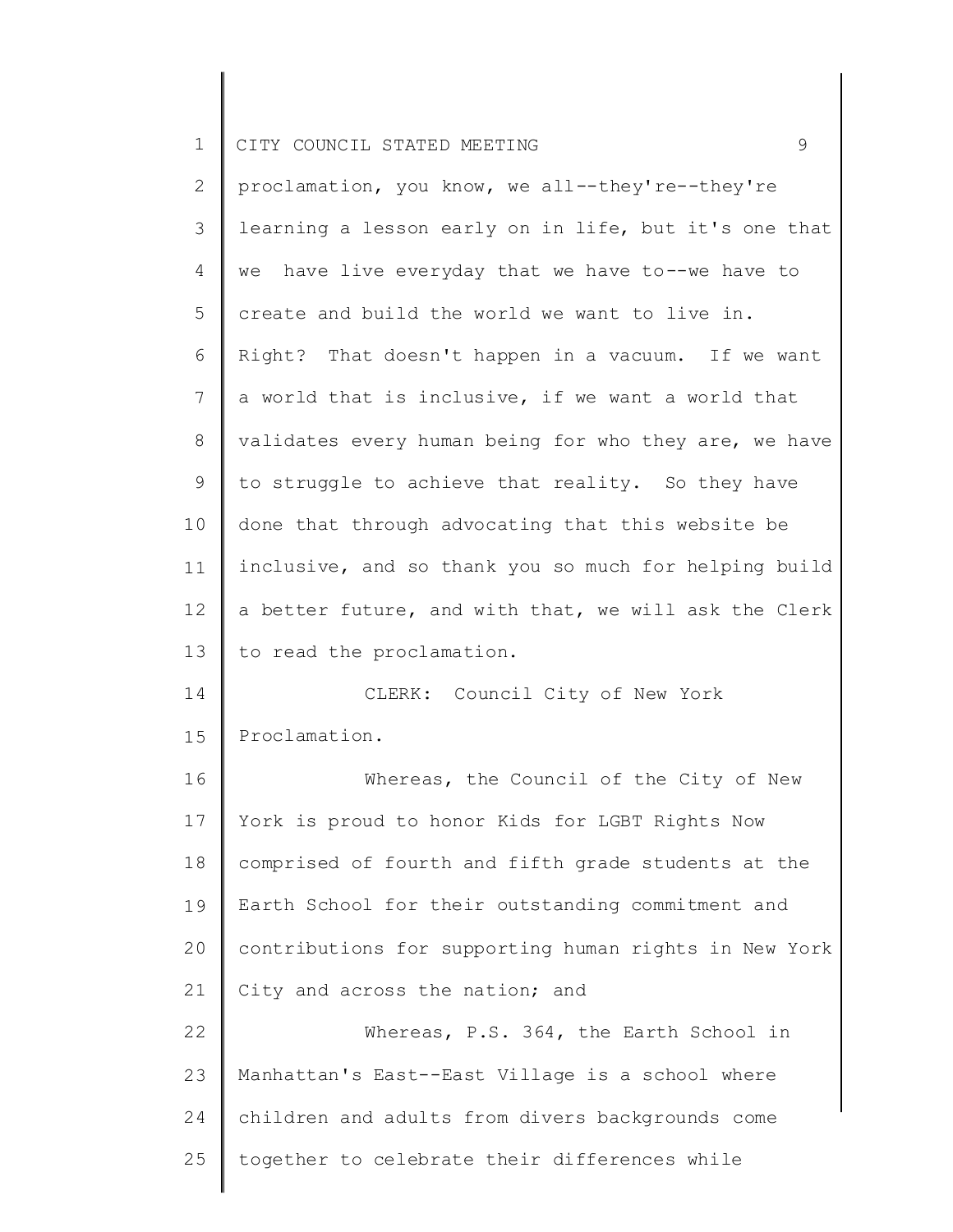|  |  | CITY COUNCIL STATED MEETING |  |  |  |
|--|--|-----------------------------|--|--|--|
|--|--|-----------------------------|--|--|--|

2 3 4 5 6 7 8 9 10 11 12 appreciating their common humanity and contributing to the community at large. In May 2015, students were divided into groups to study the rights movements of women, Latinos, African Americans, individuals with disabilities and the LGBT community. For their research they relied on an educational website called Brain Pop used by 20% of all schools in the United States. This site offers many short animated video and a wide--wide range of topics, but the students quickly learned there was nothing on this site about LGBT rights; and

13 14 15 16 17 18 19 20 21 22 23 24 Whereas, one students in the LGBT Rights group wrote to Brain POP, and made it her goal that by the time she graduated elementary school, the website would an LG--an LGBT rights video in progress. When she wrote to Bran POP to ask about the glaring omission, she received an unhelpful reply saying that her request was sent to the editorial team other evasive answers followed. A year later, Bran POP continued to show no signs of support. So the kids took matters into their own hands, and formed Kids for LGBT Rights Now; and Whereas, the members of Kids for LGBT

Rights Now worked together to show people that being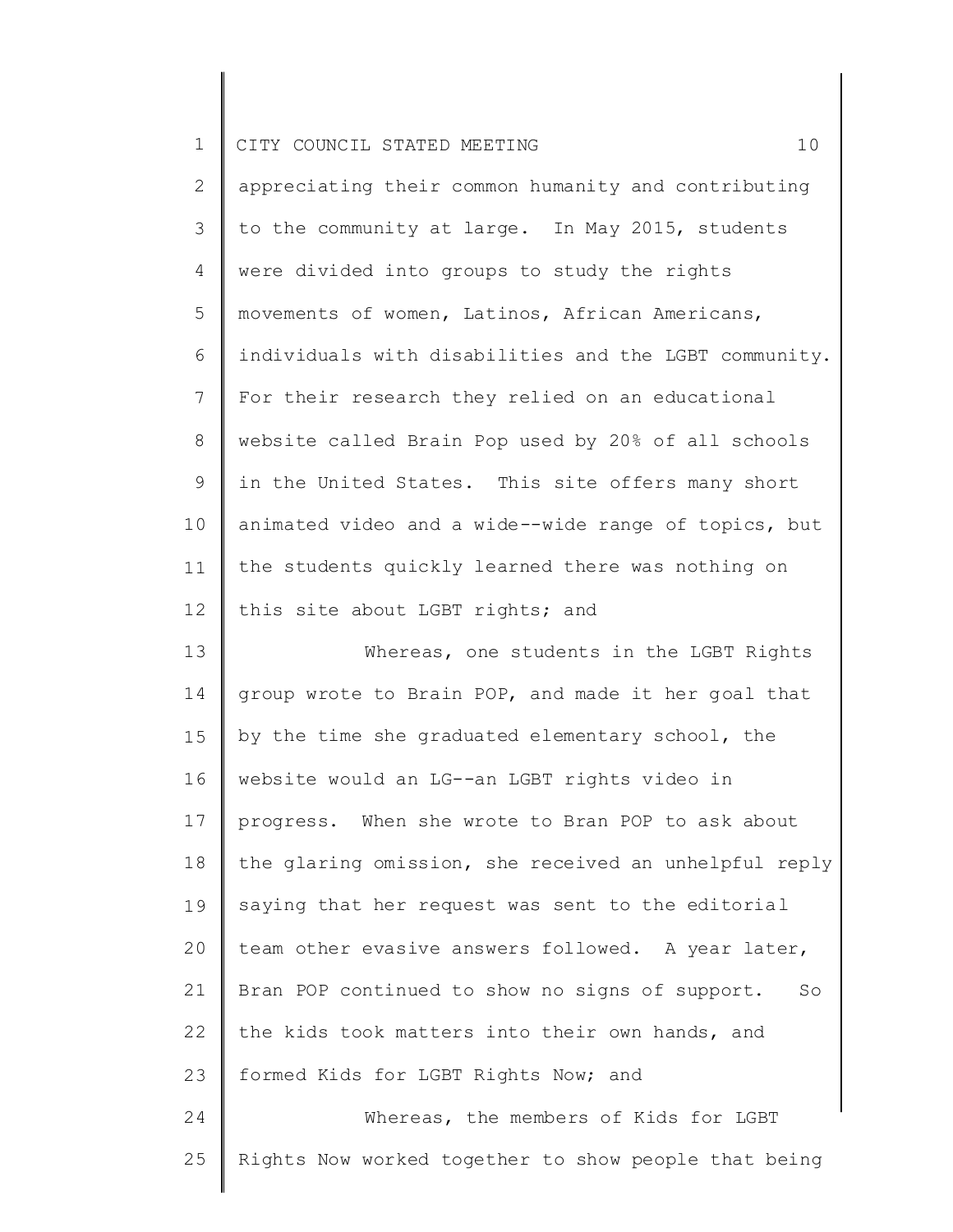|  |  | 1 CITY COUNCIL STATED MEETING |  |  |  |  |  |  |
|--|--|-------------------------------|--|--|--|--|--|--|
|--|--|-------------------------------|--|--|--|--|--|--|

2 3 4 5 6 7 8 9 10 11 12 13 14 15 16 17 18 19 20 21 22 LGBT is okay, and that LGBT history is an important subject the website should include. They also called principals to ask if they, too, supported their work for LGBT rights. This work prompted the COO of Brain POP to call the Earth School's principal to explain that LGBT rights did not appear in enough of the State's Standards for their target third grade range, third to eighth grade. A review of the State's Standards in all 50 states confirmed the opposite. Not only are LGBT rights required in the New York State Standards for eighth grade and the California State Standards for fourth grade, but almost every state encourages the study of rights movements. The kids for LGBT Rights now called attention to Brain POP's inaccurate claim, and reaffirmed their commitment to educating kids of all ages about LGBT rights and LGBT history; and Whereas, the Kids for LGBT Rights Now were not content to wait for Brain POP to end its exclusionary practices and fulfill its responsibility to educate its viewers. In April 2016, they created,

starred in and released a video about their efforts

on You Tube. Their video has been seen by thousands

23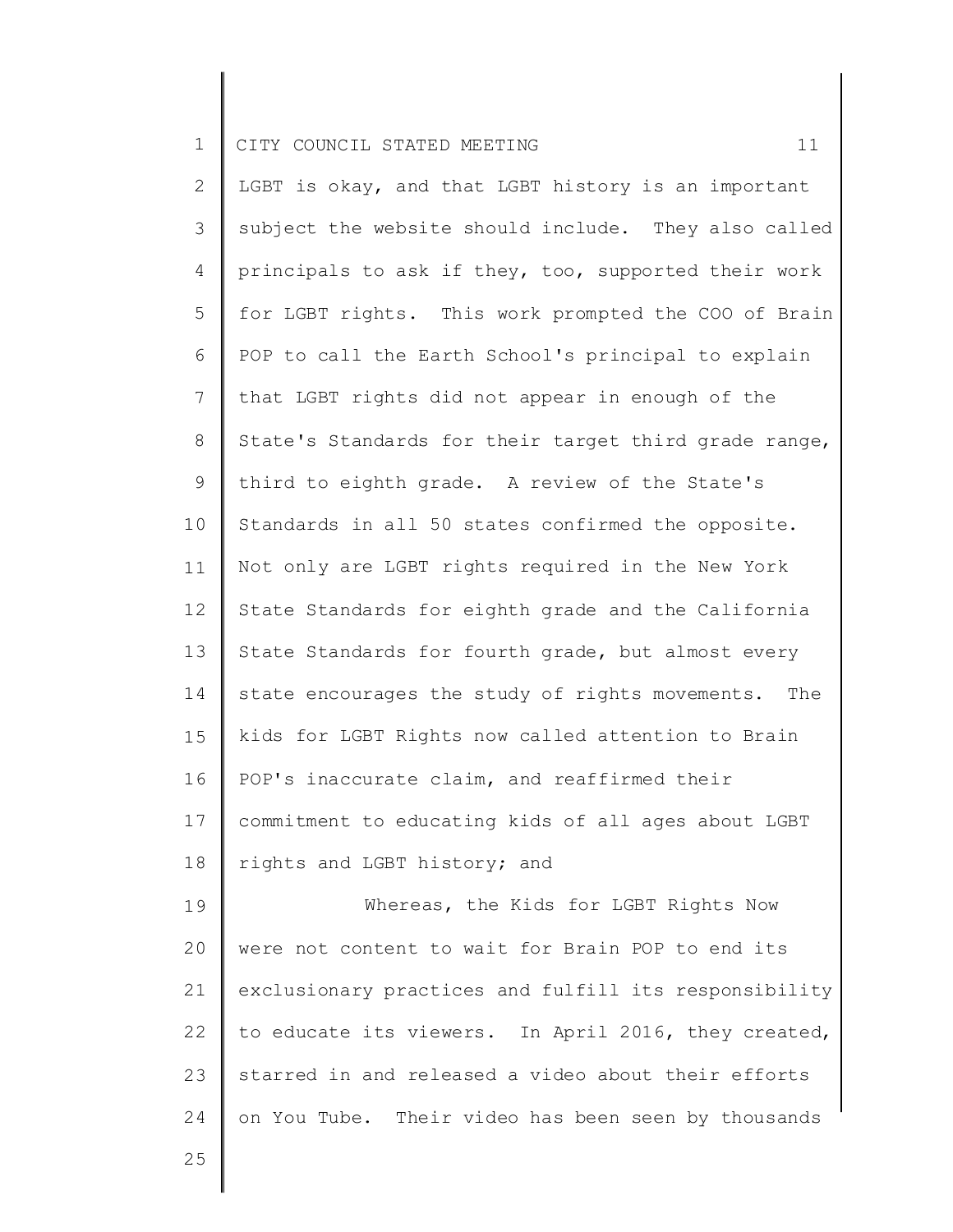|  |  | 1 CITY COUNCIL STATED MEETING |  |  |  |  |
|--|--|-------------------------------|--|--|--|--|
|--|--|-------------------------------|--|--|--|--|

2 3 to date. Their work has garnered great acclaim and has been featured on ABC News and DNA Info; and

4 5 6 7 8 Whereas, we commend Kids for LGBT Rights Now for their tireless dedication to forging a more inclusive society to changing hearts and minds through education, and to reaffirming that LGBT rights are human rights.

9 10 11 12 13 14 15 Now, therefore, be it know that the Council of the City of New York gratefully honors Kids for LGBT Rights Now as outstanding human rights champions. Melissa Mar-Viverito, Speaker for the Entire Council, Rosie Mendez, Council Member 2nd District Manhattan, Daniel Dromm, Council Member 25th District, Queens.

16 17 18 19 20 21 22 23 24 SPEAKER MARK-VIVERITO: [cheers/applause] And obviously, these wonderful--wonderful children are obviously not only guided by their parents, but guided by the teachers at the school. So we want to thank them for--for all that you are doing, and I think we're going to have--who's going to speak? We're going to lower it a little bit. Grace. [applause] [background comments] GRACE: Before we start, we would like to

thank Jerrod Fox for supporting us. We'd also like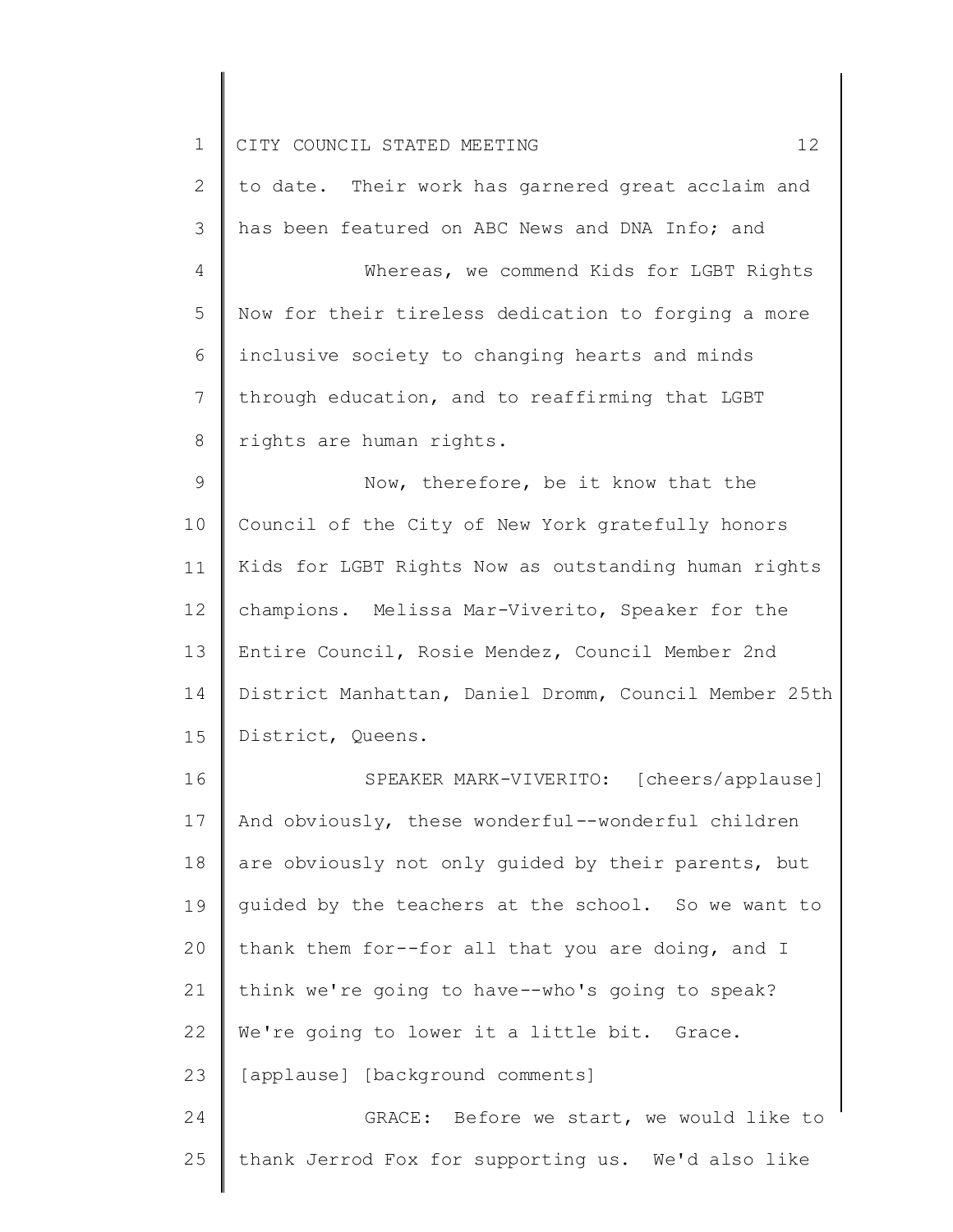2 3 4 5 6 7 8 9 10 11 12 13 14 15 16 17 18 19 20 21 22 23 24 25 to acknowledge City Council Member Dromm for leading our group in the direction of victory. We would also like to thank City Council Member Rosie Mendez and Speaker Melissa Mark-Viverito for inviting us to the Pride Celebrations. We would like to express gratitude towards Mint Press (sic) President Lisa Barron for being the first to publicly share our video, and finally, we would like to thank all of our families for supporting us. The LGBT community has come so far [coughs] in getting the Supreme Court to legalize gay marriage to the Stonewall Inn becoming a national monument. The LGBT community has made so much progress from where we were years, months, weeks and days ago, but we are still fighting the fight because there are still people and things that want to hold us back and to diminish our progress. Tragic things like the Orlando Massacre and onto smaller things like LGBT history not being taught in schools. And it's these problems, it's these things that inspire us to go farther and to push boundaries. That is why this group Kids for LGBT Rights Now has worked hard and pushed boundaries to fight for the LGBT community because we want to make a change. The setbacks like the lack of LGBT history in schools is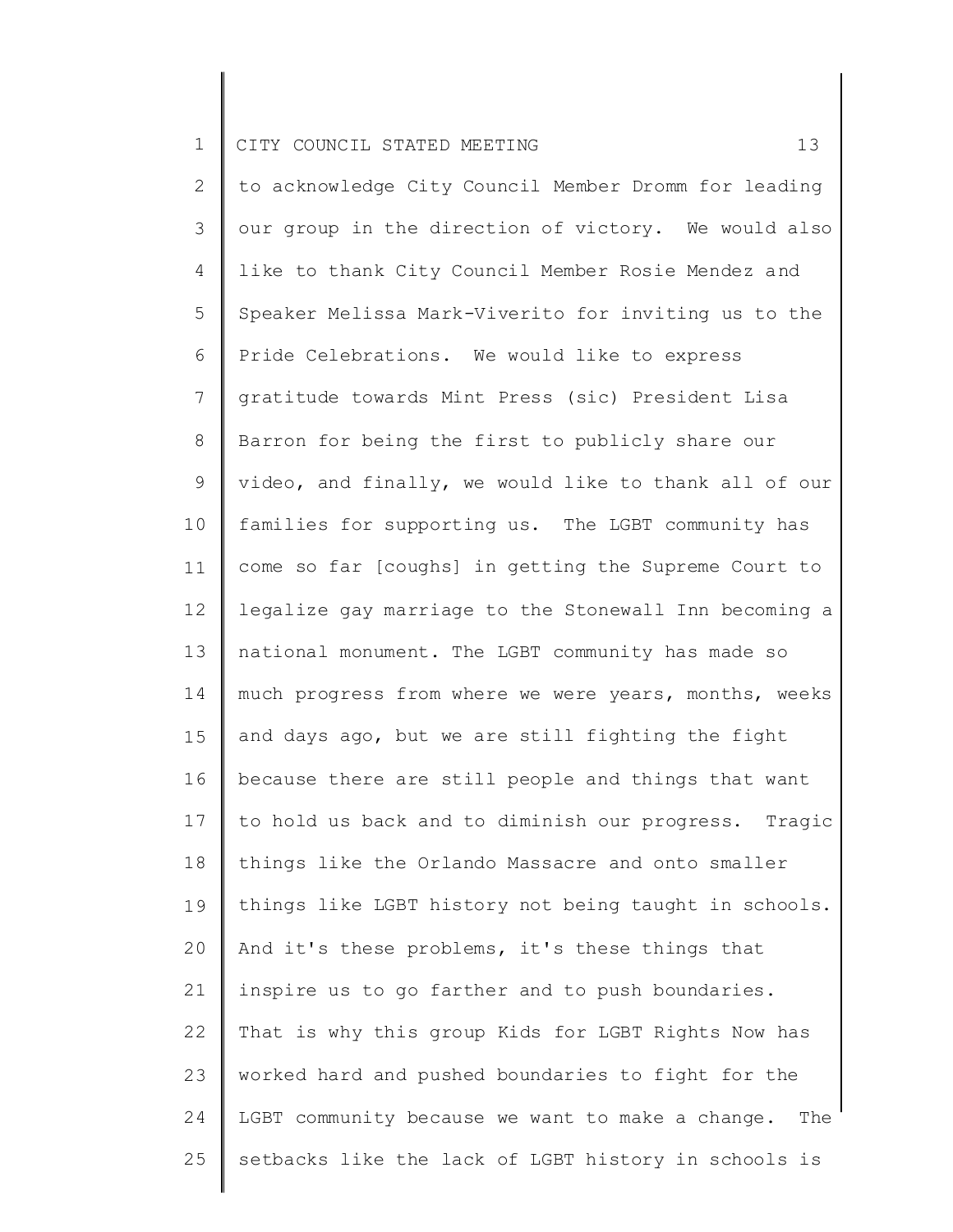2 3 4 5 6 7 8 9 10 11 12 13 14 15 16 17 18 19 20 21 22 23 24 a problem. It's small things like that that cause the bigger things. Maybe if this history was taught, we could avoid big problems. If this history was taught in school maybe, just maybe we could reduce prejudice, ignorance and hate towards LGBT persons and stop any more violence and hatred. It all starts in the beginning from the time where a person--it all starts in the beginning from the time where a person is born. Even though to the dismay of many, an LGBT person is born an LGBT person. You don't get to choose it just like you don't get to choose your parents and your skin color. It's something that comes to you, and unfortunately this uniqueness some people hate, and from this hate comes braveness of people coming and saying it and facing whoever it is and show them that they are proud to be an LGBT person. And that is why this group Kids for LGBT Rights Now is fighting to get this braveness and this history taught in our schools. And I am very proud to announce we have accomplished our goal to get Brain POP to create and LGBT rights video. And just like the rest of the world, we will keep fighting until this history is everywhere. [cheers/applause]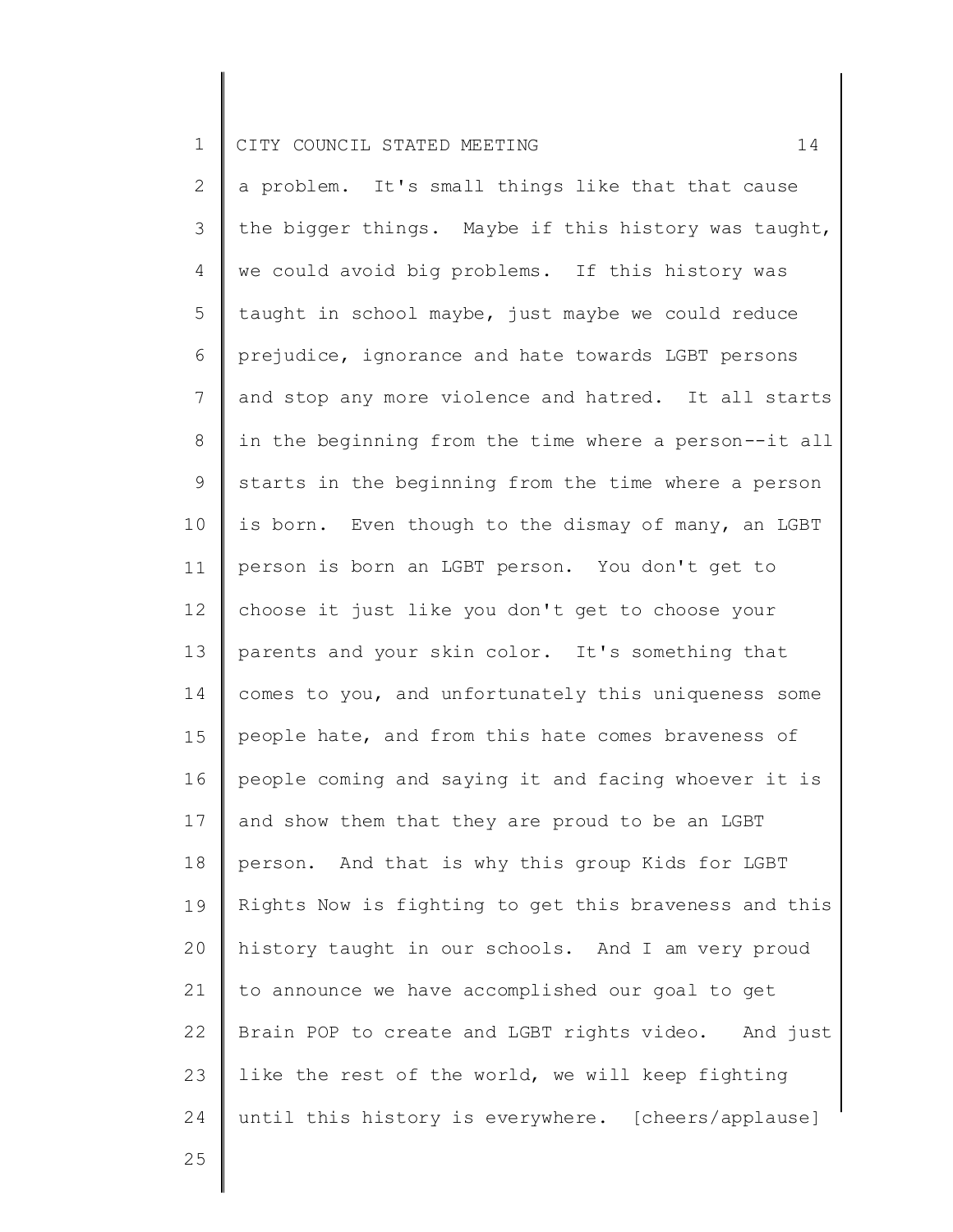| $\overline{2}$ | COUNCIL MEMBER DROMM: [off mic] Thank                 |
|----------------|-------------------------------------------------------|
| $\mathcal{S}$  | you. [on mic] Well, that's wonderful, Grace, and I    |
| $\overline{4}$ | just want to say that these group of kids were led by |
| 5              | some very wonderful educators, Principal Abbe         |
| $\sqrt{6}$     | Futterman let's give Ms. Futterman a big round of     |
| $\overline{7}$ | applause. [cheers/applause] Carol Fitzgerald who's    |
| $8\,$          | here with us as well--[cheers/applause]--and the      |
| $\mathsf 9$    | Faculty Liaison, too, Kids for LGBT Rights. Carol--   |
| 10             | Colin Schumacher right here. [cheers/applause] And,   |
| 11             | of course, all of the parents of the kids who have    |
| 12             | been so wonderfully supportive. [cheers/applause]     |
| 13             | Thank you so much, parents. [background comments,     |
| 14             | cheers]                                               |
| 15             | SPEAKER MARK-VIVERITO: All right.                     |
| 16             | Again, thank you so much. [background comments]<br>He |
| 17             | says you have a catch phrase. What's the catch        |
| 18             | phrase.                                               |
| 19             | GRACE: Kids for LGBT Rights Now.                      |
| 20             | [cheers/applause]                                     |
| 21             | SPEAKER MARK-VIVERITO: Amazing. Thank                 |
| 22             | you. All right, we have one more ceremonial.<br>I am  |
| 23             | not an emotional person, but that really got me.      |
| 24             | Well, Levine--Council Member Levine is going to be    |
| 25             | honoring. Well, is he here? Oh, there he is.<br>Two   |
|                |                                                       |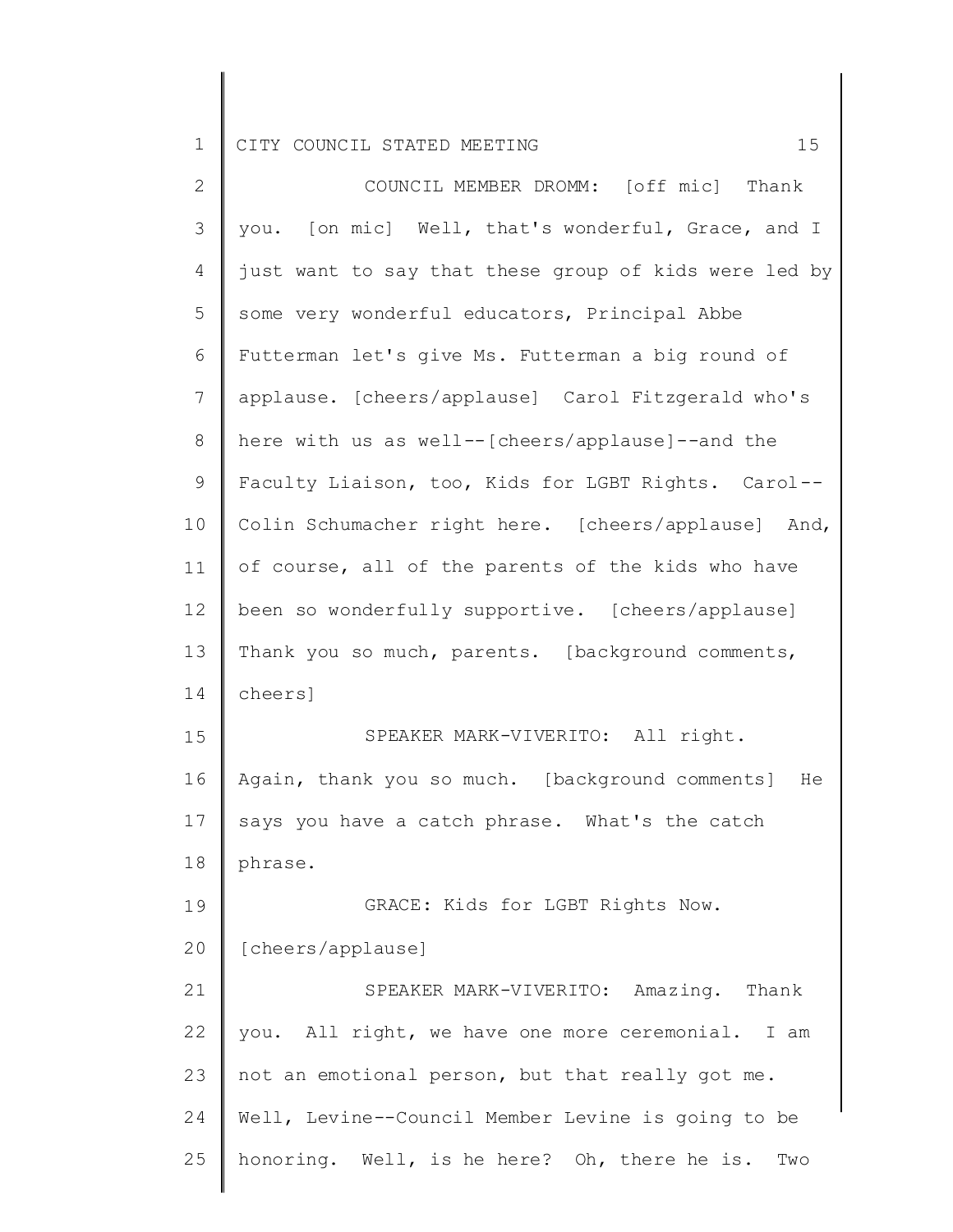2 3 4 5 6 7 8 9 10 11 12 13 city park workers Edwin Medina and Mamadou N'doye for their life saving heroism on March 24, 2016. So that's just rather recent when they saved a woman and her baby from her knife wielding boyfriend who had just stabbed him. Horrific, horrific story. Reality that was lived by that woman and her child, but we want to thank these City Park workers, if they could come up. Yes. [cheers/applause] And we're here to- -to give them a proc. I'll hand it over. Hey, I'm going to hand it over to Council Member Mark Levine, who's Chair of our Parks Committee. [background comments] He'll say a few words.

14 15 16 17 18 19 20 21 22 23 24 25 COUNCIL MEMBER LEVINE: Thank you. Thank you, Madam Speaker. You know, many of you remember this incident from several months ago. It was--it was all over the news, and it was quite horrifying. A young mother who was stabbed by her boyfriend and her two-year-old son was also stabbed, and they came running outside, and many normal people confronted with that kind of situation would have themselves been scared. Maybe they would have just minded their own business or perhaps at most they would call 911. Thankfully, two heroic park workers Edwin Media and Mamadou N'doye intervened to protect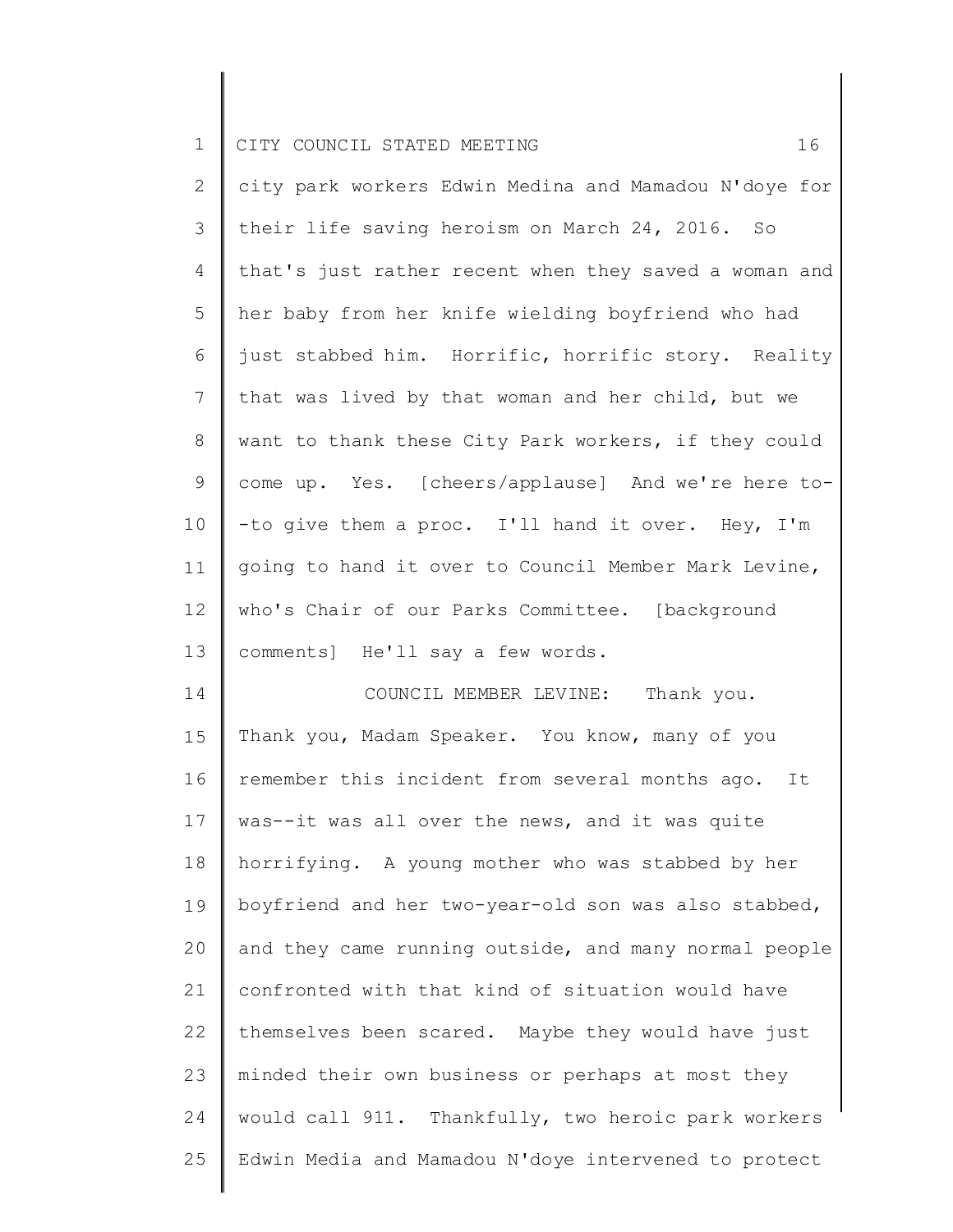2 3 4 5 6 7 8 9 10 11 12 13 14 15 16 17 18 19 20 21 22 this young woman and her child who were both bleeding potentially fatally, and they sheltered them inside of their parks vehicle to keep them safe from the boyfriend. The attack was still underway, until law enforcement authorities could arrive, and City Parks workers do tough and important jobs everyday, but these two went so far above and beyond the call of duty that we thought it was important to tell their story, and to recognize them in this venue. So, please join me in a big round of applause for Mamadou and Edwin. [cheers/applause] I'm--I'm so pleased that we're joined today by the President of their local--Local 1505, part of DC37. They have an amazing, amazing leader and President Dilcy Benn, and I want to give the mic to her for a minute. DILCY BENN: Hi, my name is Dilcy Benn. I'm President of Local 1505, which represents the City park workers. I'm also Vice President of DC37. It's not often that I have members that go this beyond and above duty to save someone else and put theirself at risk. I think they should be commended

24 like I said, when I got the photos, the message,

by everyone for saving this woman's life because,

23

25 there was blood all over them, blood all over the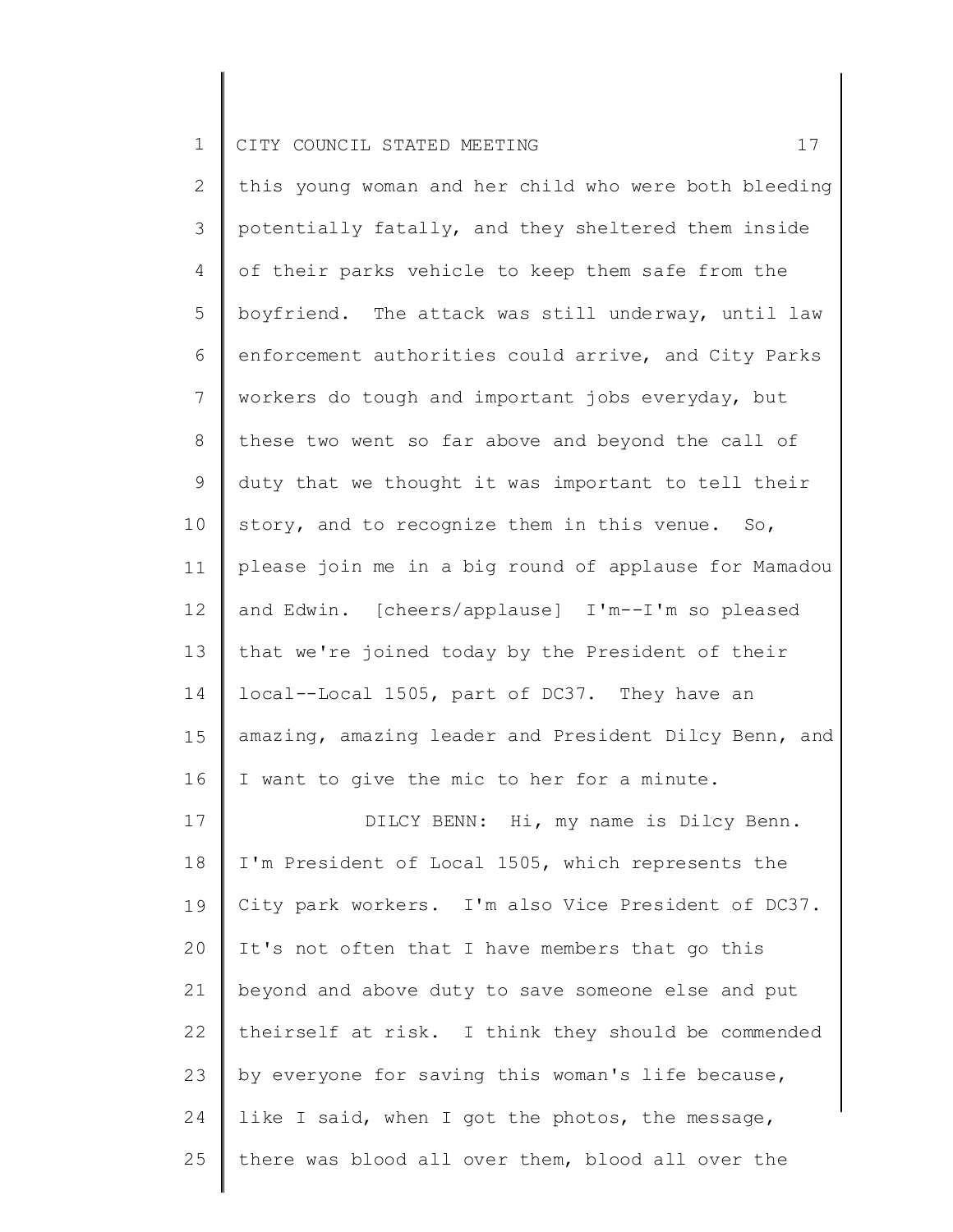|  | CITY COUNCIL STATED MEETING |  |  |  |
|--|-----------------------------|--|--|--|

| $\mathbf{2}$   | baby and they still put them inside the van and took  |
|----------------|-------------------------------------------------------|
| 3              | that risk and saved them even after the husband was   |
| 4              | coming after her. So I wanted to say to my two--two   |
| 5              | city park workers that you all deserve everything     |
| 6              | that you all get, and you know I'm behind you 100%,   |
| $7\phantom{.}$ | and I will try my best that every award that they     |
| 8              | have that you all get commended for because you all   |
| 9              | deserve it. I want to thank Mark Levine and the City  |
| 10             | Council for definitely coming through for us when it  |
| 11             | came to this because I brought it to Mark's           |
| 12             | attention, and I want to thank Letitia James, Melissa |
| 13             | Mark-Viverito.                                        |
| 14             | COUNCIL MEMBER LEVINE: [off mic] Yeah.                |
| 15             | DILCY BENN: I couldn't get that one out.              |
| 16             | Yeah, you got it. You know, Melissa and the rest of   |
| 17             | the City Council for honoring my people today. Thank  |
| 18             | you. [cheers/applause]                                |
| 19             | COUNCIL MEMBER LEVINE: All right, thank               |
| 20             | you. I just want to acknowledge we're also joined     |
| 21             | here by the wonderful Staten Island Commissioner of   |
| 22             | the Parks Department, Commissioner Rigaton (sic).     |
| 23             | Thank you. [cheers/applause] We'll--we'll ask the--   |
| 24             | great. We'll--we'll ask the clerk to read the         |
| 25             | proclamation, please.                                 |
|                |                                                       |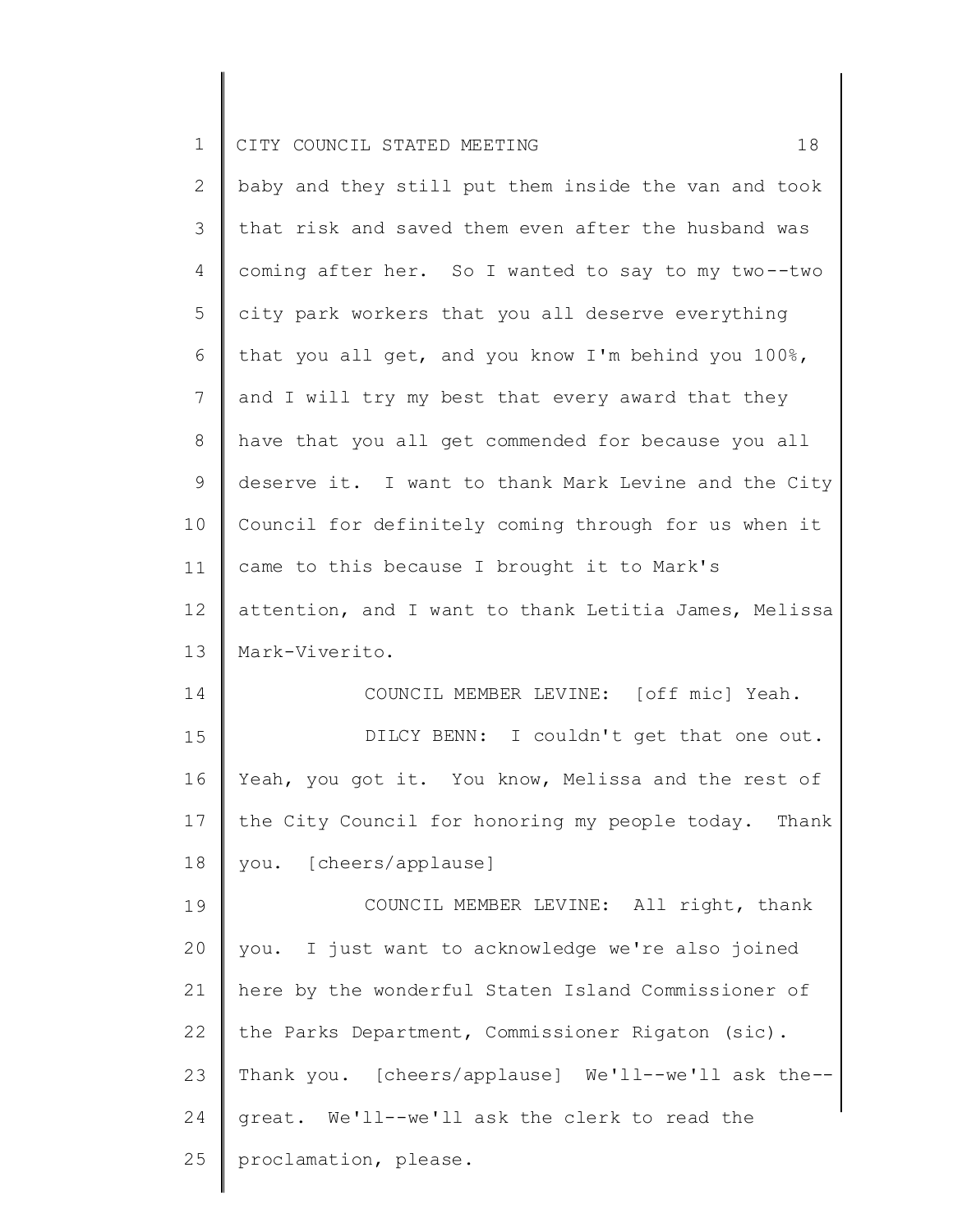2 3 CLERK: Council City of New York Proclamation.

4 5 6 Whereas, the Council of the City of New York is proud to honor Mamadou N'doye and Edwin Medina for their life saving heroism; and

7 8 9 10 11 Whereas, Mamadou N'doye has worked for the New York City Department of Parks and Recreation for seven years. Edwin Medina has worked for the New York City Department of Parks and Recreation for four years; and

12 13 14 15 16 17 18 19 20 21 22 23 Whereas, on the afternoon of March 24, 2016, they were about to finish their shift in the Port Richmond section of Staten Island when they heard a woman's cry for help. They soon saw the woman running toward them terrified and injured. She was carrying a toddler under her arm and was fleeing from a knife-wielding attacker. With not a moment to lose, Ms. N'doye and Mr. Medina ran to help the woman into their truck for safety and called 911; and Whereas, thanks to Ms. N'doye and Mr. Medina's quick thinking and heroic action, EMTs transported the woman and her two-year-old to a near-

24 -to a nearby hospital and NYPD officers arrive at the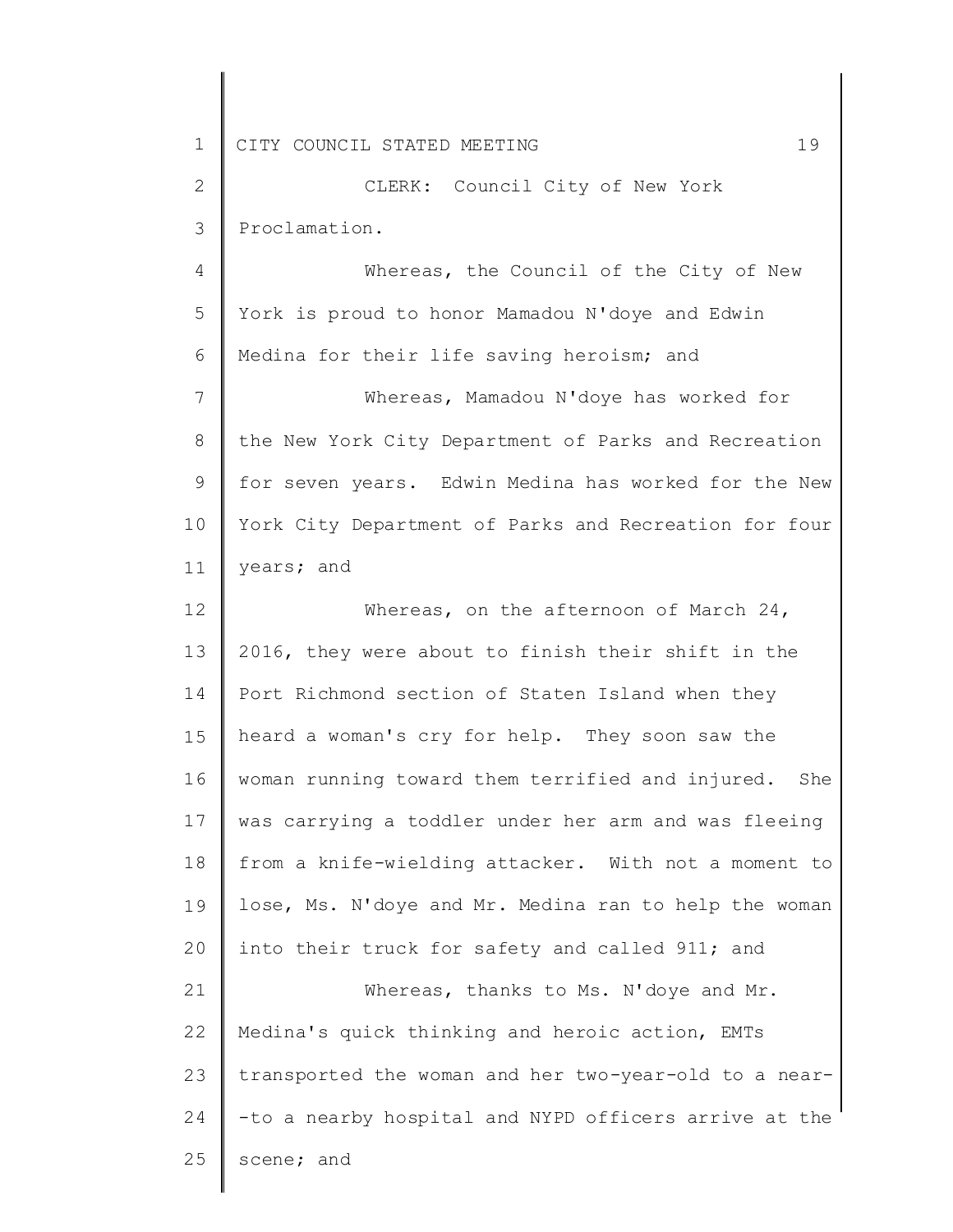| $\overline{2}$ | Whereas, we commend Ms. N'doye and Mr.                |
|----------------|-------------------------------------------------------|
| 3              | Medina for risking their personal safety, and going   |
| 4              | above and beyond to save their fellow New Yorkers.    |
| 5              | The City Park workers' heroic actions reflect the NYC |
| 6              | Department of Parks and Recreation employees' hard    |
| 7              | work and commitment to the city and to all New        |
| 8              | Yorkers. May we all learn from their experience to    |
| $\mathsf 9$    | speak out whenever we witness such abuse in our       |
| 10             | community, whether in our parks, on our streets or at |
| 11             | home.                                                 |
| 12             | Now, therefore, be it known that the                  |
| 13             | Council of the City of New York gratefully honors     |
| 14             | Mamadou N'doye and Edwin Medina for the life saving   |
| 15             | heroism on March 24, 2016. Melissa Mark-Viverito,     |
| 16             | Speaker for the Entire Council [background comments]  |
| 17             | applause], Mark D. Levine, Chair, Committee on Parks, |
| 18             | Council Member, 7th District, Manhattan, I. Daneek    |
| 19             | Miller, Council Member 27th District, Queens and many |
| 20             | other council members.                                |
| 21             | EDWIN MEDINA: Hello. Hi, everyone.                    |
| 22             | Well, first and foremost, I want to say I'm honored   |
| 23             | to be part of Parks and Recreation. I wouldn't have   |
| 24             | it no other way. I mean really. I also want to        |
| 25             | thank my partner Mamadou. You know, it's--the way     |
|                |                                                       |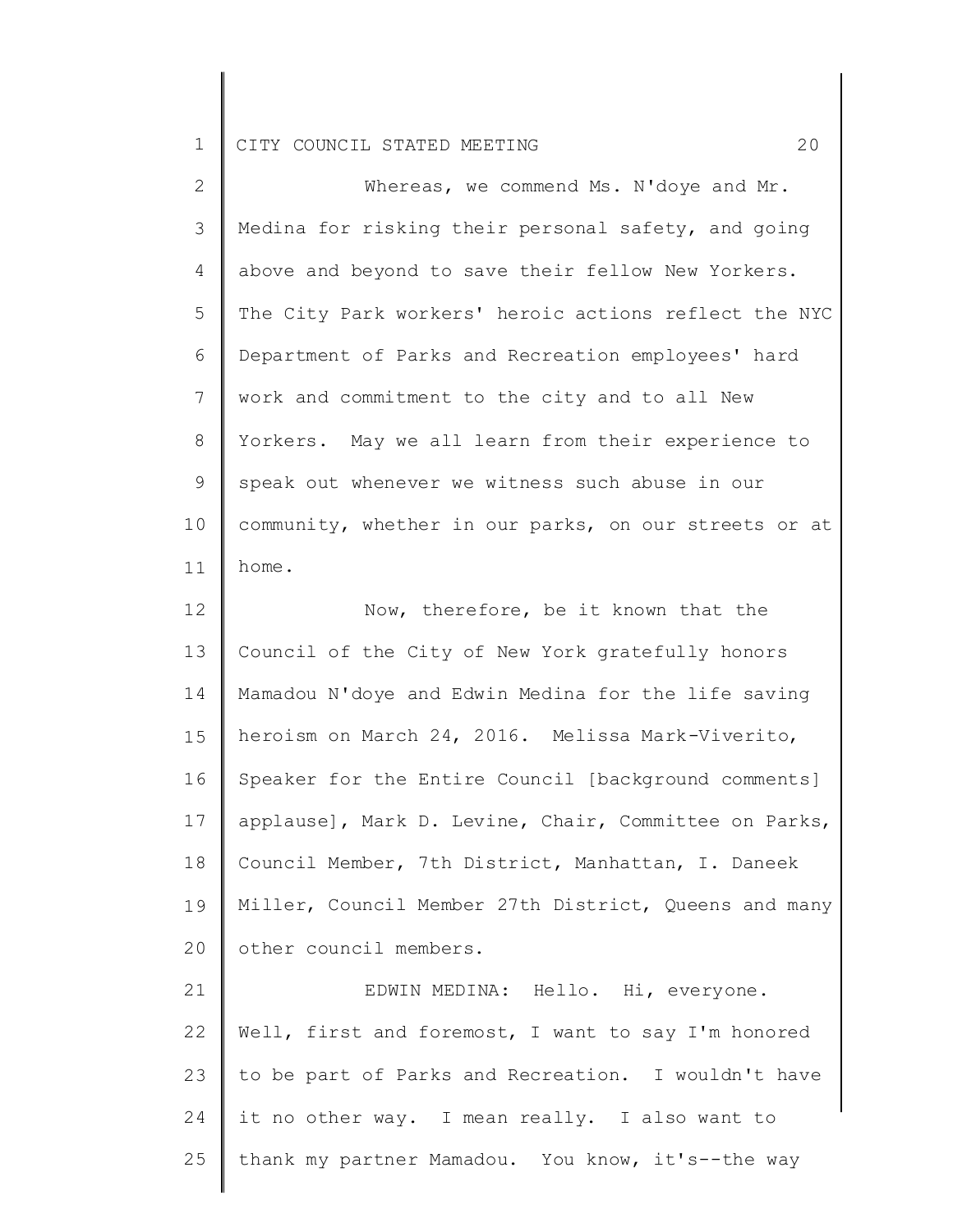2 3 4 5 6 7 8 9 10 11 12 13 14 15 16 17 18 19 20 21 22 23 24 25 things, you know, I'm just happy that we were sent there. I believe this is God. It has to be God to put us there at that time and place at that moment because it could have been worse if we weren't there when were there. You know, this man was really trying to kill her, you know, and it's not even being a hero, it's just that it was just an instance, you know, You know, I'm a father myself. I have children. It actually brought me to tears, you know, when I seen the baby and then the mother, but I'm just happy that I was there to save that 26-year-old mother and her two children, and they're okay today. They're okay today. You know, that is important, and I also want to take this--this time to thank our President of the Union Dilcy Benn. You're the greatest. DILCY BENN: [off mic] Thank you. EDWIN MEDINA: And our Commissioner, Linda. Thank you so much for everything. Thank you. [applause] [background comments] COUNCIL MEMBER LEVINE: Thank you everybody. DILCY BENN: Thank you. [background comments, pause]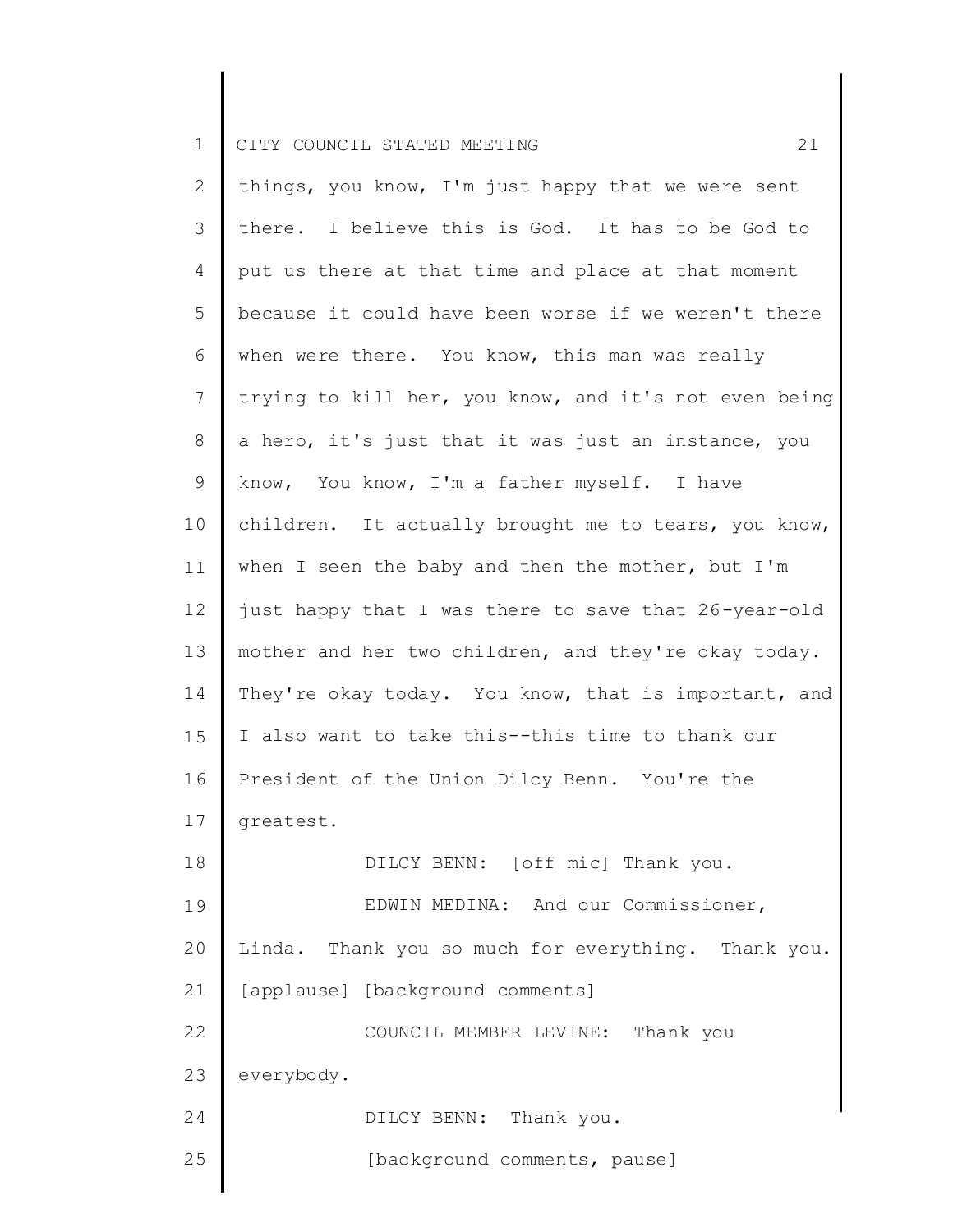| $\mathbf{2}$   | SERGEANT-AT-ARMS: Ladies and gentlemen,              |
|----------------|------------------------------------------------------|
| $\mathfrak{Z}$ | at this time all non-Council staff please make your  |
| $\overline{4}$ | way up to the balcony. Non-Council staff make your   |
| $\mathsf S$    | way up to the balcony. We ask you to please silence  |
| 6              | all electronic devices, all electronic devices to    |
| $7\phantom{.}$ | silence, please. [background comments, noise] Also,  |
| $8\,$          | please private conversations please take outside of  |
| $\mathsf 9$    | the chambers. Private conversations outside of the   |
| 10             | Chambers thank you. [pause, tapping sound]           |
| 11             | SERGEANT-AT-ARMS: Quiet, please. Quiet               |
| 12             | in the Chambers please. [pause]                      |
| 13             | SERGEANT-AT-ARMS: Ladies and gentlemen,              |
| 14             | could I have your attention, please. Can I have your |
| 15             | attention, please. At this time please place all     |
| 16             | electronic devices, all electronic devices to        |
| 17             | vibrate. Will all non-Council employees, non-council |
| 18             | employees please leave the main floor of the         |
| 19             | chambers. We have additional seating upstairs in the |
| 20             | balcony. Thank you.                                  |
| 21             | [gavel]                                              |
| 22             | PUBLIC ADVOCATE JAMES: The recessed                  |
| 23             | meeting of June 14, 2016 held on June 21st is now    |
| 24             | called to order. Roll call. Quiet in the Chambers,   |
| 25             | please, everyone--                                   |
|                |                                                      |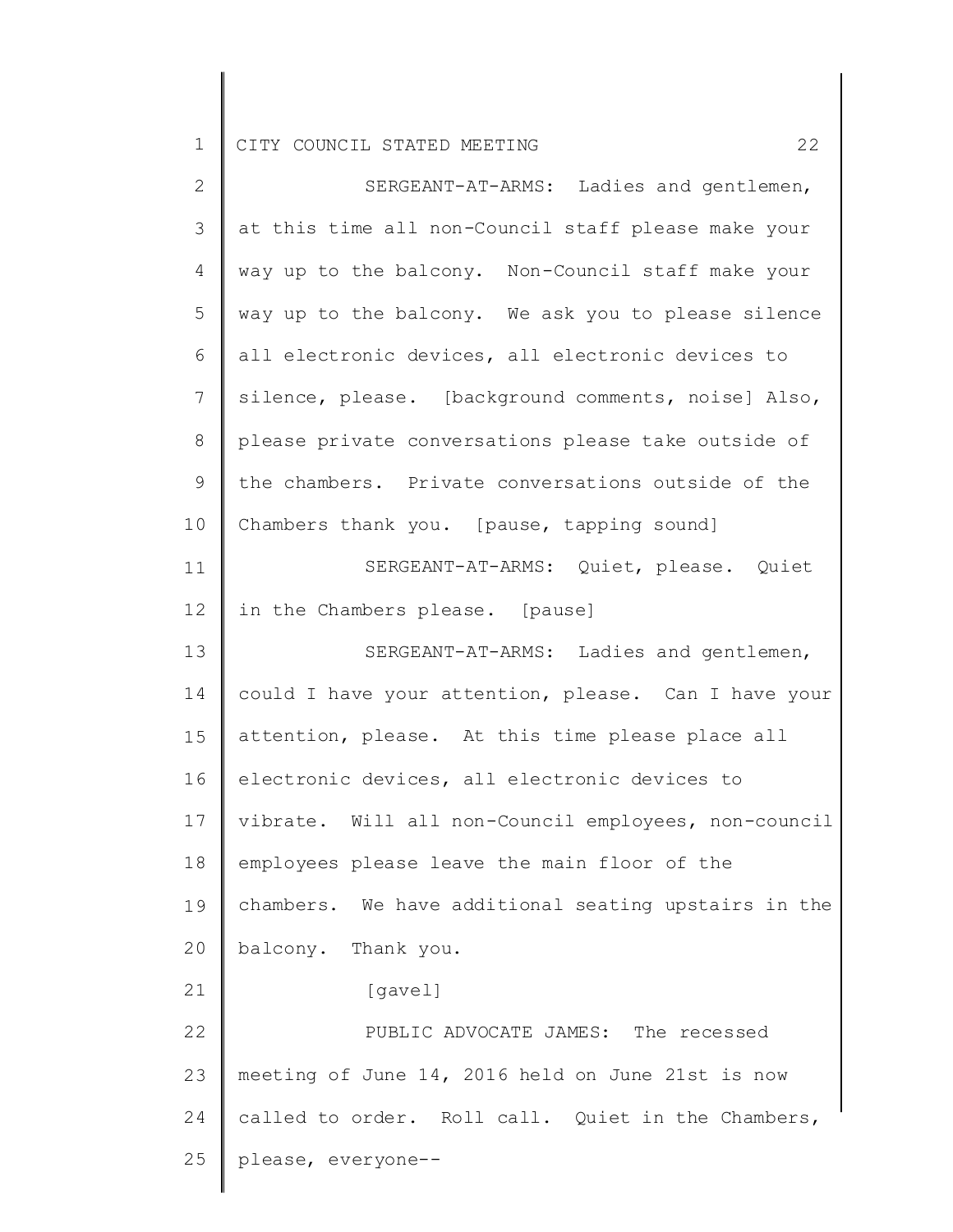| $\mathbf 1$  | CITY COUNCIL STATED MEETING<br>23        |
|--------------|------------------------------------------|
| $\mathbf{2}$ | SERGEANT-AT-ARMS: [interposing] Quiet.   |
| 3            | PUBLIC ADVOCATE JAMES: -- please find    |
| 4            | your seats. Thank you roll call.         |
| 5            | CLERK: Barron.                           |
| 6            | COUNCIL MEMBER BARRON: Present.          |
| 7            | CLERK: Borelli. Cabrera.                 |
| 8            | COUNCIL MEMBER CABRERA: Here.            |
| 9            | CLERK: Chin.                             |
| 10           | COUNCIL MEMBER CHIN: Here.               |
| 11           | CLERK: Cohen.                            |
| 12           | COUNCIL MEMBER COHEN: [off mic] Here.    |
| 13           | CLERK: Constantinides. Cornegy.          |
| 14           | Crowley.                                 |
| 15           | COUNCIL MEMBER CROWLEY: [off mic] Here.  |
| 16           | CLERK: Cumbo.                            |
| 17           | COUNCIL MEMBER CUMBO: [off mic] Present. |
| 18           | CLERK: Deutsch.                          |
| 19           | COUNCIL MEMBER DEUTSCH: [off mic] Here.  |
| 20           | CLERK: Dickens:                          |
| 21           | COUNCIL MEMBER DICKENS: [off mic] Here.  |
| 22           | CLERK: Dromm.                            |
| 23           | COUNCIL MEMBER DROMM: [off mic] Here.    |
| 24           | CLERK: Espinal.                          |
| 25           | COUNCIL MEMBER ESPINAL: [off mic] Here.  |
|              |                                          |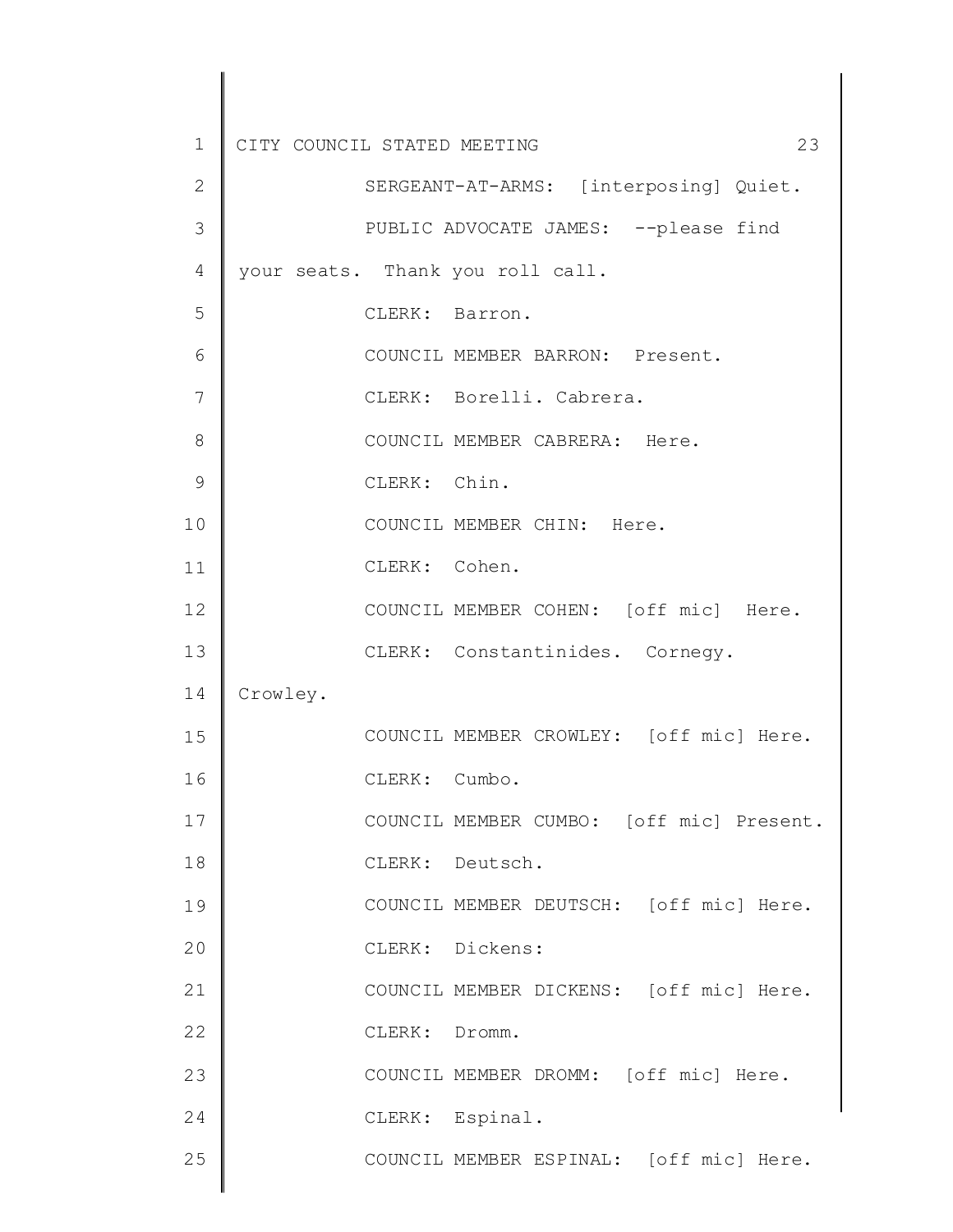| $\mathbf 1$    |        | CITY COUNCIL STATED MEETING<br>24       |  |
|----------------|--------|-----------------------------------------|--|
| $\mathbf{2}$   |        | CLERK: Eugene.                          |  |
| 3              |        | COUNCIL MEMBER EUGENE: Present.         |  |
| $\overline{4}$ |        | CLERK: Ferreras-Copeland.               |  |
| 5              |        | COUNCIL MEMBER FERRERAS-COPELAND: Here. |  |
| 6              |        | CLERK: Garodnick.                       |  |
| 7              |        | COUNCIL MEMBER GARODNICK: [off mic]     |  |
| 8              | Here.  |                                         |  |
| 9              |        | CLERK: Gentile.                         |  |
| 10             |        | COUNCIL MEMBER GENTILE: Here.           |  |
| 11             |        | CLERK: Gibson. Greenfield. Cornegy.     |  |
| 12             |        | COUNCIL MEMBER CORNEGY: Here.           |  |
| 13             |        | SERGEANT-AT-ARMS: Quiet, please.        |  |
| 14             |        | CLERK: Grodenchik.                      |  |
| 15             |        | COUNCIL MEMBER GRODENCHIK: Here.        |  |
| 16             |        | CLERK: Johnson.                         |  |
| 17             |        | COUNCIL MEMBER JOHNSON: Here.           |  |
| 18             |        | CLERK: Kallos.                          |  |
| 19             |        | COUNCIL MEMBER KALLOS: Here.            |  |
| 20             |        | CLERK: King.                            |  |
| 21             |        | COUNCIL MEMBER KING: Present.           |  |
| 22             |        | CLERK: Koo.                             |  |
| 23             |        | PUBLIC ADVOCATE JAMES: [shushing for    |  |
| 24             | quiet] |                                         |  |
| 25             |        | COUNCIL MEMBER KOO: Present.            |  |
|                |        |                                         |  |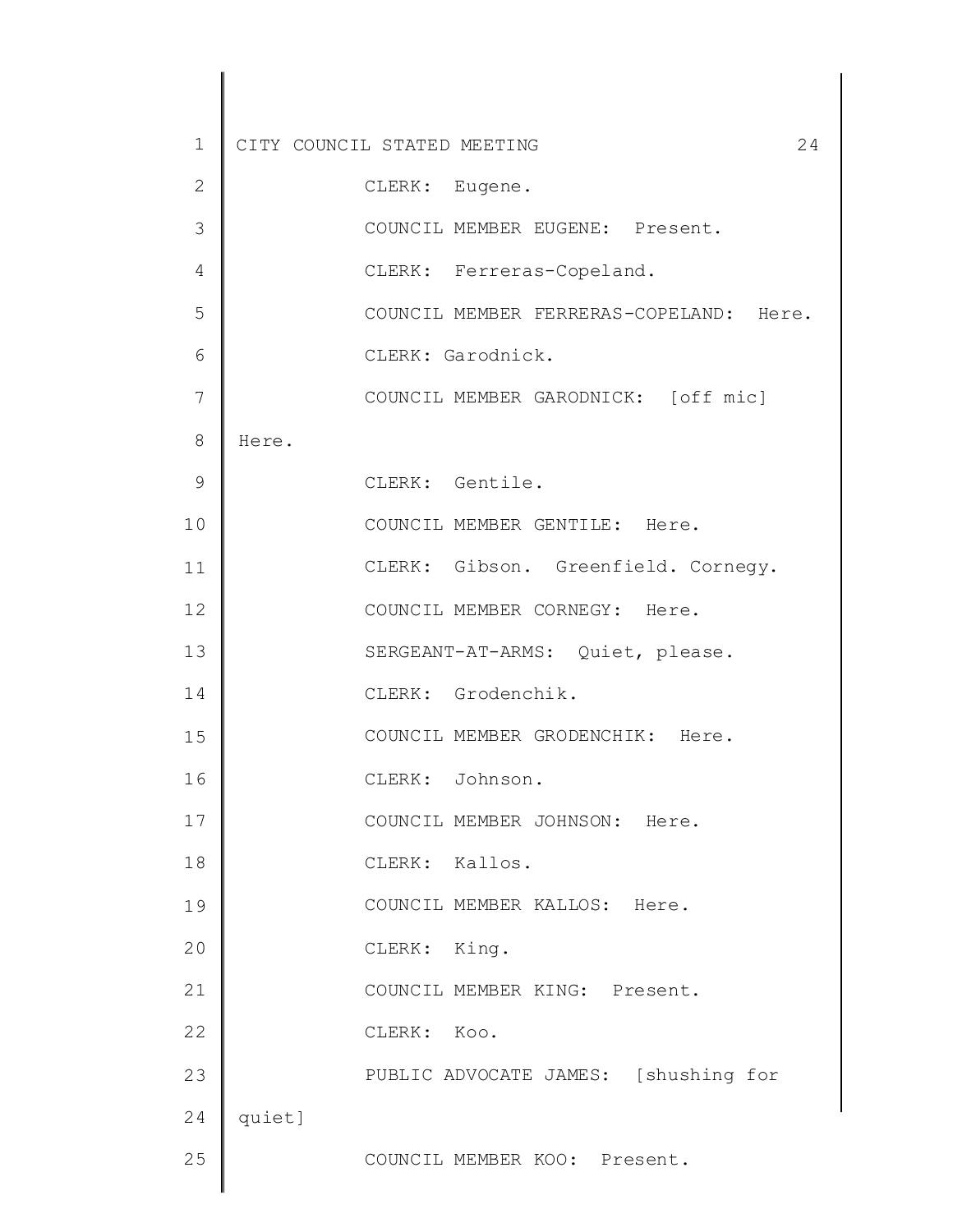| $\mathbf 1$    | 25<br>CITY COUNCIL STATED MEETING         |
|----------------|-------------------------------------------|
| $\mathbf{2}$   | CLERK: Thank you. Koslowitz.              |
| 3              | COUNCIL MEMBER KOSLOWITZ: [off mic] Here. |
| 4              | CLERK: Lancman.                           |
| 5              | COUNCIL MEMBER LANCMAN: Here.             |
| 6              | CLERK: Lander. Levin. Levine.             |
| $\overline{7}$ | COUNCIL MEMBER LEVINE: Here.              |
| 8              | CLERK: Maisel.                            |
| 9              | COUNCIL MEMBER MAISEL: Here.              |
| 10             | CLERK: Mealy.                             |
| 11             | COUNCIL MEMBER MEALY: Present.            |
| 12             | CLERK: Menchaca.                          |
| 13             | COUNCIL MEMBER MENCHACA: Presente.        |
| 14             | CLERK: Mendez.                            |
| 15             | COUNCIL MEMBER MENDEZ: Present.           |
| 16             | CLERK: Miller.                            |
| 17             | COUNCIL MEMBER MILLER: Present.           |
| 18             | CLERK: Palma.                             |
| 19             | COUNCIL MEMBER PALMA: [off mic] Here.     |
| 20             | CLERK: Reynoso.                           |
| 21             | COUNCIL MEMBER REYNOSO: Here.             |
| 22             | CLERK: Richards.                          |
| 23             | COUNCIL MEMBER RICHARDS: Present.         |
| 24             | CLERK: Rodriguez. Rose.                   |
| 25             | COUNCIL MEMBER ROSE: Here.                |
|                |                                           |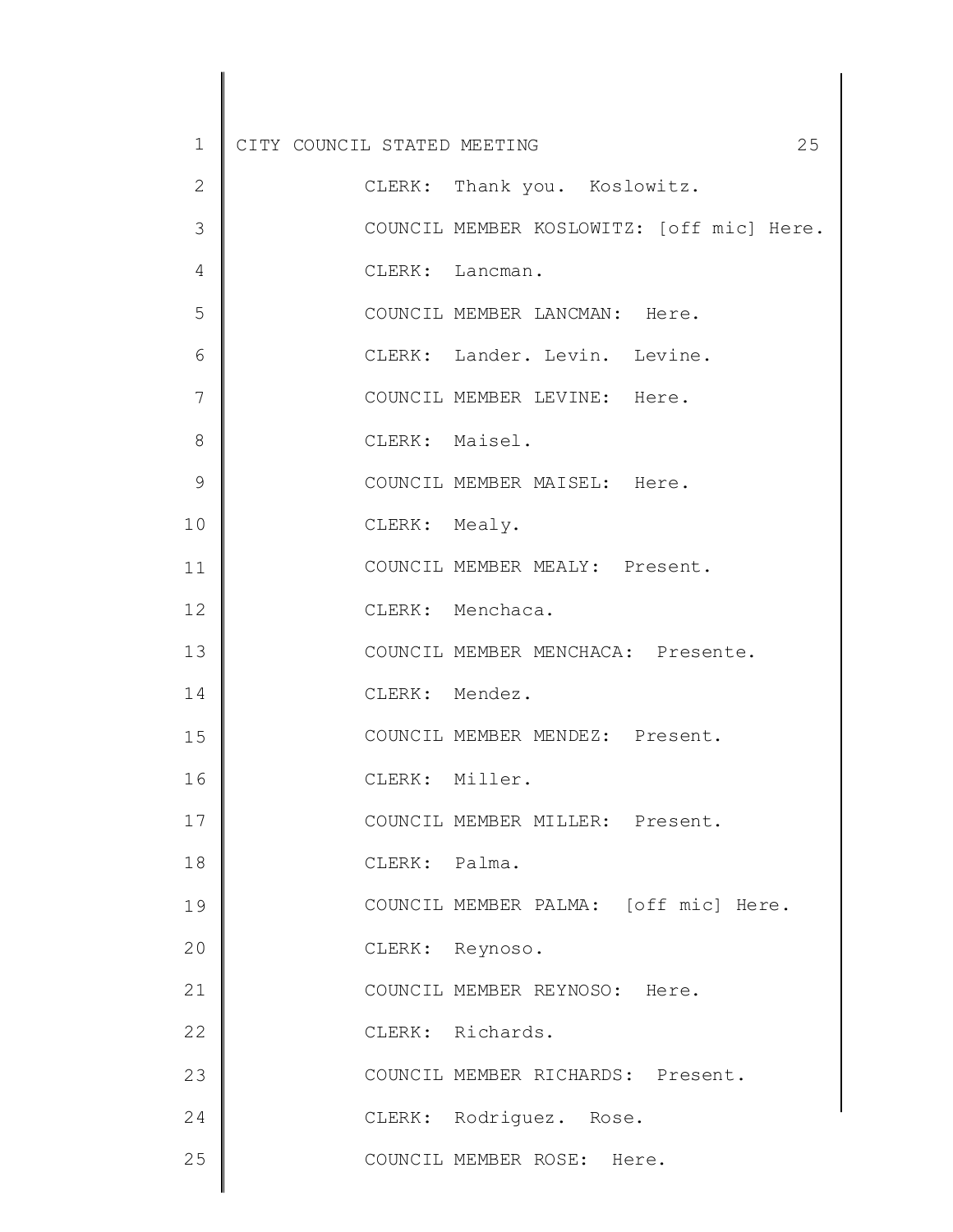| $\mathbf 1$    | 26<br>CITY COUNCIL STATED MEETING       |
|----------------|-----------------------------------------|
| $\mathbf{2}$   | CLERK: Rosenthal.                       |
| 3              | COUNCIL MEMBER ROSENTHAL: Here.         |
| $\overline{4}$ | CLERK: Salamanca.                       |
| 5              | COUNCIL MEMBER SALAMANCA: Present.      |
| 6              | CLERK: Torres.                          |
| 7              | COUNCIL MEMBER TORRES: Here.            |
| 8              | CLERK: Treyger.                         |
| 9              | COUNCIL MEMBER TREYGER: Here.           |
| 10             | CLERK: Ulrich. Vacca.                   |
| 11             | COUNCIL MEMBER VACCA: Here.             |
| 12             | CLERK: Vallone.                         |
| 13             | PUBLIC ADVOCATE JAMES: [shushing for    |
| 14             | quiet] Vallone.                         |
| 15             | COUNCIL MEMBER VALLONE: [off mic] Here. |
| 16             | CLERK: Williams.                        |
| 17             | COUNCIL MEMBER WILLIAMS: Here.          |
| 18             | CLERK: Wills. Matteo. Lander.           |
| 19             | COUNCIL MEMBER LANDER: Here.            |
| 20             | CLERK: Constantinides.                  |
| 21             | COUNCIL MEMBER CONSTANTINIDES: Here.    |
| 22             | CLERK: Matteo.                          |
| 23             | COUNCIL MEMBER MATTEO: Here.            |
| 24             | CLERK: Borelli.                         |
| 25             |                                         |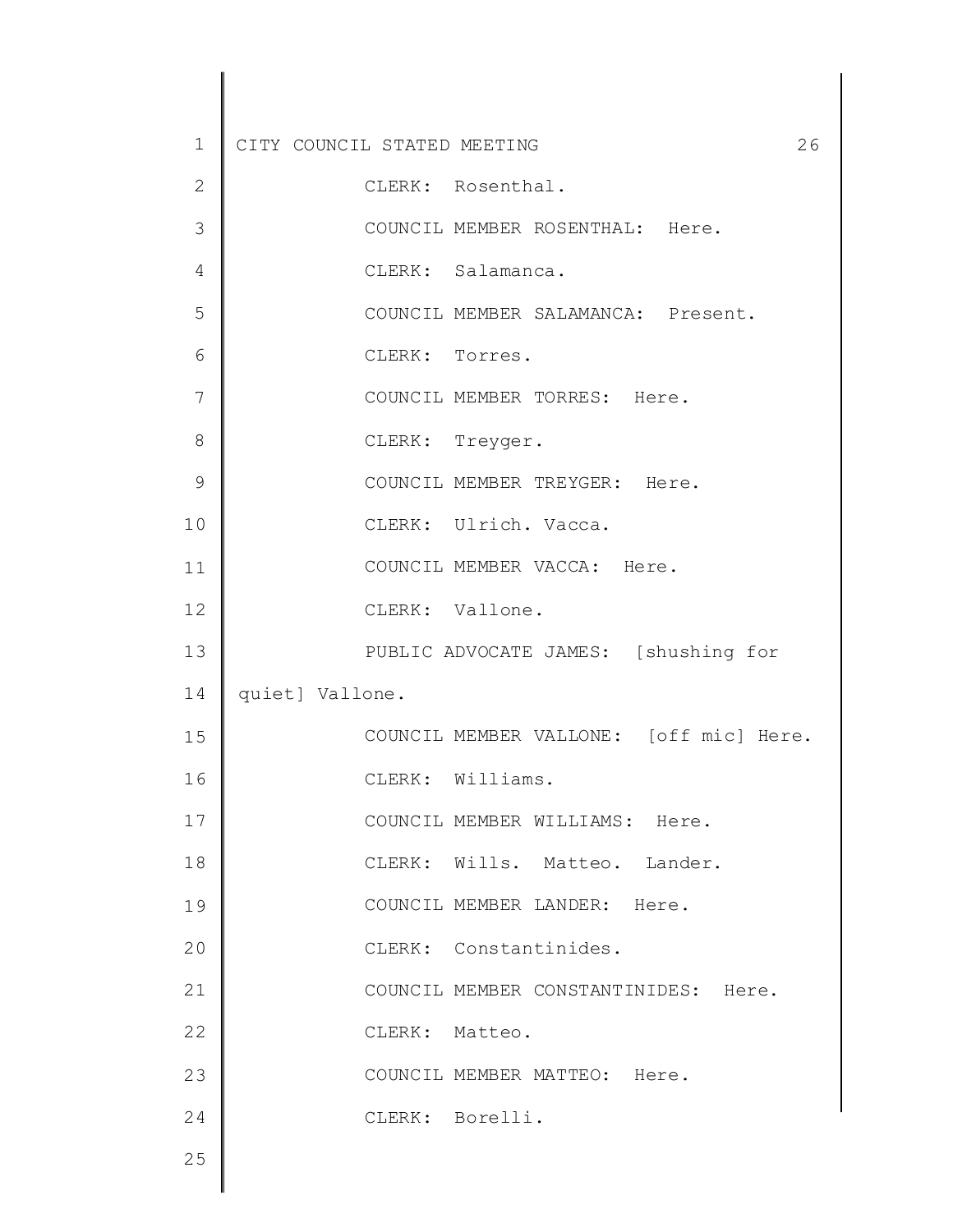1 2 3 4 5 6 7 8 9 10 11 12 13 14 15 16 17 18 19 20 21 22 23 24 25 CITY COUNCIL STATED MEETING 27 COUNCIL MEMBER BORELLI: Here. [background comments, pause] CLERK: Van Bramer. COUNCIL MEMBER VAN BRAMER: Here. CLERK: Speaker Mark-Viverito. SPEAKER MARK-VIVERITO: I'm here. PUBLIC ADVOCATE JAMES: I will now adjourn the recessed meeting of June 14th and will now to order the June 20, the meeting--the Stated Meeting of June 21st. All rise for the pledge. SERGEANT-AT-ARMS: All rise. [Pledge of Allegiance] PUBLIC ADVOCATE JAMES: Please be seated. Roll call. [background comments, pause] [shushing for quiet] Barron. COUNCIL MEMBER BARRON: Present. CLERK: Thank you. Borelli. Cabrera. COUNCIL MEMBER CABRERA: Here. CLERK: Chin. COUNCIL MEMBER CHIN: Here. CLERK: Cohen. COUNCIL MEMBER COHEN: [off mic] Here. CLERK: Constantinides. COUNCIL MEMBER CONSTANTINIDES: Here.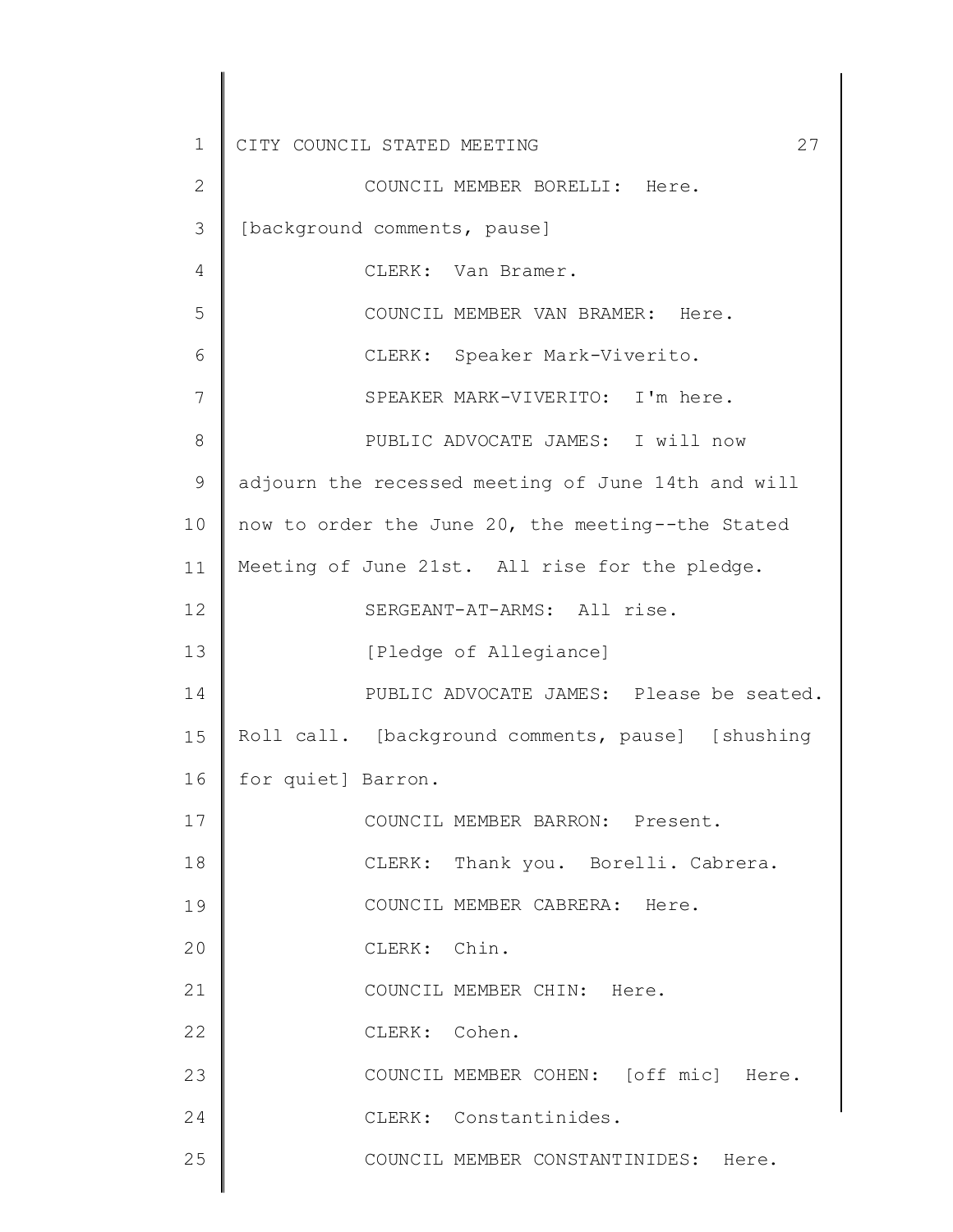| $\mathbf 1$  | 28<br>CITY COUNCIL STATED MEETING       |
|--------------|-----------------------------------------|
| $\mathbf{2}$ | CLERK: Cornegy.                         |
| 3            | COUNCIL MEMBER CORNEGY: [off mic] Here. |
| 4            | Cornegy. Crowley.                       |
| 5            | COUNCIL MEMBER CROWLEY: [off mic] Here. |
| 6            | CLERK: Cumbo.                           |
| 7            | COUNCIL MEMBER CUMBO: Present.          |
| 8            | CLERK: Deutsch.                         |
| 9            | COUNCIL MEMBER DEUTSCH: Here.           |
| 10           | CLERK: Dickens:                         |
| 11           | COUNCIL MEMBER DICKENS: [off mic] Here. |
| 12           | CLERK: Dromm.                           |
| 13           | COUNCIL MEMBER DROMM: [off mic] Here.   |
| 14           | CLERK: Espinal.                         |
| 15           | COUNCIL MEMBER ESPINAL: [off mic] Here. |
| 16           | CLERK: Eugene.                          |
| 17           | COUNCIL MEMBER EUGENE: Present.         |
| 18           | CLERK: Ferreras-Copeland.               |
| 19           | COUNCIL MEMBER FERRERAS-COPELAND: Here. |
| 20           | CLERK: Garodnick.                       |
| 21           | COUNCIL MEMBER GARODNICK: [off mic]     |
| 22           | Here.                                   |
| 23           | CLERK: Gentile.                         |
| 24           | COUNCIL MEMBER GENTILE: Here.           |
| 25           | CLERK: Gibson. Greenfield.              |
|              |                                         |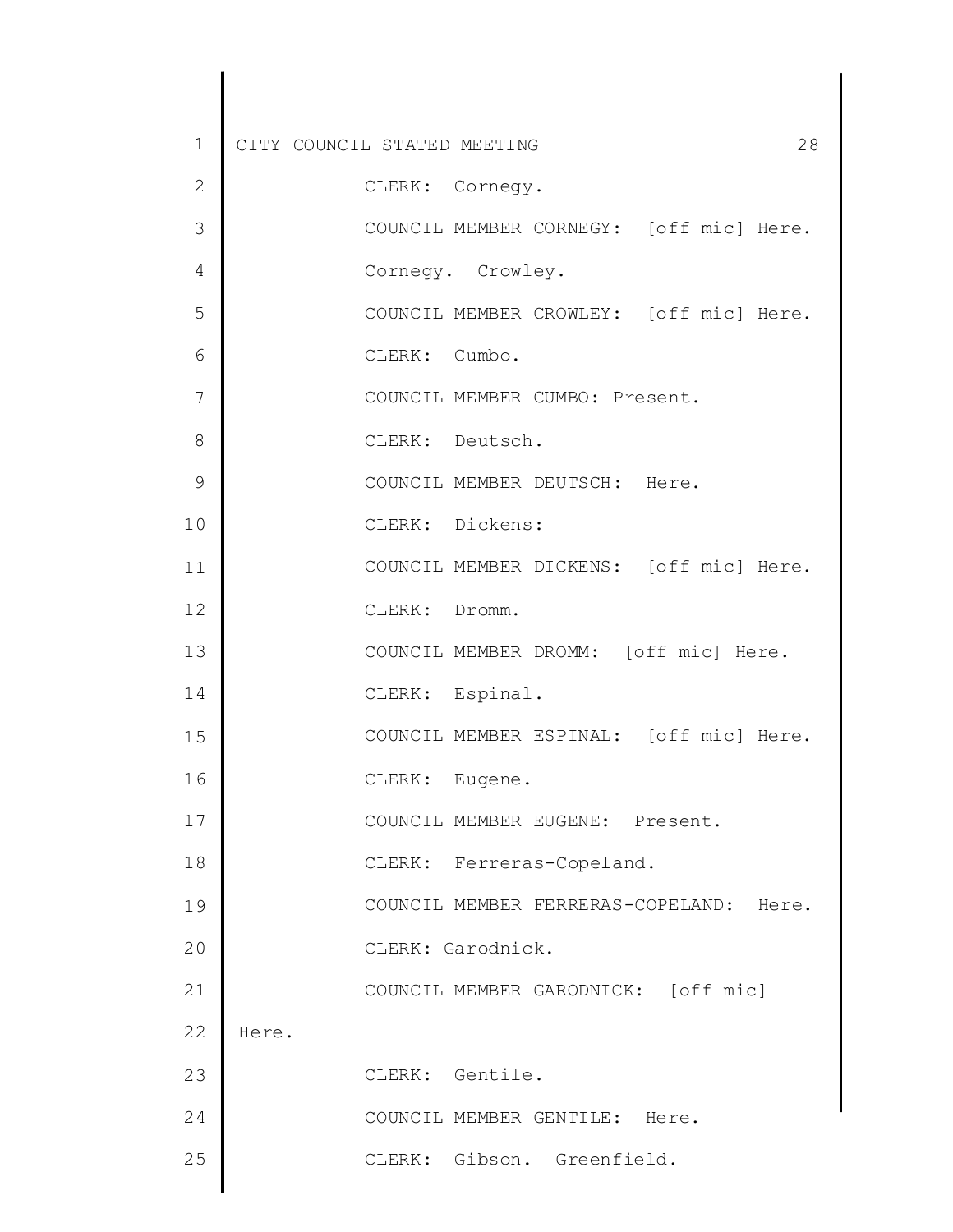| $\mathbf 1$  | CITY COUNCIL STATED MEETING |                | 29                                     |
|--------------|-----------------------------|----------------|----------------------------------------|
| $\mathbf{2}$ |                             |                | COUNCIL MEMBER GREENFIELD: [off mic]   |
| 3            | Here.                       |                |                                        |
| 4            |                             |                | CLERK: Grodenchik.                     |
| 5            |                             |                | COUNCIL MEMBER GRODENCHIK: [off mic]   |
| 6            | Here.                       |                |                                        |
| 7            |                             |                | CLERK: Johnson.                        |
| 8            |                             |                | COUNCIL MEMBER JOHNSON: Here.          |
| 9            |                             | CLERK: Kallos. |                                        |
| 10           |                             |                | COUNCIL MEMBER KALLOS: Here.           |
| 11           |                             | CLERK: King.   |                                        |
| 12           |                             |                | COUNCIL MEMBER KING: Present.          |
| 13           |                             | CLERK: Koo.    |                                        |
| 14           |                             |                | COUNCIL MEMBER KOO: Present.           |
| 15           |                             |                | CLERK: Thank you. Koslowitz.           |
| 16           |                             |                | COUNCIL MEMBER KOSLOWITZ: [off mic]    |
| 17           | Here.                       |                |                                        |
| 18           |                             |                | CLERK: Lancman.                        |
| 19           |                             |                | COUNCIL MEMBER LANCMAN: Here.          |
| 20           |                             | CLERK: Lander. |                                        |
| 21           |                             |                | COUNCIL MEMBER LANDER: [off mic] Here. |
| 22           |                             |                | CLERK: Levin. Levine.                  |
| 23           |                             |                | COUNCIL MEMBER LEVINE: Here.           |
| 24           |                             | CLERK: Maisel. |                                        |
| 25           |                             |                | COUNCIL MEMBER MAISEL: Here.           |
|              |                             |                |                                        |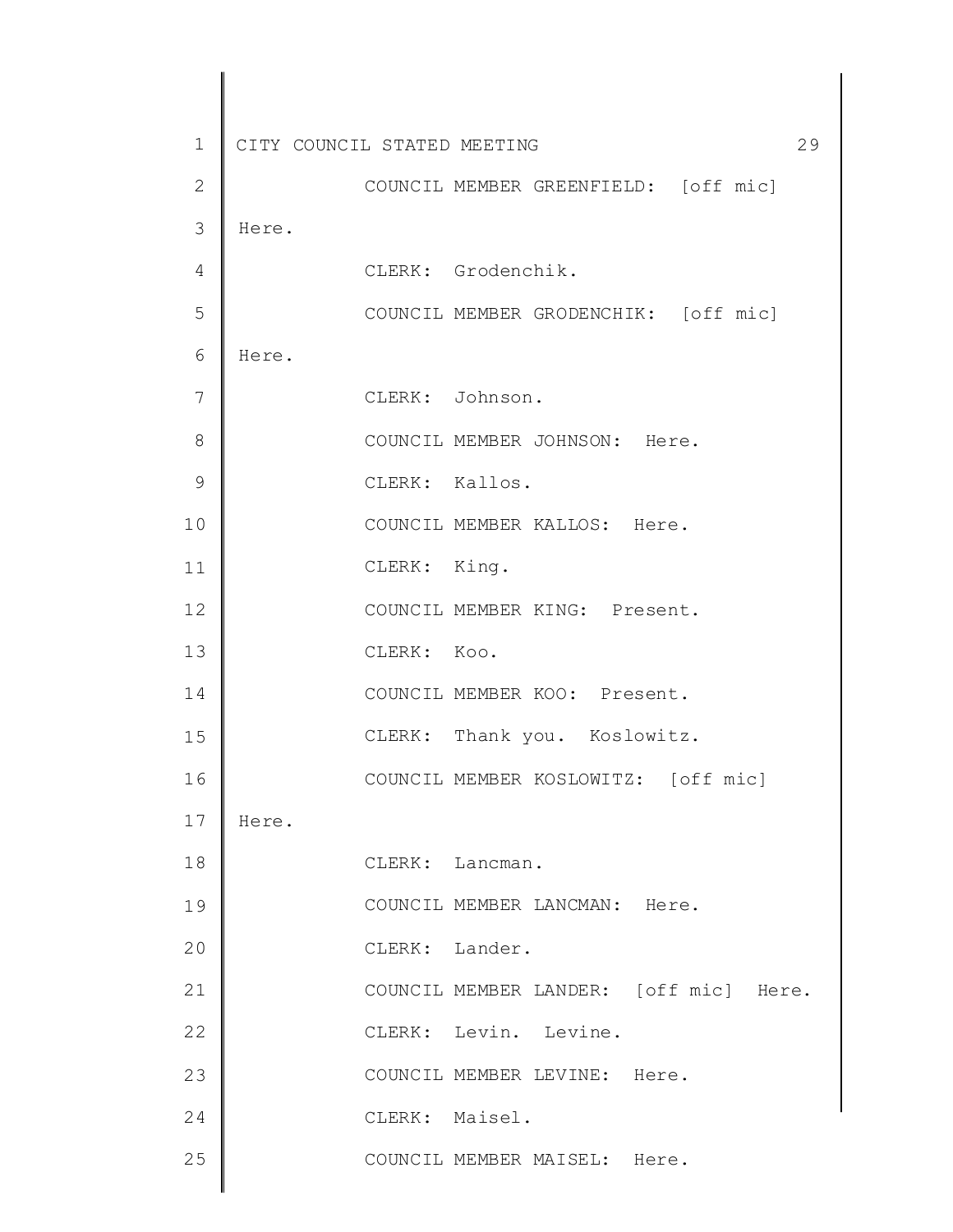| $\mathbf 1$   | 30<br>CITY COUNCIL STATED MEETING     |
|---------------|---------------------------------------|
| $\mathbf{2}$  | CLERK: Mealy.                         |
| 3             | COUNCIL MEMBER MEALY: Present.        |
| 4             | CLERK: Menchaca.                      |
| 5             | COUNCIL MEMBER MENCHACA: Presente.    |
| 6             | CLERK: Mendez.                        |
| 7             | COUNCIL MEMBER MENDEZ: Present.       |
| 8             | CLERK: Miller.                        |
| $\mathcal{G}$ | COUNCIL MEMBER MILLER: Present.       |
| 10            | CLERK: Palma.                         |
| 11            | COUNCIL MEMBER PALMA: [off mic] Here. |
| 12            | CLERK: Reynoso.                       |
| 13            | COUNCIL MEMBER REYNOSO: Present.      |
| 14            | CLERK: Richards.                      |
| 15            | COUNCIL MEMBER RICHARDS: Present.     |
| 16            | CLERK: Rodriguez. Rose.               |
| 17            | COUNCIL MEMBER ROSE: Here.            |
| 18            | CLERK: Rosenthal.                     |
| 19            | COUNCIL MEMBER ROSENTHAL: Here.       |
| 20            | CLERK: Salamanca.                     |
| 21            | COUNCIL MEMBER SALAMANCA: Present.    |
| 22            | CLERK: Torres.                        |
| 23            | COUNCIL MEMBER TORRES: Yes.           |
| 24            | CLERK: Gibson.                        |
| 25            |                                       |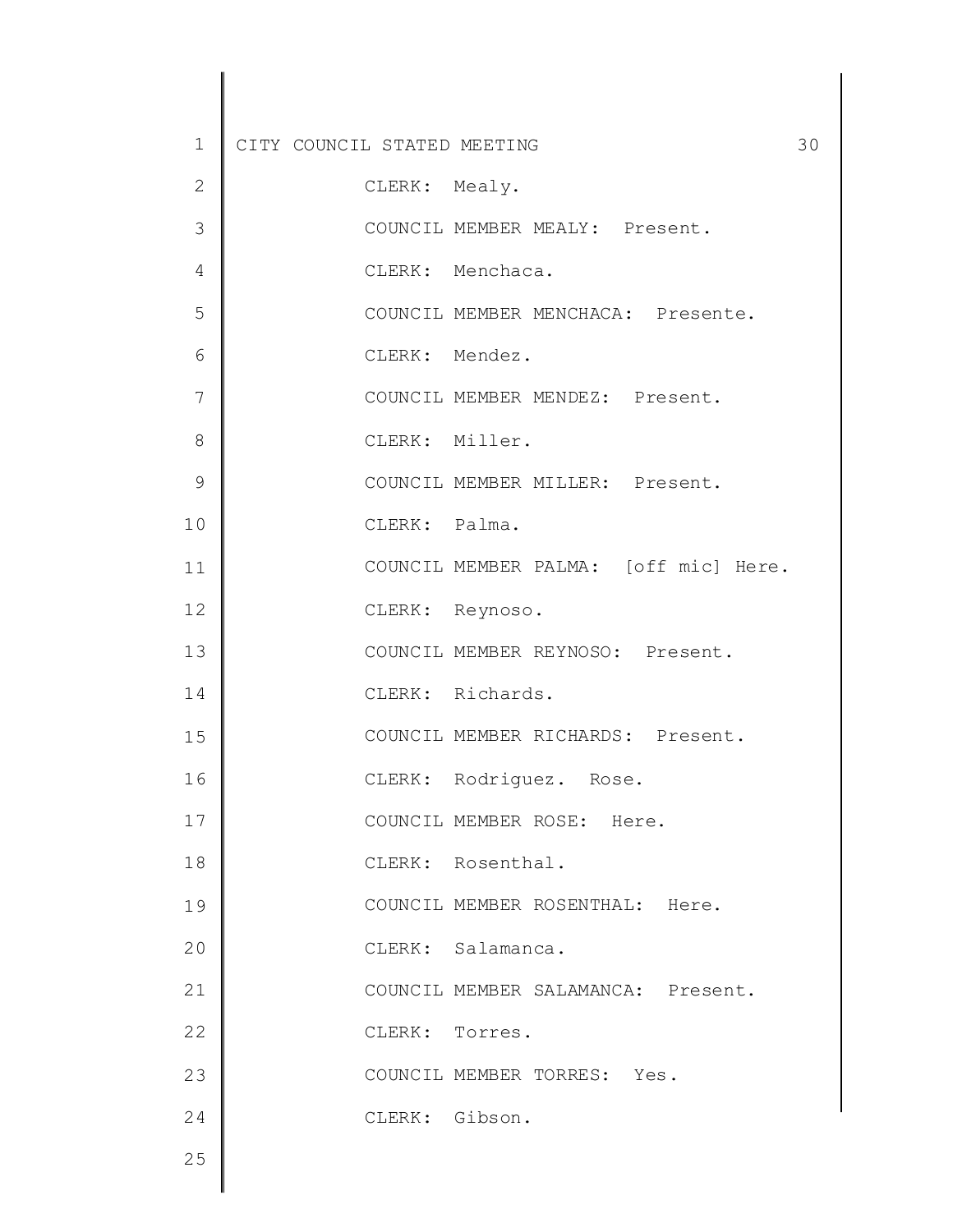| $\mathbf 1$  | 31<br>CITY COUNCIL STATED MEETING                  |
|--------------|----------------------------------------------------|
| $\mathbf{2}$ | COUNCIL MEMBER GIBSON: [off mic]                   |
| 3            | Present.                                           |
| 4            | CLERK: Treyger.                                    |
| 5            | COUNCIL MEMBER TREYGER: Here.                      |
| 6            | CLERK: Ulrich. Vacca.                              |
| 7            | COUNCIL MEMBER VACCA: Here.                        |
| 8            | CLERK: Vallone.                                    |
| 9            | COUNCIL MEMBER VALLONE: Here.                      |
| 10           | CLERK: Williams.                                   |
| 11           | COUNCIL MEMBER WILLIAMS: Here.                     |
| 12           | CLERK: Wills. Matteo.                              |
| 13           | COUNCIL MEMBER MATTEO: [off mic] Here.             |
| 14           | CLERK: Van Bramer.                                 |
| 15           | COUNCIL MEMBER VAN BRAMER: Here.                   |
| 16           | CLERK: Speaker Mark-Viverito.                      |
| 17           | SPEAKER MARK-VIVERITO: [off mic] Here.             |
| 18           | CLERK: [off mic] We have a quorum.                 |
| 19           | PUBLIC ADVOCATE JAMES: Thank you. All              |
| 20           | rise for the Invocation. It will be delivered by   |
| 21           | Delivered by: Muhammad Shamsi Ali, the Spiritual   |
| 22           | Leader of Jamaica Muslim Center, 84-42 Chapin      |
| 23           | Parkway, Jamaica, New York. Quiet in the Chambers. |
| 24           | MUHAMMED SHAMSI ALI: Let's pray. In                |
| 25           | the name of God, most gracious, most merciful.     |
|              |                                                    |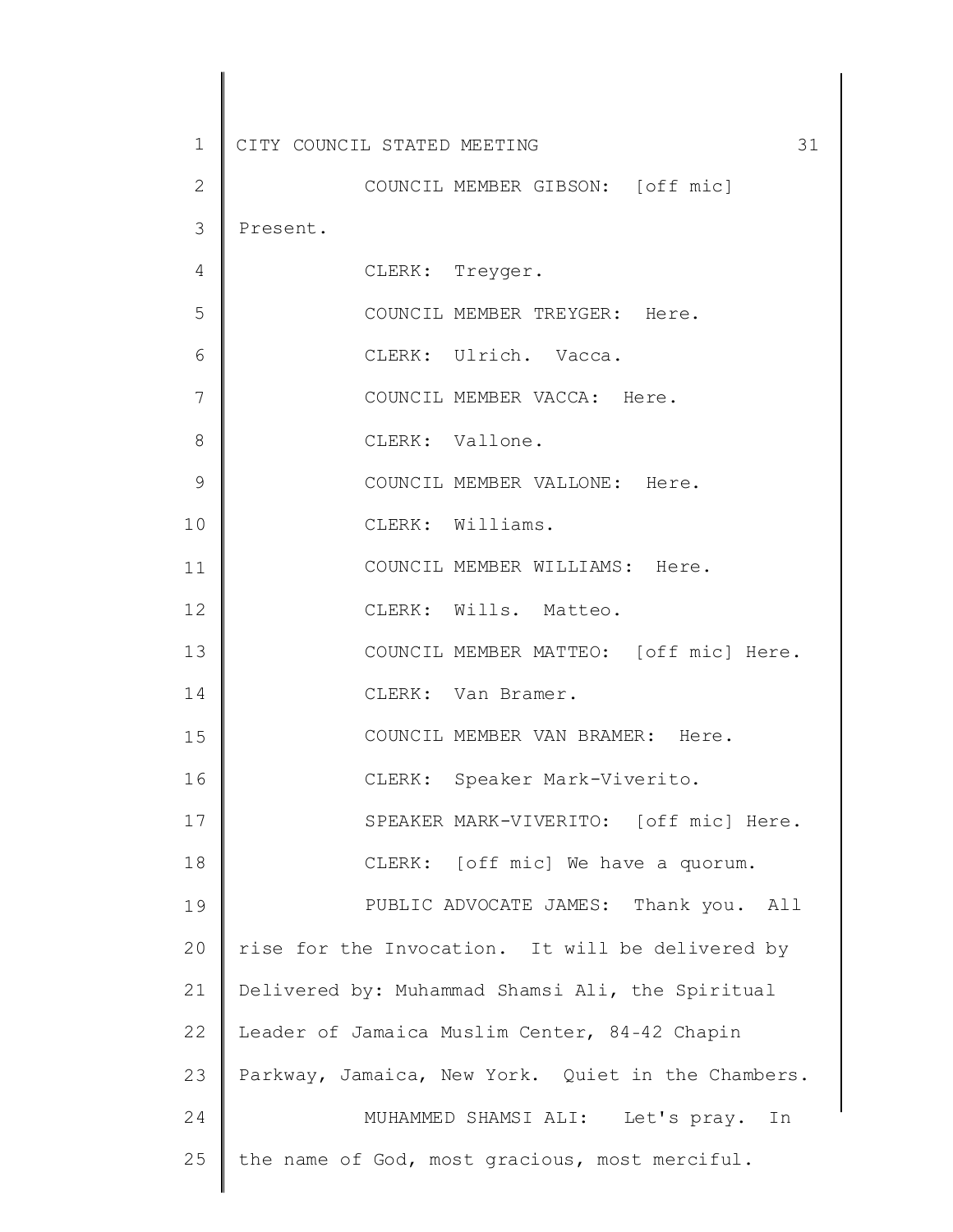| $\overline{2}$ | Praise be to God the cherisher and the sustainer of     |
|----------------|---------------------------------------------------------|
| $\mathcal{S}$  | the world. Oh, God, whose glory is found in yes in      |
| 4              | majestic forms far beyond our reach, but also any of    |
| 5              | the imperfection of the human family. Help us to        |
| 6              | approach this hour, this day and yes everyday in the    |
| $\overline{7}$ | way and many years to come, as a gift from you full     |
| $8\,$          | of glorious possibilities as well as holy               |
| 9              | expectations. Loving God, look with compassion on       |
| 10             | the whole human family. Help us to build bridges of     |
| 11             | understanding and cooperation, break down the walls     |
| 12             | that separate us, and unite us in bonds of love, and    |
| 13             | work through our struggles to accomplish your purpose   |
| 14             | on earth that in your good time all peoples of all      |
| 15             | races and creeds may obtain joy and happiness,          |
| 16             | justice and prosperity and may all live in peace and    |
| 17             | harmony. May all of us learn to honor and enjoy our     |
| 18             | diversity and differences as people even as we more     |
| 19             | deeply touch our fundamental unity. May we as people    |
| 20             | undergo a transformation that will draw forth           |
| 21             | individuals to lead our city and our nation who         |
| 22             | embody courage, compassion and a higher vision.<br>God, |
| 23             | guide our leaders to inspire us with their              |
| 24             | commitment, honesty and their ability to put harmony    |
| 25             | and partnership over conflicts and divisions. Enable    |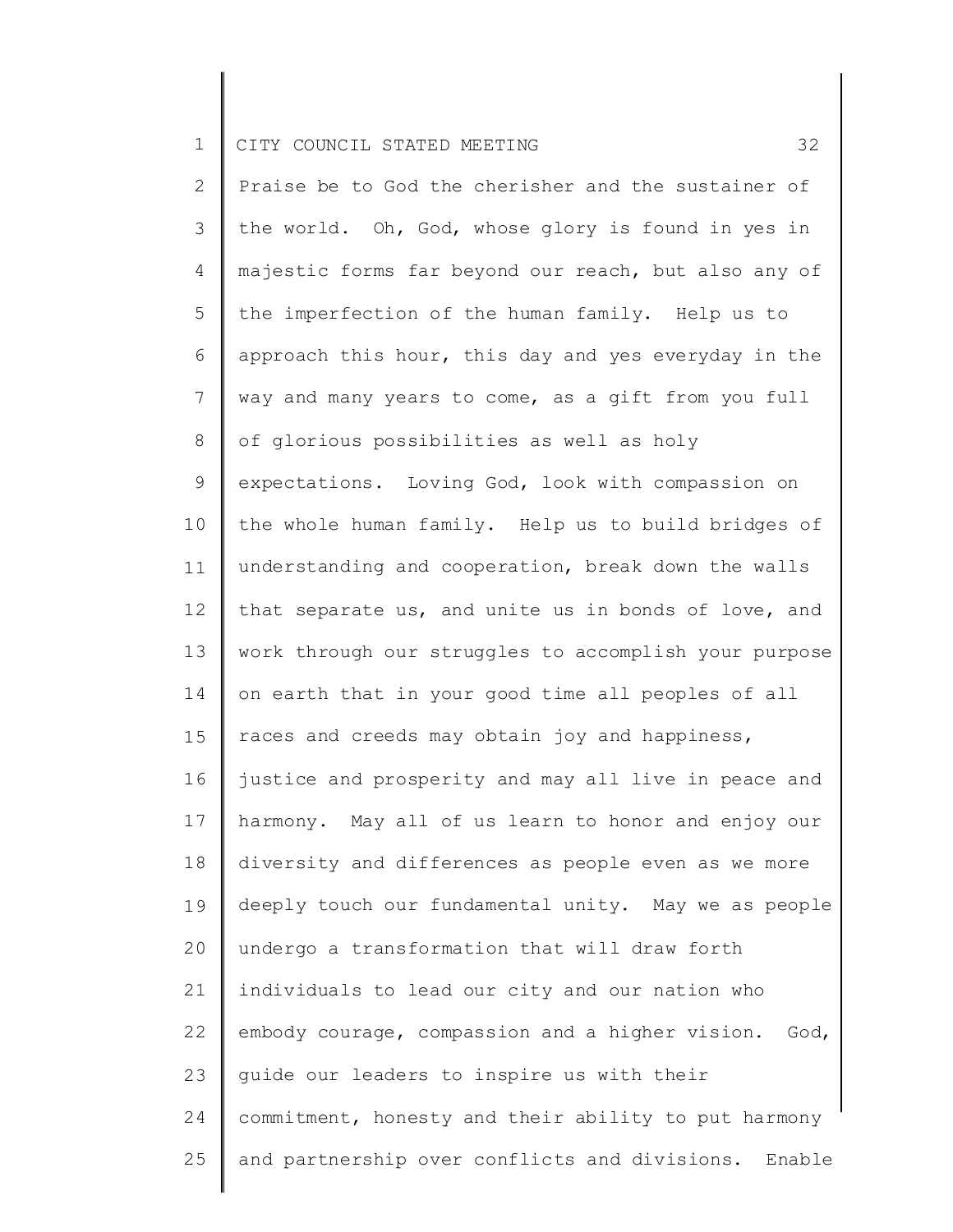|  |  | 1 CITY COUNCIL STATED MEETING |  | $\sim$ |
|--|--|-------------------------------|--|--------|
|  |  |                               |  |        |

| $\overline{2}$ | us to inspire one another with our potentials, both  |
|----------------|------------------------------------------------------|
| 3              | as individuals, as a group that a new spirit of      |
| $\overline{4}$ | caring and sharing, love and compassion be born in   |
| 5              | our world. Let the wounds of separation and division |
| 6              | be healed by opening our hearts to listen to the     |
| $7\phantom{.}$ | truth on all sides, allowing us to find a higher     |
| 8              | truth that includes all. May we collectively move    |
| 9              | with clear directed purpose to take our place within |
| 10             | the community of diverse grounds to help build a     |
| 11             | better future for our society and our world, and may |
| 12             | God continue to bless our great city of New York and |
| 13             | bless the United States of America. Amen.            |
| 14             | PUBLIC ADVOCATE JAMES: [off mic] Amen.               |
| 15             | Please be seated. [on mic] A motion to spread the    |
| 16             | invocation, Council Member Miller. Quiet in the      |
| 17             | Chambers.                                            |
| 18             | SERGEANT-AT-ARMS: Keep it down, please.              |
| 19             | Keep it down.                                        |
| 20             | COUNCIL MEMBER MILLER: I make a motion               |
| 21             | to spread the invocation in full as on--             |
| 22             | PUBLIC ADVOCATE JAMES: [interposing]                 |
| 23             | [shushing for quiet]                                 |
| 24             | COUNCIL MEMBER MILLER: -- upon the                   |
| 25             | record.                                              |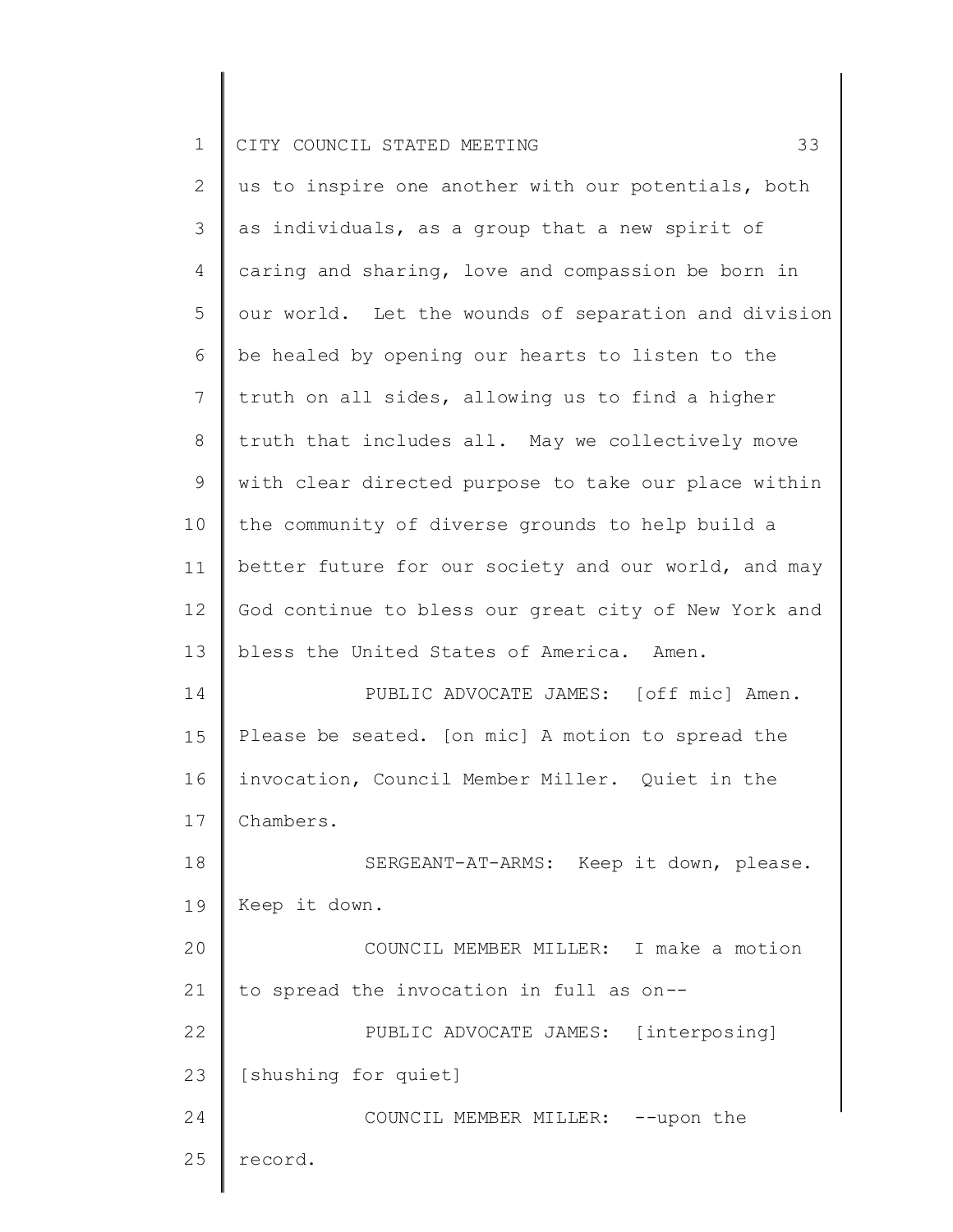1 2 3 4 5 6 7 8 9 10 11 12 13 14 15 16 17 18 19 20 21 22 23 24 25 CITY COUNCIL STATED MEETING 34 PUBLIC ADVOCATE JAMES: Thank you so much. Adoption of Minutes, Council Member Constantinides. COUNCIL MEMBER CONSTANTINIDES: [pause] I make motion that the minutes of the State Meeting of May 25, 2016 be adopted as printed. PUBLIC ADVOCATE JAMES: Thank you. Messages and Papers from the Mayor. CLERK: None. PUBLIC ADVOCATE JAMES: Communication from City, County and Borough Offices. CLERK: None. PUBLIC ADVOCATE JAMES: Petitions and Communications. CLERK: None. PUBLIC ADVOCATE JAMES: Land Use Call-Ups. CLERK: None. PUBLIC ADVOCATE JAMES: Quiet in the Chambers as we now hear from the Speaker Melissa Mark-Viverito. SPEAKER MARK-VIVERITO: [coughs] So good afternoon to everyone. First and foremost, I know I want to acknowledge a guest we have here with us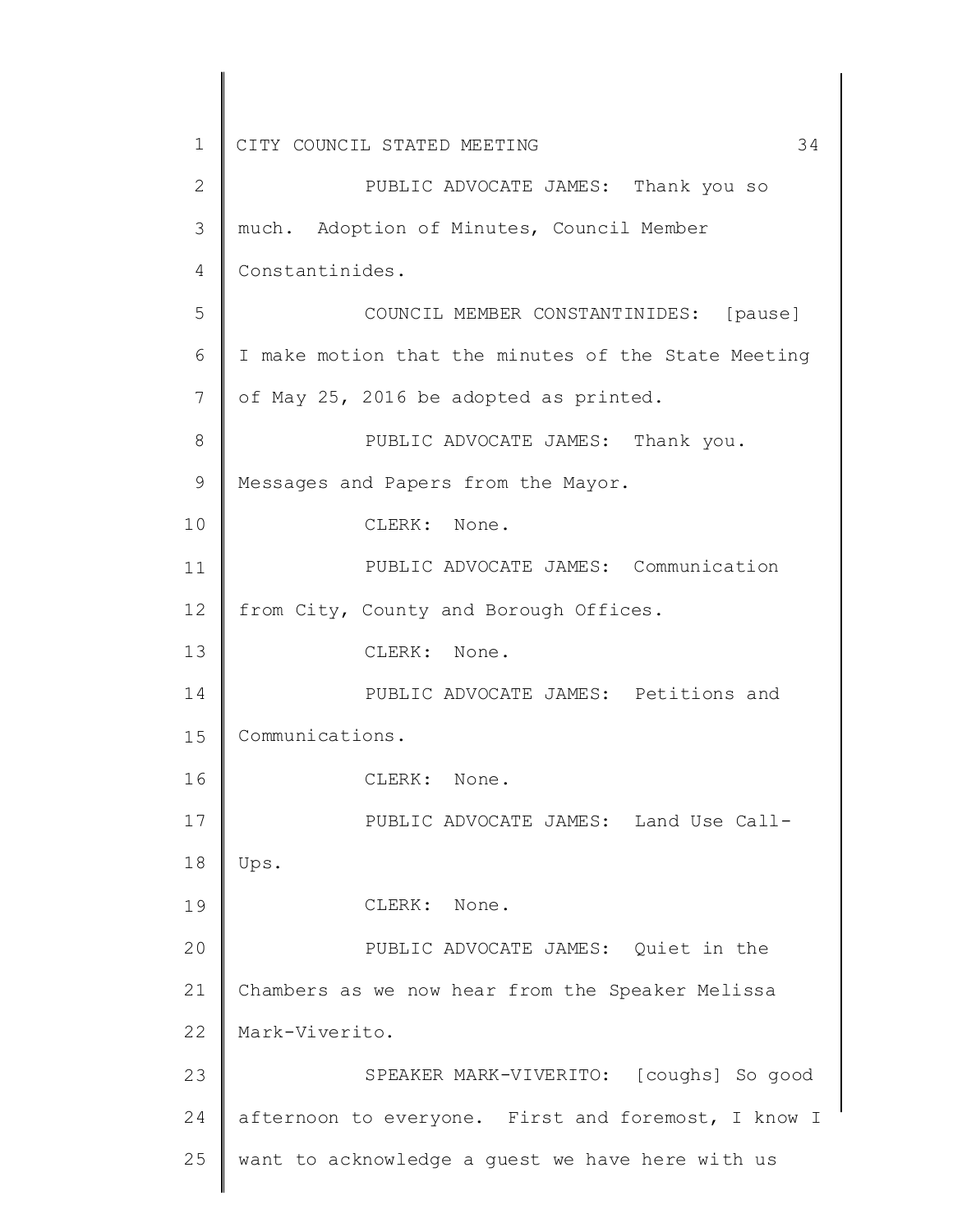1 2 3 4 5 6 7 8 9 10 11 12 13 14 15 16 17 18 19 20 21 22 23 24 25 CITY COUNCIL STATED MEETING 35 invited by Council Member Mathieu Eugene. He's the Haitian Ambassador to the United Nations-- PUBLIC ADVOCATE JAMES: [interposing] [shushing for quiet] SERGEANT-AT-ARMS: [interposing] Keep it down, please. Keep it down. SPEAKER MARK-VIVERITO: --Denis Regis. He is here with us. Thank you so much and welcome to our City Hall Chambers. [applause] So good afternoon. Buenas tardes, everyone. I want to get- want to begin today by recognizing that on June 6th Muslims from across the world began observing Ramadan. As our sisters and brothers from the Islamic faith come together for a month of fasting and reflection, we are reminded of core Muslim values of community, charity and justice, the same values that unite us all as New Yorkers. I want to thank-- I'm sorry--I want to extend my best wishes to those observing this holy month. May the spirit of Ramadan bring you and your city--and our city peace and prosperity. Ramadan Mubarak. So today, we're voting on some really--a lot of great things, packages of legislation that we're going to be passing and adopting today. We're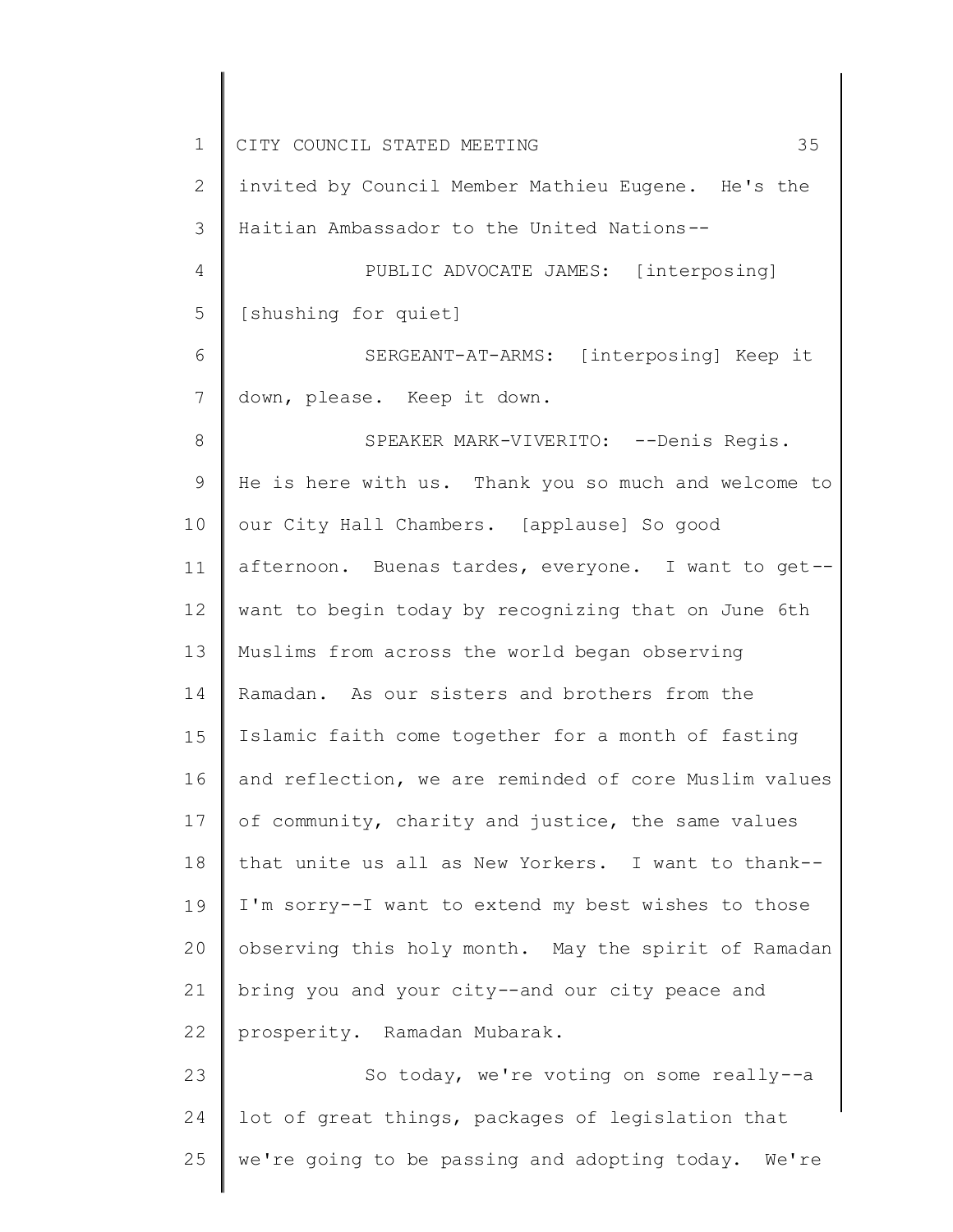| $\mathbf 1$    | 36<br>CITY COUNCIL STATED MEETING                     |
|----------------|-------------------------------------------------------|
| $\mathbf{2}$   | going to be voting on legislation to start off with   |
| 3              | to require ticket vendors in New York City to obtain  |
| $\overline{4}$ | ticket seller licenses from the Department of         |
| 5              | Consumer Affairs while the majority of ticket vendors |
| 6              | in New York City are good actors who play an          |
| $7\phantom{.}$ | important role in our economy. A small number of      |
| 8              | them engage in fraudulent sales and aggressive        |
| $\mathcal{G}$  | tactics. This behavior is harmful to consumers and    |
| 10             | tarnishes the reputation of our tourism and           |
| 11             | entertainment industries. Thanks to this              |
| 12             | legislation, those bad actors can be tracked and      |
| 13             | dealt with by the city. Council Member Garodnick has  |
| 14             | taken the lead on this. It's his legislation and he   |
| 15             | will say a few words.                                 |
| 16             | COUNCIL MEMBER GARODNICK: Great. Thank                |
| 17             | Vou very much Madam Speaker I--I want to just say     |

 $\perp$  / 18 19 20 21 22 23 24 25 you very much, Madam Speaker. I--I want to just say a couple words about Intro 1149, which as you noted will require the Department of Consumer Affairs to create a licensing scheme for new a new class of vendors, ticket sellers, bringing much needed additional regulation to the tourism and entertainment landscape of New York City. The Department of Consumer Affairs, as we all know, requires businesses and individuals in dozens of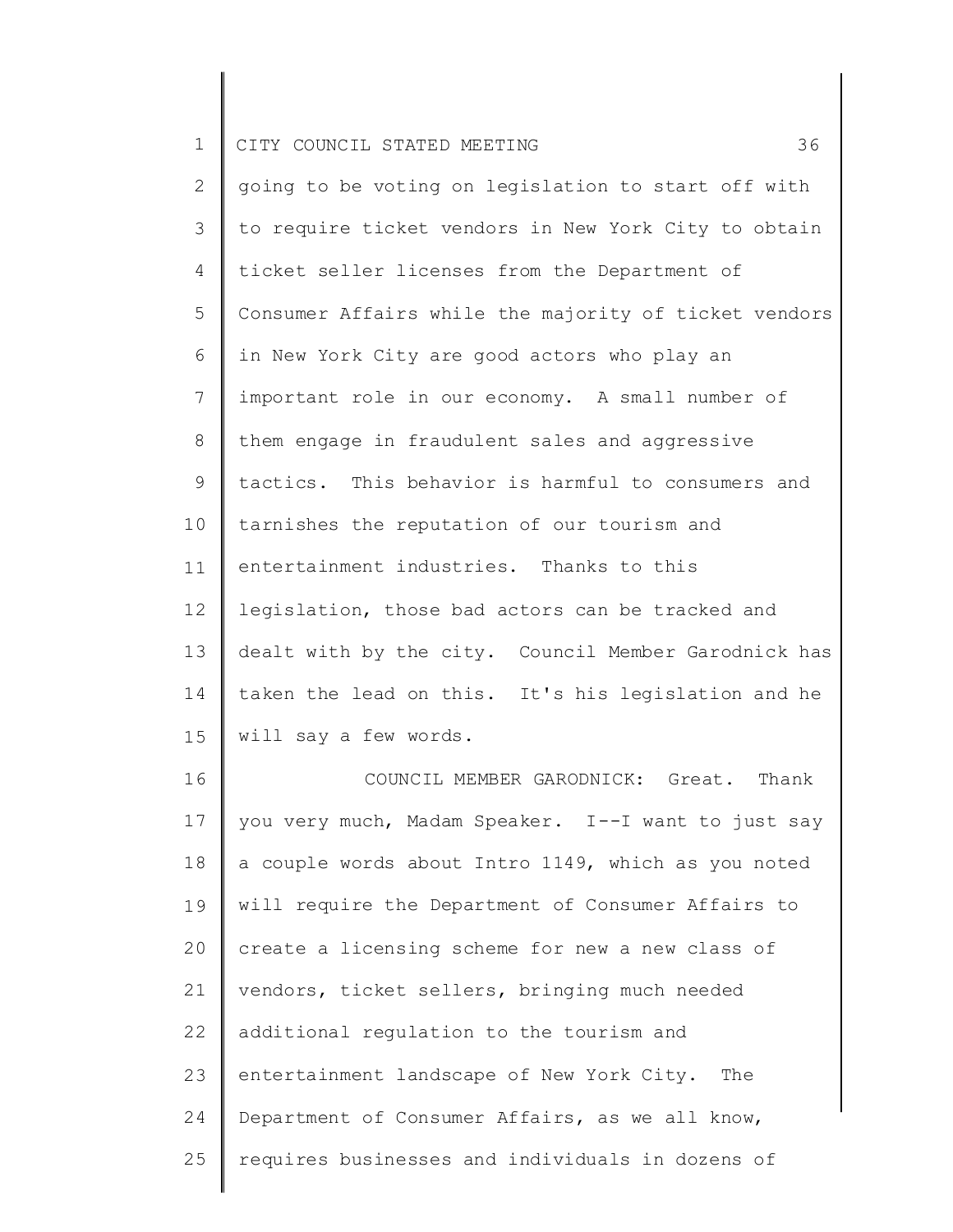2 3 4 5 6 7 8 9 10 11 12 13 14 15 16 17 18 19 20 21 22 23 24 25 industries to obtain DCA licenses in order to operate legally including newsstands, petty cabs, general vendors and many others. But ticket sellers where people are actually taking cash and swiping credit cards out on a street corner are not included in these licensing requirements despite the potential for illegal behavior on behalf of sellers such as aggressive solicitation and also passing off fraudulent tickets as legitimate, which, of course, we have seen in New York City not infrequently. Licensing these sellers will give consumers more assurances that the transactions they conduct are not scams, and provide additional enforcement tools so that we can better target those who are operating unlawfully. Ticket sellers are not a monolithic group, and most of them are good actors. They range from direct employees of companies that offer services like bus tours, who wear uniforms with their companies clearly identified to third-party sellers hocking anything from ferry rides to Broadway shows. But some, unfortunately, do not operate above board. This bill would benefit both the people looking to purchase these tickets and the good actors of the industry who will be easily identifiable as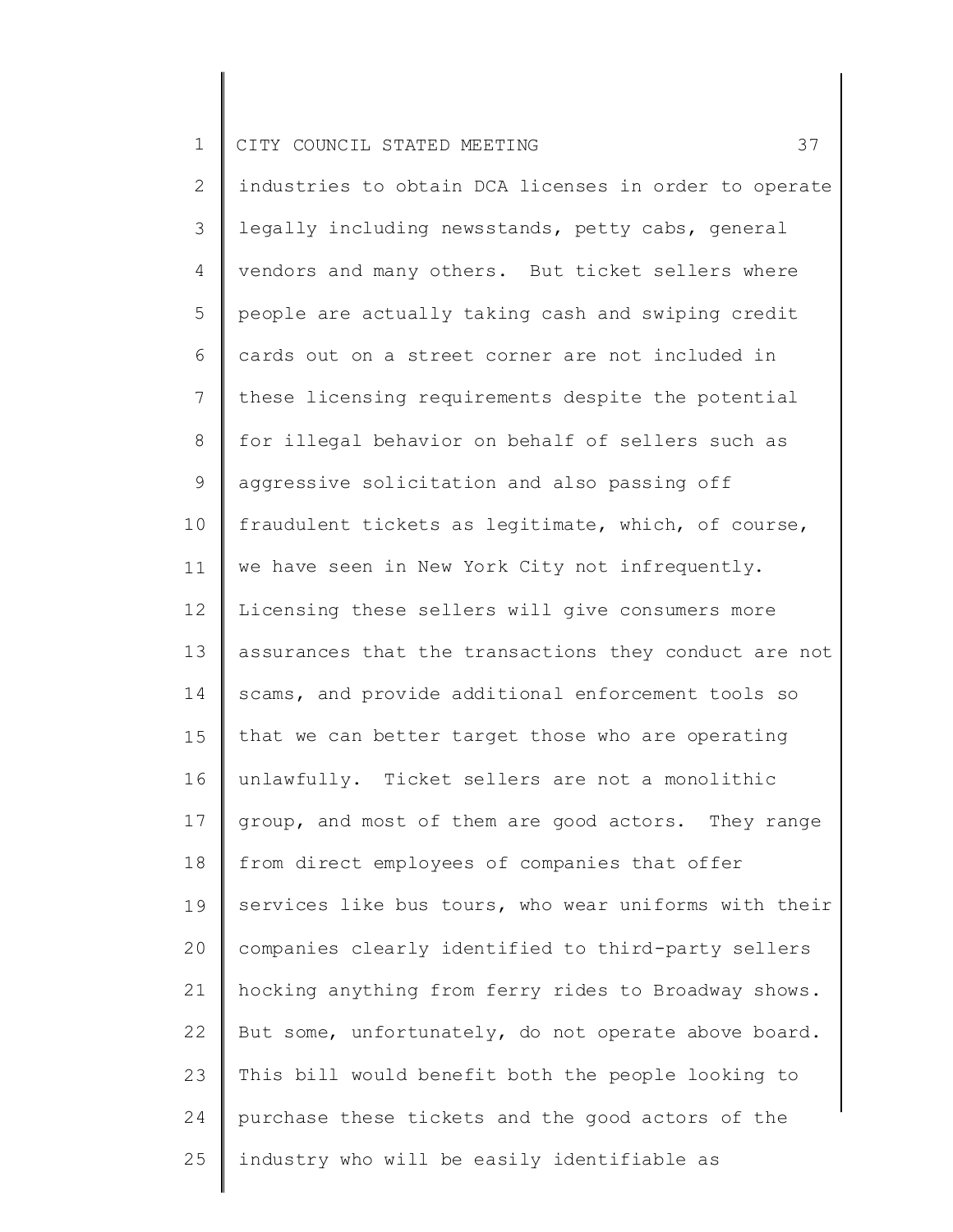|  |  | 1 CITY COUNCIL STATED MEETING |  |  |  |  |  |
|--|--|-------------------------------|--|--|--|--|--|
|--|--|-------------------------------|--|--|--|--|--|

19

2 3 4 5 6 7 8 9 10 11 12 13 14 15 16 17 18 legitimate sellers. This group of sellers has gone unregulated for far too long. People looking to ride a tour bus, cruise the Hudson or see a show deserve the confidence that the money they spend will get them what they bought. Licensing is a simple and effective way to hold ticket sellers to a minimum operating standards so that officers can better identify people who are breaking the law. This bill will add important consumer protections, and increase enforcement capabilities to the ticket selling industry. So I--I thank you again, Madam Speaker, Chair Espinal and I urge my colleagues to vote in favor of this bill. Thank you. SPEAKER MARK-VIVERITO: Thank you, Council Member. Next, we'll be voting on legislation to increase transparency surround the implementation of the city's next generation 911 system. The bill

20 21 22 23 24 25 Technology and Telecommunications to provide annual reports on the progress of the implementation and information on planned further steps throughout the implementation process. I want to thank the staff Brad Reed, Sheila Jones, Jeff Baker, Ed Atkin for all their work on this legislation. Council Member

would require the Department of Information,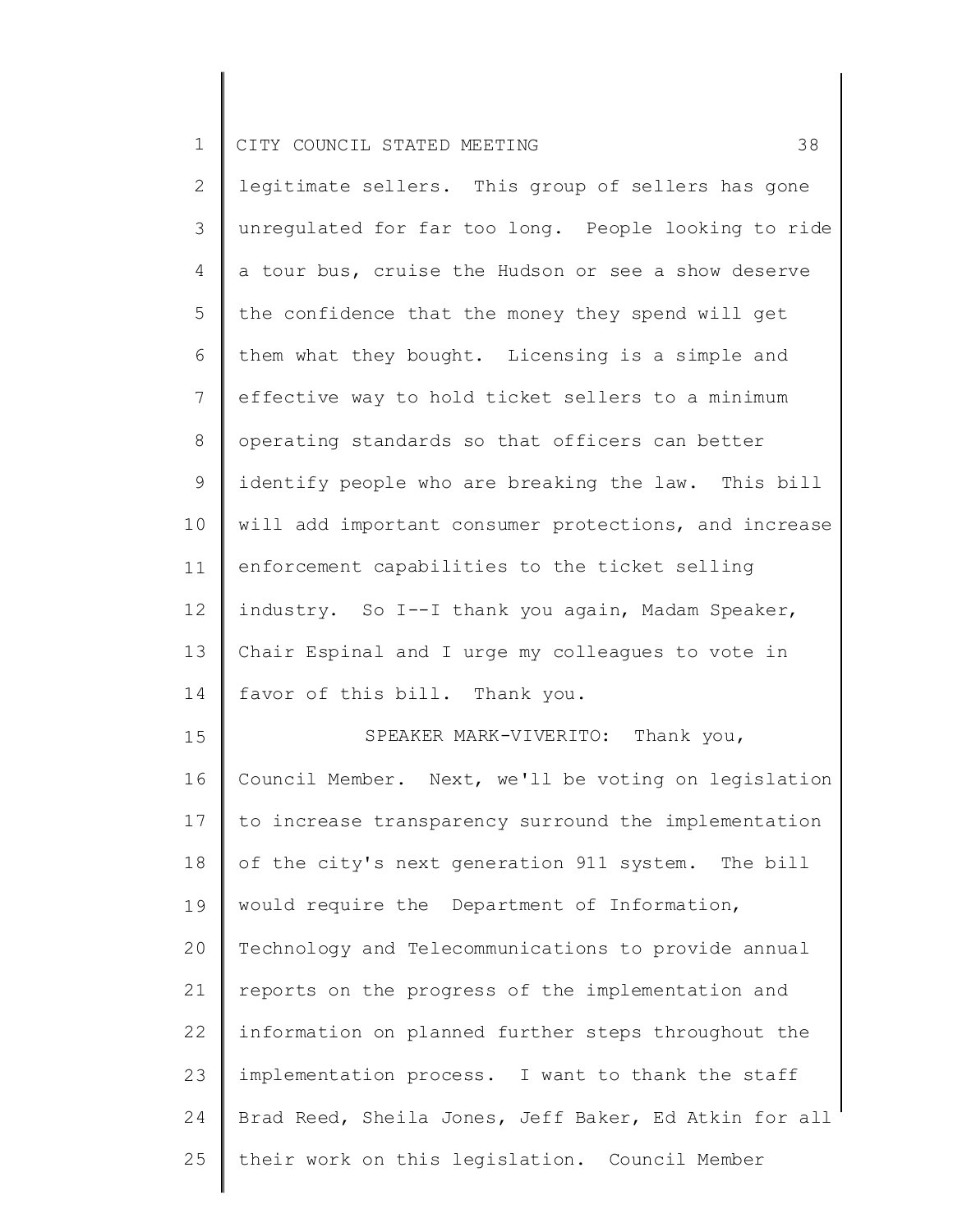2 3 4 Laurie Cumbo is the lead sponsor. She'll say a few words followed by the Chair of the Technology Committee Chair--Chair Vacca.

5 6 7 8 9 10 11 12 13 14 15 16 17 18 19 20 21 22 23 24 25 COUNCIL MEMBER CUMBO: Thank you, Speaker Melissa Mark-Viverito. As technology in the city of New York and beyond continues to advance, we as legislators have a responsibility to ensure that our city's emergency communication system continues to integrate modern technology throughout its daily operations to increase accessibility for all New Yorkers. Currently, our emergency communication system is unable to accept and analyze texts, video and photos. We must provide survivors of domestic violence the text (sic) used with the State, an effective way to reach emergency service providers. With a population of more than 8.4 million, New York City is comparable to other cities such as Dallas, which is home to more than 1.3 million residents and currently has text 911 capabilities. We have a campaign here. If you see something, say something, but it's now going to be moving forward. It's so important if people see something to text something, and the ability to use video and photos to also assist and help. By 2018, almost 85% of Americans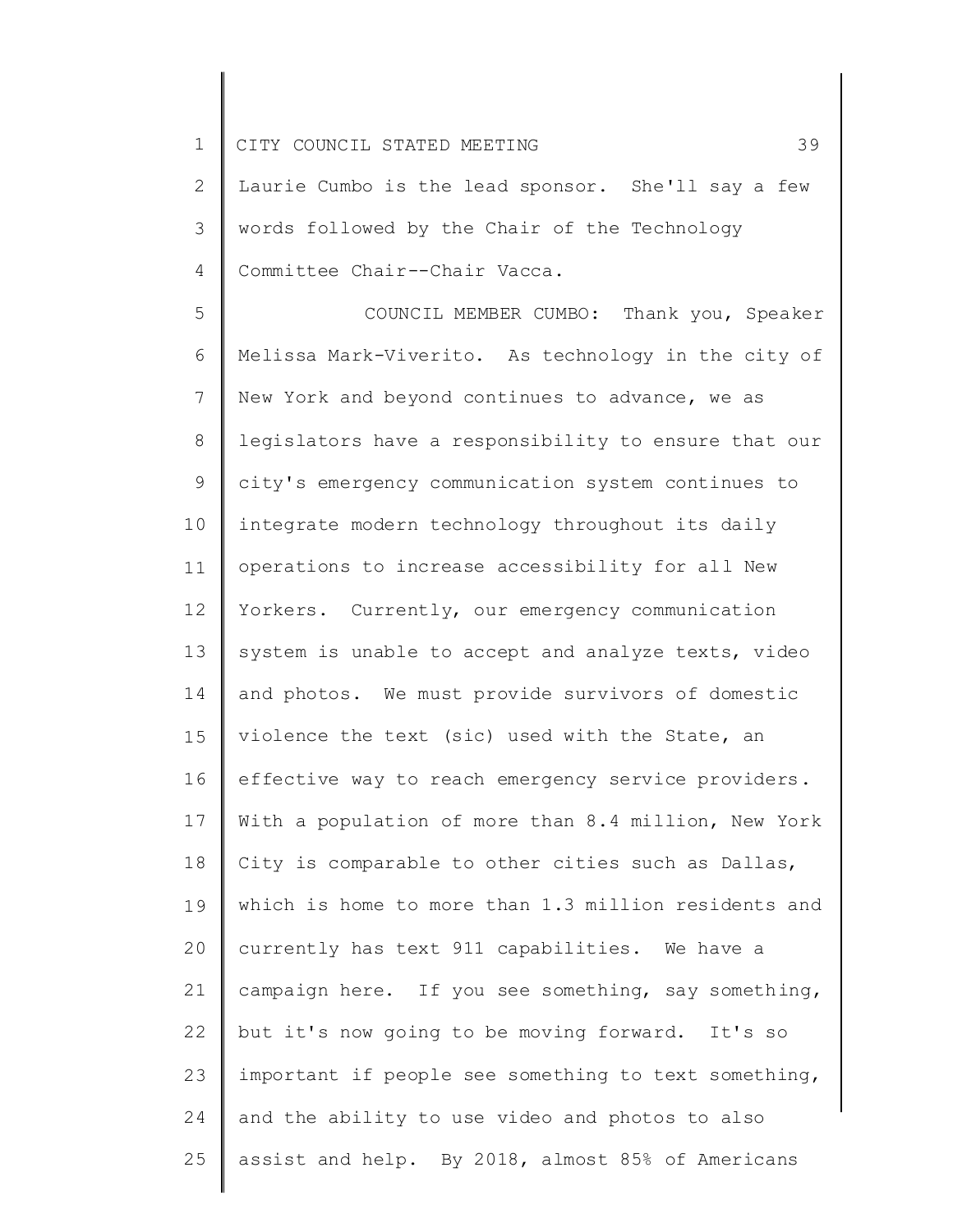2 3 4 5 6 7 8 9 10 11 12 13 14 15 16 17 18 19 20 21 22 23 24 25 will have Smart Phones. Over 500 U.S. cities can accept text messages as a form of emergency communication. In the past five months alone, 55 call centers were upgraded. Seven counties in New York State already have 911 call centers equipped to handle emergencies throughout text message, and just one example: More than 14,000 texts were received in Indiana between March 2014 and June 2015. In Alpharetta County, Georgia a deaf woman was able to text 911 to report two children being left in a car alone for over an hour. In Vale, Colorado a woman was able to prevent further agitation of a suicidal driver threatening to shoot himself by maintain a text conversation with dispatcher and providing updates on locations. Yes, this particular piece of location will save lives. This bill would not be possible without the tremendous support of my staff and the Legislative Division and advocates. I want to give a special thank you to Dominique Bryan, and in honor of Joan Bryant bringing the idea to our entire staff, for continuing to push it through each and every day, thank you for your craft, your persistence, Brad Reed, the drafting attorney in the Council's Legislative Division. Thank you to the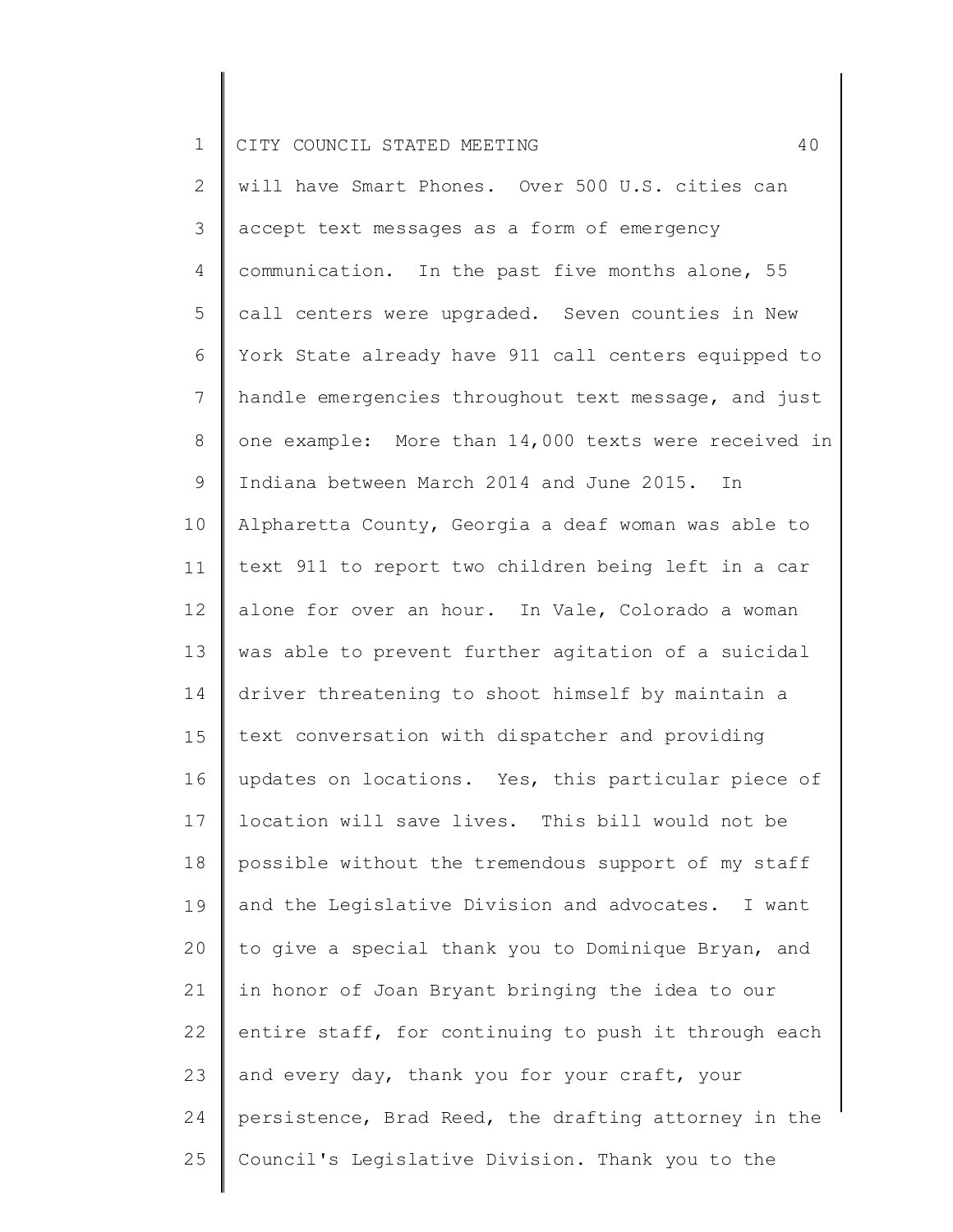2 3 4 5 6 7 8 9 10 11 12 13 14 15 16 17 18 19 20 21 drafting attorney Laboni Watman (sic); legislative support from Jeffrey Baker in the Council's Legislative Division. But I would also particularly like to thank my colleagues including Council Mark Levine, who co-primed this with me, and Council Member Vanessa Gibson who was critical every step of the way, who invited us to the call center to see on a daily basis what our dynamic 911 call takers experience everyday, most of them women of color. I want to especially thank Council Member Jimmy Vacca for advocating and believing in the importance in technology and for everyday people seeking assistance. Thank you to Ramon Martinez and his incredible work, Matt Gewolb. I also want to thank Laura Popa as well as Matt Gewolb for all of their incredible work, and to all of my colleagues. Thank you so much. We will save lives, and this will be the difference such as in Orlando and other places where the opportunity to call is just not possible. Thank you so much.

22 23 24 25 COUNCIL MEMBER VACCA: As Chair of the Technology Committee, I want to thank the sponsor the Council Member Cumbo and Brad Reed, the attorney for committee, Stacy Gardner, my Legislative Director.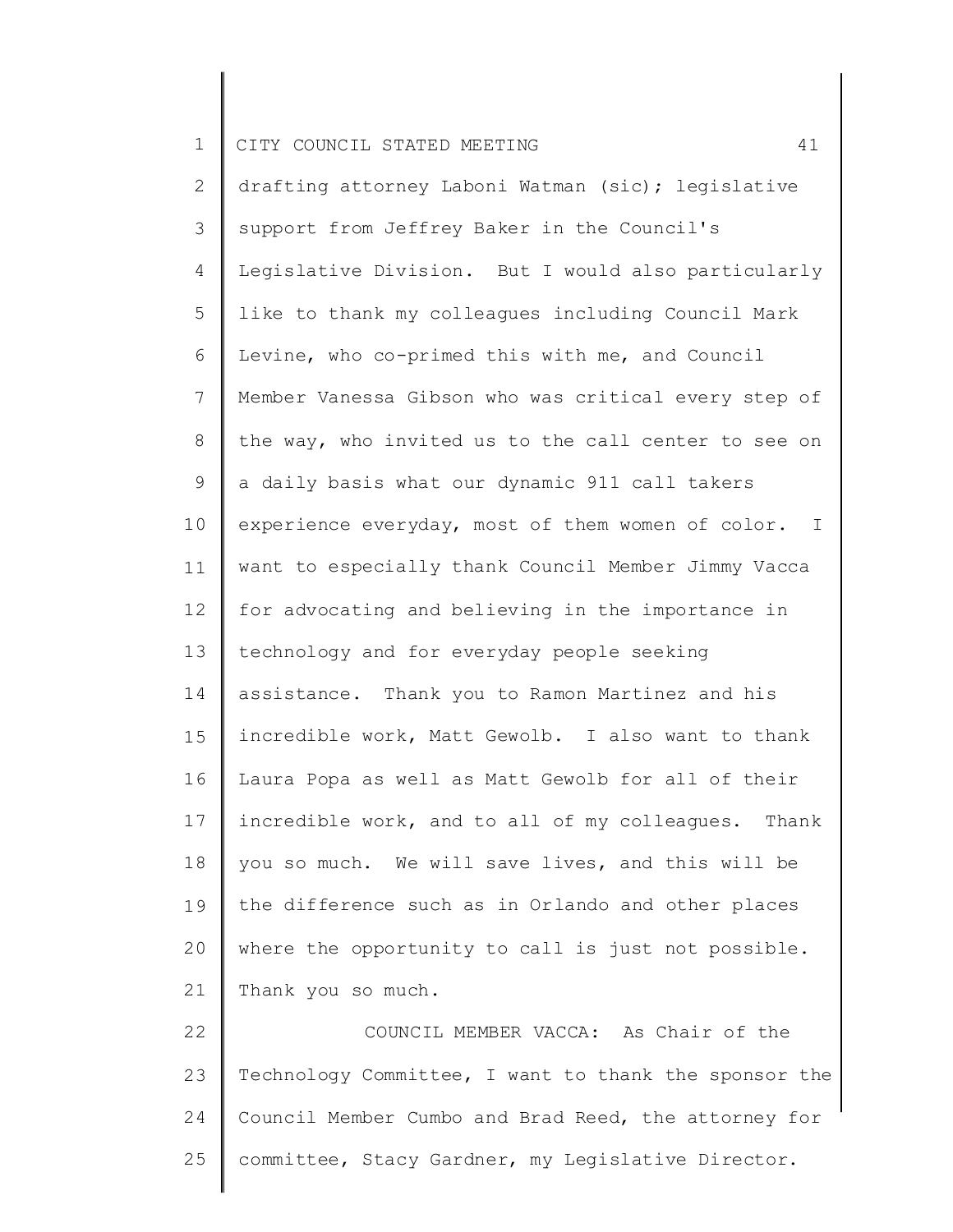2 3 4 5 6 7 8 9 10 11 12 13 14 15 16 17 18 19 20 21 22 23 24 25 Today, texting should be viewed not as a luxury but a necessity. Texting police officers, texting 911 in our society today is urgent. We've seen hostage situations. We know the impact of domestic violence. We know that people in the deaf community also would benefit by the texting option when it comes to calling for emergency services and help. So, this legislation seeks to move the administration, seeks to encourage them to advance this aspect of technology. We're development improvements and updates to 911. Certainly, the new 911 call-up center in my district costing the city over on billion dollars will soon be opening with the most recent up-to-date technology in the world. There's on reason why we cannot--we cannot effectuate a texting mechanism for people who want to call 911. We've got to move on this, and we've got to move quickly. Unfortunately, current events have proved that we don't have time to delay this, and this legislation does seek to advance this option. I hope the Council will vote yes. I thank the Speaker and her staff for her help--for their help. SPEAKER MARK-VIVERITO: Thank you, Council Member. Additionally--additionally, we'll be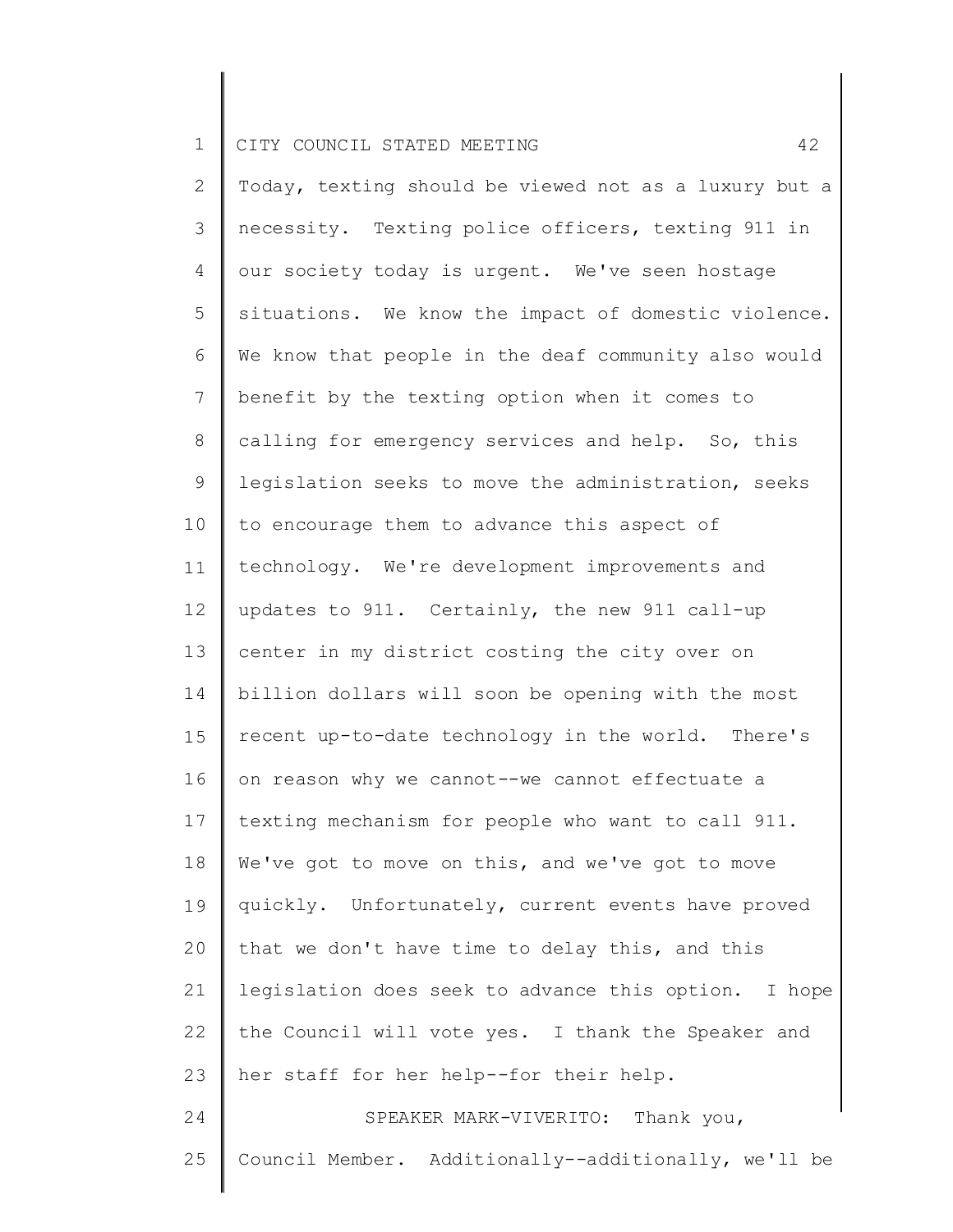| <b>TEMP</b> |  |  |  | CITY COUNCIL STATED MEETING |  |  |  |
|-------------|--|--|--|-----------------------------|--|--|--|
|-------------|--|--|--|-----------------------------|--|--|--|

2 3 4 5 6 7 8 9 10 11 12 13 14 voting on legislation to require that single occupancy restrooms in public places be made available as gender-mutual facilities. While other places in the country are trying to divide Americans with small minded things such as who can use a restroom, we're dedicated to accommodating all people in New York City, and that's what this bill does. For staff, I want to thank Brad Reed, Jim Wilcox, Megan Chin, Guillermo Patino, Jose Conde, Sarah Gastelum, Jeff Baker, Ed Atkin. Council Member Dromm has been very active on this issue, a leader on this. He's sponsoring the legislation. Maybe he can say a few words.

15 16 17 18 19 20 21 22 23 24 25 COUNCIL MEMBER DROMM: Thank you very much, Madam Speaker. Let me just start off by welcoming my New York City Youth Council Member Jacqueline Rosado to--who is here with us today, and has been following me around. We thank you also for your support of this legislation, and I also want to thank the Chair of the Committee on Housing and Building Jumaane Williams, Committee Counsel Jim Wilcox and Brad Reed who worked with us closely to draft this bill. I also need to recognize Controller Scott Stringer for his early calls for this measure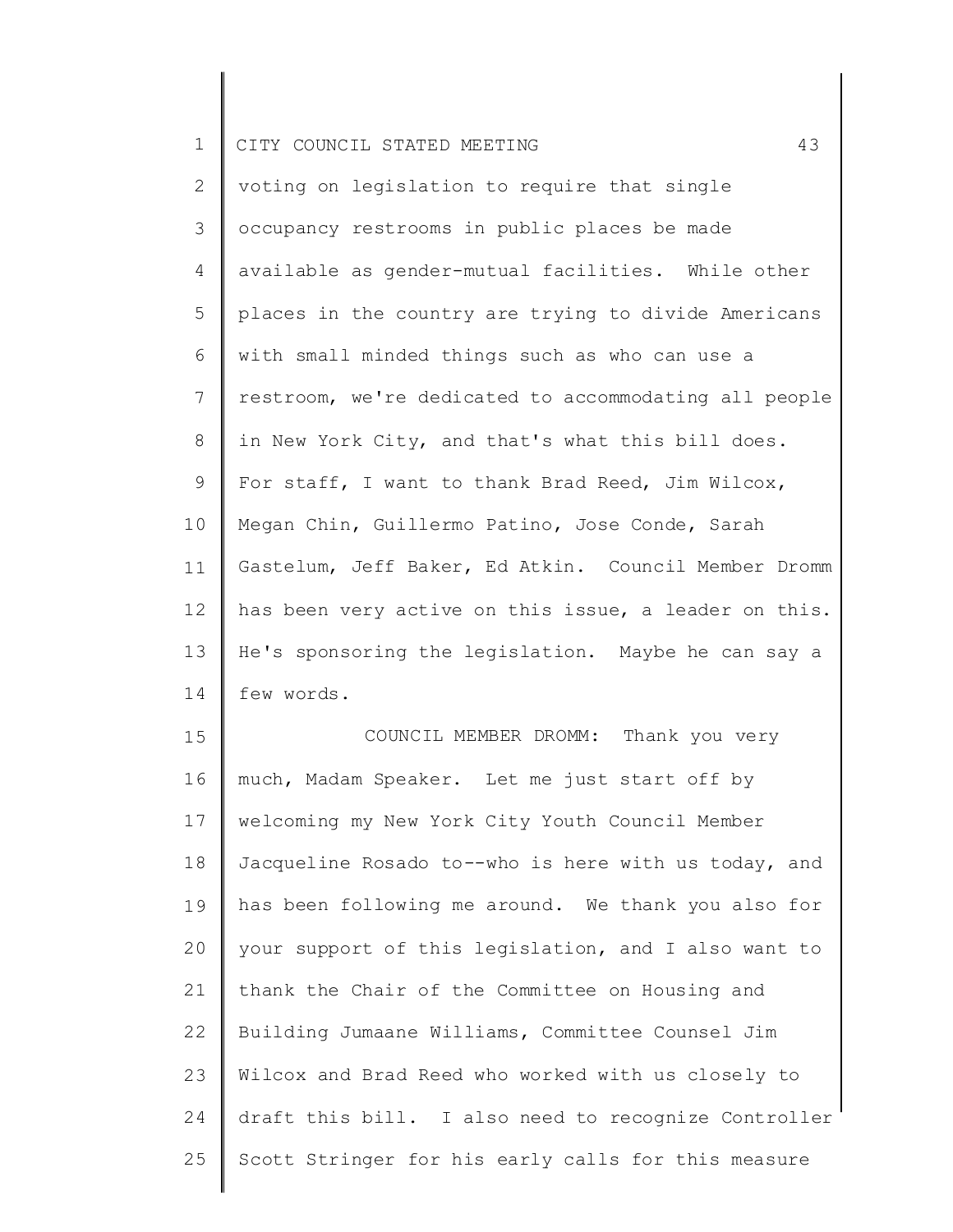2 3 4 5 6 7 8 9 10 11 12 13 14 15 16 17 18 19 20 21 22 23 24 25 and, of course, there are activists whose work is so critical to helping New York become an even more welcoming place for our transgender and gender nonconforming family, friends and neighbors. I know that Brian Ellicott (sp?) is here and I want to thank him and everyone else who had a role in moving this issue forward. Most New Yorkers take their unfettered access to bathrooms for granted. Yet, every single day transgender and gender nonconforming individuals must grapple with the fact that their choices may lead to harassment or even worse. Other cities from Washington, D.C. to West Hollywood, California already recognize that designating single stall bathrooms as all-gender is an easy way to create a welcoming environment for transgender and gender non-conforming individuals. And, of course, as an added bonus, anyone looking for an unoccupied bathroom will now have more options. Simply put, this single stall all-gender bathrooms issue makes sense. The significance of this measure, however, goes well beyond the confines of our local bathrooms. We as the nation's largest city have the chance to repudiate the bigotry of certain individuals throughout this country including North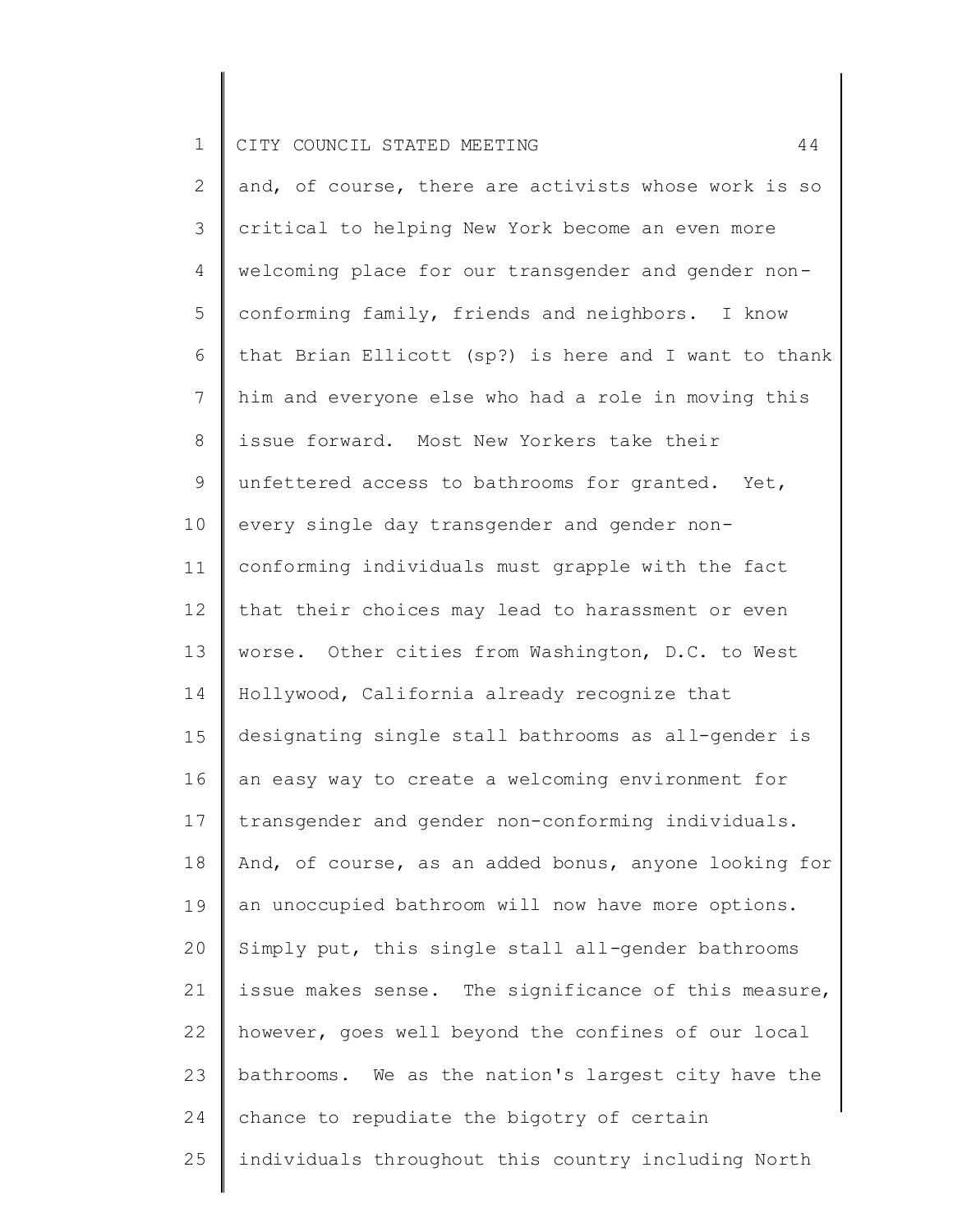2 3 4 5 6 7 8 9 10 11 12 13 14 Carolina Governor Pat McCrory and the North Carolina State Legislature who are perversely obsessed with the bathroom habits of others. Their recently enacted Anti-LGBT Law belongs in the toilet. I encourage all of my colleagues to vote for Intro 871 to help move our city forward and also to send a message that Lesbian, Gay, Bisexual and Transgender lives matter. Intro 871-A represents yet another step forward toward equality as we resolutely celebrate Pride Month through our collective pain after Orlando. Happy Pride to all my colleagues, and let's keep fighting for equality. Thank you very much.

15 16 17 18 19 20 21 22 23 24 25 SPEAKER MARK-VIVERITO: Thank you, Danny, for your leadership. Next, we have a bill to curb non-residential tenant harassment in New York City. The City Council has always been resolute in our efforts to protect tenants from harassment by landlords looking to take advantage of them. While much of the focus in the past has been on residential tenants, and for good reason, this bill focuses specifically on small businesses and other nonresidential tenants who deserve to have their rights protected as well. This bill establishes a private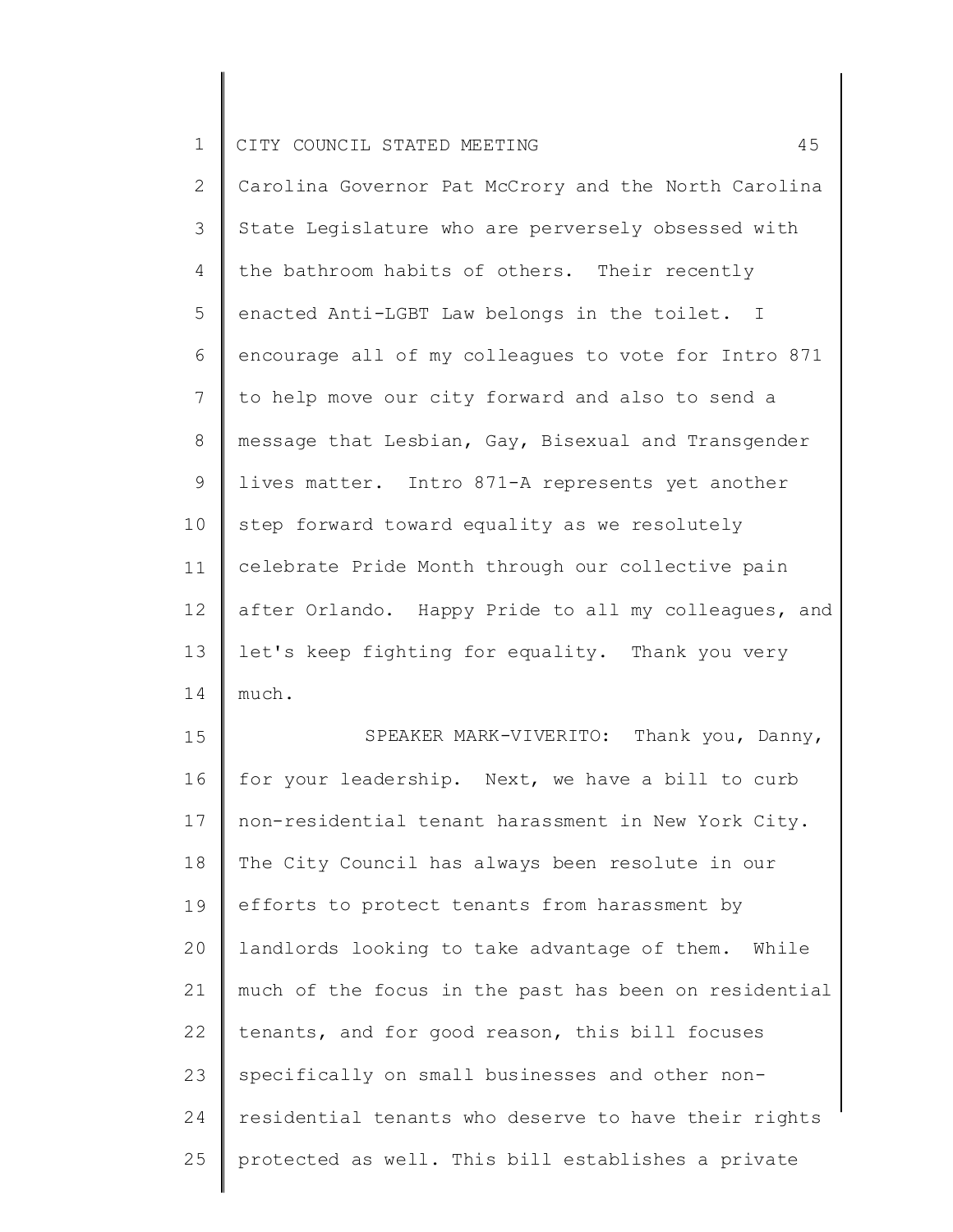2 3 4 5 6 7 8 9 10 11 12 13 14 15 16 17 18 19 20 21 22 23 24 25 right-of-action for these tenants to bring claims of harassment against landlords, and hold landlords accountable for any behavior on their part intended to cause a commercial tenant to vacate property or waive their rights under a rental agreement. For staff I want to thank Jeffrey Campagna, Michael Kurtz, William Karemtang (sp?), Ayisha Schaumburg and Terazh Nasser. This is legislation sponsored by Council Member Cornegy and he will say a few words. COUNCIL MEMBER CORNEGY: Thank you, Madam Speaker. As my colleagues are well aware, small businesses in this city are hurting with real estate prices increasing, and neighborhoods in all five boroughs rapidly gentrifying, too many landlords are raising commercial rents to levels that make it impossible for tenants to stay in business. Pizza parlors, bodegas, restaurants, retail stores, artists and others are constantly being told that they have to pay sky high rents to maintain occupancy. Sometimes landlords try to extort high rents by harassing their tenants until they pay up or move out. The harassment can take many forms including removing the locks, blocking entrances to prevent customers from entering, making unnecessary repairs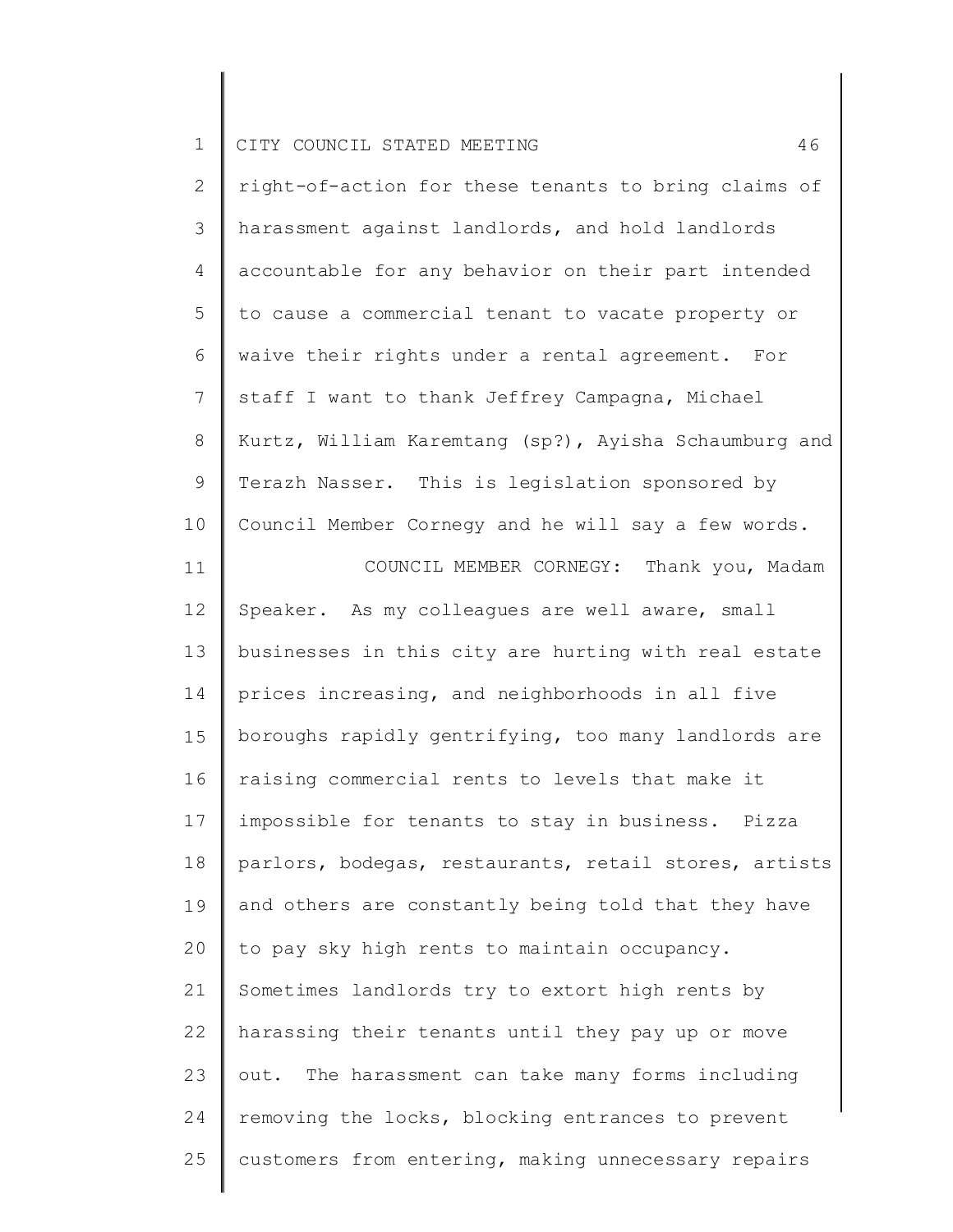2 3 4 5 6 7 8 9 10 11 12 13 14 15 16 17 18 19 20 21 22 23 24 25 that cut off essential services like water and electricity and other acts and omissions that disrupt business operations. This legislation would create a private right of action for tenants accusing landlords of non-residential tenant harassment. A landlord would be guilty of non-residential tenant harassment if he engages in acts or omissions with the intent to deprive a covered tenant of any rights in a lease or other rental agreement, which may include a month-to-month agreement and a holdover tenancy. In addition to whatever damages and injunctive relief a court may order, a landlord found to have committed commercial tenant harassment would be required to pay a civil penalty--penalty of not less than \$1,000 and note more than \$10,000. It is my hope that the threat of such penalties in addition to the possibility of liability for compensatory and punitive damages will serve as a significant deterrent against the unscrupulous practices that currently exist in commercial leasing. I want to thank the advocates who provided their input on this bill, as well as my co-sponsors Council Members Levine, Chin, Constantinides, Cumbo, Gibson, John, Kallos, Koo, Koslowitz, Lander, Menchaca, Rodriguez,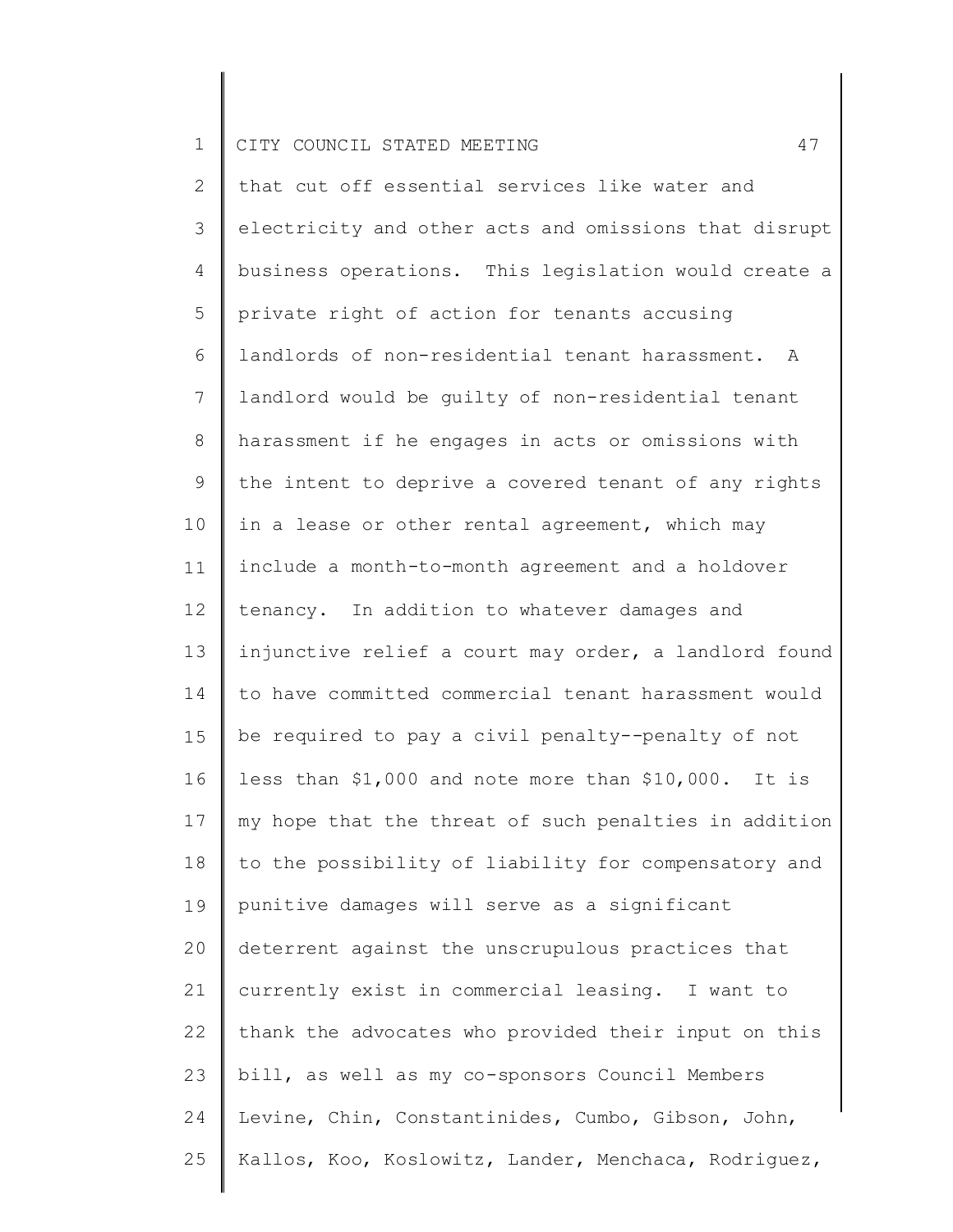| $\mathbf 1$    | 48<br>CITY COUNCIL STATED MEETING                     |
|----------------|-------------------------------------------------------|
| $\mathbf{2}$   | Rosenthal, Reynoso, Vallone and Willis--I would also- |
| $\mathcal{S}$  | -and Wills. I would also like to thank the committee  |
| $\overline{4}$ | staff for their work on this legislation, and a       |
| 5              | special, special shout-out goes to my former          |
| 6              | legislative director Dynishal Gross who worked        |
| $\overline{7}$ | tirelessly on this legislation. I hope that we will   |
| $\,8\,$        | all vote yes in favor of this piece of legislation.   |
| $\mathcal{G}$  | Thank you, Madam Speaker.                             |
| 10             | SPEAKER MARK-VIVERITO: Thank you,                     |
| 11             | Council Member. [coughs] We're also voting today on   |
| 12             | confirmation of three officials one to the City Board |
| 13             | of Elections and two the Civil Service Commission,    |
| 14             | and today we have two resolutions sponsored by        |
| 15             | Council Member Eugene. These resolutions recognize    |
| 16             | October 9th, as Haitian Day in New York, and call     |
| 17             | upon the federal government to recognize this day     |
| 18             | nation. I know Council Member Eugene wants to say a   |
| 19             | few words, and thank you.                             |
| 20             | COUNCIL MEMBER EUGENE: Thank you, Madam               |
| 21             | Chair, and Madam Speaker. Thank you very much.<br>Мy  |
| 22             | colleagues [coughs] I would like to thank Madam       |
| 23             | Speaker for her leadership, and also the Cultural     |
| 24             | Affairs Committee Chairman Jimmy Van Bramer for       |
| 25             | bringing my resolution, Resolution 664 and 687 to a   |

║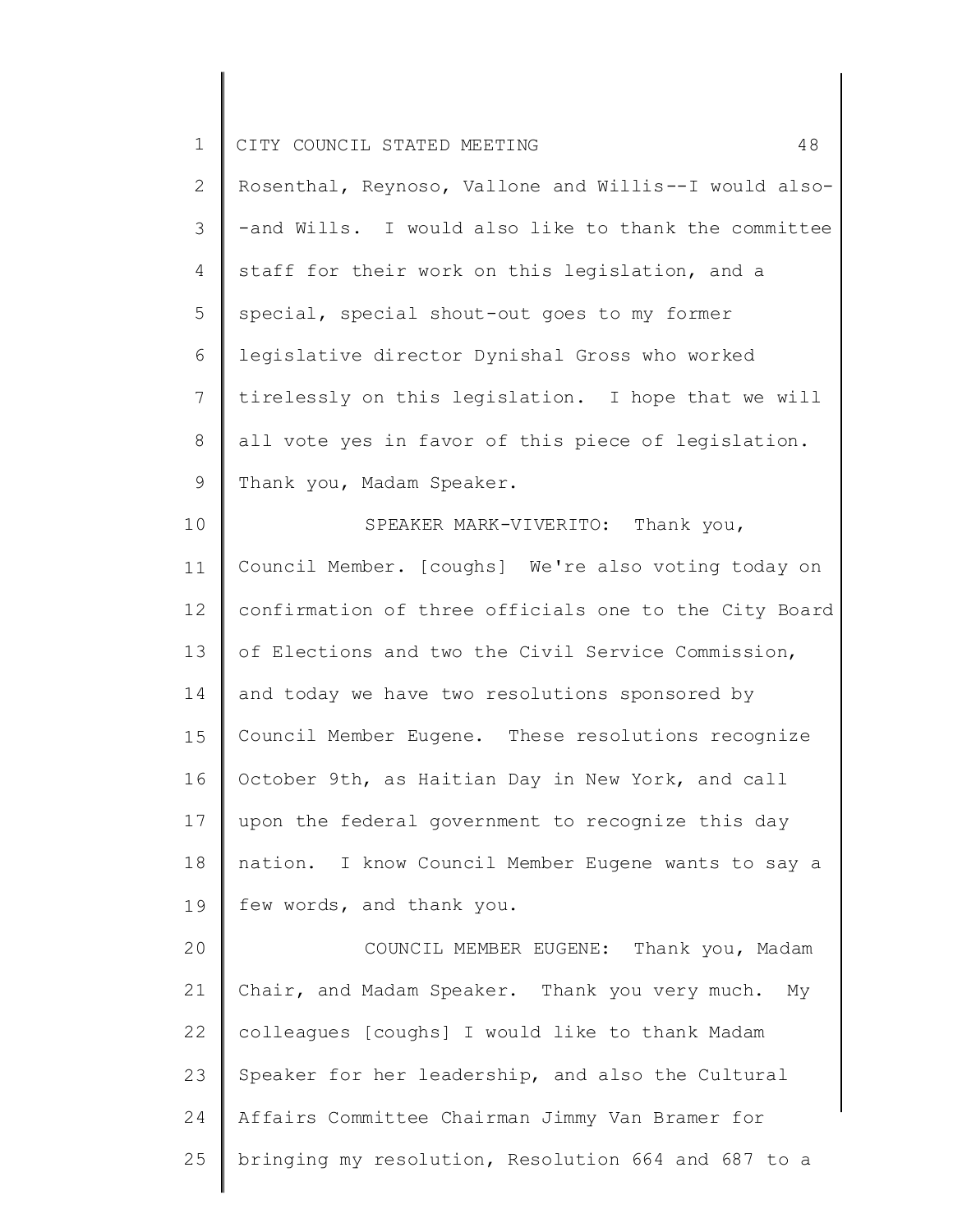2 3 4 5 6 7 8 9 10 11 12 13 14 15 16 17 18 19 20 21 22 23 24 25 vote, and I would like also to thank Ramon Martinez. Thank you, Ramon, very much, and also Chloe for their fine work, and my staff, thank you very much. And I want to take the opportunity also thank my colleague who will pass--they'll vote on this in a few minutes. My legislation 664 and 687 underscore the importance of Haitian people in the revolution of the United States of America. We all know that Haitian people, soldiers came from Haiti and fought in the battle of Civil War of the liberation of the Unites States of America. In addition to that, we know that you know, about the purchase of Louisiana. The purchase of Louisiana that doubled the size of the United States of America was possible because of the Haitian Revolution led by Toussaint Louverture. In addition to that, when the Haitian people freed the slaves, it was the first time that a country of slaves abolish the injustice to human beings, the slavery. It was a fight not only for Haiti, but it was the fight for human dignity and human respect. Let me tell you also, Chicago. The father of Chicago is Jean Baptiste Pointe, Haitian. Pierre Tusseau a Haitian person also was the first to donate funding for the construction of the St. Patrick Corridor in New York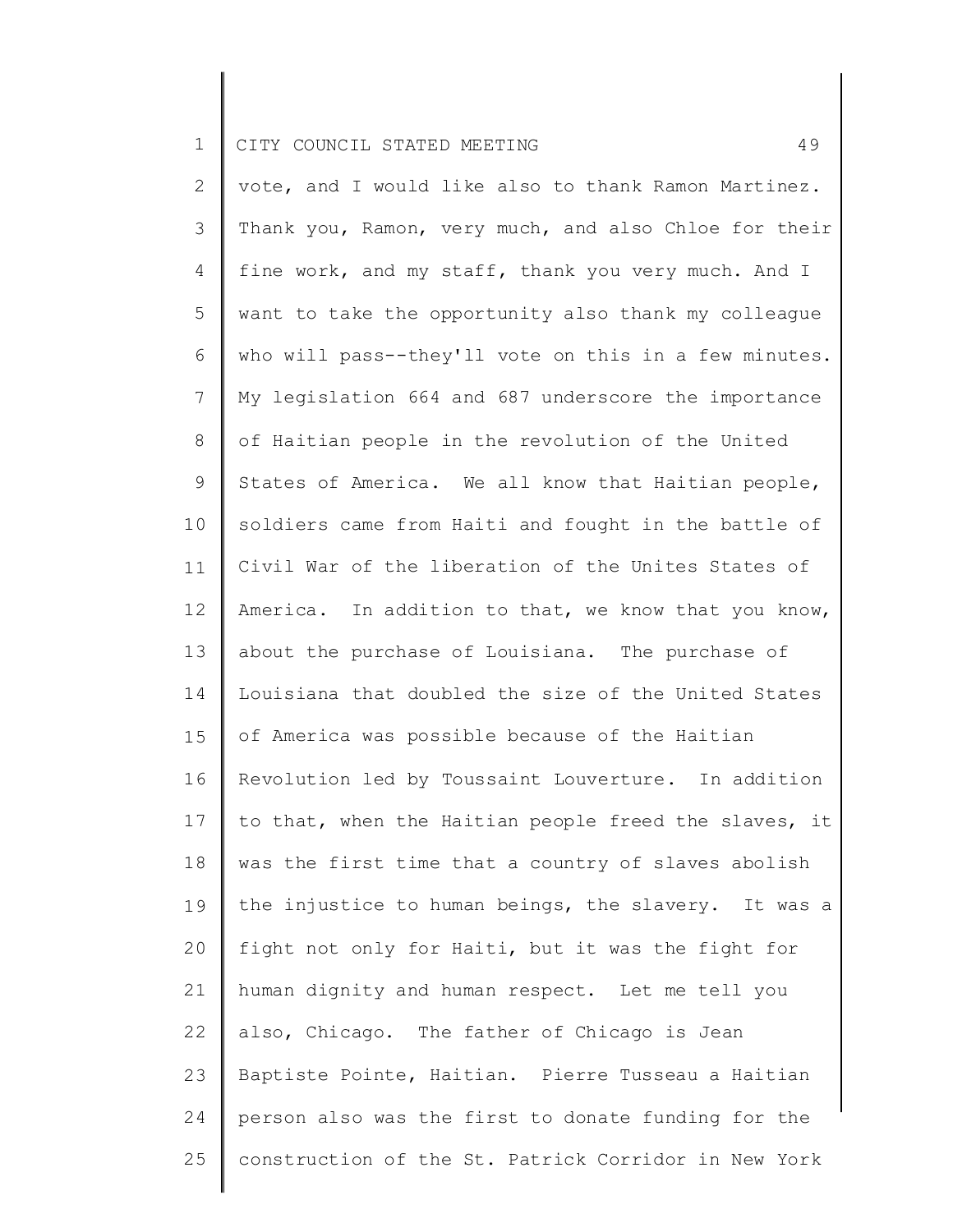2 3 4 5 6 7 8 9 10 11 12 13 14 15 16 17 18 19 20 21 22 23 24 25 City. He opened also an orphanage for the young boys and girls helping going--helping them going to school, and also helping them find jobs. This resolution is a very important and historic resolution not only for Haitian people, but also for the United States of America, and that will inspire our young brother and Haitian--brothers and sisters in order for them to know that them also. They have to do everything possible to better the country where they are living, the United States of America. To conclude, let me say that we are blessed and honored to have with us, as mentioned by the Speaker, the Honorable Denis Regis, the Ambassador and Representative to--of Haiti to the Untied States. Than you, Honorable for being here. Thank you and I want to mention also we have with us one of the brilliant architects--architects in the Haitian community, Ms. Nicole (sic) who designed the African Burial in New York. Thank you, Nicole, for being here, and I want to urge my colleagues to vote yes to those two legislations. Thank you, Madam Speaker. SPEAKER MARK-VIVERITO: Thank you, Council Member. We're also going to be voting on modifications to Lands Use 361 the Water Street POPS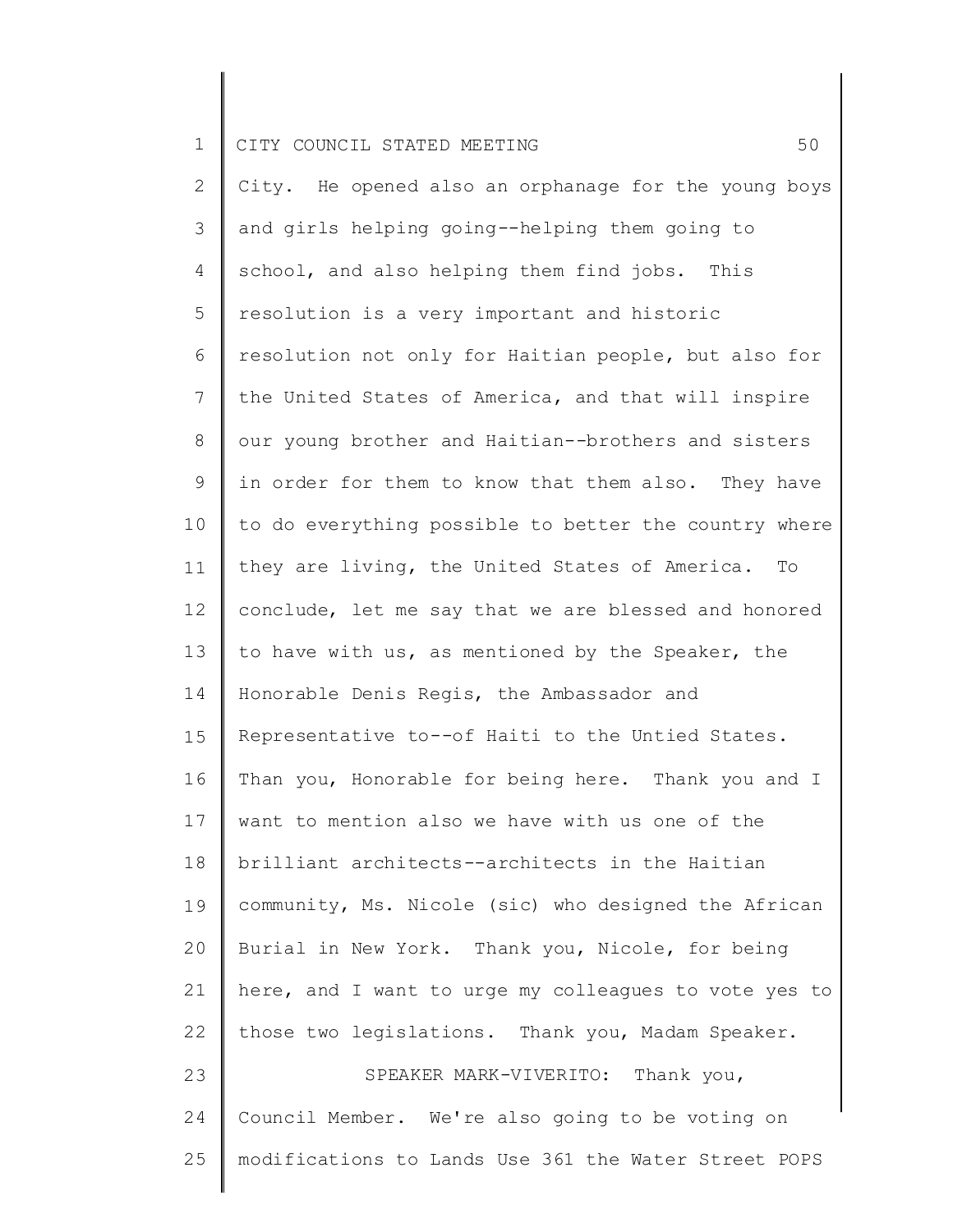| $\mathbf{2}$    | Upgrades. Council Member Chin has taken the          |
|-----------------|------------------------------------------------------|
| 3               | extensive public testimony under consideration, and  |
| 4               | worked with the applicants for weeks to come up with |
| 5               | a set of modifications that will allow for the core  |
| 6               | goals of the application to be realized while        |
| $7\phantom{.0}$ | maintaining a public review process for the closing  |
| 8               | of large arcade spaces. These modifications include  |
| 9               | retaining the existing requirements of the special   |
| 10              | permit for some arcade enclosures requiring an       |
| 11              | authorization for other arcade enclosures.           |
| 12              | Notification to the borough president, community     |
| 13              | board and council member for events and non-ULURP    |
| 14              | actions. Retaining compliance reporting, modifying   |
| 15              | the retail requirements and other changes. I want to |
| 16              | thank Council Member Chin. I know she's worked       |
| 17              | extensively hard on this, and so with that, I'll ask |
| 18              | her to say a few words.                              |
| 19              | COUNCIL MEMBER CHIN: Thank you, Madam                |
| 20              | Speaker. Today the City Council is voting on the     |
| 21              | Water Street Tax Amendment--Text Amendment. The      |
| 22              | goals of the proposal are to improve the pedestrian  |
| 23              | experience of the Water Street Corridor to improve   |
| 24              | the public spaces in plazas and arcades, to promote  |
| 25              | badly neighborhood retail and innovative in-door     |
|                 |                                                      |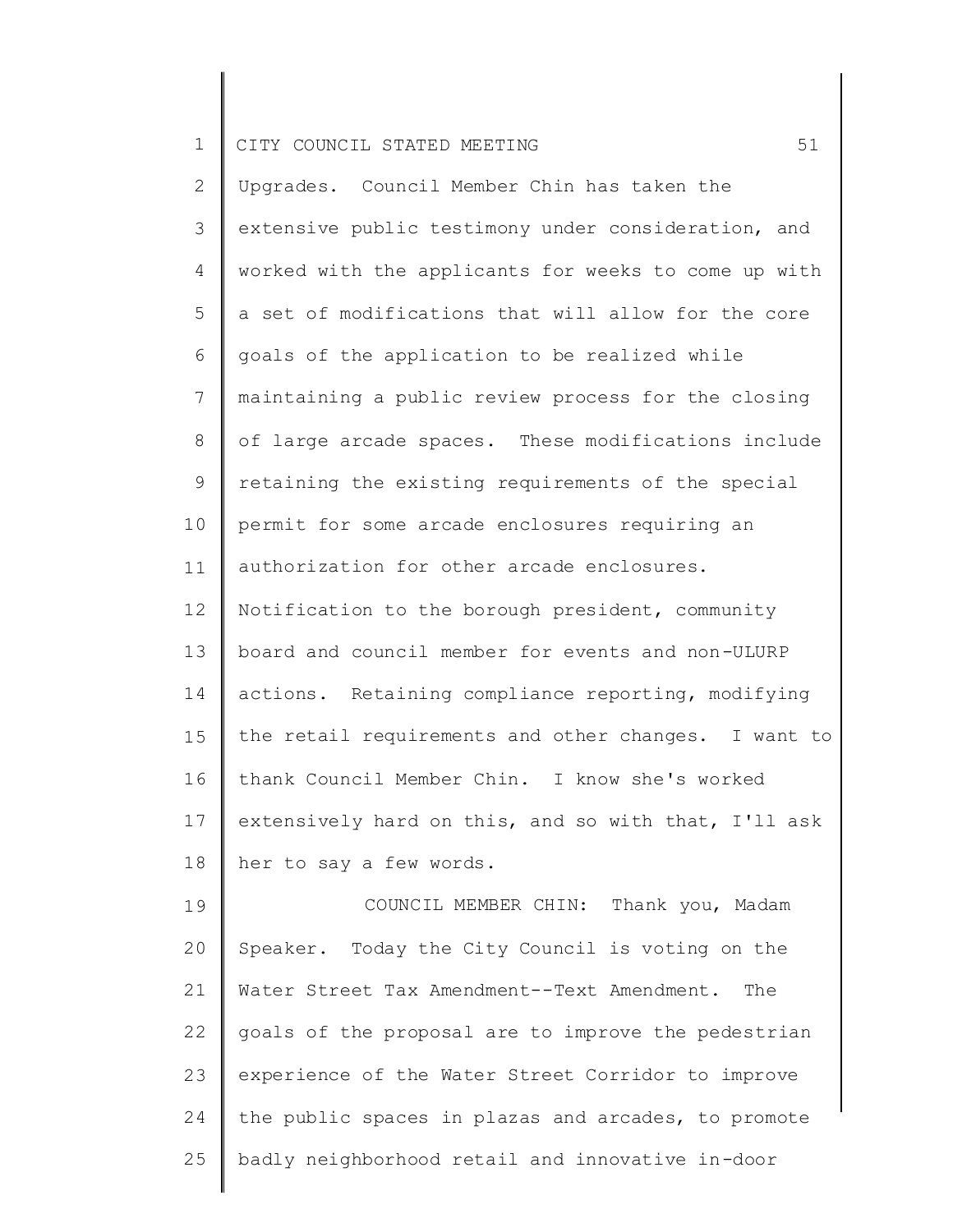2 3 4 5 6 7 8 9 10 11 12 13 14 15 16 17 18 19 20 21 22 23 24 25 public spaces. After careful considerations of all the viewpoints expressed by my constituents and by my council colleagues, I am pleased that City Council will be voting today on an agreement that I believe meets the goals of revitalizing the Water Street Corridor while preserving vital community and Council oversight. This wasn't an easy decision to make. There have been many passionate voices that wanted this proposal to be rejected outright or conversely wanted the text amendment passed as it. After much deliberation, came to the conclusion that neither option would give our community what it desperately needs and deserves: Improved plazas and arcades, neighborhood retails and innovative indoor public space. To pass this text amendment as submitted to the City Council would have given blanket approval for the handover of a 110,00 square feet of publicly accessible space to developers with little or no public oversight, and with no real guarantee of public benefit. To reject the proposal outright would have left unchanged the cab (sic) doors, and underutilized spaces that are simply not working for this increasingly residential community. I--it would have left the plaza in need of accessibility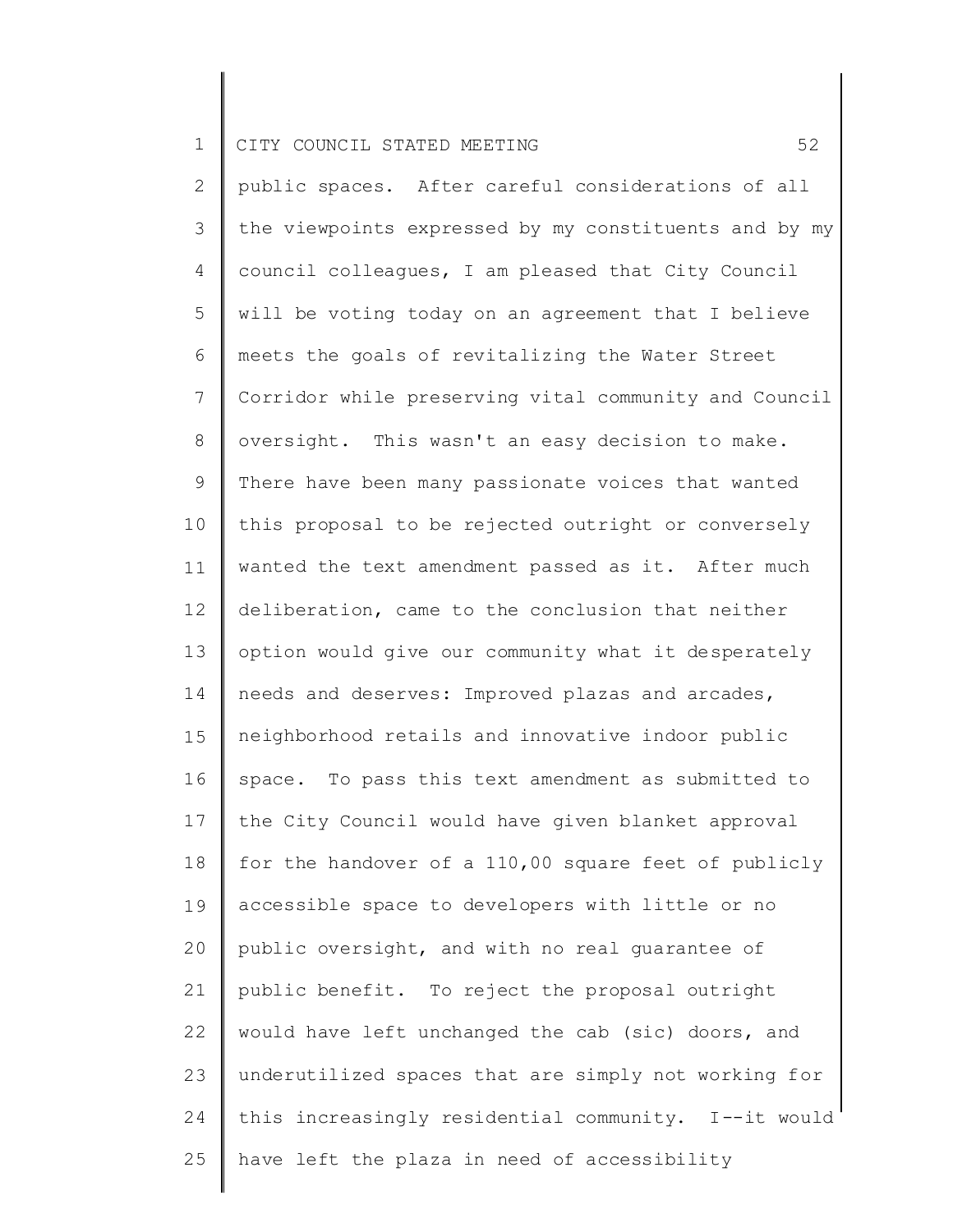2 3 4 5 6 7 8 9 10 11 12 13 14 15 16 17 18 19 20 21 22 23 24 25 improvements and upkeep as they currently are. As the council member representing the area, and as a long time resident of the Financial District, neither of these scenarios was acceptable. The agreement reached with the applicant includes increased level of public review and community participation in these spaces. No action will be taken on Water Street without the Community Board, the Borough President and City Councils' input. This includes events as well as any potential changes to the arcade and plaza. There's many people I want to thank for their hard work throughout this process including members of community board 1, the Downtown Alliance and other concerned community members. I would also like to thank the chair of the Land Use Committee, Council Member Greenfield and the Chair of the subcommittee Council Member Donovan Richards. Even though Council Member Richards wants me to serve on that committee, I will just visit his office. For ensuring that the conversation about Water Street was heard by many of my colleagues and that the conversation around privately owned public spaces will continue with an oversight hearing next week. So I also want to thank Ramon Martinez, and members of our Land Use Division,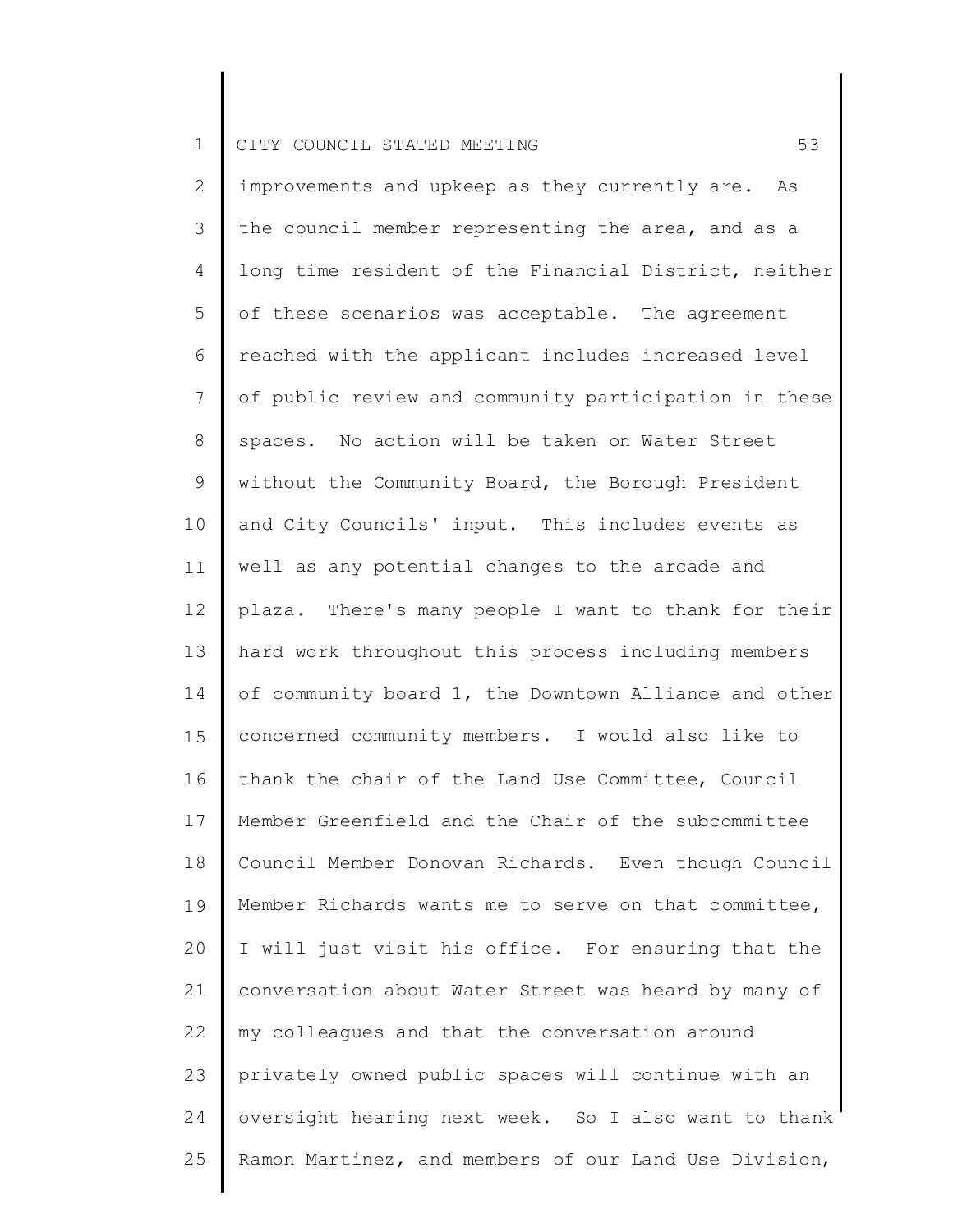2 3 4 5 6 7 Raju Mann, Julie Lubin, Dylan Casey and Chris Weiss and, of course, my Director of Land Use and Planning Roxanne Early for all of her work and dedication throughout this process, and I encourage all my colleagues to vote in favor of this text amendment. Thank you.

8 9 10 11 12 13 14 15 16 17 18 19 20 21 22 23 24 25 SPEAKER MARK-VIVERITO: Thank you, Council Member, and finally we have a legislative package that will help ensure women in New York City have access to feminine hygiene products in public facilities across our city. These bill require that feminine hygiene products be made available free of charge at city schools, shelters, women's correctional facilities and certain foster care and Juvenile Justice facilities. These hygiene products should never be considered a luxury for women, but rather an essential part of women's health. So whether it's in public schools, shelters or even our city jails, giving women access to these products is a no-brainer and long overdue. Additionally, we'll be voting on a resolution today to call upon Albany to exempt feminine hygiene products from taxes on retail sales. Again, these products are medical necessities for women, and should be treated as such,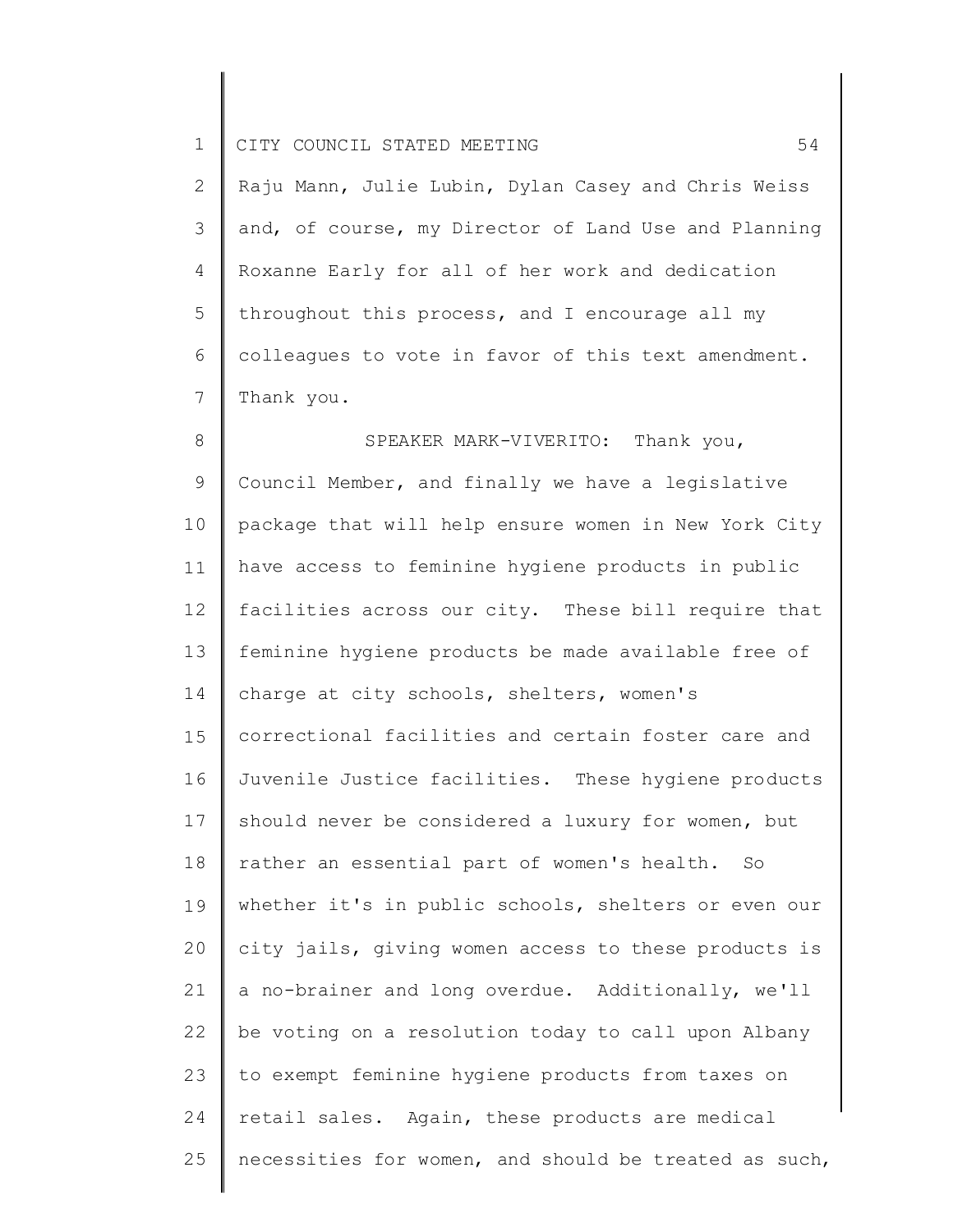| $\mathbf{1}$   | 55<br>CITY COUNCIL STATED MEETING                     |
|----------------|-------------------------------------------------------|
| $\mathbf{2}$   | which is why New York State should not be imposing a  |
| 3              | sales tax on women who purchase them. On staff--for   |
| $\overline{4}$ | the staff I want to thank Aminta Kilowan, Joan        |
| 5              | Povolny, Brittany Morrissey, Brian Crowe, Ayisha      |
| 6              | Schaumberg, Richard Cordero, Terzah Nasser, and we'll |
| $7\phantom{.}$ | be hearing from a couple of sponsors that played      |
| 8              | important roles, but obviously first and foremost, I  |
| $\mathsf 9$    | want to thank and acknowledge Finance Chair Julissa   |
| 10             | Ferreras-Copeland, who has really take a leadership   |
| 11             | role in being at the vanguard of this issue. She's    |
| 12             | been a leading voice on this Women's Health           |
| 13             | Initiative and she will say a few words.              |
| 14             | JULISSA FERRERAS-COPELAND: Thank you,                 |
| 15             | Madam Speaker. My colleagues I'm sure you've heard    |
| 16             | enough of menstrual hygiene products, [laughter], and |
| 17             | if that is true, then I am proud because we have now  |
| 18             | begun to eliminate the stigma behind saying feminine  |
| 19             | hygiene products. [cheers] Yes. I am proud to         |
| 20             | stand today on this groundbreaking package of         |
| 21             | legislation. This package is the only one in the      |
| 22             | nation that will proactively address menstrual equity |

to hundreds of thousands of New Yorkers. Periods

25 have been stigmatized for far too long, and today the

by guaranteeing access to menstrual hygiene products

23

24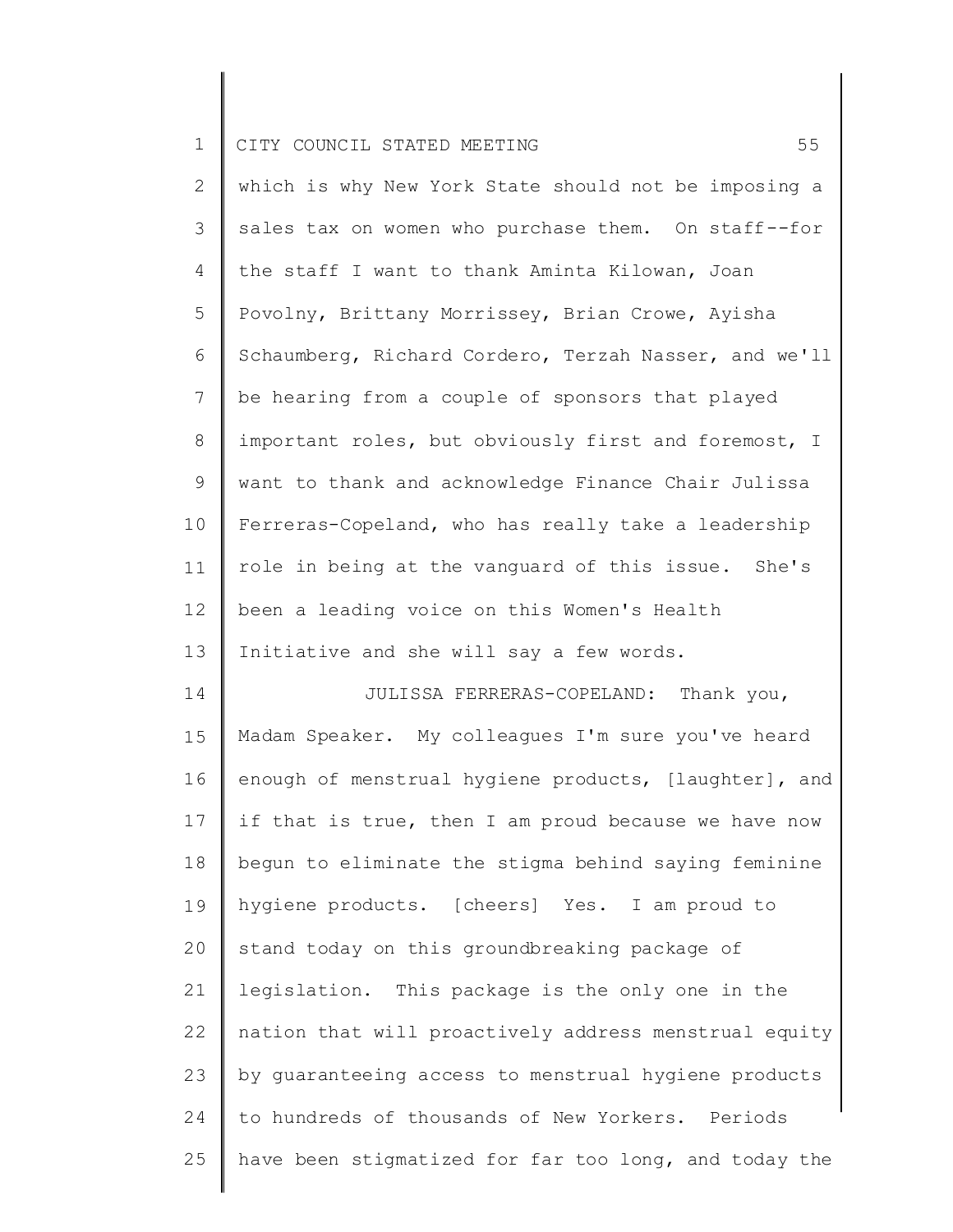24

25

2 3 4 5 6 7 8 9 10 11 12 13 14 15 16 17 18 19 20 21 22 23 Council will help end the stigma and do its part in the shift that takes place across our country and the world. Young women will no longer miss class because they don't have a pad or a tampon, and the secret society that women have where you learn how to tuck a Tampon in your coat jacket so that you walk to the bathroom and nobody else knows. And I have to say that now you can proudly walk with your Tampon to the bathroom, and it just says that you're a beautiful woman, that you're healthy. You no longer have to drag your big old with you to the--Yeah, you're laughing because we know, right? COUNCIL MEMBER DICKENS: That's right. COUNCIL MEMBER FERRERAS-COPELAND: We don't got to bring these to the bathroom any more because we are removing the stigma, and we can be proud. So just like you hold a set of glasses or you carry your Smart Phone wherever you go, we can now carry our products with pride and that is what we're teaching young girls. That they can have dignity in the bathroom, but they don't have to inform a teacher or a nurse or a guidance counselor that they just got

their period. But they can simply go to the bathroom

and get a product just like they would toilet paper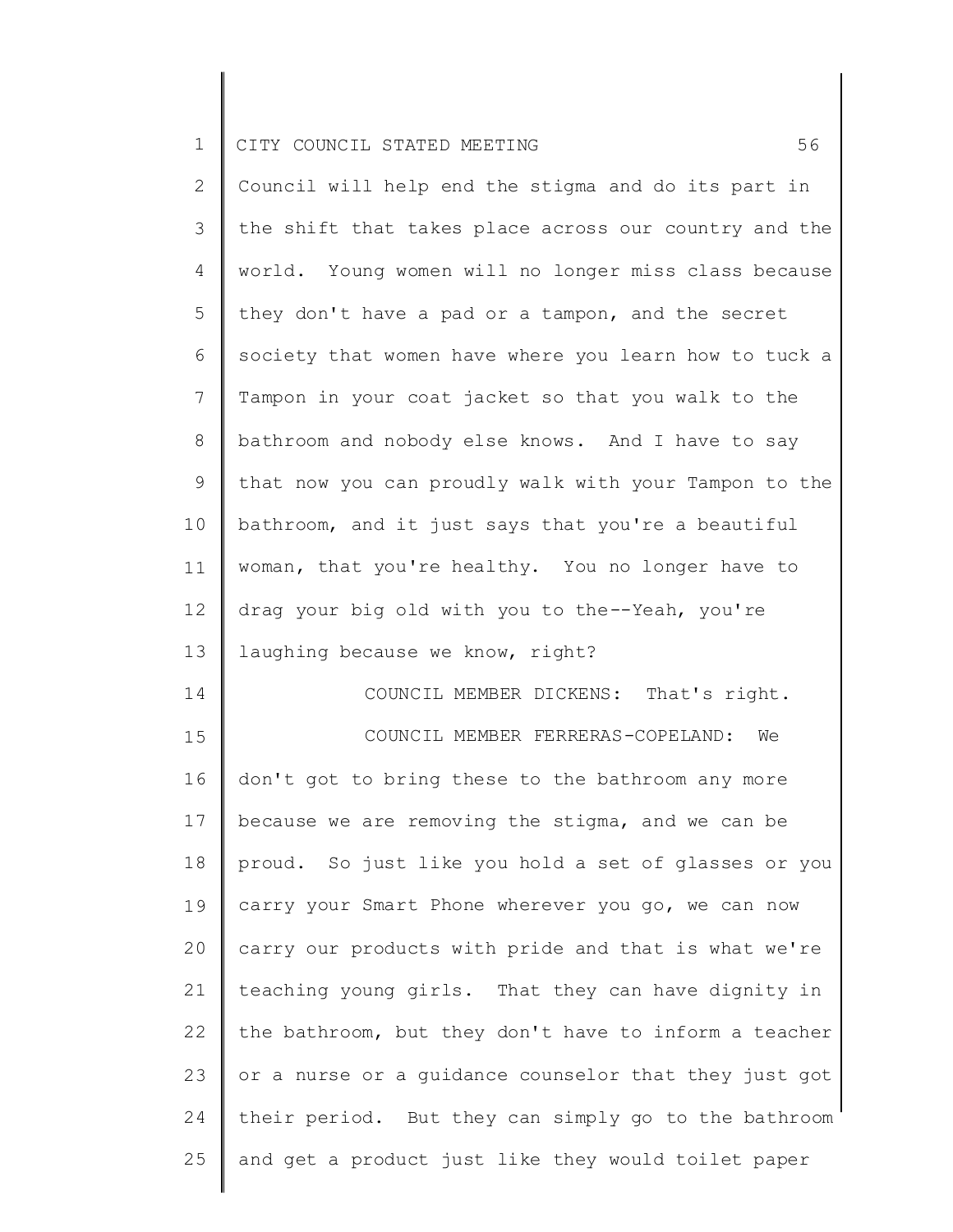2 3 4 5 6 7 8 9 10 11 12 13 14 15 16 17 18 19 20 21 22 23 24 and not have to lose time academically, and that often times we don't think girls have to go from the first floor to the second floor to the nurse's office back to the bathroom praying and hoping that they didn't soil their white pants because it always happens when you're wearing white pants. [laughter] While the boys are already in class, and very likely had already started their exam. So today, New York is doing a great thing for young women, a great thing for women in prison, and a great thing for women in shelters. I want to thank my staff. I want to, of course, thank my Legislative and Budget Director, Lillian Sebata, my Communications Director who has been with me through this process from the very beginning. Brittany Morrissey, Regina Poreda Ryan, Dohini Sompura, Rebecca Chasan, the Legis--the Speaker's Legislative Team and my Council Colleagues. I want to thank Council Member Laurie Cumbo, who while we were negotiating on the budget held hours long of hearings and listening to testimony from amazing women and amazing New Yorkers. Again, this is a great day for us here in New York. We can walk with our pads and our Tampons with pride because the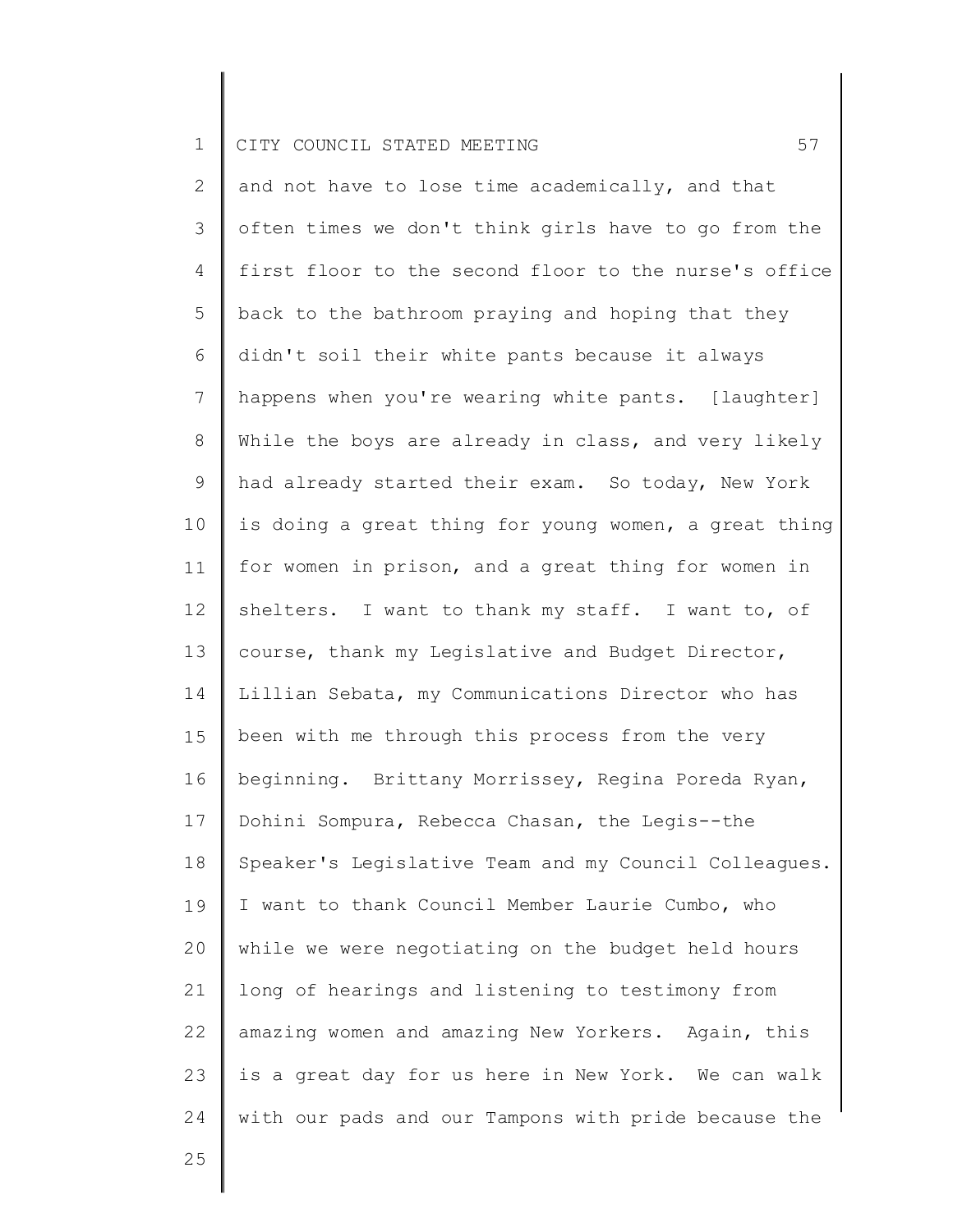1 2 3 4 5 6 7 8 9 10 11 12 13 14 15 16 17 18 19 20 21 22 23 24 25 CITY COUNCIL STATED MEETING 58 only thing that that says is that I am absolutely a healthy man or a healthy woman. Gracias. SPEAKER MARK-VIVERITO: All right, so take out those pads and Tampons and put them on your desk. [background comments, laughter] No problem. [laughs] PUBLIC ADVOCATE JAMES: Anybody wearing white pants. SPEAKER MARK-VIVERITO: [laughs] [background comments] That's very empowering, you know that. That's--it is like, you know, just let's talk about it. Why not? PUBLIC ADVOCATE JAMES: Tampons up. [background comments] SPEAKER MARK-VIVERITO: Are they right. Oh, there you go. Look, right here. [laughter] Okay, I just feel like a big burden has just been lifted off my shoulders. [laughter] Thank you, Julissa. So, I want to-- SERGEANT-AT-ARMS: [interposing] Keep it down, please, keep it down. PUBLIC ADVOCATE JAMES: [interposing] [shushing for quiet].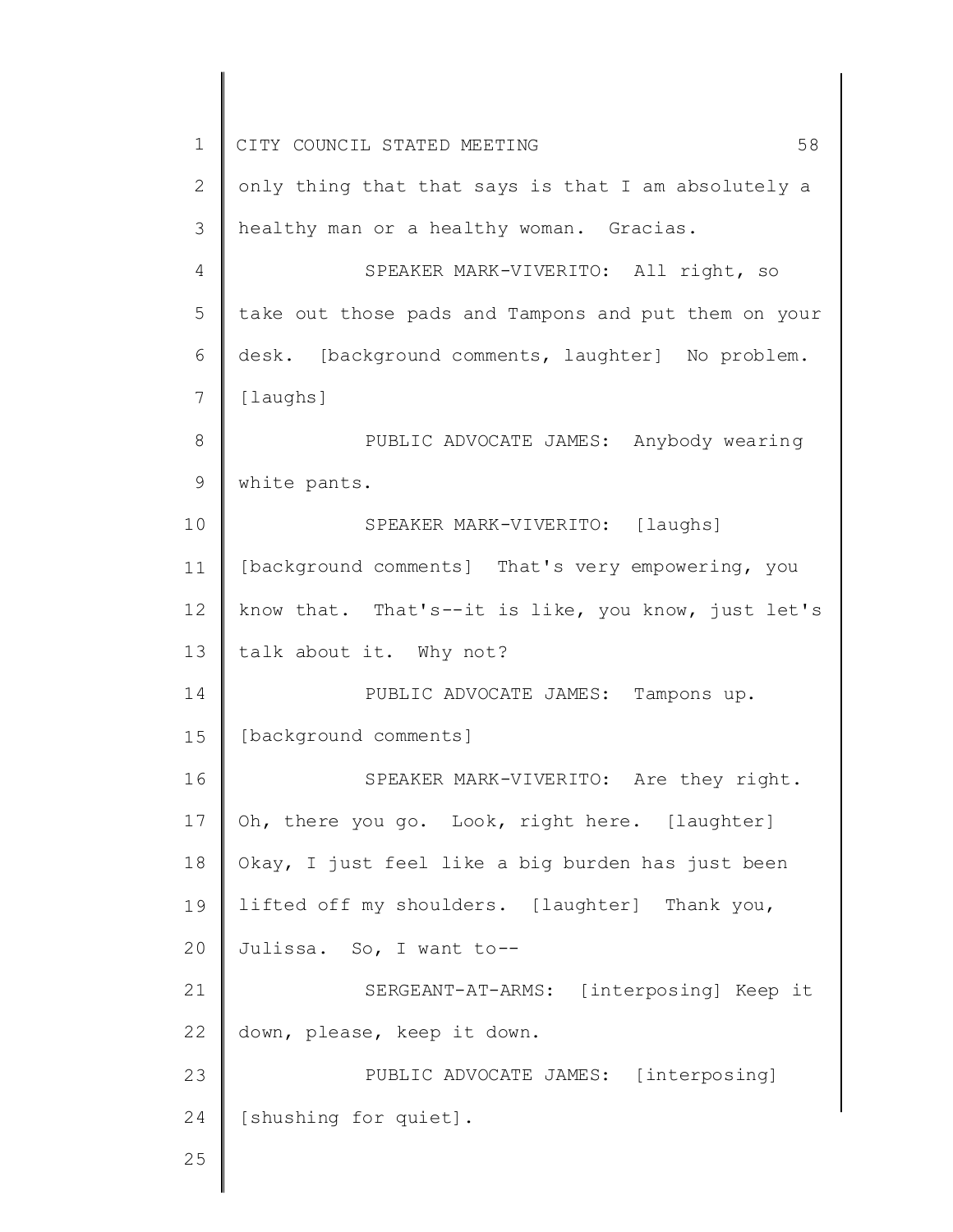2 3 4 5 6 7 8 9 10 11 12 13 14 15 16 17 18 19 20 21 22 23 24 25 SPEAKER MARK-VIVERITO: So I want to--I want to also just mention obviously I'm an incredible animal lover. Everybody knows it. I want to thank the ASPCA. As people know, June is Adopt a Shelter Cat Month, and so today we have the ASPCA Van outside. I know a lot of staff and a lot of members visited. I hear that we may have some potential mommies and daddies in the room. So congratulations to those of you that have made the choice to adopt a shelter pet. I am the proud mother a shelter cat. Well, a stray cat. He wasn't exactly in a shelter, but I picked him up off the street, but I understand that--that we have two potential council members that may be looking at adopting. So I want to thank the ASPCA for joining us. We've had four successful adoptions to day out of this visit, and I think there's a bunch more individuals and members who are looking to possibly visit the ASPCA and see if they will adopt a pet. So thank you so much. It means a lot to me. It really is important that we adopt and not buy pets. There are lot of--of pets that need loving homes. So I want to again thank the ASPCA for all the work they work they do, and working with us and the staff that helped put together. Than you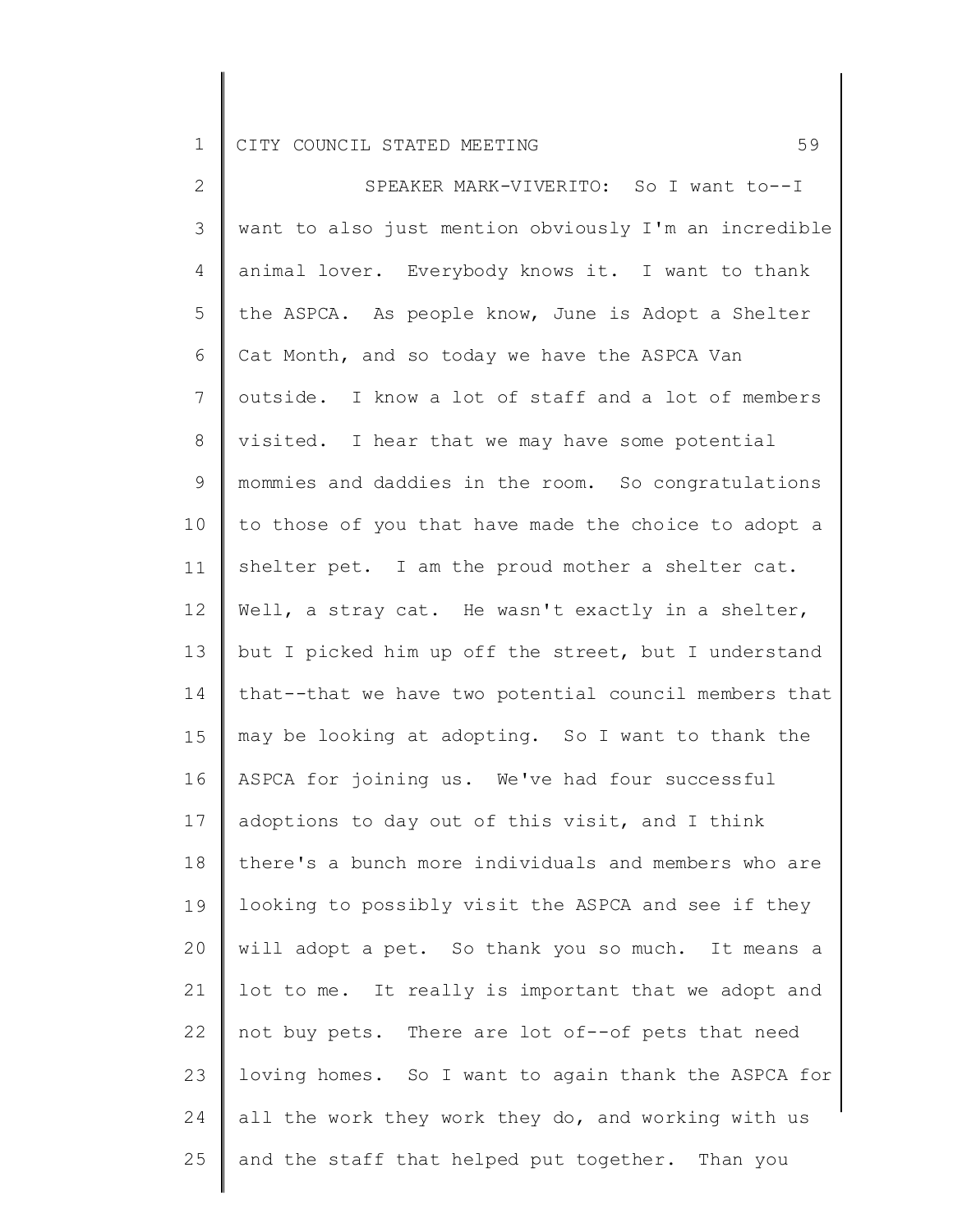2 3 4 5 6 7 8 9 10 11 12 13 14 15 16 17 18 19 20 21 22 23 24 25 very much. And finally, I want to remind everyone that this Sunday, June 26th is our Annual Pride March. This is the wonderful march that happens every year in the City of New York. Anyone who's been to a Pride March in New York City already knows what a great event it. But there's obviously incredible special significance to it this year. All over the country and the world, we're still coming to grips with the horror of the Orlando shooting that terrorist hate crime that occurred. People from all walks of life were devastated to hear the news, but obviously the personal impact that this has had on the LBGTQ community and makes a very difficult pride month. Nonetheless, New York City will never let anything stop us from celebrating all of our--our diverse communities and all the contributions they provide to make this the wonderful city that it is. So LGBTQ New Yorkers will be out in full force, and allies as well to celebrate on Sunday to show solidarity. I know I will be there. Many of my colleagues will be there, and hopefully everyone would be there. I'm looking forward to being present on that day. I hope to see all of you there as well, and with that, we end communication from the Speaker.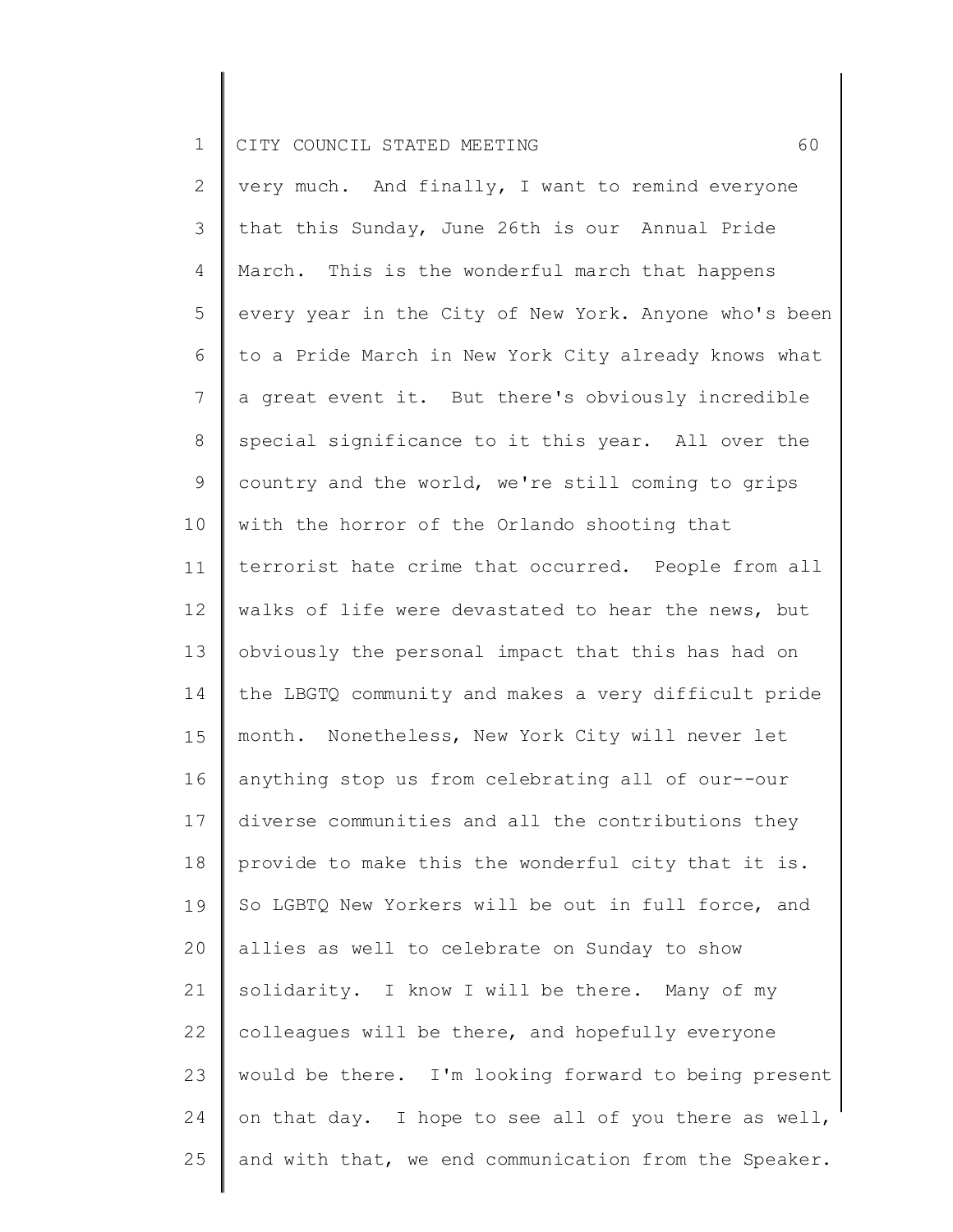2 3 4 PUBLIC ADVOCATE JAMES: Thank you. Discussion of general orders beginning with Council Member Miller for some remarks.

5 6 7 8 9 10 11 12 13 14 15 16 17 18 19 20 21 22 23 24 25 COUNCIL MEMBER MILLER: Thank you, Madam Public Advocate. I would be remiss if I let--Ali leave--leave without acknowledging the great work that he doses at the Jamaica Muslim Center. Imam Shamsi Ali, is currently known as a religious scholar and an interfaith bridge builder in New York City and beyond. Currently, Imam Ali is a spiritual leader of the Jamaica Muslim Center, one of the largest Muslim community centers in New York City. He is also the co-founder and President of My Share Foundation, a not-for-profit focusing on building peace and harmony between peoples of all backgrounds through interfaith dialogue. Imam Ali is known as--as the moderate face of Islam, and has been rewarded largely for his tireless efforts in building and understanding cooperation between people of all religions including ambassador of peace in a religion and federation, and he was always awarded the Ellis Island Award, the highest non-military award presented to immigrants. Imam Ali was chosen by New York Magazine as one of the seven most influential religious leaders in New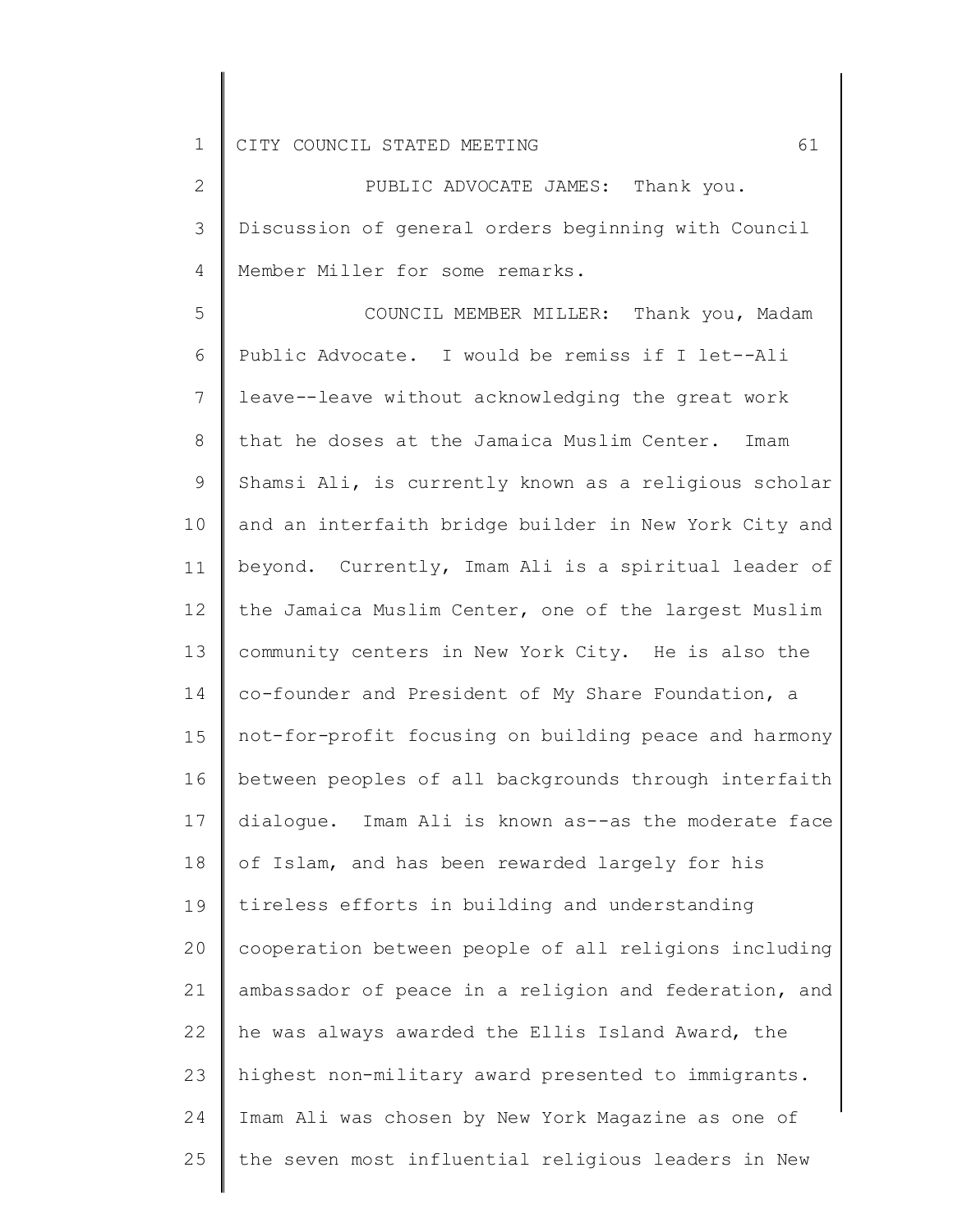25

2 3 4 5 6 7 8 9 10 11 12 13 14 15 16 17 18 19 20 21 22 23 24 York City, and chosen as one of the 500 most influential Muslims throughout the world. Imam Ali has authored several books including Young Preacher New York--in New York City, True Love in America and the sons of Abraham co-authored by--with a local rabbi. Imam's message is a message that we all need in this time of deep pain and trauma for our nation and for our city. As we mourn the tragedies of most recent innocent--loss of innocent lives, this is the month of Ramadan, the holiest time of the year for which Muslims and members of Muslim faith [background comments, pause] in the midst of deep prayer and contemplation where conflict continues to raise amongst us. But we as a nation, as a city and as New Yorkers of all faith and races and genders must never forget that the belief and hope and unity must transcend and faith--and--and hate. So I'd like to thank Imam for coming down. I also would like to thank you for allowing me to--to--allowing me- allowing me to--to worship with you on many occasions. We look forward to doing that again. Thank you, Madam Public Speaker. PUBLIC ADVOCATE JAMES: Thank and to

vote, beginning with Council Member Van Bramer.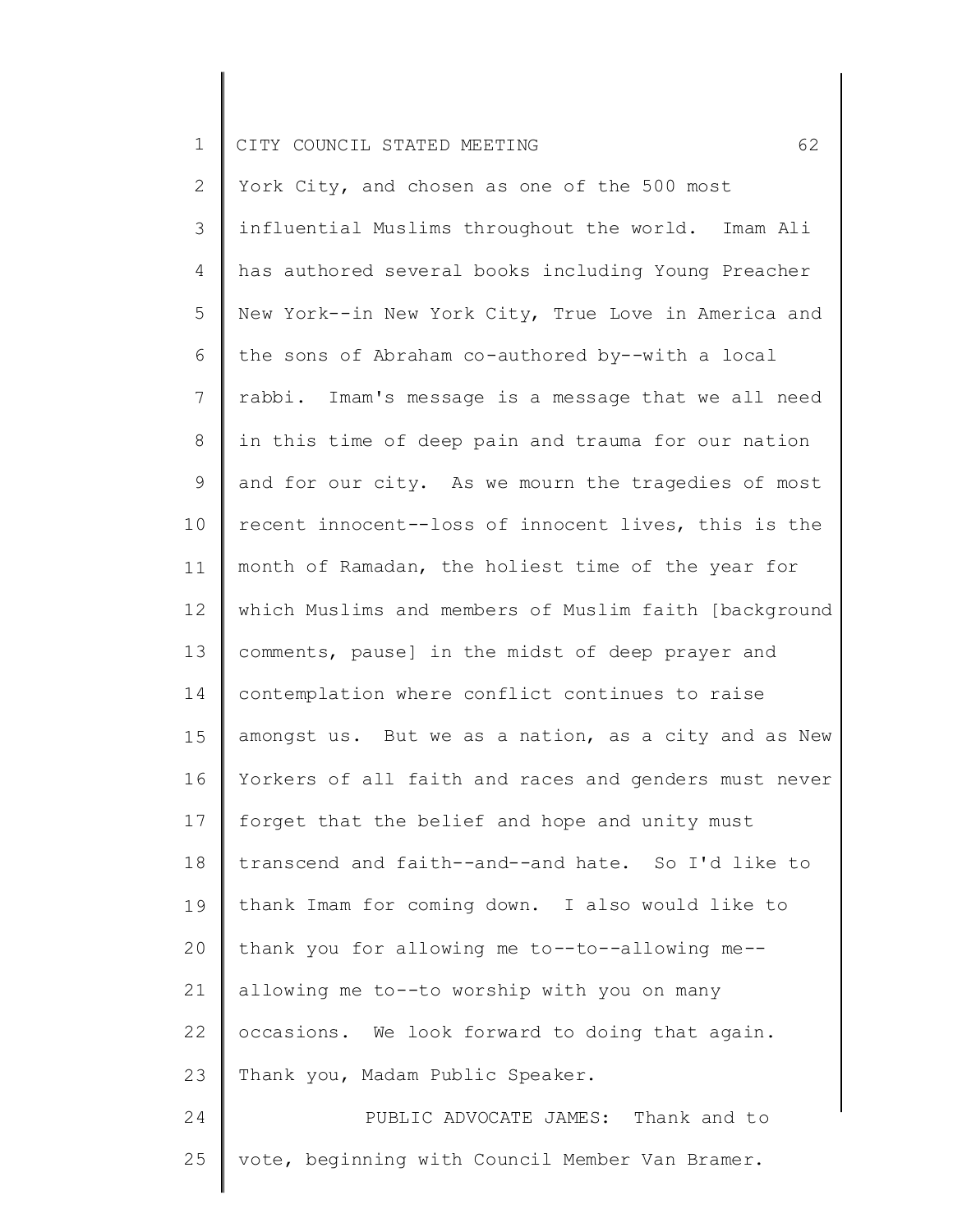1 2 3 4 5 6 7 8 9 10 11 12 13 14 15 16 17 18 19 20 21 22 23 24 25 CITY COUNCIL STATED MEETING 63 COUNCIL MEMBER VAN BRAMER: With permission, I'd liked to vote on all coupled general orders and resolutions. PUBLIC ADVOCATE JAMES: Yes. COUNCIL MEMBER VAN BRAMER: I vote aye. PUBLIC ADVOCATE JAMES: Thank you. To vote, Council Member Cabrera. COUNCIL MEMBER CABRERA: With permission, I'd like to vote on all coupled--general orders and resolutions. PUBLIC ADVOCATE JAMES: Yes. COUNCIL MEMBER CABRERA: I vote aye on all. PUBLIC ADVOCATE JAMES: Thank you. Council Member Koslowitz for a vote? COUNCIL MEMBER KOSLOWITZ: With permission, I'd like to vote on all calendar--coupled general orders and resolutions, and I vote aye. PUBLIC ADVOCATE JAMES: Thank you. Council Member Mealy for a vote. COUNCIL MEMBER MEALY: I vote aye and with a--with permission to--on all coupled general orders and resolutions. PUBLIC ADVOCATE JAMES: Yes.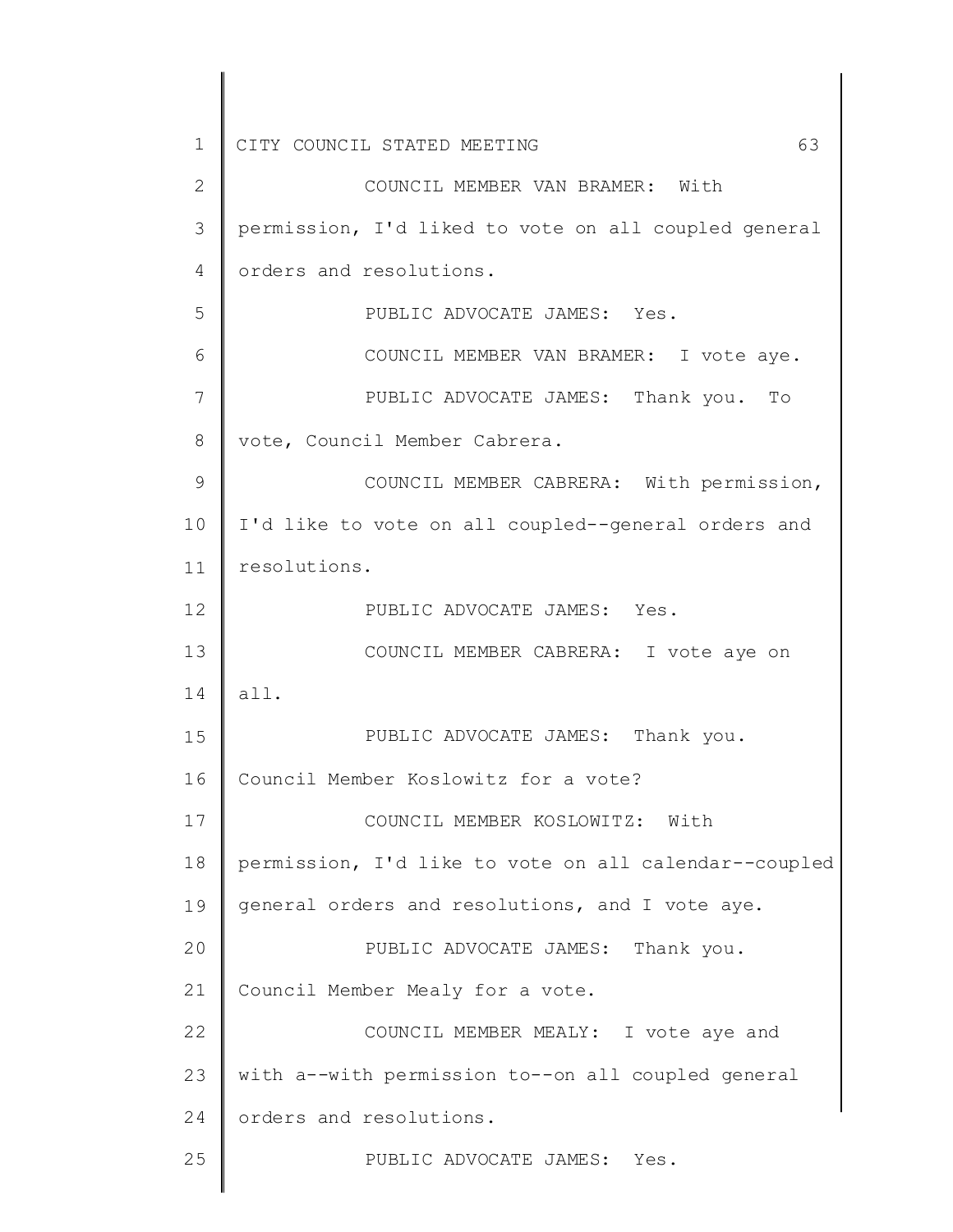1 2 3 4 5 6 7 8 9 10 11 12 13 14 15 16 17 18 19 20 21 22 23 24 25 CITY COUNCIL STATED MEETING 64 COUNCIL MEMBER MEALY: Aye. PUBLIC ADVOCATE JAMES: Thank you. Council Member Rosenthal for a vote. COUNCIL MEMBER ROSENTHAL: Thank you. I vote aye, and with permission, I'd like to vote aye on all coupled general orders, and resolutions. Again, I vote aye. Thank you. PUBLIC ADVOCATE JAMES: Thank you and now back to general orders beginning with Council Member Laurie Cumbo. COUNCIL MEMBER CUMBO: [pause] Thank you. In neighborhoods across Brooklyn like Prospect Heights affordable housing must remain accessible to single-parent households, minimum wage earners, low and middle-income families. In order to strengthen our city, we must become an inclusive society by embracing our economic diversity. With more than 60,000 homeless New Yorkers and thousands of families-- SERGEANT-AT-ARMS: [off mic] [interposing] Keep it down please. COUNCIL MEMBER CUMBO: --faced with displacement--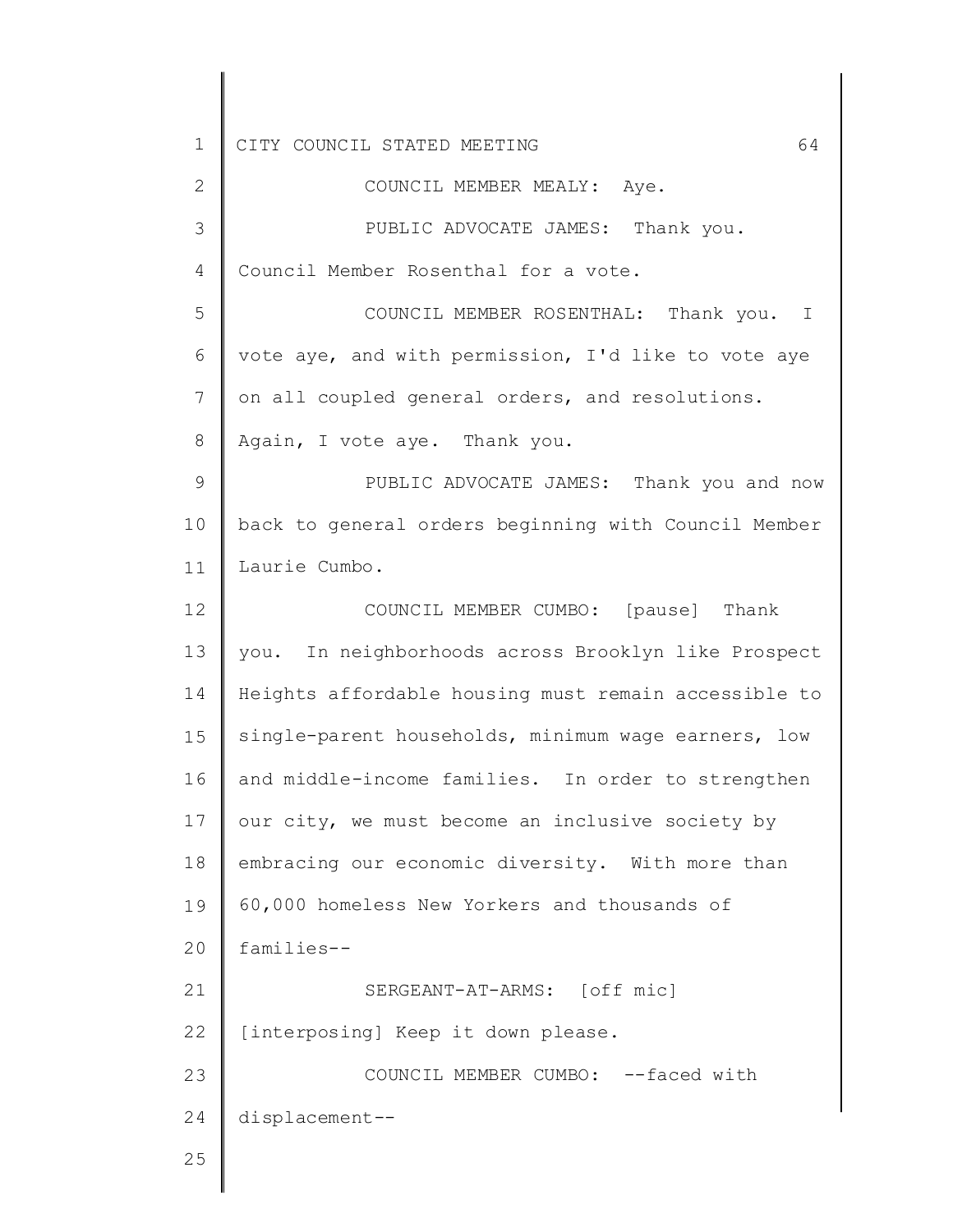2 3 4 5 PUBLIC ADVOCATE JAMES: [interposing] [shushing for quiet] Excuse me, Council Member. May we have quiet in the Chambers, please. I apologize Council Members.

6 7 8 9 10 11 12 13 14 15 16 17 18 19 20 21 22 COUNCIL MEMBER CUMBO: Always. Displacement due to rapid gentrification and the rising cost of rent affordable housing has become a vital component in narrowing the opportunity divide. For over a year I have been advocating with my constituents, elected officials and the New York City Department of Housing Preservation and Development to secure a multi-year property tax exemption for the former Brooklyn Jewish Hospital Complex located in Prospect Heights, which houses over 700 residential units. Today, our vision will finally become a reality as we are able to establish an Article 11 tax exemption for 30 years and mark a significant victory for New Yorkers. When this battle first began, we had to fight very hard to make sure that that those families stayed in place. PUBLIC ADVOCATE JAMES: [interposing]

23 [shushing for quiet]

24 25 COUNCIL MEMBER CUMBO: In a rapidly gentrifying community, the ability to secure 700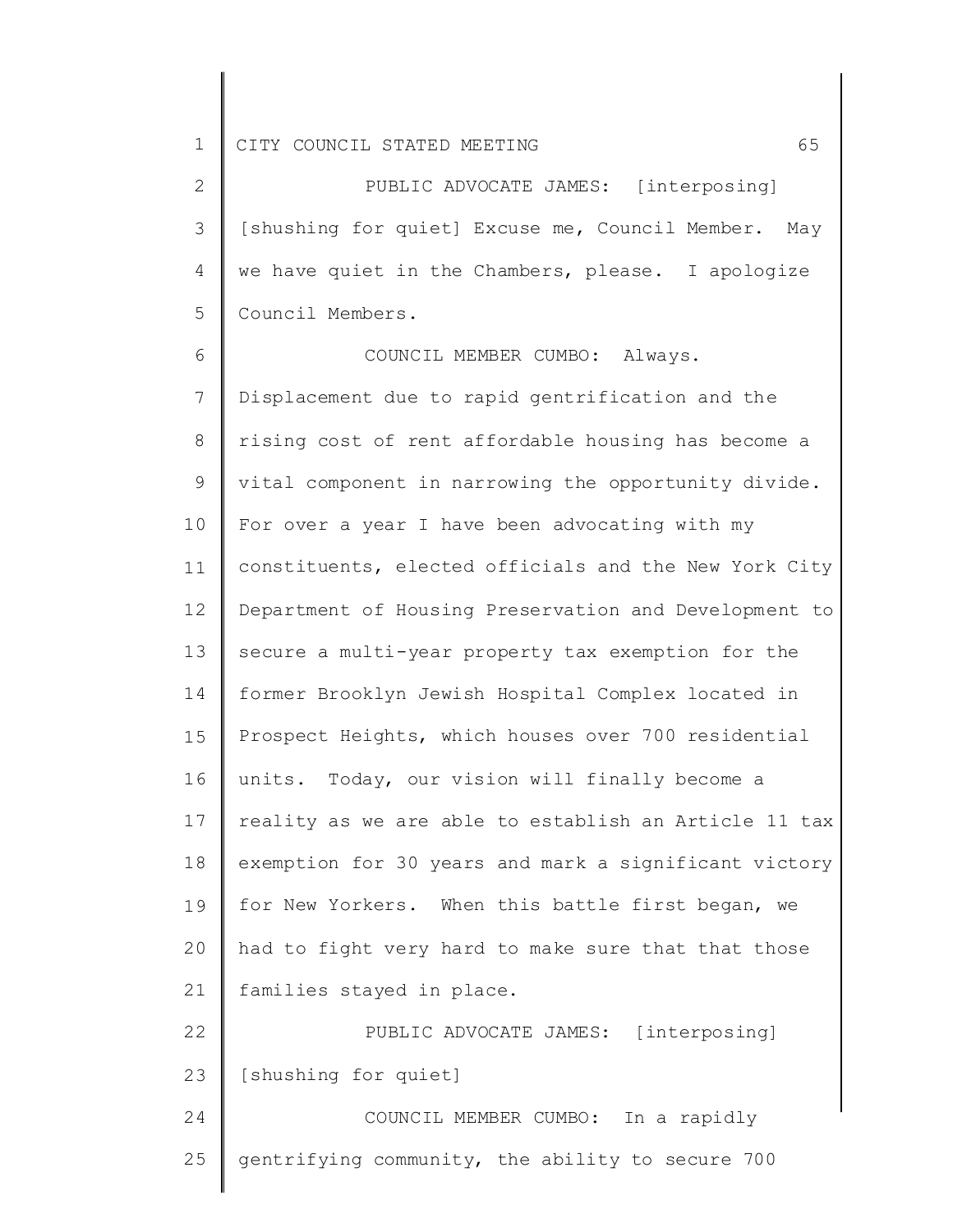| $\mathbf 1$    | 66<br>CITY COUNCIL STATED MEETING                                |
|----------------|------------------------------------------------------------------|
| $\mathbf{2}$   | units of affordable housing in Brooklyn, New York is             |
| 3              | certainly a victory, and I want to thank all of my               |
| 4              | colleagues that made this happen. I want to thank                |
| 5              | Matthew Pitt on my staff who worked tirelessly on                |
| 6              | this effort. I want to thank Public Advocate Letitia             |
| $7\phantom{.}$ | James, Controller Scott Stringer, Assembly Member                |
| 8              | Walter Mosley who began this effort with me. State               |
| 9              | Senator Velmanette Montgomery and Brooklyn Borough               |
| 10             | President Eric Adams who assisted in this process. I             |
| 11             | want to thank Alma Realty for brilliantly seeing                 |
| 12             | things my way. I want to thank the entire Council.               |
| 13             | I want to thank Council Member David Greenfield.<br>$\mathbb{I}$ |
| 14             | want to thank Council Member Costa Constantinides.<br>$\perp$    |
| 15             | want to thank Ramon Martinez. I want to thank our                |
| 16             | Julissa Ferreras-Copeland, our Finance Chair and all             |
| 17             | of the members that made this possible and happen.               |
| 18             | This is going to make so many happy memories for many            |
| 19             | families.                                                        |
| 20             | PUBLIC ADVOCATE JAMES: [interposing]                             |
| 21             | [shushing for quiet]                                             |
| 22             | COUNCIL MEMBER CUMBO:<br>Who are                                 |
| 23             | struggling--                                                     |
| 24             | SERGEANT-AT-ARMS: [interposing] Quiet,                           |
| 25             | please. Keep it down, please.                                    |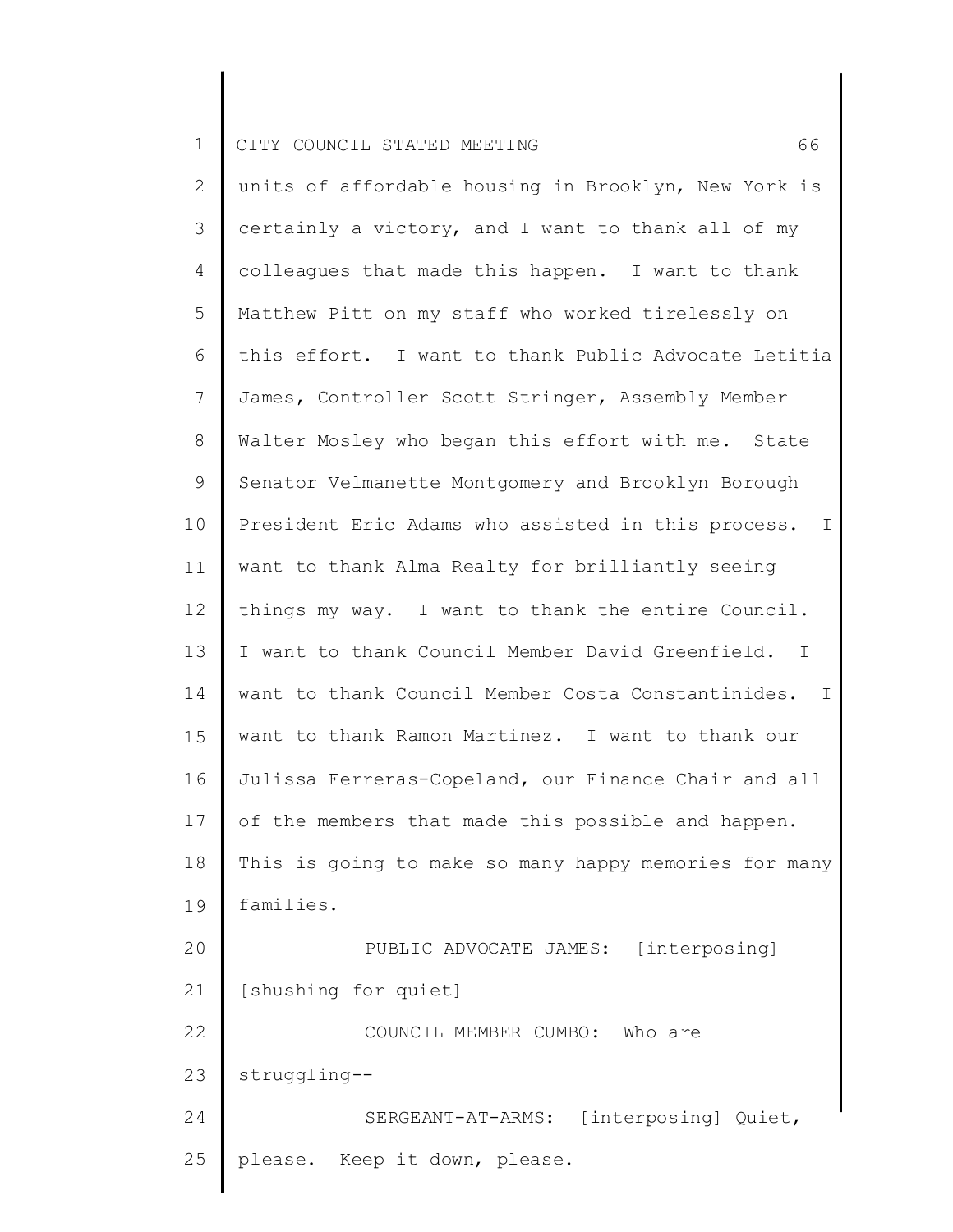1 2 3 4 5 6 7 8 9 10 11 12 13 14 15 16 17 18 19 20 21 22 23 24 25 CITY COUNCIL STATED MEETING 67 COUNCIL MEMBER CUMBO: --to live. PUBLIC ADVOCATE JAMES: [shushing for quiet] COUNCIL MEMBER CUMBO: Who are struggling to live in Brooklyn, New York. Housing the most important that we all need to continue to work on, and I'm proud that I was able to deliver 700 units of affordable housing in the 35th Council District. Thank you so much. PUBLIC ADVOCATE JAMES: Thank you. Congratulations. Council Member Chin. COUNCIL MEMBER CHIN: Thank you, Madam Public Advocate. I want to talk about Intro 1149-- PUBLIC ADVOCATE JAMES: [interposing] [shushing for quiet] COUNCIL MEMBER CHIN: ---a bill to license and regulate ticket sellers introduced by Council Member Garodnick. This bill will affect many neighborhoods in my district, including Chinatown, the Financial District, the Historic Battery, Tribeca and Battery Park City. Anyone walking down Lower Broadway will likely see ticket sellers using aggressive tactics to sell rides on sightseeing bus or ferries to the Statue of Liberty. For many of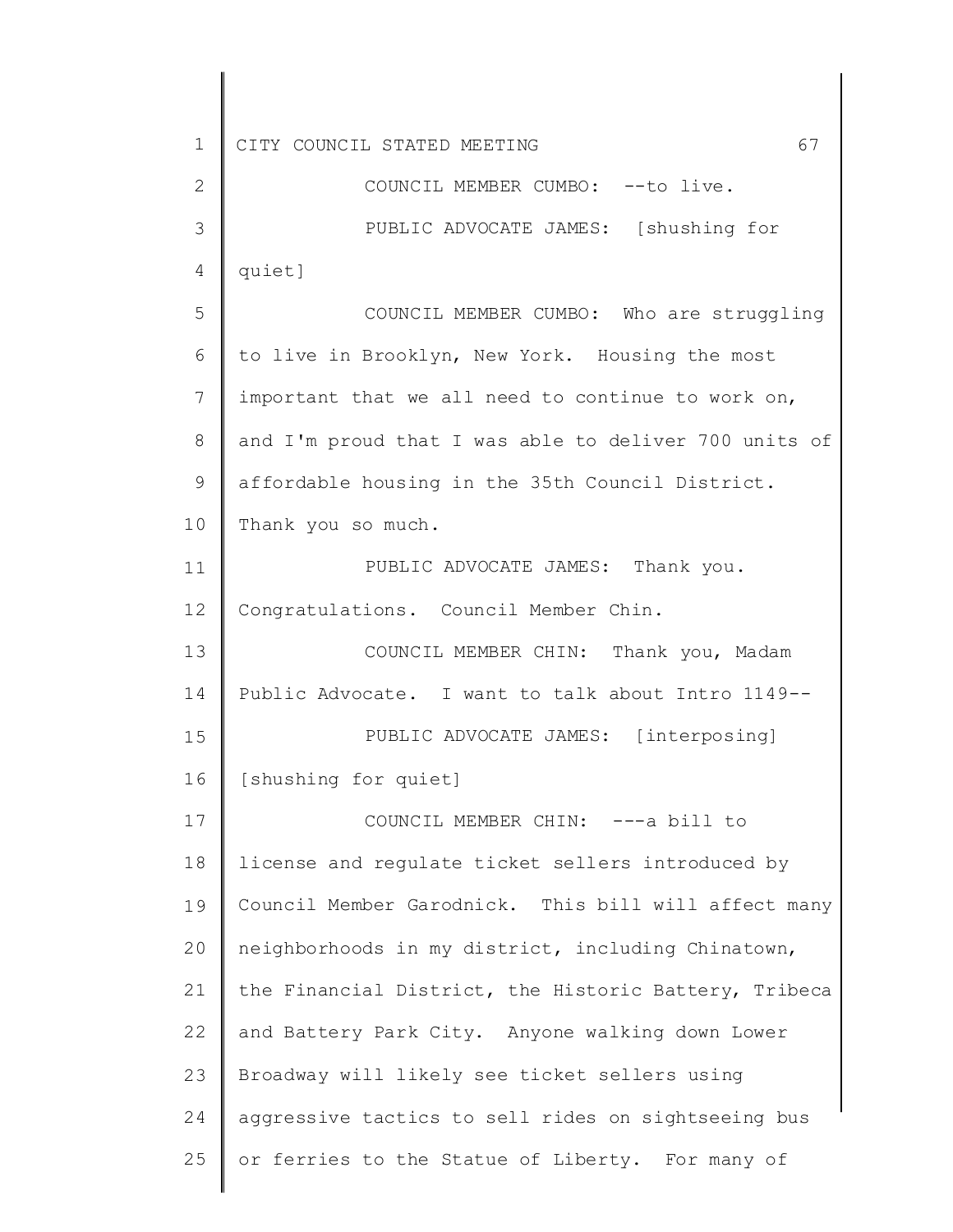|  |  | 1    CITY COUNCIL STATED MEETING |  |  |  |  |  |
|--|--|----------------------------------|--|--|--|--|--|
|--|--|----------------------------------|--|--|--|--|--|

2 3 4 5 6 7 8 9 10 11 12 13 14 15 16 17 18 19 20 21 22 23 24 25 these sellers, a simple no will not suffice. Unfortunately, too many residents and workers downtown have to endure these aggressive tactics from ticket sellers who sometimes will block their path or follow them down the street. This kind of harassment is simply unacceptable. While not every ticket engage in these aggressive tactics, it has become all to common in Lower Manhattan as it has in other parts of our city that are frequented by tourists. Intro 1149 will ensure that there are clear consequences for these bad actors, and I want to thank Council Member Garodnick for introducing this bill, and I want to thank Kelly Taylor for her hard work. Today we are also going to be voting on preconsidered 1223, and I wanted to thank our speaker and Ramon for their leadership. This bill will give our city additional time to work with Albany to ensure even better implementation and outreach to ensure that our effort to reduce the billions of single-use bags-- PUBLIC ADVOCATE JAMES: [interposing] [shushing for quiet] COUNCIL MEMBER CHIN: --plastic bags thrown out every year is a success. So I want to encourage my colleagues to vote for these bills, and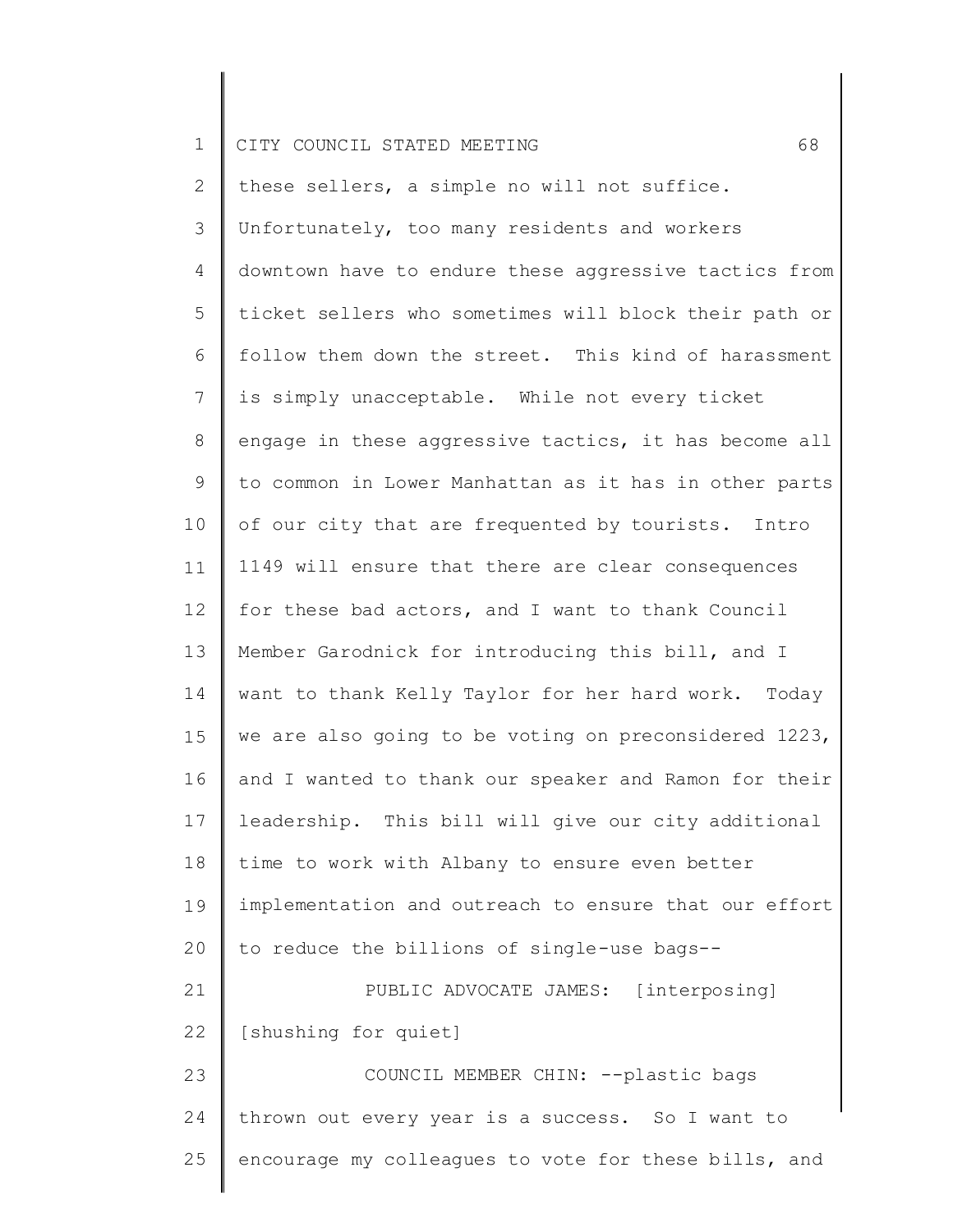1 2 3 4 5 6 7 8 9 10 11 12 13 14 15 16 17 18 19 20 21 22 23 24 25 CITY COUNCIL STATED MEETING 69 I also want to congratulate Julissa Ferreras-Copeland making us feel proud that we are women even though, you know, we are the older generation, but we thank you. [laughter] PUBLIC ADVOCATE JAMES: Thank you. Council Member Steve Levine. COUNCIL MEMBER LEVIN: Thank you very much-- PUBLIC ADVOCATE JAMES: [interposing] Levin, excuse me. COUNCIL MEMBER LEVIN: --Madam Public Advocate. I'm very proud to be standing with the Speaker-- SERGEANT-AT-ARMS: [interposing] Quiet, please, quiet, please. Keep it down. COUNCIL MEMBER LEVIN: --and our Finance Chair-- PUBLIC ADVOCATE JAMES: [interposing] Excuse me, Council Member. May we have quiet in the Chambers, please? COUNCIL MEMBER LEVIN: I'm very proud to be sponsoring legislation with Speaker Melissa Mark-Viverito, and our Finance Chair Julissa Ferreras-Copeland, and Council Member Ydanis Rodrigen--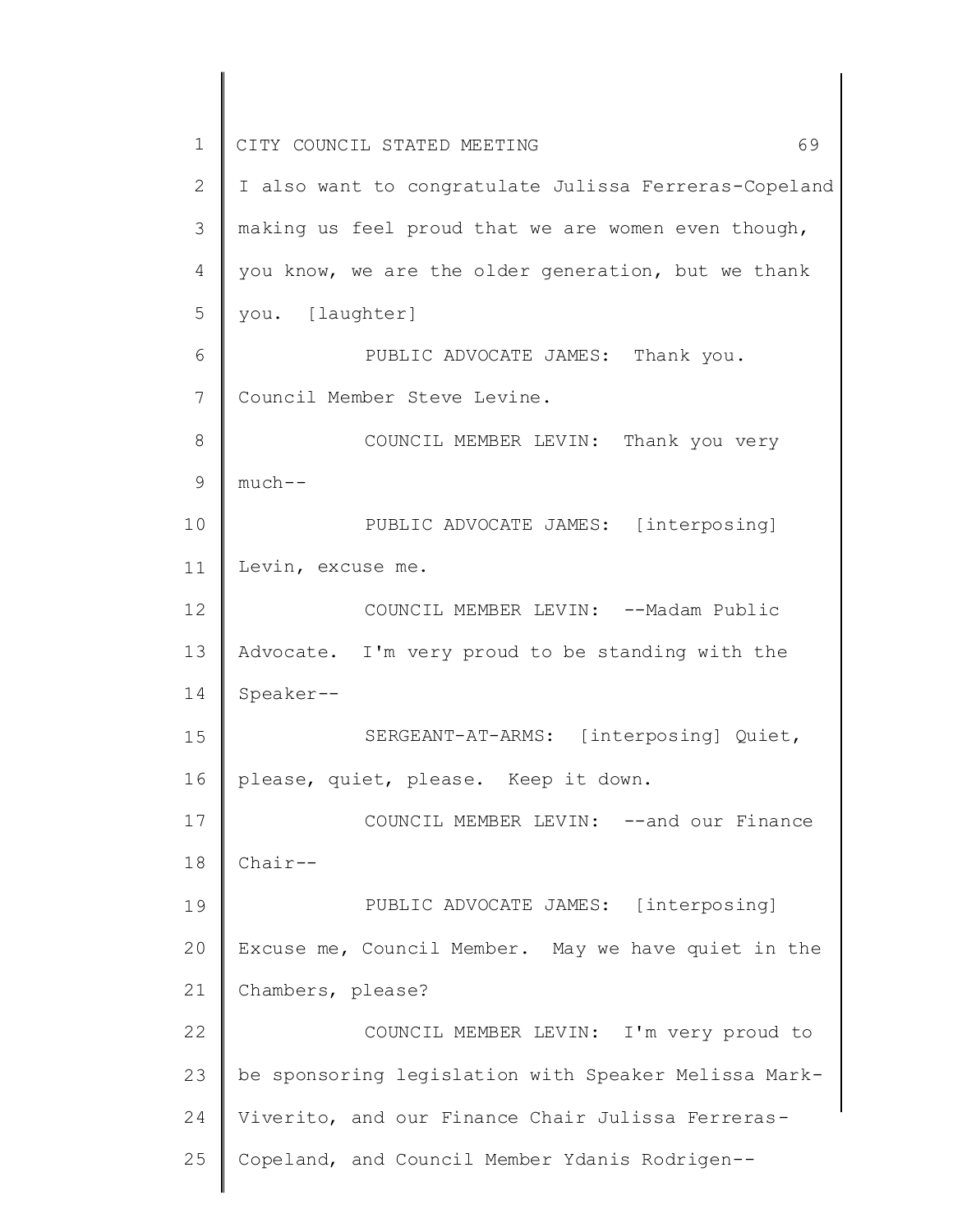2 3 4 5 6 7 8 9 10 11 12 13 14 15 16 17 18 19 20 21 22 23 24 Rodriguez--Intro 1123-A, which would provide or allow for and require menstrual products to be in our city shelter system, to be available for women who need them. There are tens of thousands of women in--in our city shelter system, and that number is--is--is unconscionable, but it is a reality, and the fact that because of taboos in our society, they don't have access to tampons and pads is--is absolutely un- -unacceptable. And so I really acknowledge and thank our Speaker and our Finance Chair for leading the charge on this. I want to thank my Legislative Director Julie Bero, as well as my former Chief of Staff Rami Metal. I also want to thank my wife Amy Carol (sic) for--for making this an issue. You know, we cannot allow for taboo to--to negatively impact the economic situation of tens of thousands of--of women in New York City. Nobody enters the shelter system by choice. They are facing economic difficulties when they enter the shelter system, and because of taboo, we pretty much at an increased economic advantage as it stands today. And today, in the City Council we are changing that, and we are going to have an impact on the lives of many. And so

25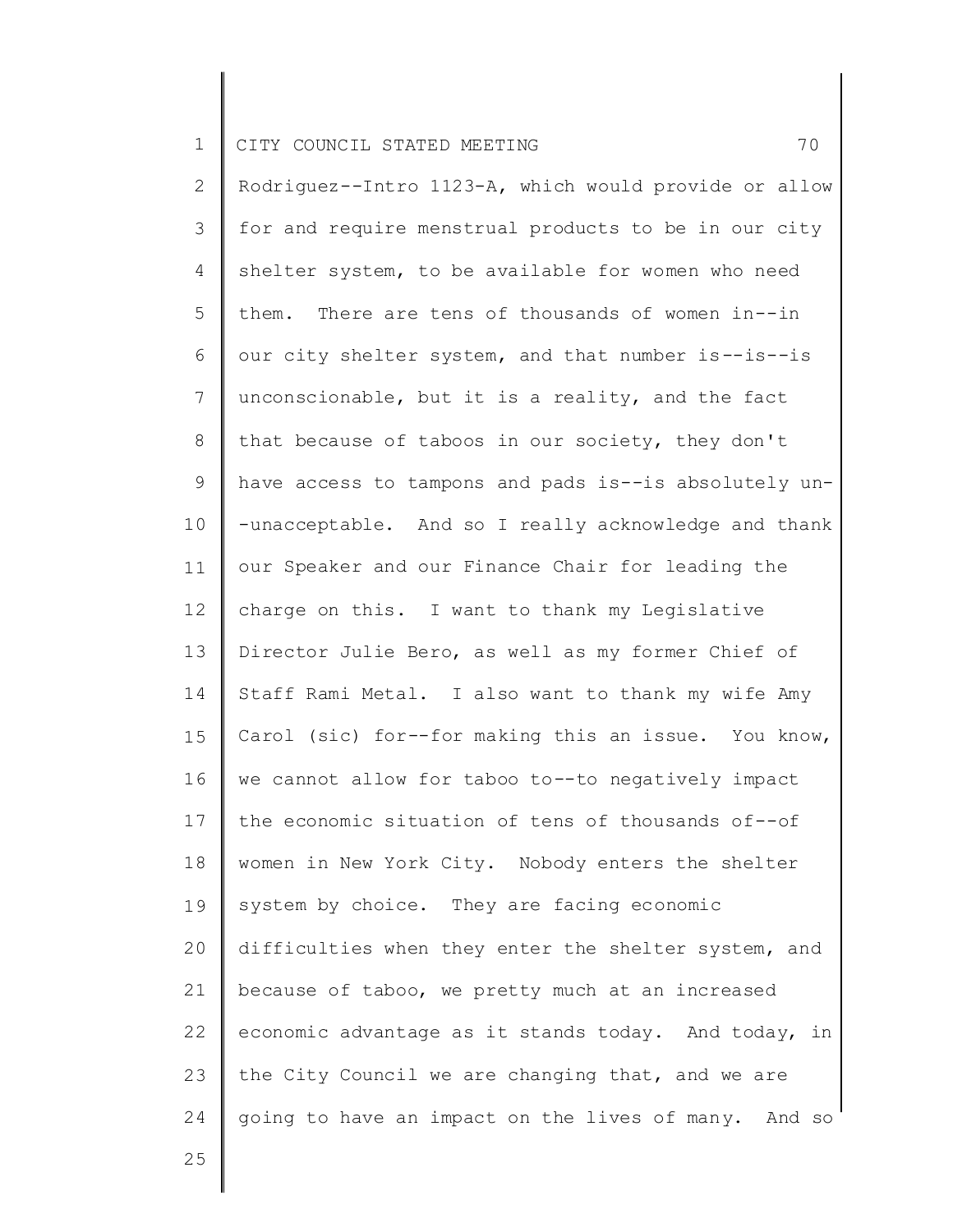1 2 3 4 5 6 7 8 9 10 11 12 13 14 15 16 17 18 19 20 21 22 23 24 25 CITY COUNCIL STATED MEETING 71 I want to close with saying this is what a feminist looks like. I'm proud to be a feminist-- SPEAKER MARK-VIVERITO: [interposing] All right. COUNCIL MEMBER LEVIN: --and I'm glad to be here today [applause] voting on this very important legislation. Thank you. PUBLIC ADVOCATE JAMES: Thank you. You're a true feminist. Council Member Salamanca. COUNCIL MEMBER SALAMANCA: Thank you, Madam Public Advocate. I stand today in support of the appointment-- SERGEANT-AT-ARMS: [interposing] Keep it quite, please. Keep it down. COUNCIL MEMBER SALAMANCA: -- of Ms. PUBLIC ADVOCATE JAMES: [interposing] [shushing for quiet] COUNCIL MEMBER SALAMANCA: -- of Ms. Rosanna Vargas to represent the Bronx and the New York City Board-- SERGEANT-AT-ARMS: [interposing] Keep it down please. Keep it down please. COUNCIL MEMBER SALAMANCA: -- of Elections. As a young bright and passionate Latina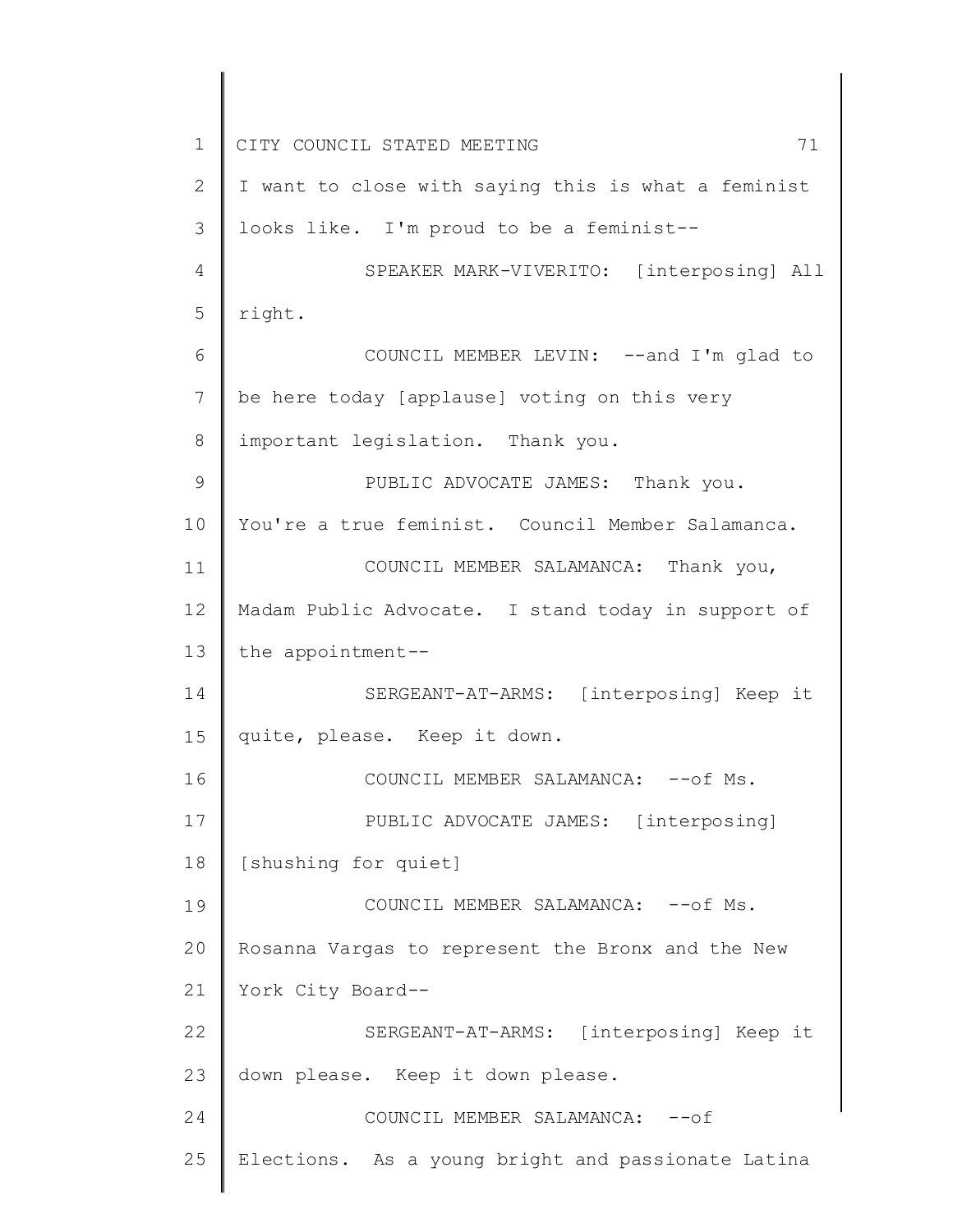| $\mathbf{1}$   | 72<br>CITY COUNCIL STATED MEETING                     |
|----------------|-------------------------------------------------------|
| $\overline{2}$ | professional from our community, I am please that Ms. |
| 3              | Vargas will be representing out borough on the City   |
| 4              | on the Board of the--on our--on the New York City     |
| 5              | Board of Elections, and she's exactly who the Bronx   |
| 6              | needs in this position to move our community forward  |
| $7\phantom{.}$ | to fair and open elections. Ms. Vargas understands    |
| 8              | the election process not only as an--as an attorney,  |
| 9              | but also as someone who has participated in our       |
| 10             | election process over a period of many years.         |
| 11             | Secondly, she understands the Bronx, and the          |
| 12             | challenges we have in our community. She will help    |
| 13             | bring solutions on to ensure no voter is              |
| 14             | disenfranchised especially voters of color, young     |
| 15             | voters and elderly voters. Finally, and maybe most    |
| 16             | importantly, Ms. Vargas is a person with integrity.   |
| 17             | Like all of us, I take very seriously the importance  |
| 18             | of ensuring our Board of Elections are com--are       |
| 19             | comprised of people of good character and integrity,  |
| 20             | and I believe undoubtedly that Ms. Vargas will        |
| 21             | demonstrate immediately that she is the type of       |
| 22             | commissioner we all can be proud of. With that said,  |
| 23             | I urge my colleagues to support the appointment of    |
| 24             | Ms. Rosanna Vargas to represent the Bronx on the New  |
| 25             | York City Board of elections. Thank you.              |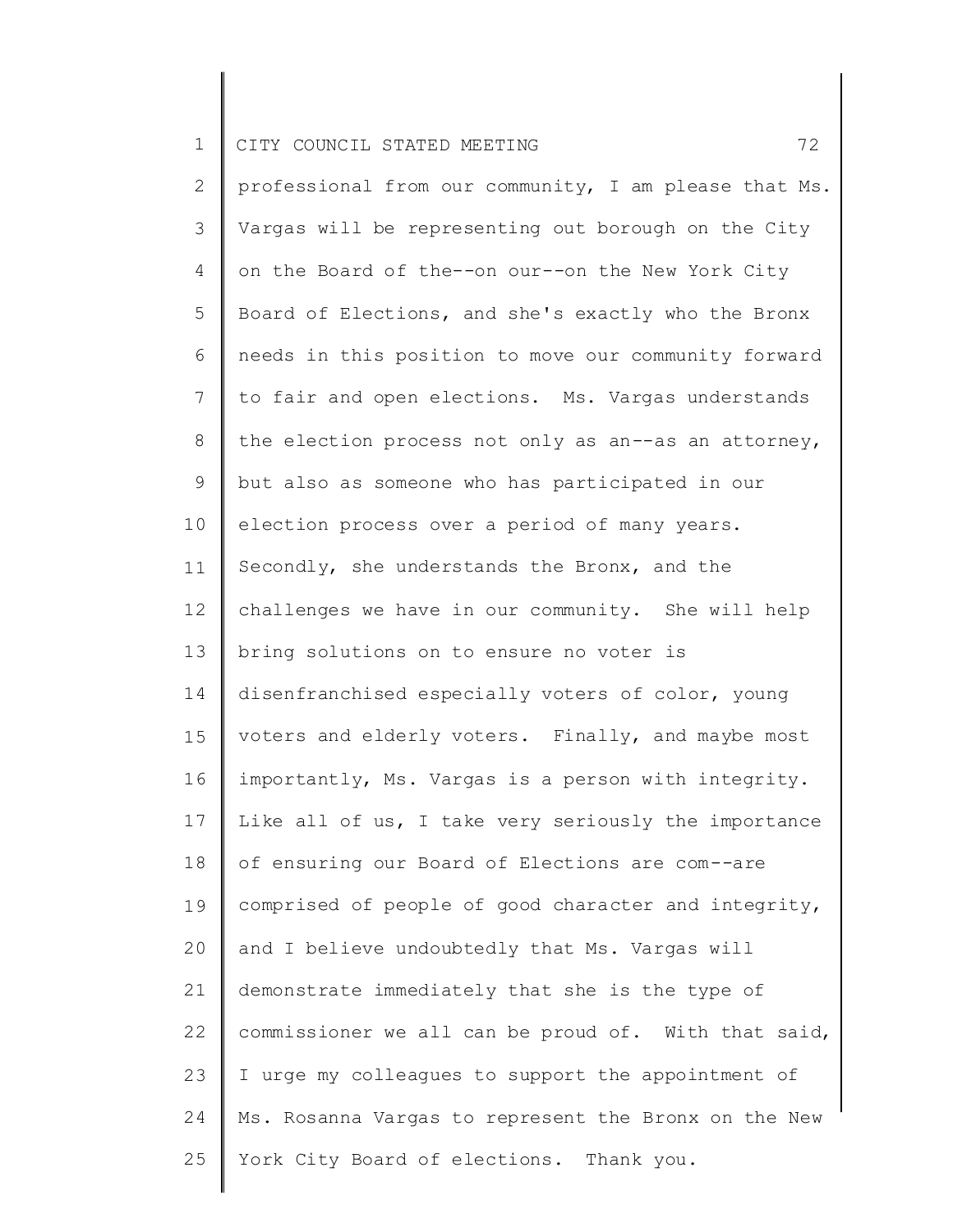1 2 3 4 5 6 7 8 9 10 11 12 13 14 15 16 17 18 19 20 21 22 23 24 25 CITY COUNCIL STATED MEETING 73 PUBLIC ADVOCATE JAMES: Thank you. Council Member Greenfield. COUNCIL MEMBER GREENFIELD: Thank you, Public Advocate. I want to congratulate my colleague Council Member Margaret Chin and former Council Member [sneezing] PUBLIC ADVOCATE JAMES: [interposing] Bless you. COUNCIL MEMBER GREENFIELD: --Jessie Lackland (sic) of the Alliance--bless you--for Downtown New York on the upcoming passage today of the Water Street POPS Upgrade Text Amendment. I know that Council Member Chin took significant input from the residents, community boards, advocates, Department of City Planning, EDC, and she worked through all that and the negotiations to reach a compromise between all parties, and I was happy to participate. And as Chair of the Land Use Committee, I also want to thank the Zoning Subcommittee Chair Richards for all his efforts on behalf of this Water Street POPS Text Amendment, and I just wanted to flag for folks that we, in fact, will be having an oversight hearing on POPS, Privately Owned Public Spaces, next Wednesday, June 29th. I invite my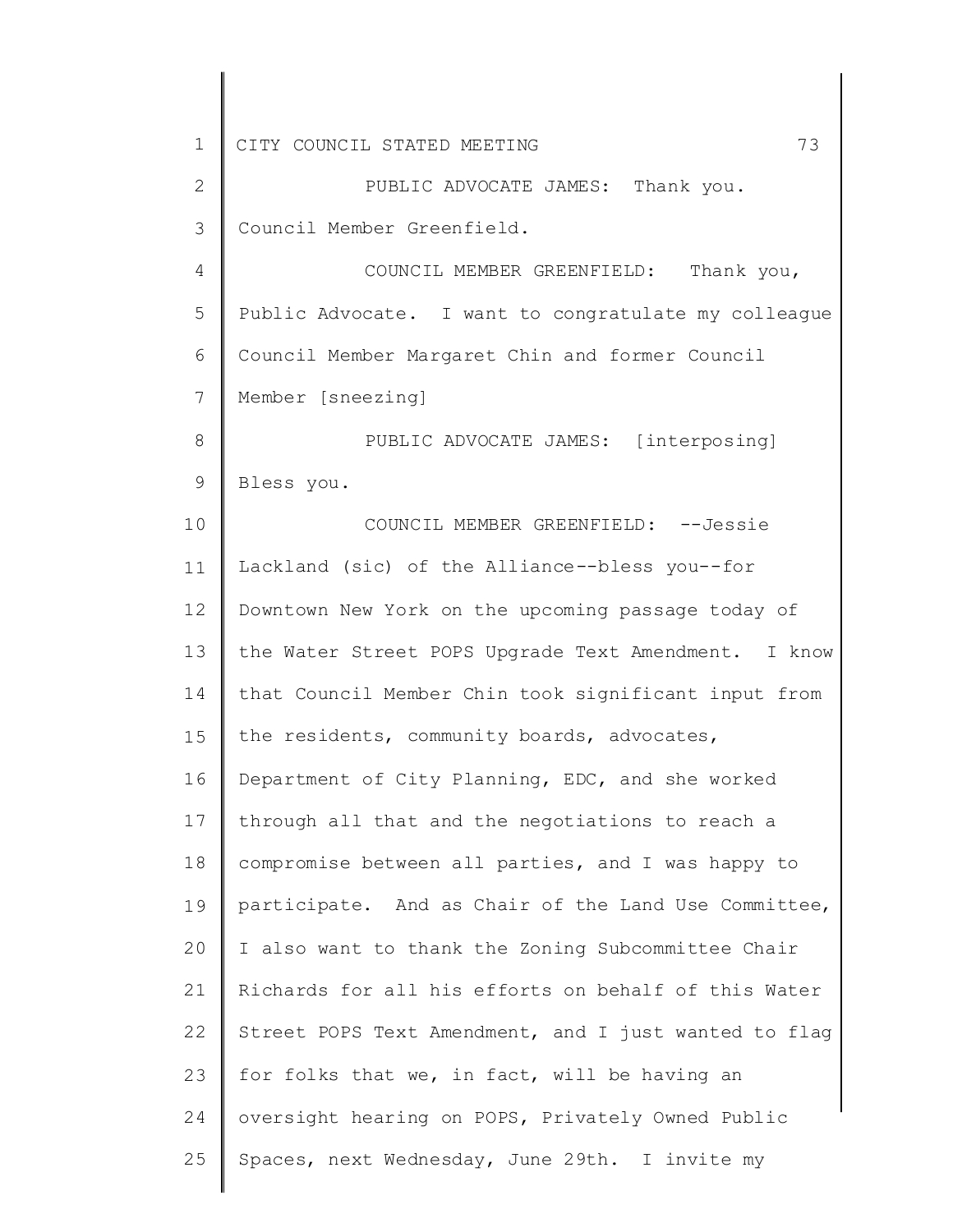1 2 3 4 5 6 7 8 9 10 11 12 13 14 15 16 17 18 19 20 21 22 23 24 25 CITY COUNCIL STATED MEETING 74 colleagues to join and to review legislation that Council Member Ben Kallos and I are introducing today in order to ensure proper oversight of privately owned public spaces. Thank you. PUBLIC ADVOCATE JAMES: Council Member Garodnick for a vote. COUNCIL MEMBER GARODNICK: Thank you very much. I would like to vote aye on all coupled general orders. PUBLIC ADVOCATE JAMES: Yes. COUNCIL MEMBER GARODNICK: Thank you. PUBLIC ADVOCATE JAMES: Thank you. Report of Special Committees. CLERK: None. PUBLIC ADVOCATE JAMES: Reports of Standing Committees. CLERK: Report of the Committee on Consumer Affairs, Intro 1149-A, Licensing Ticket Sellers. SPEAKER MARK-VIVERITO: Amended and Coupled on General Orders. CLERK: Report of the Committee on Finance, Preconsidered LU 420 and Reso 1138 and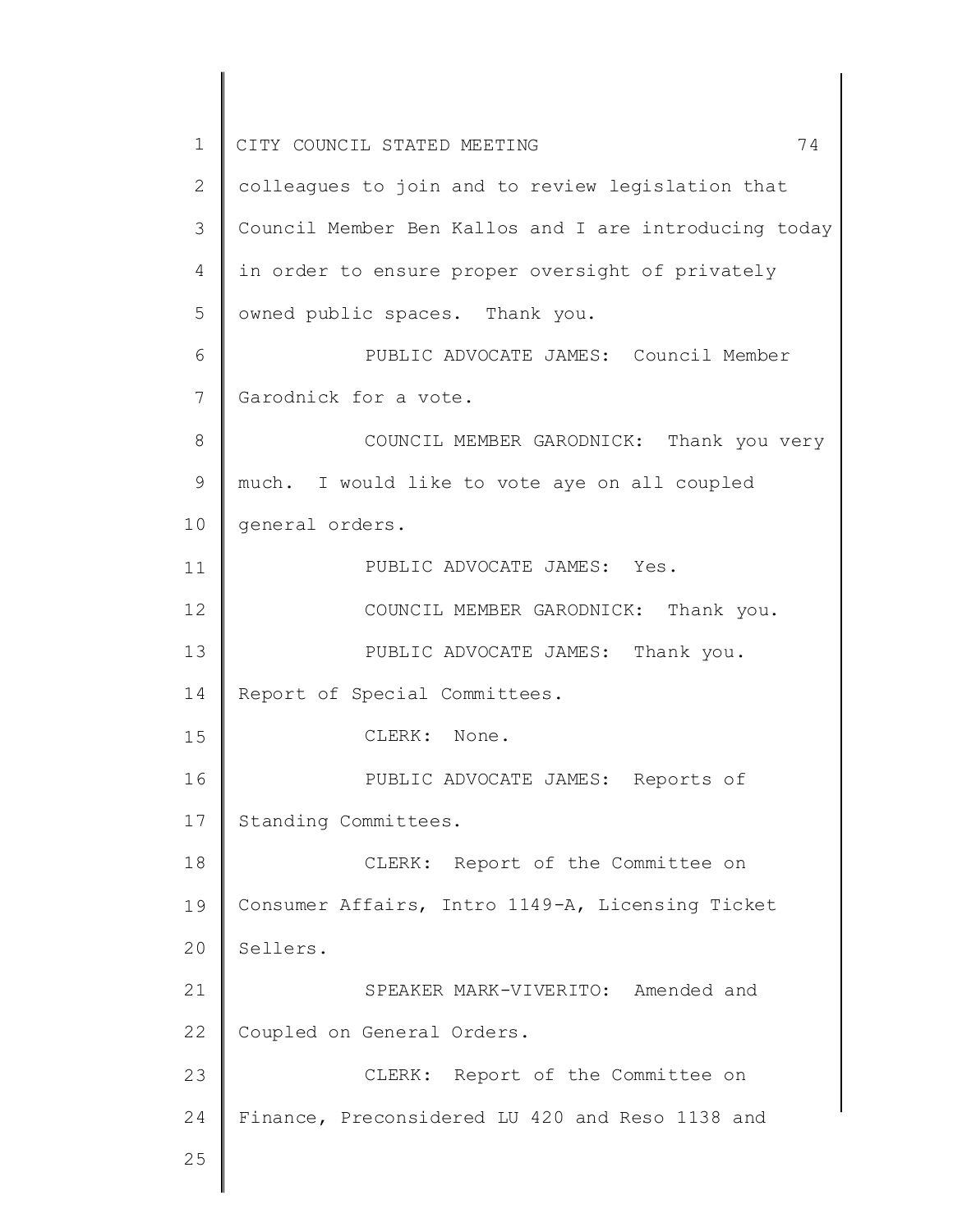1 2 3 4 5 6 7 8 9 10 11 12 13 14 15 16 17 18 19 20 21 22 23 24 25 CITY COUNCIL STATED MEETING 75 Preconsidered LU 421 and Reso 1148 on page 3, various applications. SPEAKER MARK-VIVERITO: Coupled on General Orders. CLERK: Report of the Committee on Housing and Buildings, Intro 871-A, Gender Neutral Bathrooms. SPEAKER MARK-VIVERITO: Amended and Coupled on General Orders. CLERK: Report of the Committee on Land Use, LU 361, Water Street Upgrades. SPEAKER MARK-VIVERITO: Approved and modifications and referred to the City Planning Commission pursuant to Rule 11.70(b) of the Rules of the Council and Section 197.d of the New York City Charter. CLERK: LU--excuse me--LU 378 through LU 382 on page 5, various applications. SPEAKER MARK-VIVERITO: Approved and modifications and referred to the City Planning Commission pursuant to Rule 11.70(b) of the Rules of the Council and Section 197.d of the New York City Charter.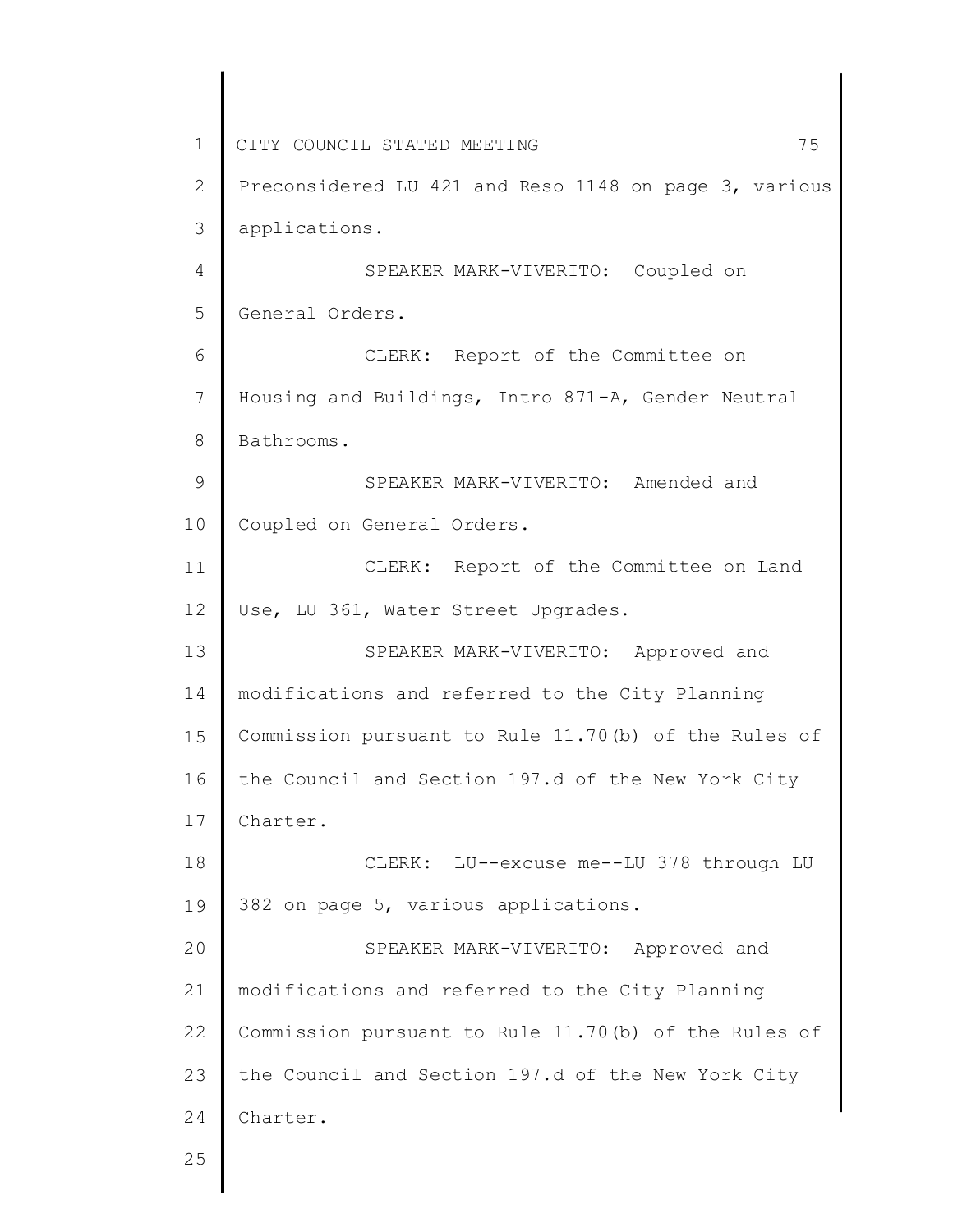1 2 3 4 5 6 7 8 9 10 11 12 13 14 15 16 17 18 19 20 21 22 23 24 25 CITY COUNCIL STATED MEETING 76 CLERK: LU 383 and Reso 1149, Landmark Designation. SPEAKER MARK-VIVERITO: Coupled on General Orders. CLERK: LU 388 and Reso 1150, Tax Exemption. SPEAKER MARK-VIVERITO: Coupled on General Orders. CLERK: Report of the Committee on Rules, Privileges and Elections, M-411 and Reso 1151 approving the appointment of Larry Dais, Civil Service Commission. SPEAKER MARK-VIVERITO: Coupled on General Orders. CLERK: M 412 and Reso 1152 approving the appointment of Allen Cappelli, Civil Service Commission. SPEAKER MARK-VIVERITO: Coupled on General Orders. CLERK: M 415 and Reso 1153, approving the appointment of Rosanna Vargas Commissioner of Elections. SPEAKER MARK-VIVERITO: Coupled on General Orders.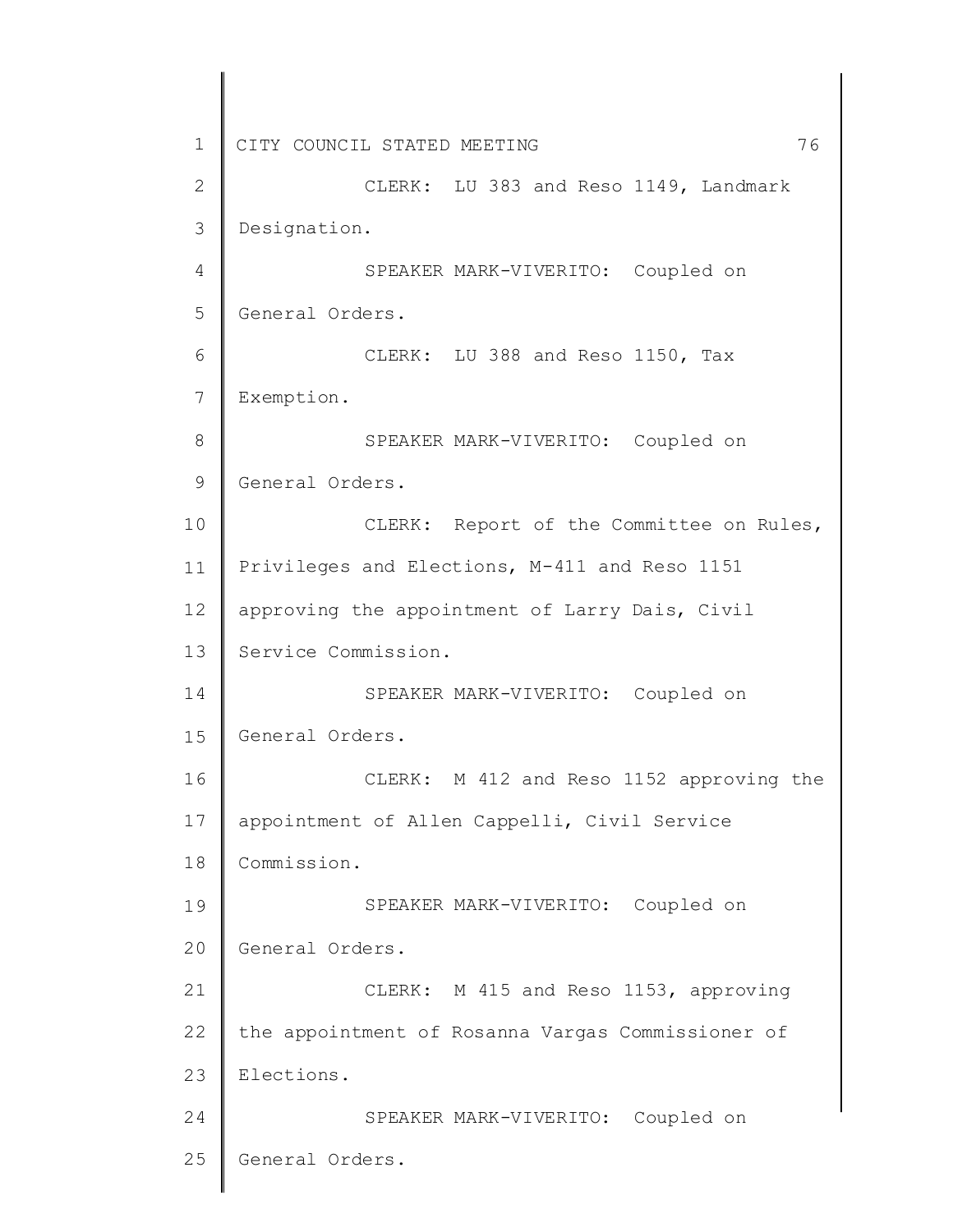1 2 3 4 5 6 7 8 9 10 11 12 13 14 15 16 17 18 19 20 21 22 23 24 25 CITY COUNCIL STATED MEETING 77 CLERK: Report of the Committee on Sanitation and Solid Waste Management, Preconsidered Intro 1223 use of carryout bags. SPEAKER MARK-VIVERITO: Coupled on General Orders. CLERK: Report of the Committee on Small Business, Intro 851-B non-residential tenant harassment. SPEAKER MARK-VIVERITO: Amended and Coupled on General Orders. CLERK: Report of the Committee on Technology, Intro 868-A, next generation 9/11 SPEAKER MARK-VIVERITO: Amended and Coupled on General Orders. CLERK: Report of the Committee on Women's Issues, Intro 1122-A, feminine hygiene products for inmates. SPEAKER MARK-VIVERITO: Amended and Coupled on General Orders. CLERK: Intro 1123-A, provision of feminine hygiene products. SPEAKER MARK-VIVERITO: Amended and Coupled on General Orders.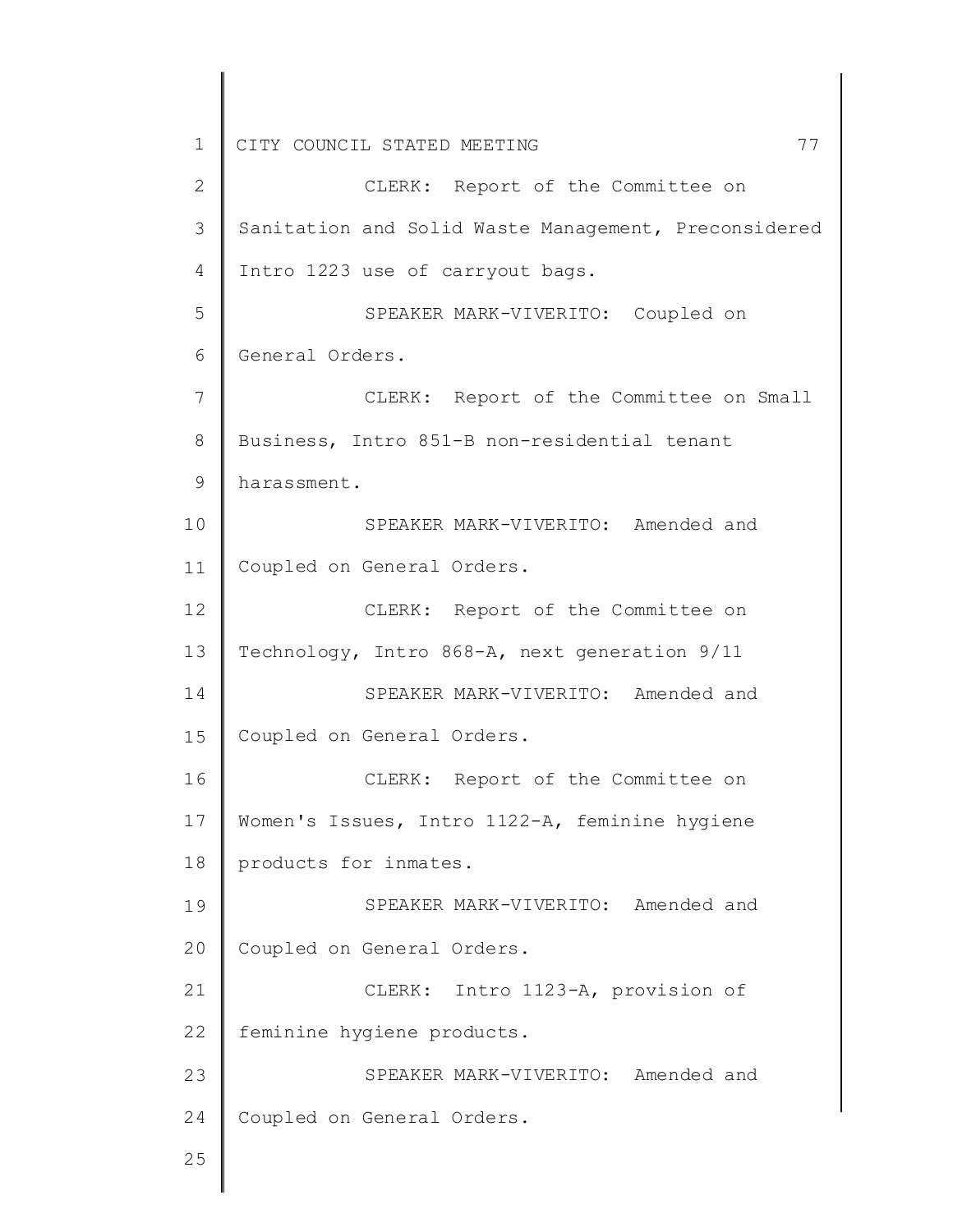1 2 3 4 5 6 7 8 9 10 11 12 13 14 15 16 17 18 19 20 21 22 23 24 25 CITY COUNCIL STATED MEETING 78 CLERK: Intro 1128-A, Feminine--Feminine Hygiene products in schools. SPEAKER MARK-VIVERITO: Amended and Coupled on General Orders. CLERK: On the General Order Calendar LU 361 and Reso 1154, Water Street Upgrades. SPEAKER MARK-VIVERITO: Coupled on General Orders. CLERK: LU 378 and Reso 1155 through LU 382 and Reso 1159, various applications. SPEAKER MARK-VIVERITO: Coupled on General Orders. CLERK: Resolution appointing various persons commissioner of deeds. SPEAKER MARK-VIVERITO: Coupled on General Orders, and--and just before--before I forgot to mention earlier--before we go on to voting on these items, I just want to recognize that one of our staffers James Lloyd, who worked in the Land Use Division he--he is in the Armed Forces. He is being deployed. So he will be leaving us shortly. We want to thank him so much for all the work he's done here in the Council. We want to thank him. [cheers/applause]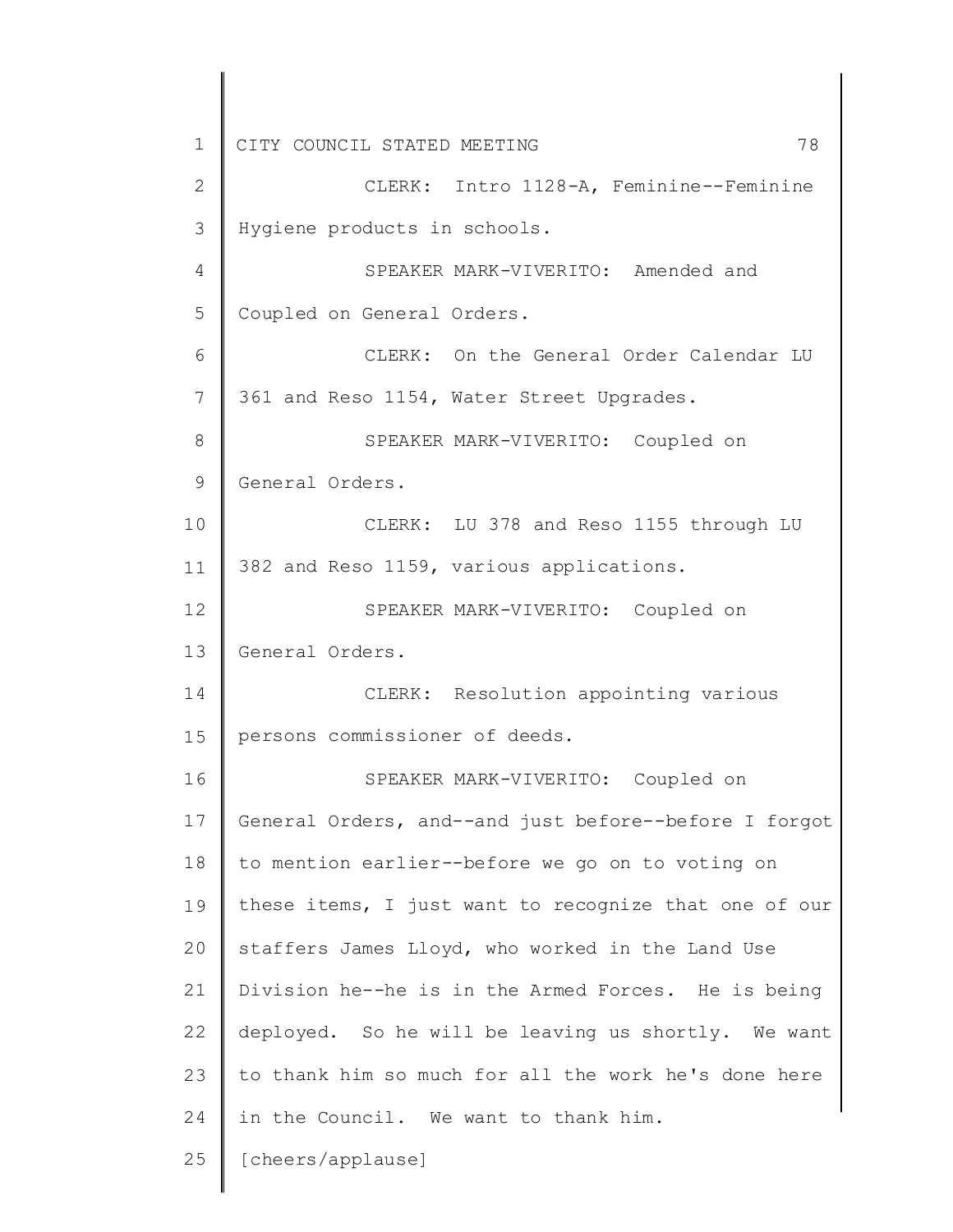1 2 3 4 5 6 7 8 9 10 11 12 13 14 15 16 17 18 19 20 21 22 23 24 25 CITY COUNCIL STATED MEETING 79 SPEAKER MARK-VIVERITO: So, James, thank you for your work here at the Council. Thank you for your service, and obviously we're wishing you the best. So thank you so much. And at this time--at this time I ask for a roll call on all the items on the Coupled General Order Calendar. CLERK: Barron. COUNCIL MEMBER BARRON: Permission to explain my vote. PUBLIC ADVOCATE JAMES: Yes. COUNCIL MEMBER BARRON: Thank you. Earlier this session I voted no on the bag bill, and today we have Preconsidered 1223, which is related to that bag bill. So although--although I voted no on the bag--so-called bag bill, I'm voting yes today on this because I see it as a way to at least postpone the implementation of the bag bill against which I'm still opposed. So I'm voting aye on all. PUBLIC ADVOCATE JAMES: Thank you. CLERK: Borelli. COUNCIL MEMBER BORELLI: Aye on all except 1223 and 871-A. PUBLIC ADVOCATE JAMES: Thank you. CLERK: Chin.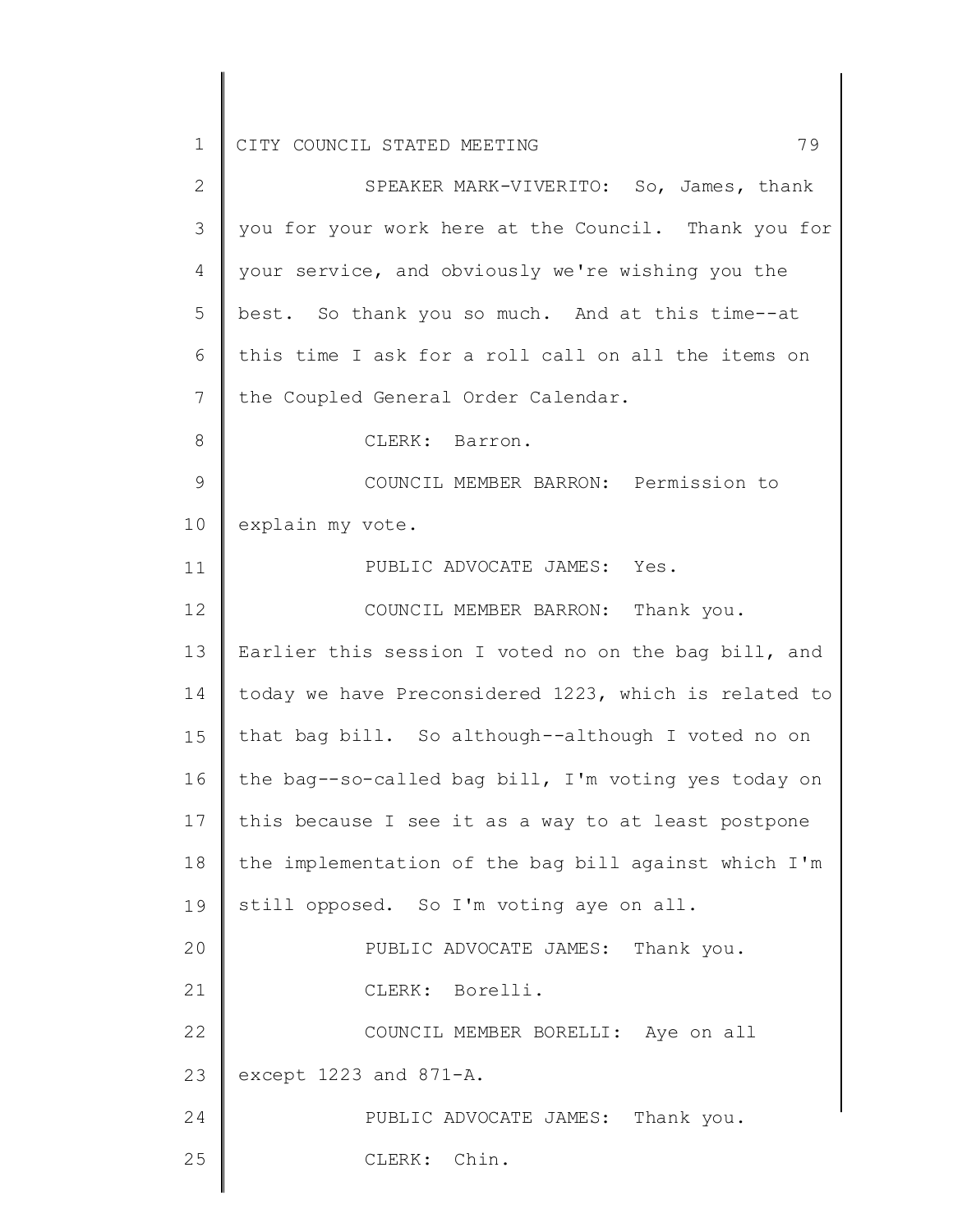1 2 3 4 5 6 7 8 9 10 11 12 13 14 15 16 17 18 19 20 21 22 23 24 25 CITY COUNCIL STATED MEETING 60 COUNCIL MEMBER CHIN: Aye on all. PUBLIC ADVOCATE JAMES: Thank you. CLERK: Cohen. COUNCIL MEMBER COHEN: Aye on all. CLERK: Constantinides. COUNCIL MEMBER CONSTANTINIDES: Aye on all. CLERK: Cornegy. COUNCIL MEMBER CORNEGY: Aye on all. CLERK: Crowley. COUNCIL MEMBER CROWLEY: [off mic] Aye on all. CLERK: Cumbo. COUNCIL MEMBER CUMBO: Permission to explain my vote. PUBLIC ADVOCATE JAMES: Yes. COUNCIL MEMBER CUMBO: I rarely rise to speak from the floor. [laughter] PUBLIC ADVOCATE JAMES: [interposing] [shushing for quiet] Comedy. [shushing for quiet] SERGEANT-AT-ARMS: Keep it down. Keep it down. [background comments] PUBLIC ADVOCATE JAMES: [shushing for quiet] Quiet in the Chambers. Comedy aside.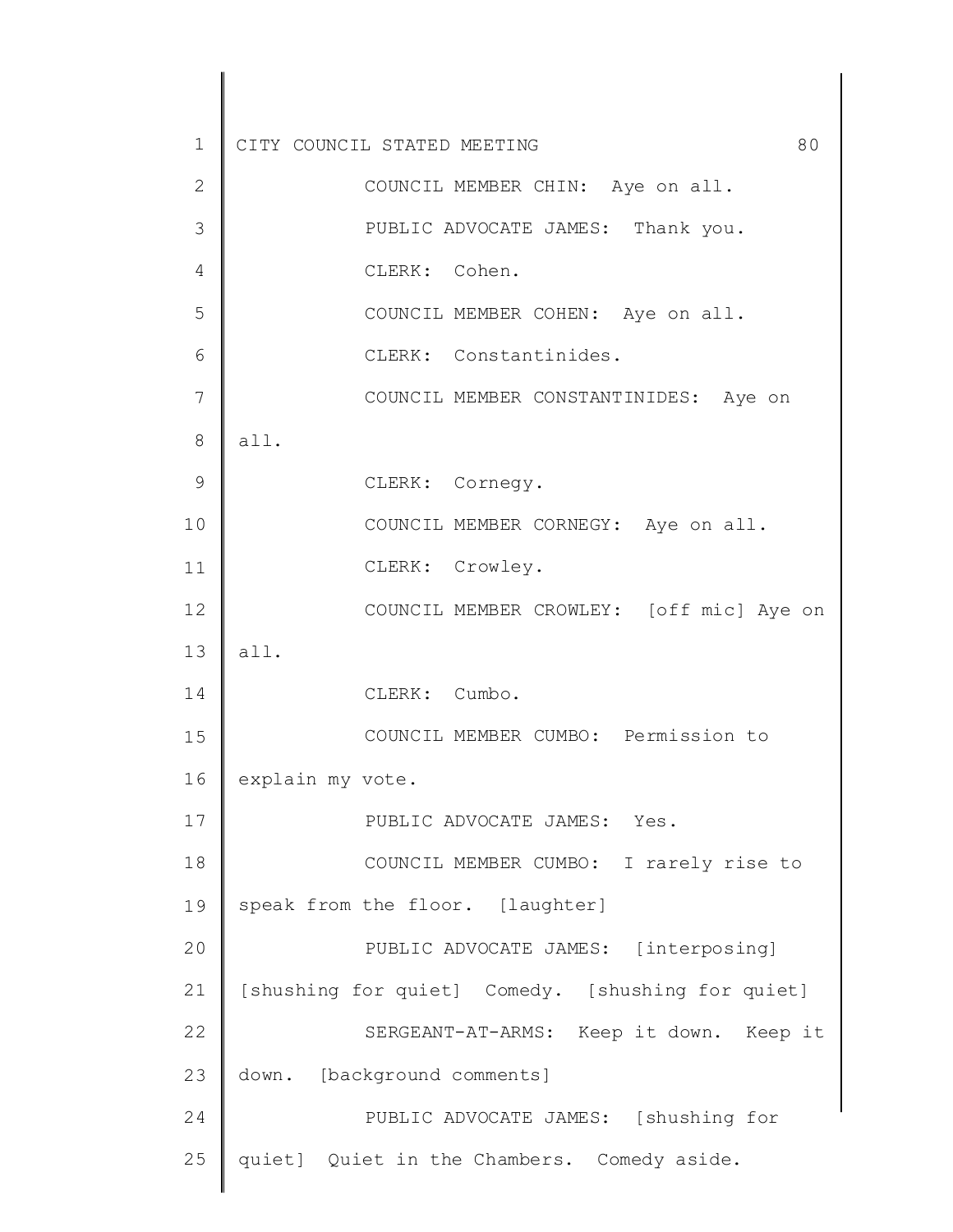2 3 4 5 6 7 8 9 10 11 12 13 14 15 16 17 18 19 20 21 22 23 24 25 COUNCIL MEMBER CUMBO: It says far too much, but I want to celebrate and congratulate my colleagues Dromm, Garodnick, Cornegy, Eugene, but I especially want to thank our Chair of Finance Ferreras-Copeland. Julissa has done a phenomenal job at raising the visibility of women and issues that we all face, which we have stated so many times, are the issues that all people face. Women are ultimately overworked, underpaid, overtaxed, and so this is going to be a step in the right direction to creating economic equality for women, for creating health equality, and for making it possible for women to be their whole and complete selves wherever they are. No woman particularly in our homeless shelters should have to decide between feminine hygiene products and food or medical things that they may need. So this is really a very critical day. I thank you so much for your incredible work and I simply could not sit down on this particular vote. So, it was an honor to hold those incredible hearings, and to have so many testimonies from so many dynamic leaders, particularly men who recognize the importance of this package of legislation. I proudly vote aye on all. PUBLIC ADVOCATE JAMES: Thank you.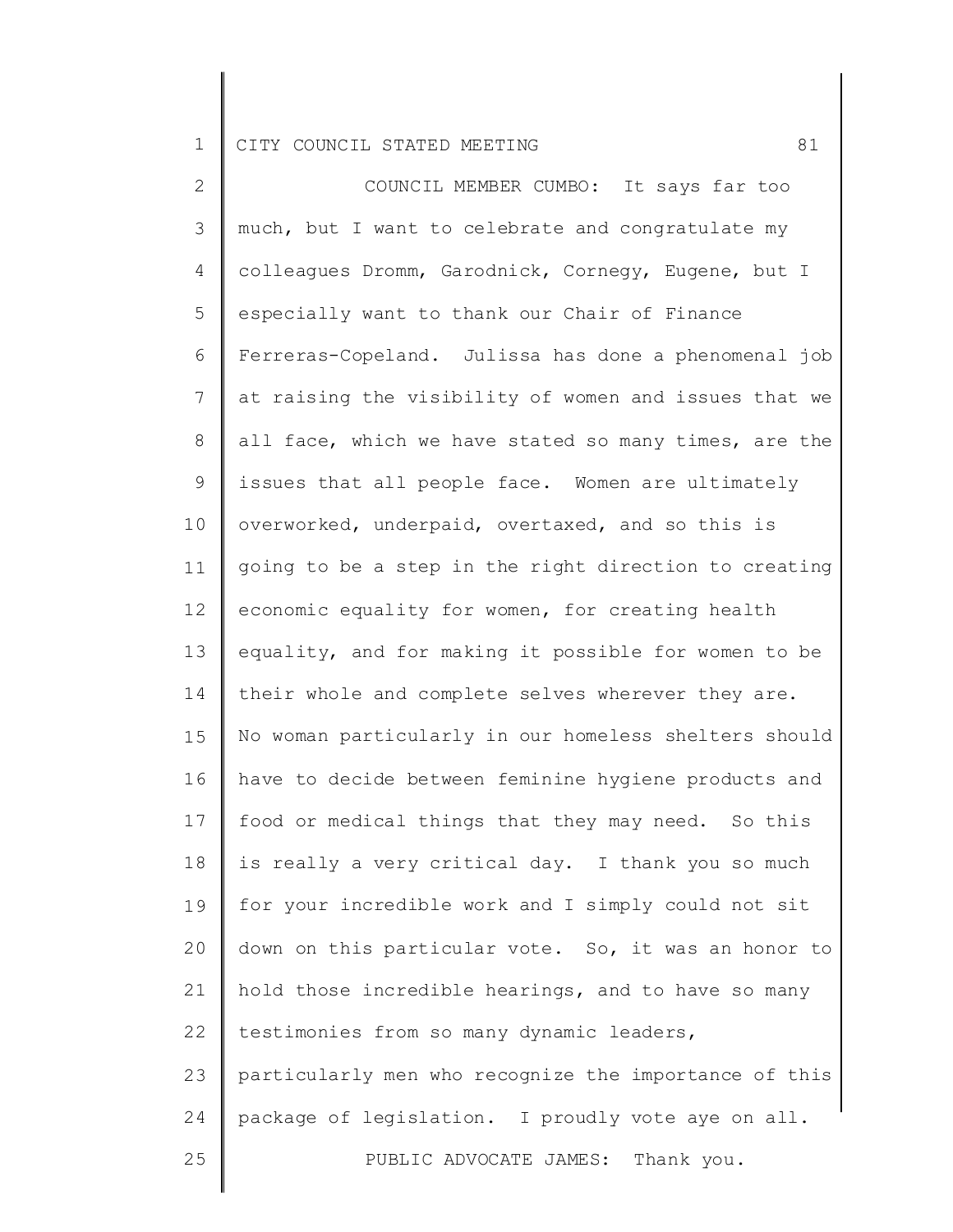1 2 3 4 5 6 7 8 9 10 11 12 13 14 15 16 17 18 19 20 21 22 23 24 25 CITY COUNCIL STATED MEETING 62 CLERK: Deutsch. COUNCIL MEMBER DEUTSCH: Aye on all. CLERK: Dickens. COUNCIL MEMBER DICKENS: Permission to explain my vote? PUBLIC ADVOCATE JAMES: Yes. COUNCIL MEMBER DICKENS: Thank you Chair Ferreras-Copeland for passing on the feminine hygiene bill that we're voting on today. I vote aye on all except Intro 1223-- PUBLIC ADVOCATE JAMES: [interposing] Thank you. COUNCIL MEMBER DICKENS: --on which I vote no. PUBLIC ADVOCATE JAMES: Thank you. CLERK: Dromm. COUNCIL MEMBER DROMM: With gratitude to my Legislative Director Sebastian McGuire, I vote aye on all. PUBLIC ADVOCATE JAMES: Thank you. CLERK: Espinal. COUNCIL MEMBER ESPINAL: Well, congratulations, Julissa Ferreras-Copeland because I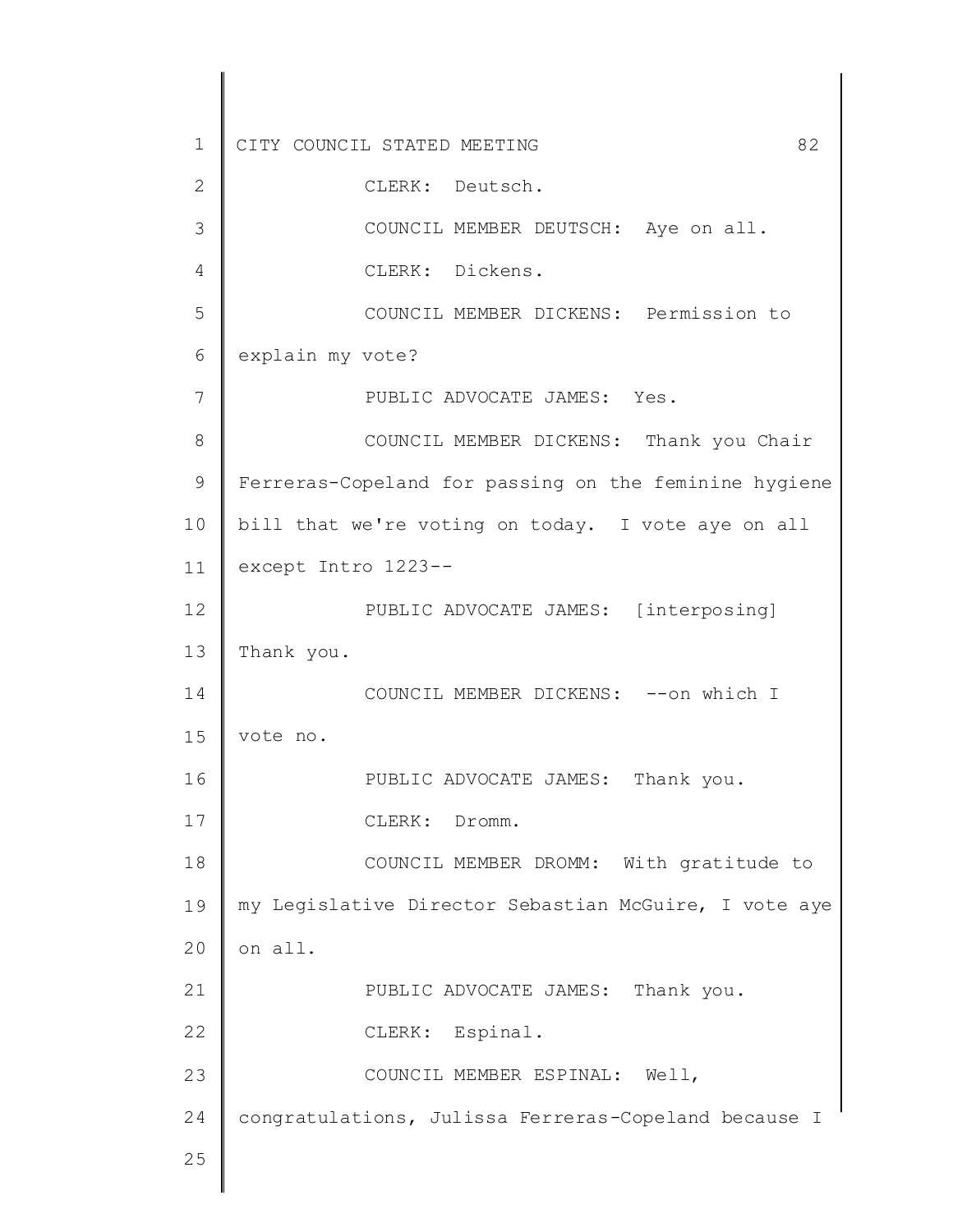1 2 3 4 5 6 7 8 9 10 11 12 13 14 15 16 17 18 19 20 21 22 23 24 25 CITY COUNCIL STATED MEETING 83 know it's expensive being a woman in this city, I vote aye. PUBLIC ADVOCATE JAMES: Thank you. CLERK: Eugene. COUNCIL MEMBER EUGENE: My I explain my vote? PUBLIC ADVOCATE JAMES: Yes. COUNCIL MEMBER EUGENE: I just want one more time to thank Madam Speaker-- PUBLIC ADVOCATE JAMES: [interposing] [shushing for quiet] COUNCIL MEMBER EUGENE: --and also the chairman of the Cultural Affairs and all my colleagues, and I want to thank also my staff for their wonderful jobs, and I want to thank the Honorable Ambassador to the U.N., the Honorable Denis. Thank you, and I want to mention also we have been joined by the new Haitian Counsel Mr. Peter Elder Bernard. Thank you, sir. Thank you for your presence. We have been joined also by one of the media attorneys from the Haitian community, James Debrosse. (sic) Thank you, and I want to thank also all my Haitian brothers and sisters who are in the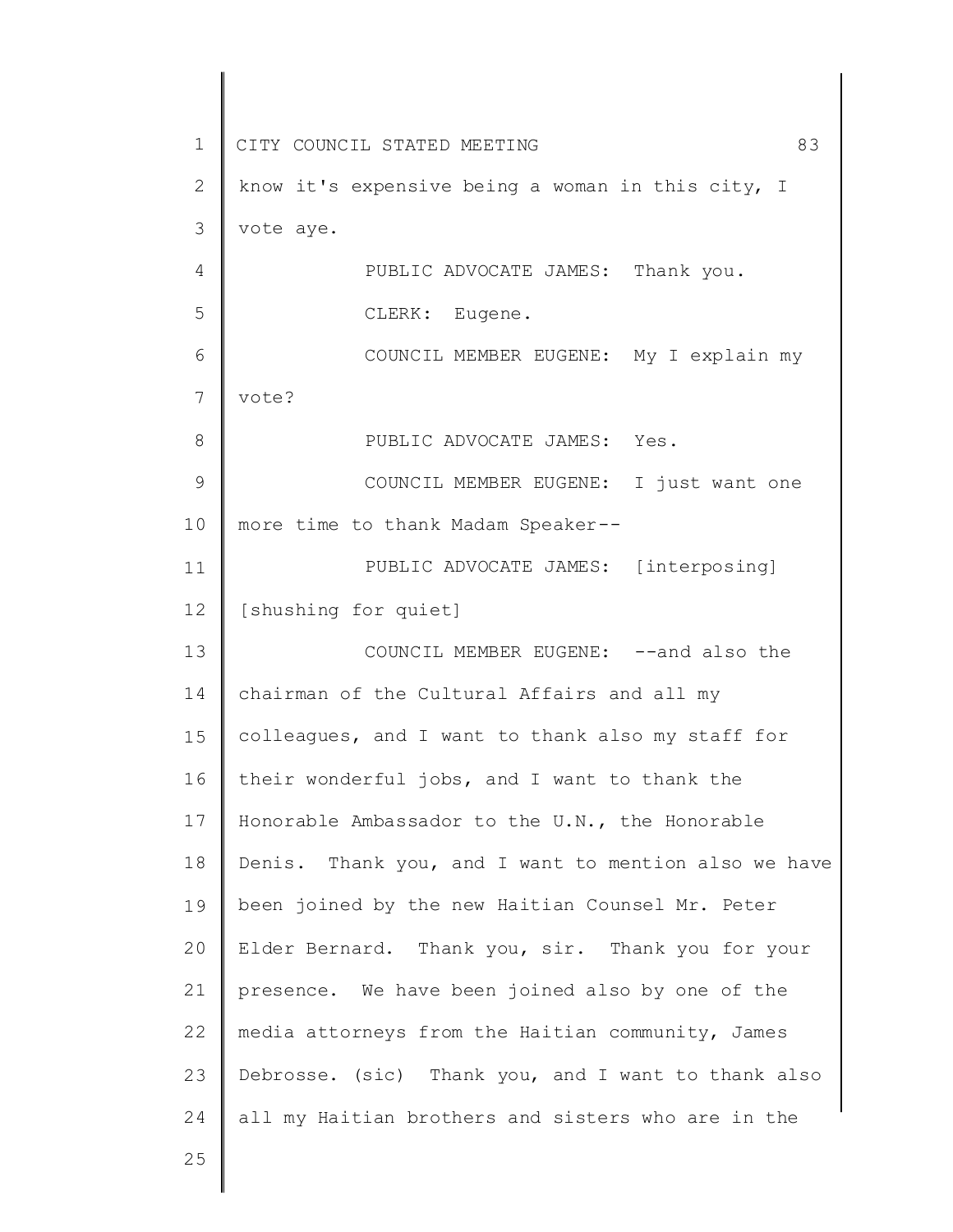1 2 3 4 5 6 7 8 9 10 11 12 13 14 15 16 17 18 19 20 21 22 23 24 25 CITY COUNCIL STATED MEETING 84 balcony for coming. [Speaking Foreign Language] [applause] PUBLIC ADVOCATE JAMES: [interposing] [shushing for quiet] COUNCIL MEMBER EUGENE: And with that- with that I vote aye on all. Thank you very much. PUBLIC ADVOCATE JAMES: Thank you. CLERK: Ferreras-Copeland. COUNCIL MEMBER FERRERAS-COPELAND: With permission to explain my vote. PUBLIC ADVOCATE JAMES: Yes. COUNCIL MEMBER FERRERAS-COPELAND: Thank you. Again, thank you to all my colleagues for this historic day. I also want to thank the advocates that helped me put this package of legislation together, Jennifer Weiss-Wolf, Congresswoman Grace Mang, Assemblywoman Linda Rosenthal, the Food Bank of NYC, New York Public Interest Lawyers, Legal Aid Society, Planned Parenthood NYC, Care for the Homeless, the National Institute for Reproductive Health, Nancy Kramer, and John Marbeck from Halseco (sp?) who provided the first free products in our-- PUBLIC ADVOCATE JAMES: [interposing] [shushing for quiet]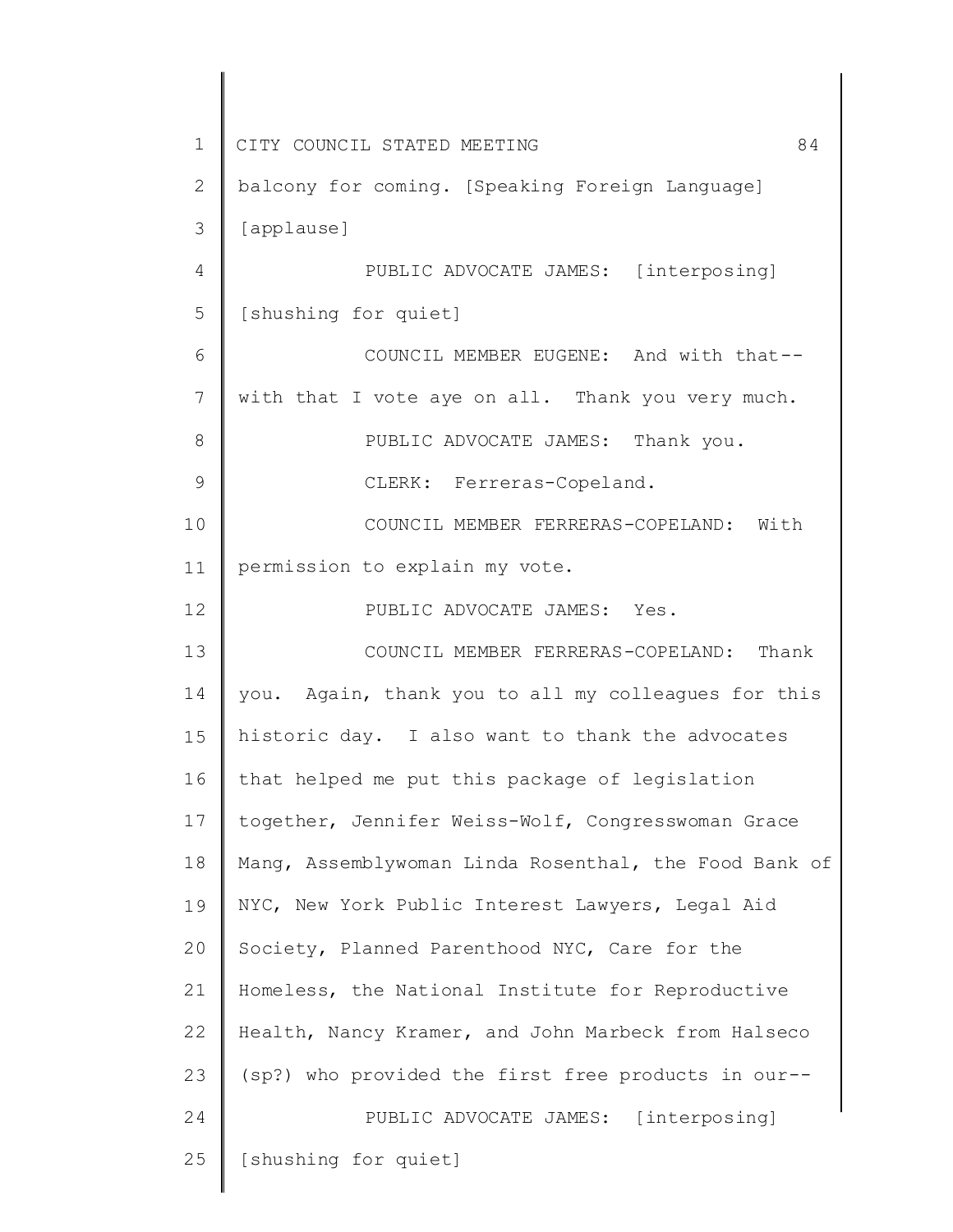1 2 3 4 5 6 7 8 9 10 11 12 13 14 15 16 17 18 19 20 21 22 23 24 25 CITY COUNCIL STATED MEETING 65 COUNCIL MEMBER FERRERAS-COPELAND: --in our pilot program, and again thank you to all my colleagues for this, and I vote aye. PUBLIC ADVOCATE JAMES: Thank you. CLERK: Gentile. COUNCIL MEMBER GENTILE: Aye on all. CLERK: Gibson. COUNCIL MEMBER GIBSON: Permission to explain my vote. PUBLIC ADVOCATE JAMES: Yes. COUNCIL MEMBER GIBSON: Thank you very much, Madam Public Advocate, and I, too, want to joint the sentiments in congratulating all of our colleagues for passing legislation today, Council Member Cornegy, Dromm, Ferreras-Copeland, Garodnick, Cumbo, Chin and others. Thank you for the work you're doing. Thank you to Council Member Julissa-Ferreras Copeland for providing more feminine products and hygiene to many of our women and young girls across the city. I especially want to thank Council Member Laurie Cumbo for her leadership on the Text to 911 bill. We had a lot of meetings, and a lot of visits to the 911 Call Center, and I appreciate the input that Local 1549 of DC37 has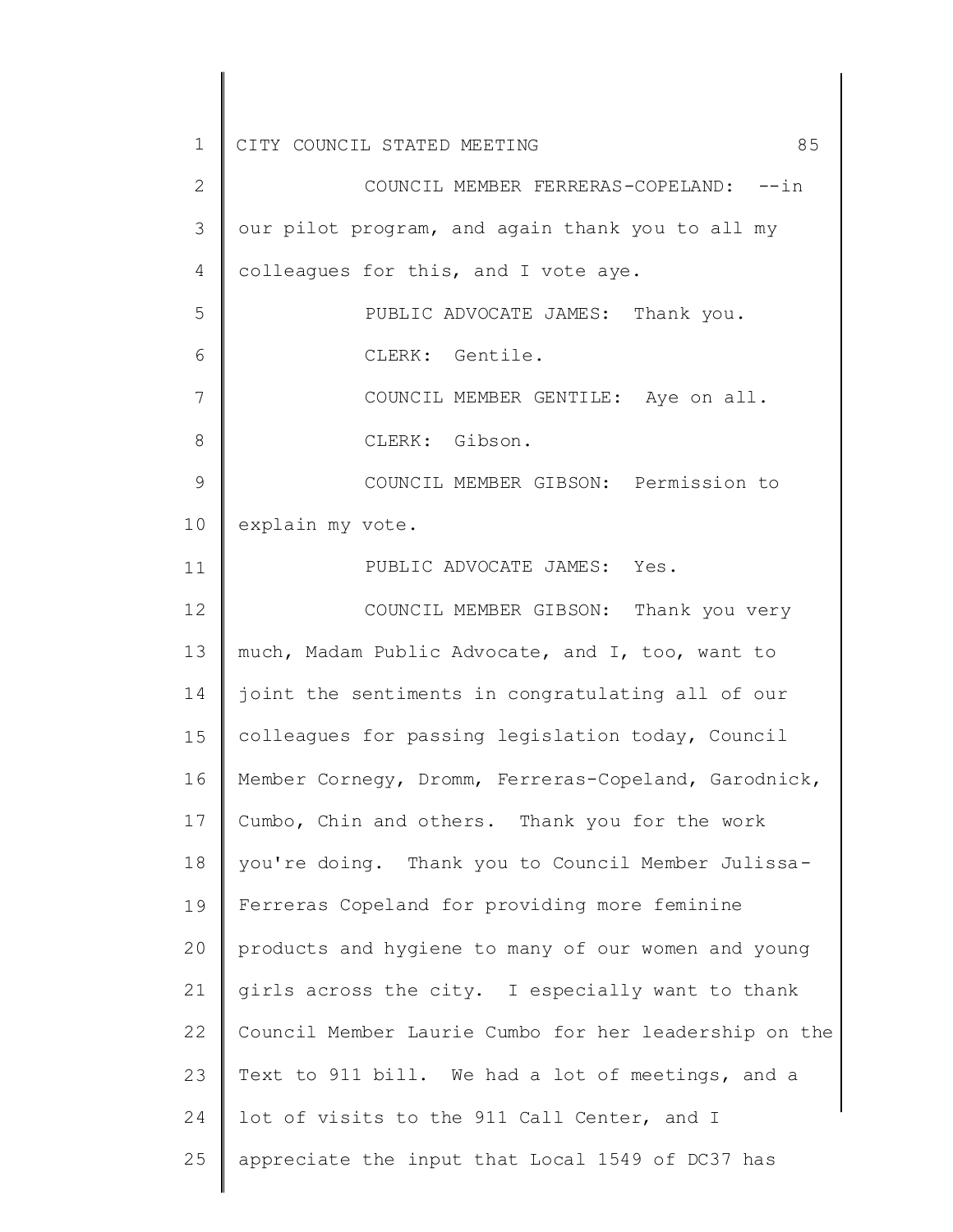| $\mathbf 1$ | 86<br>CITY COUNCIL STATED MEETING                     |
|-------------|-------------------------------------------------------|
| 2           | provided to thousands of 911 call takers that we want |
| 3           | to make sure are up to date with technology and they  |
| 4           | are embracing the 21st Century. I'm proud of this     |
| 5           | legislation, and I know that we are the largest city  |
| 6           | that will ultimately implement Text to 911. So I      |
| 7           | want to thank you, Council Member Cumbo and Council   |
| $8\,$       | Member Levine for your work for your leadership and   |
| 9           | thank you to Chair, Council Member Vacca for your     |
| 10          | leadership as well. In addition, I want to thank      |
| 11          | Chair Brad Lander and the Rules Committee for the     |
| 12          | hearing that was held last week--                     |
| 13          | PUBLIC ADVOCATE JAMES: [interposing]                  |
| 14          | [shushing for quiet]                                  |
| 15          | COUNCIL MEMBER GIBSON: -- on the                      |
| 16          | nomination--                                          |
| 17          | SERGEANT-AT-ARMS: Keep it down.                       |
| 18          | COUNCIL MEMBER GIBSON: -- of Rosanna                  |
| 19          | Vargas as Commissioner for the New York City Board of |
| 20          | Elections. I want to thank you, Chair Lander, and     |
| 21          | Chair Kallos and others for your questions and        |
| 22          | certainly for a lot of the work that you done. I'm    |
| 23          | very proud of Rosanna Vargas as a candidate, and I    |
| 24          | thank you for allowing that to move forward through   |
| 25          | the Rules Committee, and with that Madam Public       |
|             |                                                       |

 $\begin{array}{c} \hline \end{array}$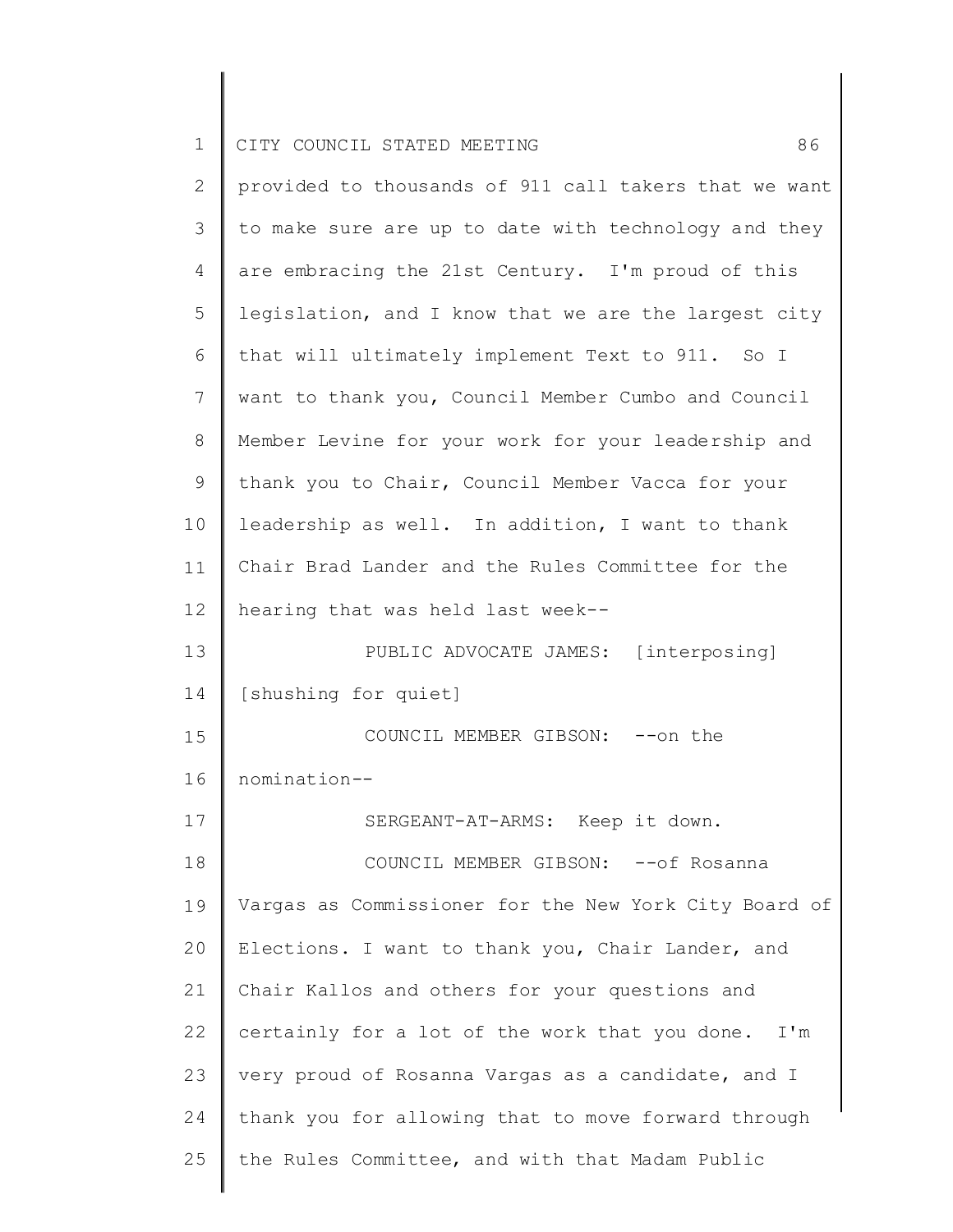1 2 3 4 5 6 7 8 9 10 11 12 13 14 15 16 17 18 19 20 21 22 23 24 25 CITY COUNCIL STATED MEETING 87 Advocate, I vote aye on all with my warmest congratulations to all of my colleagues. PUBLIC ADVOCATE JAMES: Thank you. CLERK: Greenfield. COUNCIL MEMBER GREENFIELD: Thank you, Public Advocate. May I explain my vote? PUBLIC ADVOCATE JAMES: Yes, sir. COUNCIL MEMBER GREENFIELD: Thank you very much. I want to congratulate all of my colleagues for some terrific legislation today. I vote no on 1223, aye on all the other legislation. I also want to tip my hat to James Lloyd, an outstanding staff member at the Land Use Division. I want to wish him good luck wherever the Navy sends him. I look forward to seeing him come back safe and sound, and I especially want to thank him for his outstanding contributions to the legislation that we crafted on Mandatory Inclusionary Housing and Zoning for Quality Affordability. And also encourage you to read his most recent product, which was released a few weeks ago, which is a study on the Landmarks Law retrospective on the past 50 years. I'm looking forward on many suggestions, and ideas that we've already implemented and will implement on landmarks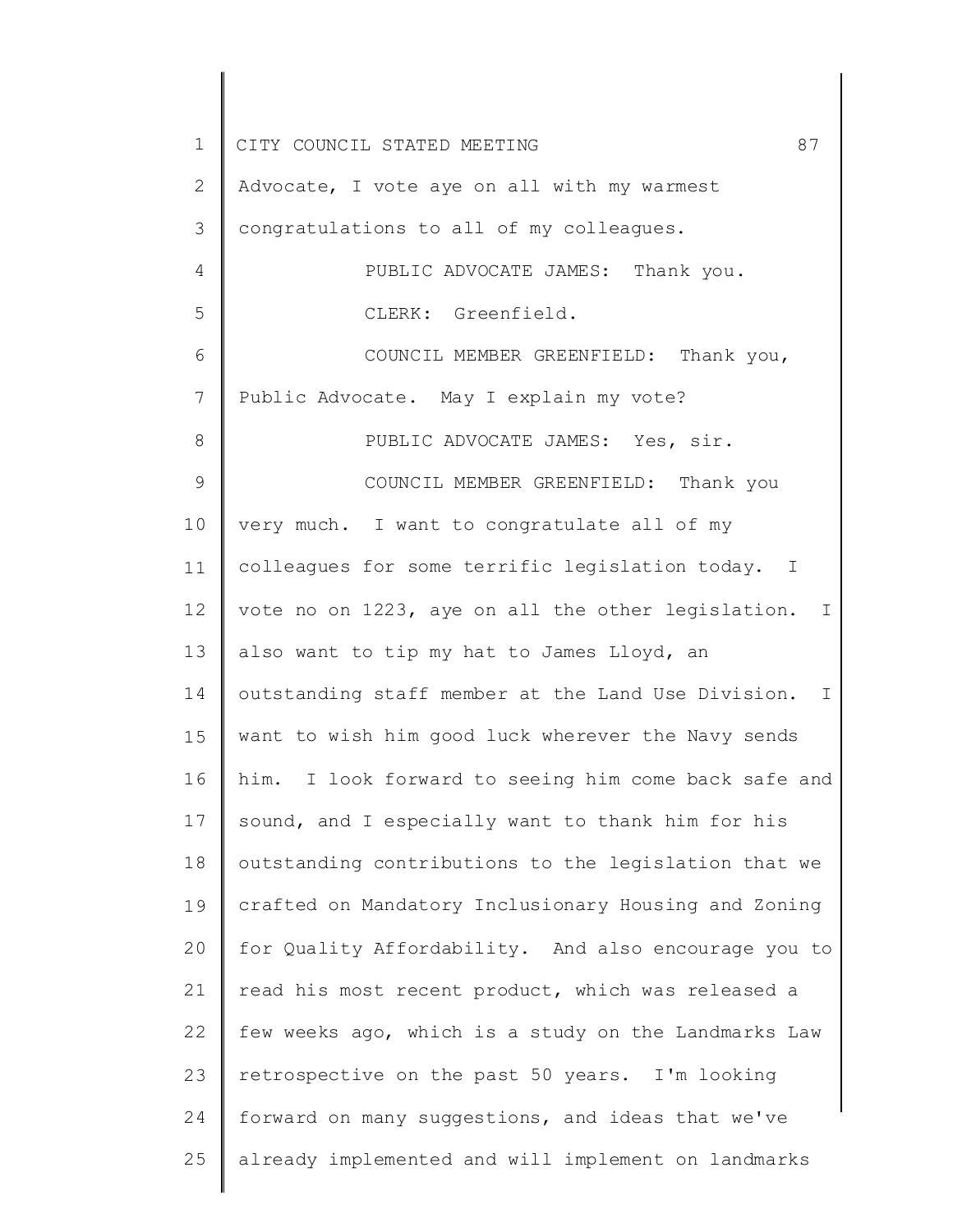| $\mathbf 1$    | CITY COUNCIL STATED MEETING<br>88                     |
|----------------|-------------------------------------------------------|
| 2              | legislation as well. So I want to thank him once      |
| 3              | again, and wish folks an enjoyable first half of the  |
| $\overline{4}$ | summer. Thank you.                                    |
| 5              | PUBLIC ADVOCATE JAMES: Thank you.                     |
| 6              | CLERK: Grodenchik.                                    |
| 7              | COUNCIL MEMBER GRODENCHIK: Permission to              |
| 8              | explain my vote.                                      |
| 9              | PUBLIC ADVOCATE JAMES: Yes.                           |
| 10             | COUNCIL MEMBER GRODENCHIK: I rise today               |
| 11             | to explain my opposition to Intro 1223, which would   |
| 12             | authorize a four-month delay in the implementation of |
| 13             | the fee for plastic and paper bags, a fee more        |
| 14             | commonly referred to as the bag tax. While I          |
| 15             | appreciate any delay in imposing the saliency of      |
| 16             | mandate, I simply cannot vote for a measure that      |
| 17             | allows for the bag tax to be put in place when it     |
| 18             | should be rejected outright, a bad idea last month is |
| 19             | still a bad idea this month. In nearly 30 years       |
| 20             | around in our great city, I have rarely seen an       |
| 21             | issues that has served the proverbial pot as this tax |
| 22             | does. Since this measure was first proposed, I have   |
| 23             | heard from many local residents who have serious      |
| 24             | concerns about the cost it imposes and the financial  |
| 25             | burden it will impose on seniors and low to middle-   |
|                |                                                       |

 $\begin{array}{c} \hline \end{array}$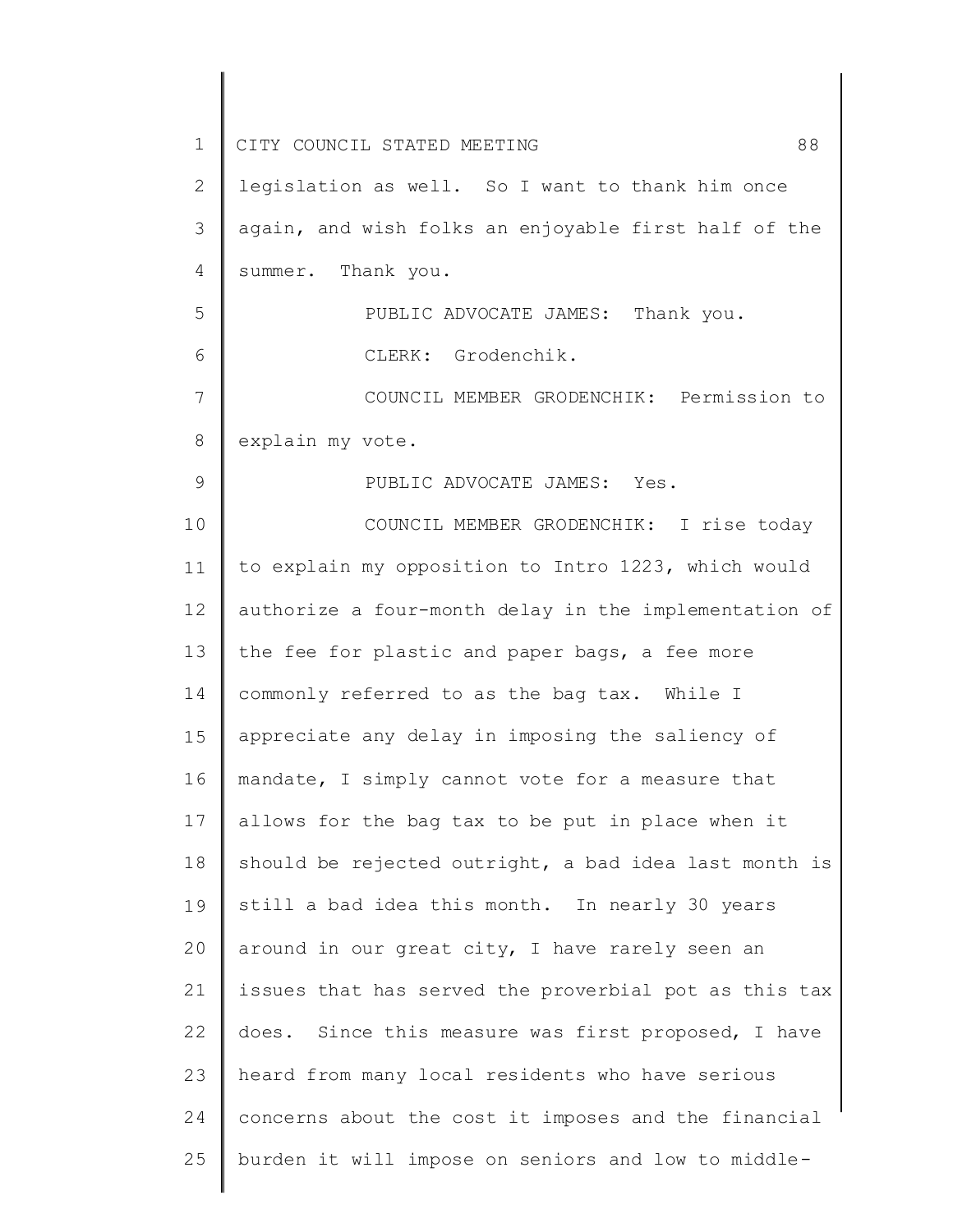2 3 4 5 6 7 8 9 10 11 12 13 14 15 16 17 18 19 20 21 22 23 24 25 income households. At a time when many people are struggling to put food on their table, it makes no sense to add additional costs, and to make that struggle even harder. While I agree with the principle that we as a city have to devise better ways to protect our environment, I do not believe that instituting a regressive tax on people who are already struggling is the best way to achieve our goals. We can and must do better. The true cost of this effort to cut down on waste will be measured in hundreds of millions, possibly even billions of dollars when all is said and done with a single nickel going to fund any programs in this city. If we want to save our taxpayers money, we can find ways to do so without picking the pockets of the people we are elected to represent. As I said in my remarks when we voted on the original legislation, these fees will poke holes in our wallets while making it Christmas and Hanukah each and everyday for the merchants in this city. Along with my no vote on this legislation, I urge the Council to move to withdraw the bag tax in its entirety, and find better ways to recycle bags that so many New Yorkers use each and every day. With that, I vote no on Intro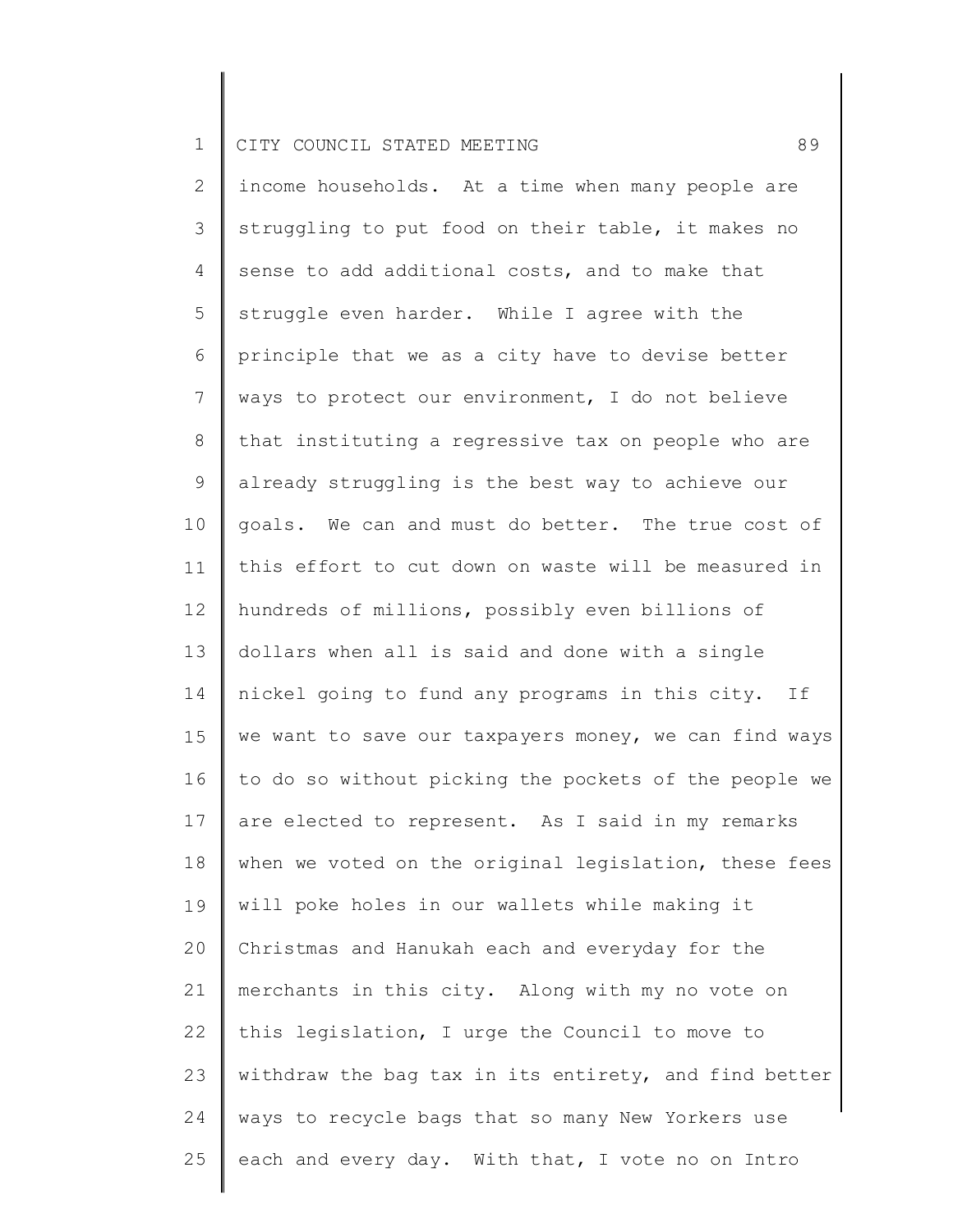1 2 3 4 5 6 7 8 9 10 11 12 13 14 15 16 17 18 19 20 21 22 23 24 25 CITY COUNCIL STATED MEETING 90 1223 and aye on all the rest, and I want to congratulate Julissa Ferreras on her package of bills today. It is long overdue and congratulations Madam Finance Chair. Thank you. PUBLIC ADVOCATE JAMES: Thank you. CLERK: Johnson. COUNCIL MEMBER JOHNSON: Aye on all. CLERK: Kallos. COUNCIL MEMBER KALLOS: Permission to explain my vote. PUBLIC ADVOCATE JAMES: Yes. COUNCIL MEMBER KALLOS: Today, I vote aye no behalf of all the small businesses and women in my district, in my life and in our city. PUBLIC ADVOCATE JAMES: Thank you. CLERK: King. COUNCIL MEMBER KING: Aye on all. CLERK: Koo. COUNCIL MEMBER KOO: Aye on all and congratulations to all the sponsors of the bills passed today, and also want to wish James Lloyd of the Land Use Division good luck on his new endeavor. PUBLIC ADVOCATE JAMES: Thank you. CLERK: Lancman.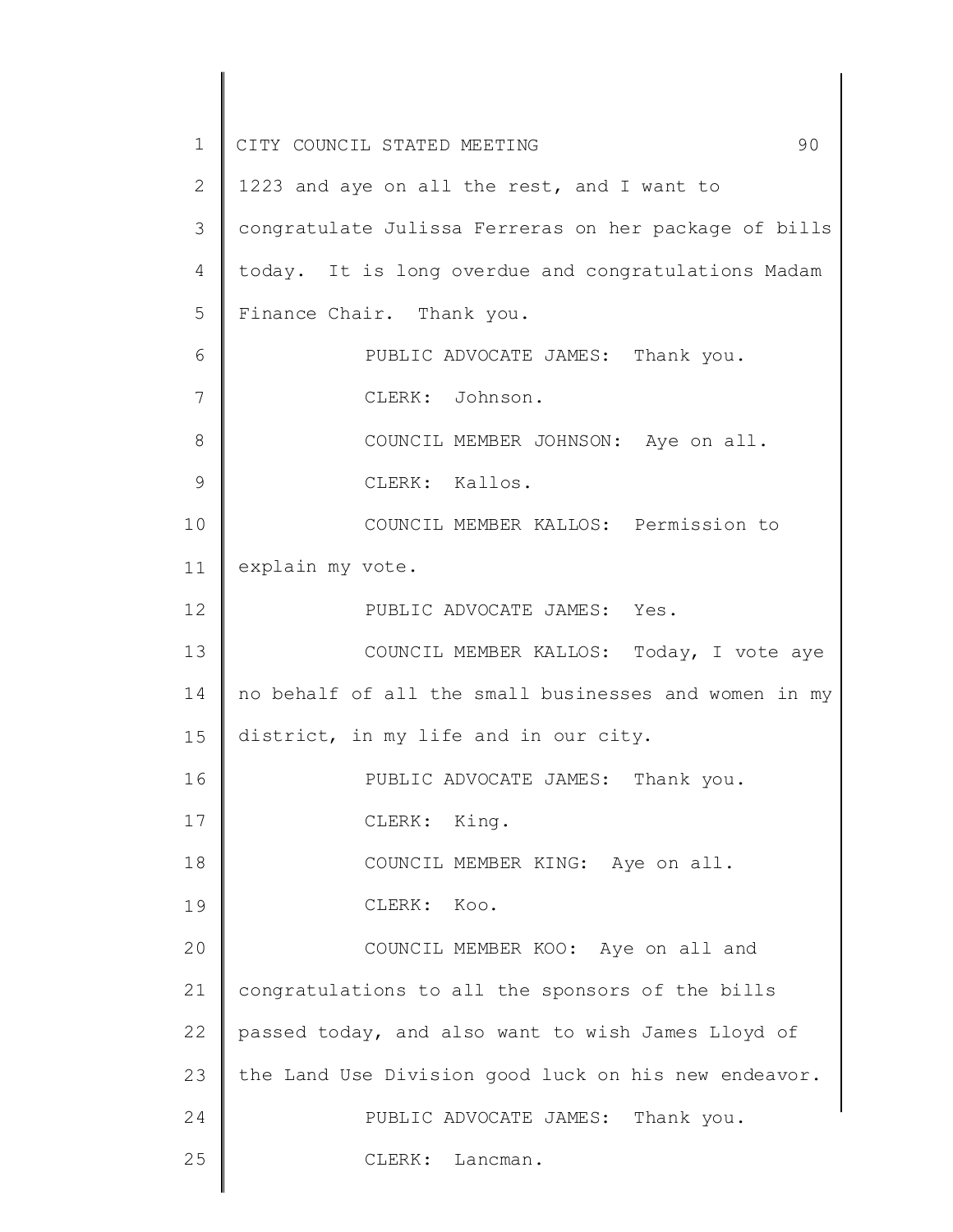1 2 3 4 5 6 7 8 9 10 11 12 13 14 15 16 17 18 19 20 21 22 23 24 25 CITY COUNCIL STATED MEETING 91 COUNCIL MEMBER LANCMAN: I vote aye on all except Intro 1223, which I vote no. PUBLIC ADVOCATE JAMES: Thank you. CLERK: Lander. COUNCIL MEMBER LANDER: Request permission to explain my vote. PUBLIC ADVOCATE JAMES: Yes. COUNCIL MEMBER LANDER: Thank you, Madam Public Advocate. The plastic bag is getting a short 4-1/2 month reprieve, but its days of littering our city are coming to an end. I want to thank my colleagues who are voting no on Intro 1223 for expressing the belief that we should, in fact, be implementing the bill on October 1st, which is what would happen if this bill fails. So I thank you for your belief, that confidence in New Yorkers that they can bring reusable bags, and they could do it starting in October. Nonetheless, I want to thank the Speaker. I believe the 4-1/2 month delay is smart policy. It prevented this legislation from being nullified in the dark of night at the end of the session-- PUBLIC ADVOCATE JAMES: [interposing] [shushing for quiet]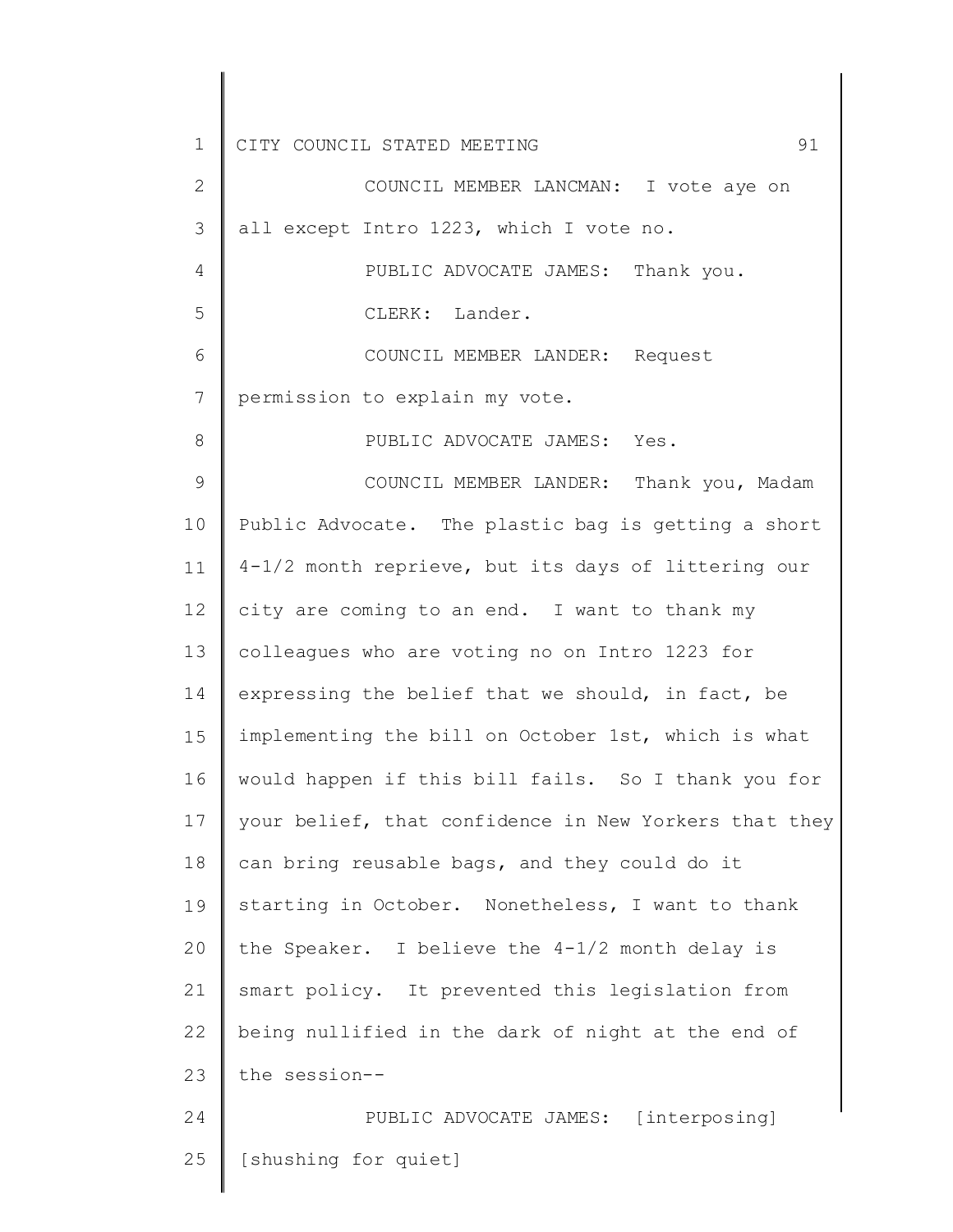2 3 4 5 6 7 8 9 10 11 12 13 14 15 16 17 18 19 20 21 22 23 24 25 COUNCIL MEMBER LANDER: --in Albany. It gives us 4-1/2 additional months to work effectively to strengthen implementation to conduct additional outreach to make sure everybody that needs it has reusable bags, and I look forward to see this bill become implemented on February 15th, watching New Yorkers switch to reusable bags and reducing the 91,000 tons of plastic bag waste that New Yorkers send to landfills each year. I want to thank my Bronx colleagues for working with us on the nomination of Rosanna Vargas to the New York City Board of Elections as she is a good candidate and I appreciate. That together we were able to resolve the issue and continue to uphold the standard that this has had under the Speaker's leadership of making sure that the people we appoint to boards and commissions commit not to lobby during their tenure on those boards and commissions. And finally, congrats to all my colleagues and especially to Council Members Dromm and especially Ferreras-Copeland. We have come a long way from the day in which that door in the back left corner of this chamber led directly from the Council Floor into the men's room. This was a men's club, a white men's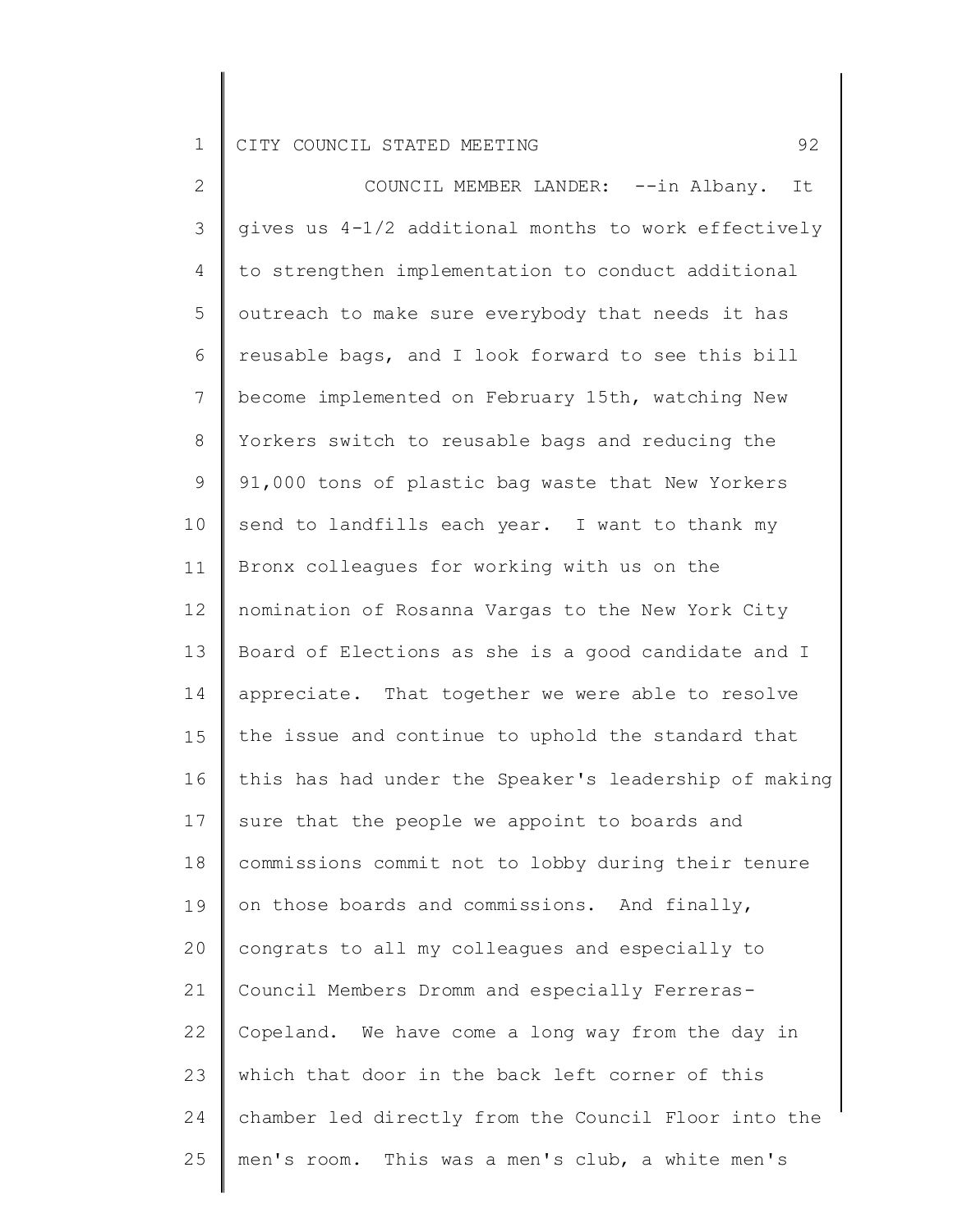| $\mathbf 1$  | 93<br>CITY COUNCIL STATED MEETING                     |
|--------------|-------------------------------------------------------|
| $\mathbf{2}$ | club for many, many, many decades really for          |
| 3            | centuries. In fact, that in this very chamber we are  |
| 4            | moving forward on feminine hy--feminine hygiene       |
| 5            | products, pushing forward on transgender rights, and  |
| 6            | I guess also with Council Member Eugene's resolution  |
| 7            | on Haitian Day really embracing the diversity of this |
| $8\,$        | great city. And I am proud to be a member of a body   |
| $\mathsf 9$  | where that door leads some place very different. I    |
| 10           | vote aye on all.                                      |
| 11           | CLERK: Levin.                                         |
| 12           | COUNCIL MEMBER LEVIN: I vote aye on all.              |
| 13           | PUBLIC ADVOCATE JAMES: Thank you.                     |
| 14           | CLERK: Levine.                                        |
| 15           | COUNCIL MEMBER LEVINE: With congrats to               |
| 16           | all of our the sponsors of this wonderful package of  |
| 17           | legislation, I vote aye on all.                       |
| 18           | PUBLIC ADVOCATE JAMES: Thank you.                     |
| 19           | [shushing for quiet]                                  |
| 20           | CLERK: Maisel.                                        |
| 21           | COUNCIL MEMBER MAISEL: [off mic] Aye on               |
| 22           | all.                                                  |
| 23           | CLERK: Menchaca.                                      |
| 24           | COUNCIL MEMBER MENCHACA: Permission to                |
| 25           | explain my vote.                                      |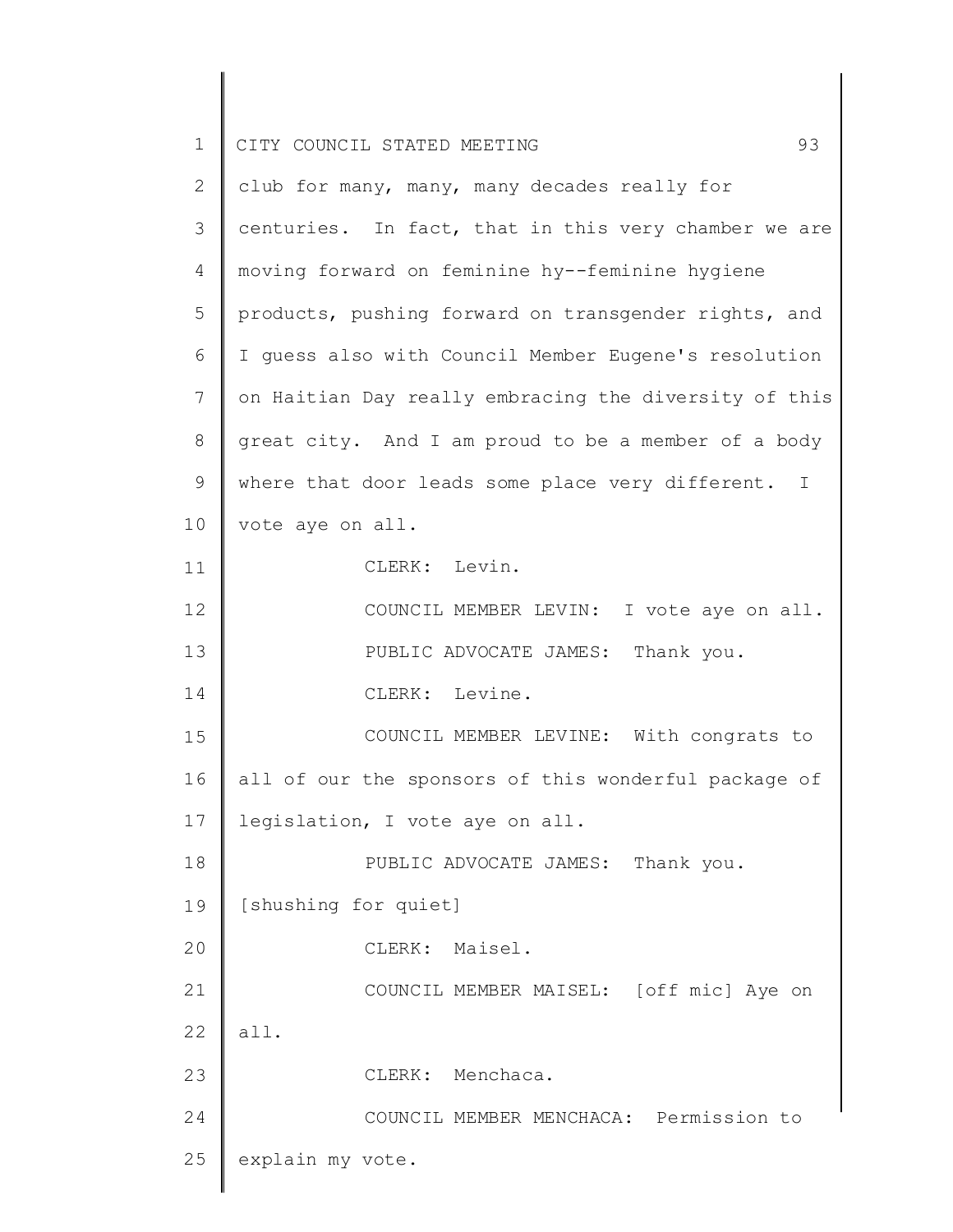2 3 4 5 6 7 8 9 10 11 12 13 14 15 16 17 18 19 20 21 22 23 24 25 PUBLIC ADVOCATE JAMES: Yes. COUNCIL MEMBER MENCHACA: I also want to echo my--my congratulations to all members with legislation packages today-- PUBLIC ADVOCATE JAMES: [interposing] [shushing for quiet] COUNCIL MEMBER MENCHACA: --specifically gender neutral single occupant bathrooms, and our feminine hygiene package of legislation. This is what happens when people are representing our communities in our legislative bodies, and so I just want to give a shout out to Julissa Ferreras-Copeland, Council Member and Council Member Dromm for leading the way in representing our--our community, and --and for anyone out there listening and watching this happen, you can be here to doing the good work as we continue to make this Council a very diverse Council. Thank you and congratulations to everybody. PUBLIC ADVOCATE JAMES: Thank you. CLERK: Mendez. COUNCIL MEMBER MENDEZ: I'd like to vote aye, and I'd like to explain who is sitting next to me. PUBLIC ADVOCATE JAMES: Yes.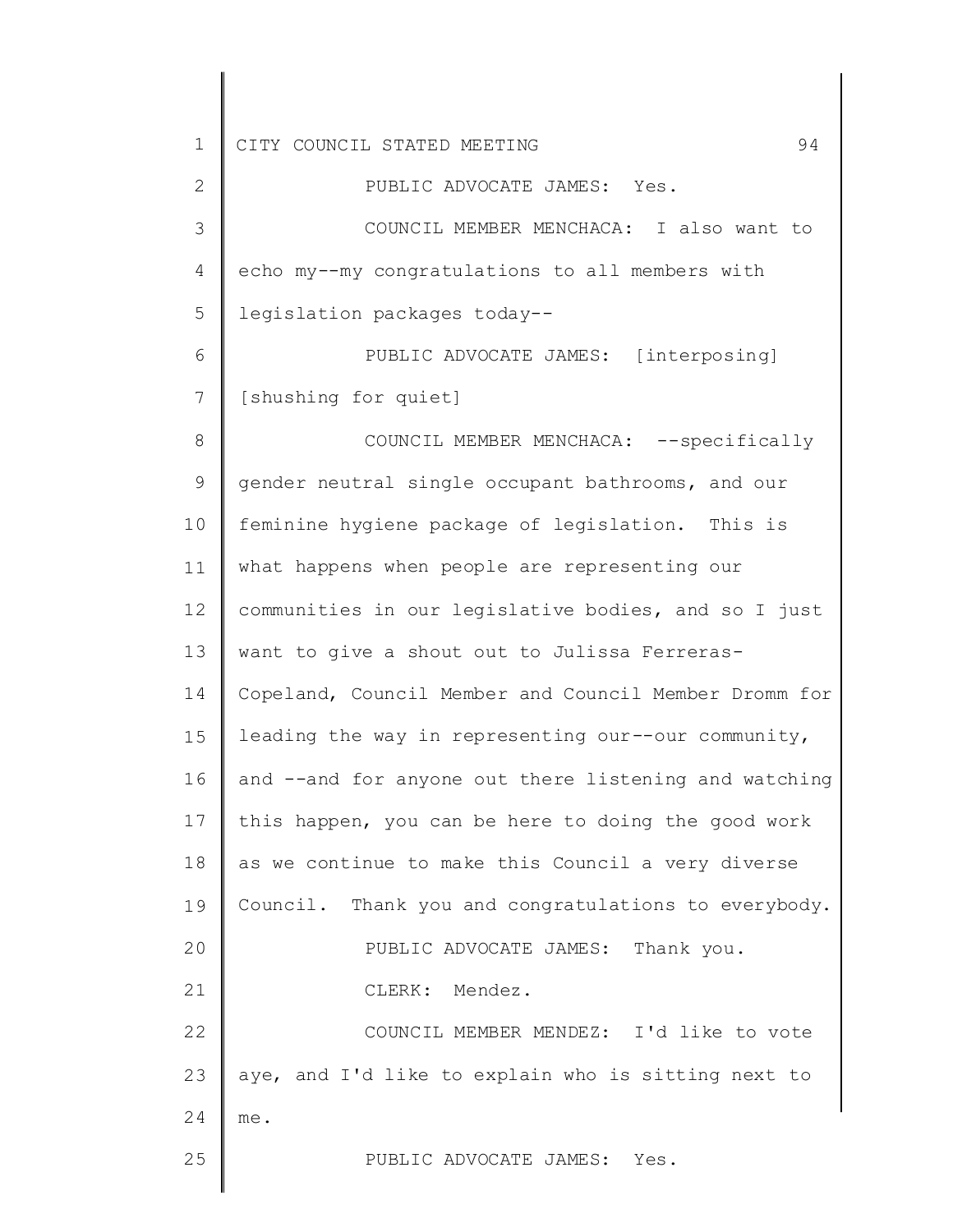2 3 4 5 COUNCIL MEMBER MENDEZ: Thank you, Madam Public Advocate. My colleagues, today, I have Maureen Goodall, who was my middle-school teacher-- ALFONSO JENKINS: [interposing] [shushing

6 for quiet]

7 8 9 10 11 12 13 14 15 16 17 18 19 20 21 22 COUNCIL MEMBER MENDEZ: --and she was the first adult that I came out to, and she just retired after 39 years as a public school teacher, but-- [cheers/applause]--she's also a feminist, and when we were kids in middle-school, she used to let us come in early into a classroom and read her Ms. Magazine, and developed a--helped us develop a political consciousness. I remember having a conversation where she was telling us why the--the pardon of the Vietnam draft dodgers were important. That happened in her classroom before school hours. So thank you for everything, and when I came out I knew I would have one supportive adult and she was--has always been there for me. Thank you. PUBLIC ADVOCATE JAMES: Thank you. [applause]

CLERK: Miller.

24 COUNCIL MEMBER MILLER: I vote aye on

25 all.

23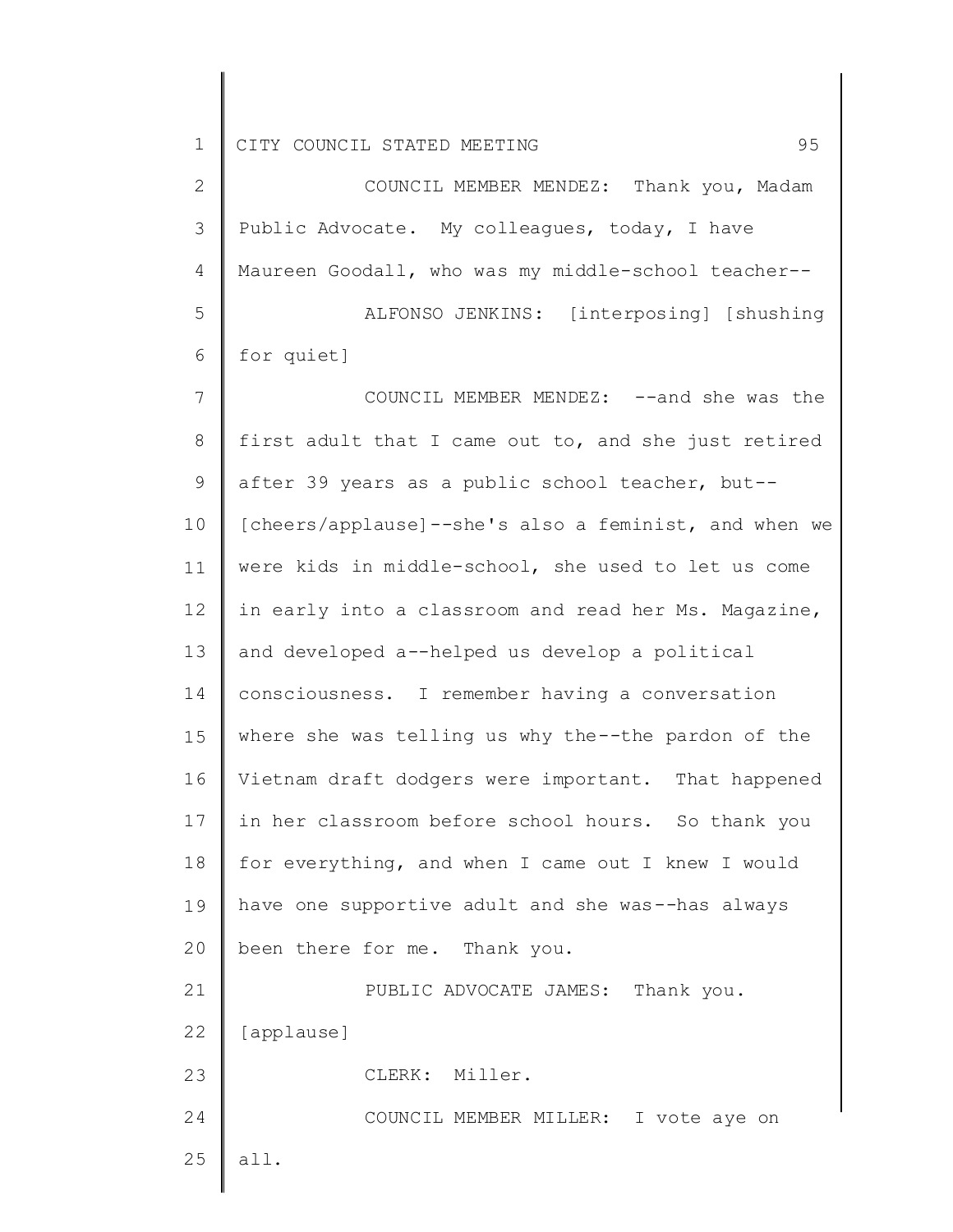1 2 3 4 5 6 7 8 9 10 11 12 13 14 15 16 17 18 19 20 21 22 23 24 25 CITY COUNCIL STATED MEETING 96 CLERK: Palma. COUNCIL MEMBER PALMA: No on 1223, aye on all the rest. ALFONSO JENKINS: Thank you. CLERK: Reynoso. COUNCIL MEMBER REYNOSO: I vote on all and stuff I said to my neighbors and explained it all. PUBLIC ADVOCATE JAMES: Thank you. CLERK: Richards. COUNCIL MEMBER RICHARDS: Permission to explain my vote. PUBLIC ADVOCATE JAMES: Yes. COUNCIL MEMBER RICHARDS: I just want to congratulate Council Member Chin, and my colleague Land Use David Greenfield-- PUBLIC ADVOCATE JAMES: [shushing for quiet] COUNCIL MEMBER RICHARDS: --for all their hard work on the POPS. Congratulations. You did not sacrifice oversight for your community and you ought to be commended for that. I also just want to say thank you to James for always being an officer and a gentleman on the Land Use Committee. He's done such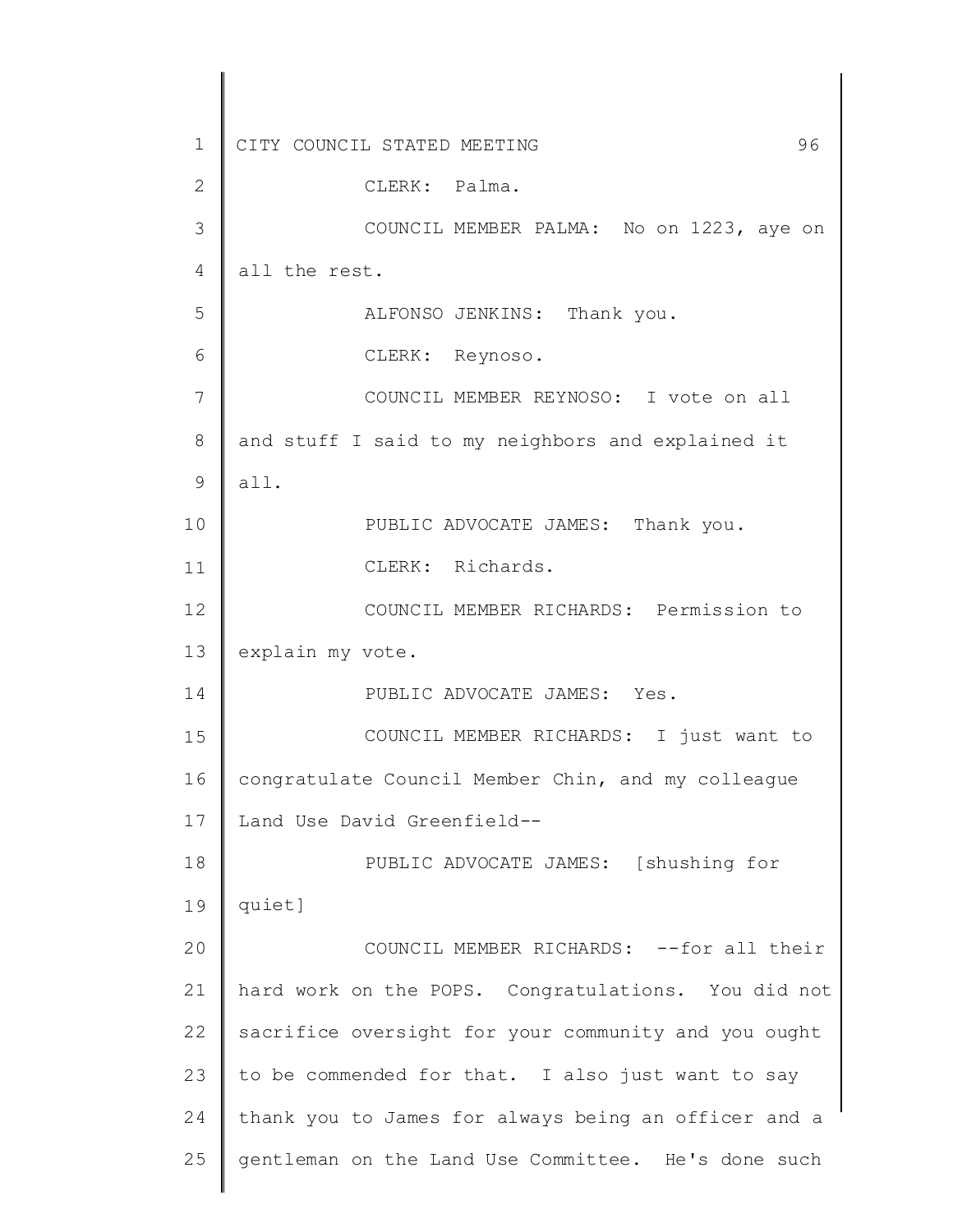| $\mathbf 1$    | 97<br>CITY COUNCIL STATED MEETING                     |
|----------------|-------------------------------------------------------|
| $\mathbf{2}$   | a marvelous job. Always a pleasant voice and a        |
| 3              | pleasant face. Very early on subcommittee morning     |
| $\overline{4}$ | days greeting us and--and welcoming us and making     |
| 5              | sure that everything is on point. So we really thank  |
| 6              | you for your hard work here at the Council and wish   |
| 7              | you God speed. With that, I vote aye on all.          |
| $\,8\,$        | PUBLIC ADVOCATE JAMES: Thank you.                     |
| 9              | CLERK: Rose.                                          |
| 10             | COUNCIL MEMBER ROSE: Permission to                    |
| 11             | explain my vote.                                      |
| 12             | PUBLIC ADVOCATE JAMES: Yes.                           |
| 13             | COUNCIL MEMBER ROSE: I--I want to thank               |
| 14             | James Lloyd for all of the help that he's given to--  |
| 15             | given to me with my pending affordable housing and    |
| 16             | rezoning of the Bay Street Corridor, and I wish him   |
| 17             | God Speed in all of his endeavors on behalf of all of |
| 18             | us, and the United States Navy. And I want to thank   |
| 19             | Julissa Ferreras-Copeland for removing the stigma of  |
| 20             | the Tampon, with that, I want to vote aye on all      |
| 21             | except for Preconsidered Intro 1223. Thank you.       |
| 22             | PUBLIC ADVOCATE JAMES: Thank you.                     |
| 23             | CLERK: Salamanca.                                     |
| 24             | COUNCIL MEMBER SALAMANCA: Permission to               |
| 25             | explain my vote.                                      |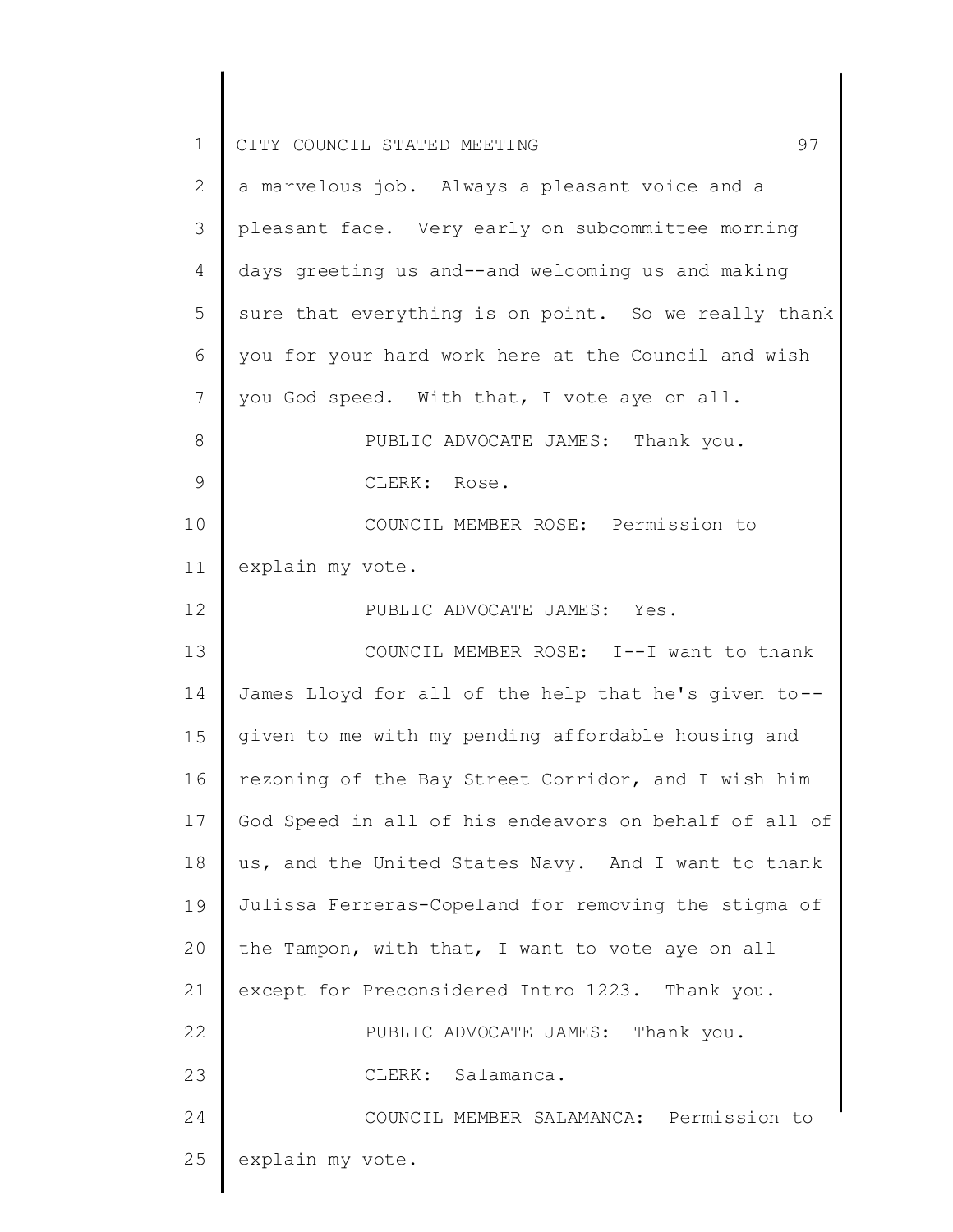1 2 3 4 5 6 7 8 9 10 11 12 13 14 15 16 17 18 19 20 21 22 23 24 25 CITY COUNCIL STATED MEETING 698 PUBLIC ADVOCATE JAMES: Yes. COUNCIL MEMBER SALAMANCA: Thank you, Madam Public Advocate. Today, I will be voting yes on Intro 1223-- PUBLIC ADVOCATE JAMES: [interposing] [shushing for quiet] COUNCIL MEMBER SALAMANCA: --to postpone the effective date of the bag tax. While I voted no on the actual legislation to implement the bag tax due to a number of real concerns I received from across my council district, postponing this local law will allow for the New York State Assembly to continue to listen to concerns and find better solutions that I hope will lead to them eventually overriding this legislation. As I said before, while--while I do not believe that we need to find creative ways--while--while I do believe that we need to find creative ways to alleviate the effects the plastic bags have on our environment, the solution does not fall in requiring our constituents to pay a fee to utilize the convenience of a bag regardless of how small that fee is. I'm grateful that our State Assembly is taking a strong look at this issue, and more specifically I'm thankful that Assembly Speaker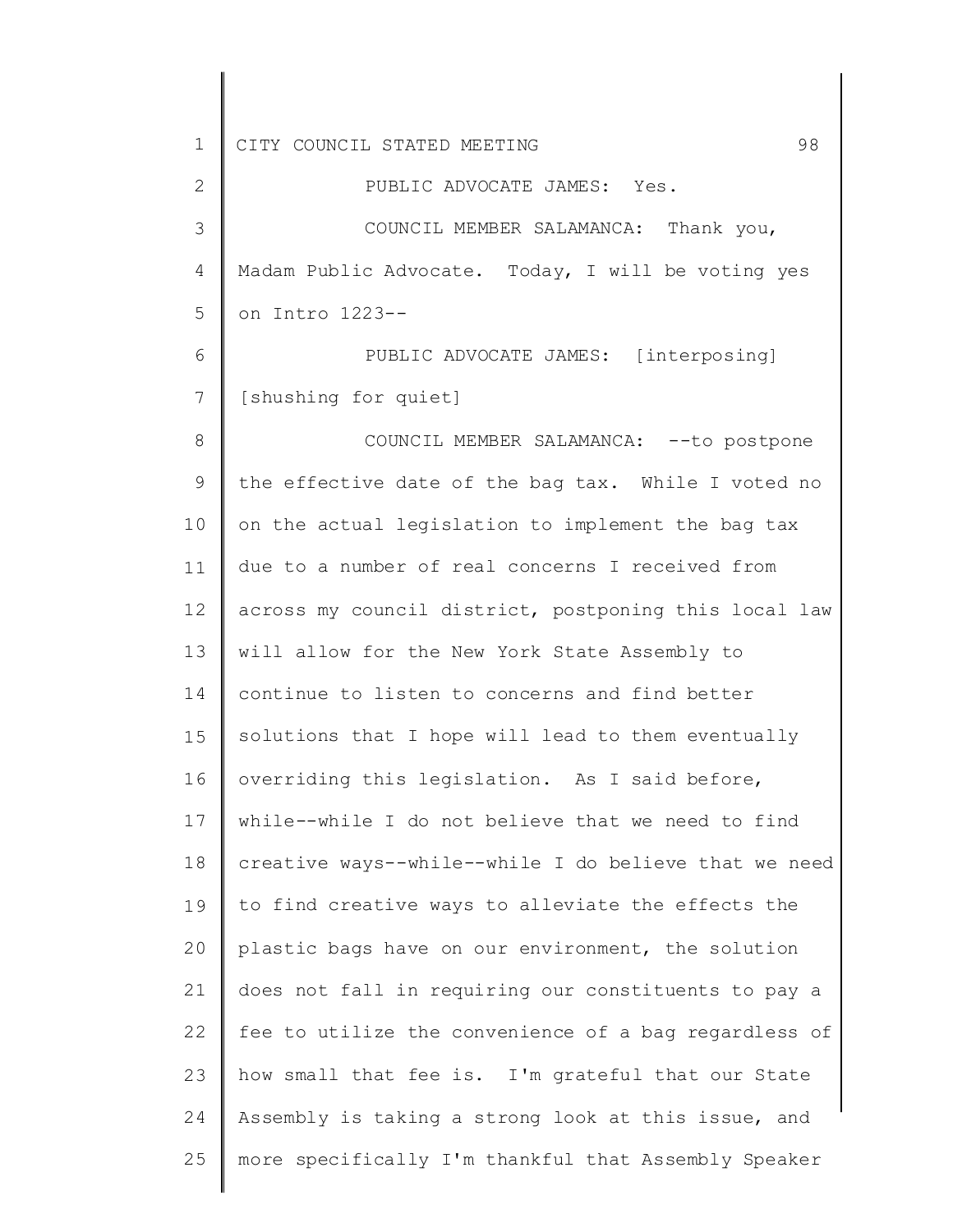| 1              | 99<br>CITY COUNCIL STATED MEETING                     |
|----------------|-------------------------------------------------------|
| 2              | Carl Heastie, and our Speaker Melissa Mark-Viverito   |
| 3              | have taken the lead to call for a postponement so we  |
| $\overline{4}$ | can all work towards the best solution possible in a  |
| 5              | thorough and thoughtful manner. With that, I vote     |
| 6              | aye on all.                                           |
| 7              | PUBLIC ADVOCATE JAMES: Thank you.                     |
| $8\,$          | CLERK: Torres.                                        |
| 9              | COUNCIL MEMBER TORRES: Aye on all.                    |
| 10             | PUBLIC ADVOCATE JAMES: Thank you.                     |
| 11             | CLERK: Treyger.                                       |
| 12             | COUNCIL MEMBER TREYGER: Permission to                 |
| 13             | explain my vote.                                      |
| 14             | PUBLIC ADVOCATE JAMES: Yes.                           |
| 15             | COUNCIL MEMBER TREYGER: So while I again              |
| 16             | commend my colleagues Council Member Chin and Lander  |
| 17             | for--for their very noble goal to reduce plastic      |
| 18             | bags, my issue with the bill was never about the      |
| 19             | timing of its implementation. My issue with the bill  |
| 20             | is that I believe that we need a more progressive     |
| 21             | solution, a more equitable solution that actually     |
| 22             | will phase out plastic bags--based bags, and build    |
| 23             | new industries here in New York that will manufacture |
| 24             | the 21st Century bags that we see are being made      |
| 25             | across the country in California and--and elsewhere.  |
|                |                                                       |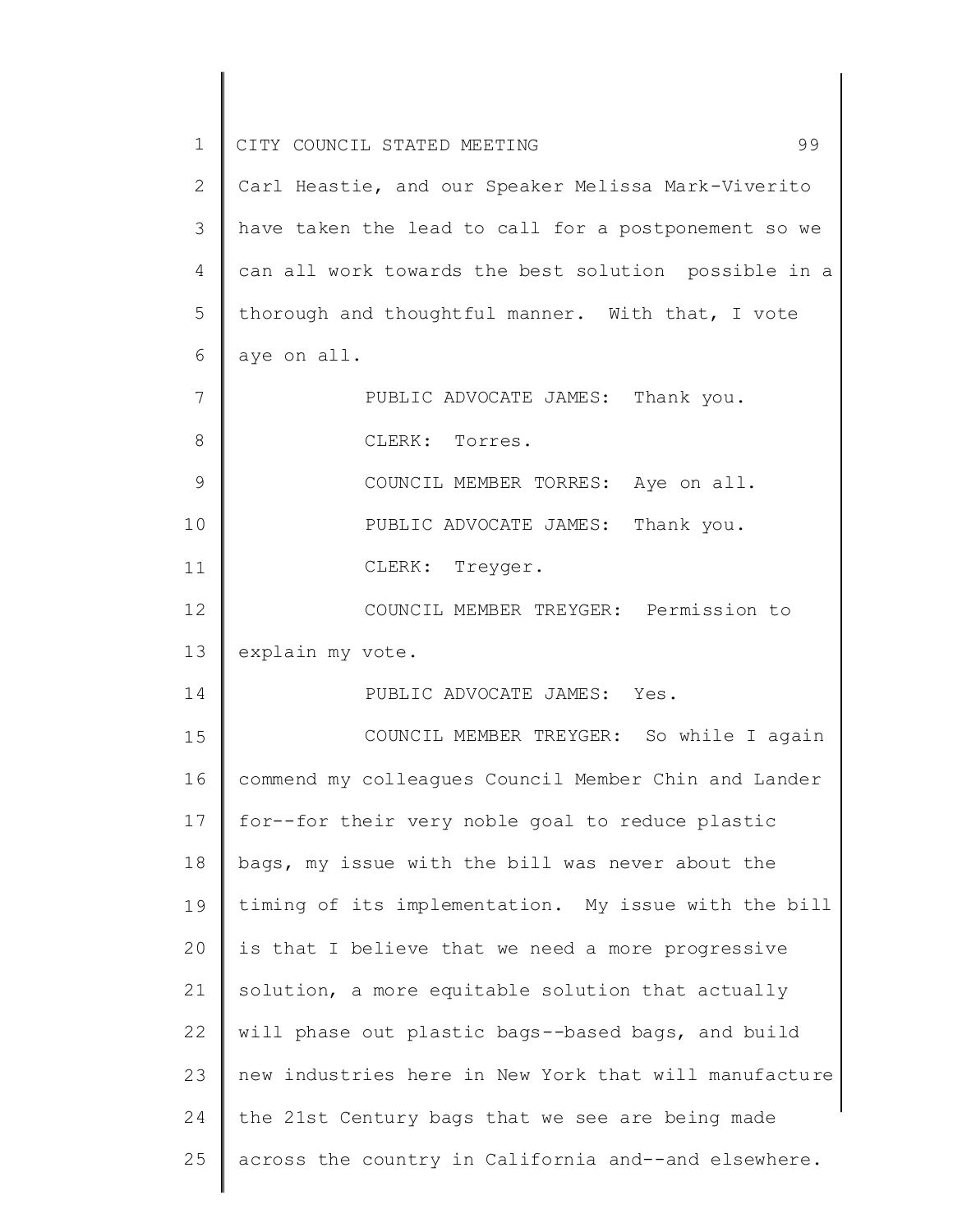|  |  | 1 CITY COUNCIL STATED MEETING |  |  |  |  |  |  |  |
|--|--|-------------------------------|--|--|--|--|--|--|--|
|--|--|-------------------------------|--|--|--|--|--|--|--|

2 3 4 5 6 7 8 9 10 11 12 13 14 15 16 17 18 19 20 21 22 23 24 25 So until then I believe that we still have in- inequities in the City right now where Whole Foods will give people five cents if they bring in their own bag, and we don't have a Whole Foods in every part of New York. So I'm going to vote no on Intro 1223, and I will also commend my colleague Chair Ferreras who--for her fierce--fierce dedication to this issue, and I think that her--her package of legislation demonstrates the impact--the positive impact, great impact of women in leadership roles, and we appreciate your leadership on this. Thank you. I vote aye on the rest except for Intro 1223. PUBLIC ADVOCATE JAMES: Thank you. CLERK: Ulrich. COUNCIL MEMBER ULRICH: Thank you, Madam Public Advocate. I ask for unanimous consent to vote on Land Use items. PUBLIC ADVOCATE JAMES: Yes. COUNCIL MEMBER ULRICH: I vote aye on Land Use items and on the General Order Calendar I vote aye on all with the exception of Preconsidered Reso 1223. PUBLIC ADVOCATE JAMES: Thank you. COUNCIL MEMBER ULRICH: Thank you.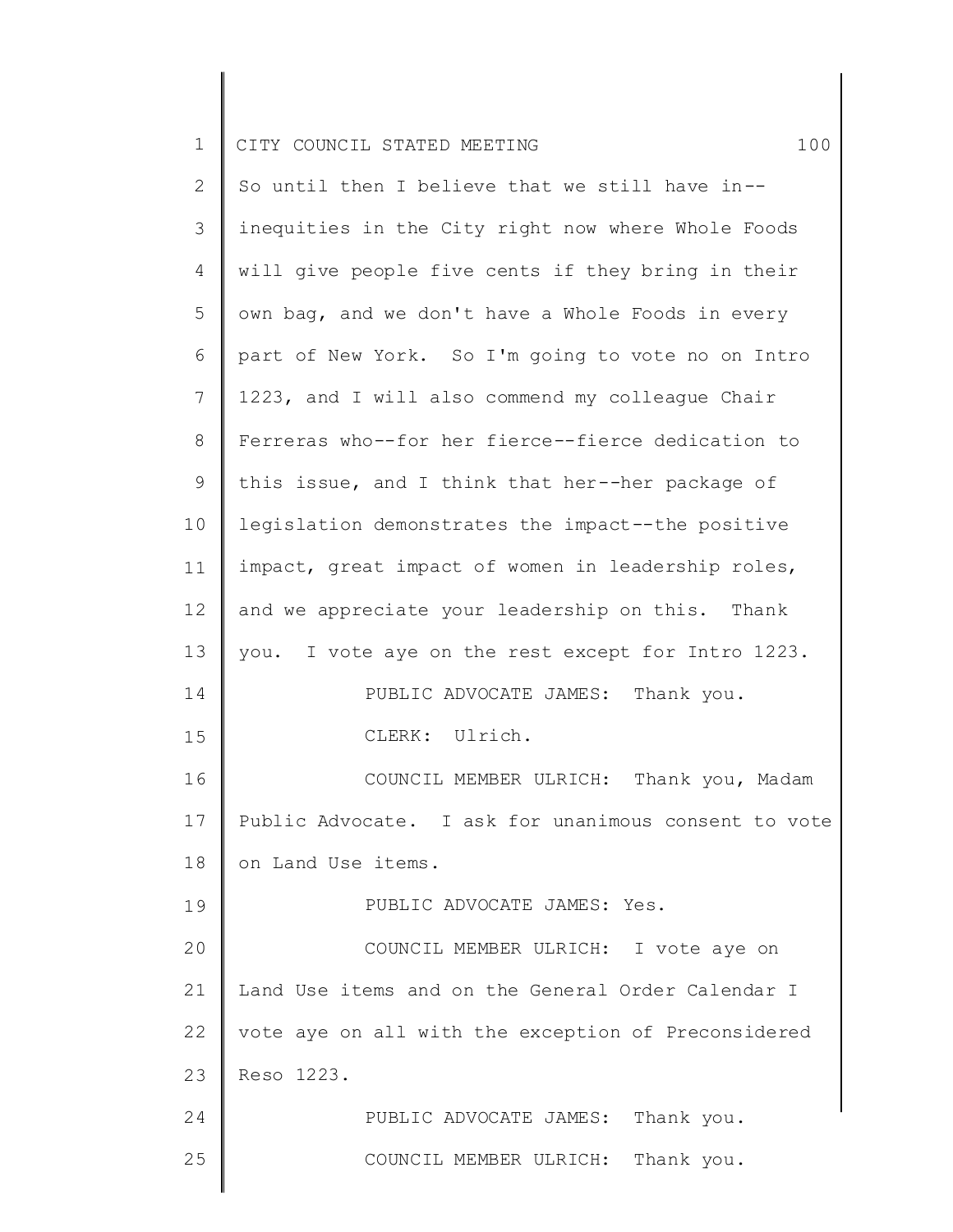1 2 3 4 5 6 7 8 9 10 11 12 13 14 15 16 17 18 19 20 21 22 23 24 25 CITY COUNCIL STATED MEETING 101 CLERK: Vacca. COUNCIL MEMBER VACCA: May I explain my vote. PUBLIC ADVOCATE JAMES: Yes. COUNCIL MEMBER VACCA: Okay, I have to tell-- PUBLIC ADVOCATE JAMES: [interposing] [shushing for quiet] COUNCIL MEMBER VACCA: --I have to tell you something. On 1223, I'm going to vote no because if you vote yes, you extend the fee for October 15th, but I'm against the fee to begin with. So I'm going to vote no, but I understand the members who are voting both ways on this issue. [laughter/applause] PUBLIC ADVOCATE JAMES: [interposing] [shushing for quiet] COUNCIL MEMBER VACCA: I have to say that to be nice, but, you know, I--I really don't understand them sometimes, but I will say that this big fee is something that people on limited income need whether it's now, whether it's October 15th, it's outrageous. I want to thank the Speaker Carl Heastie. I want to thank Senator Simcha Felder, who- my former colleague who really brought this issue to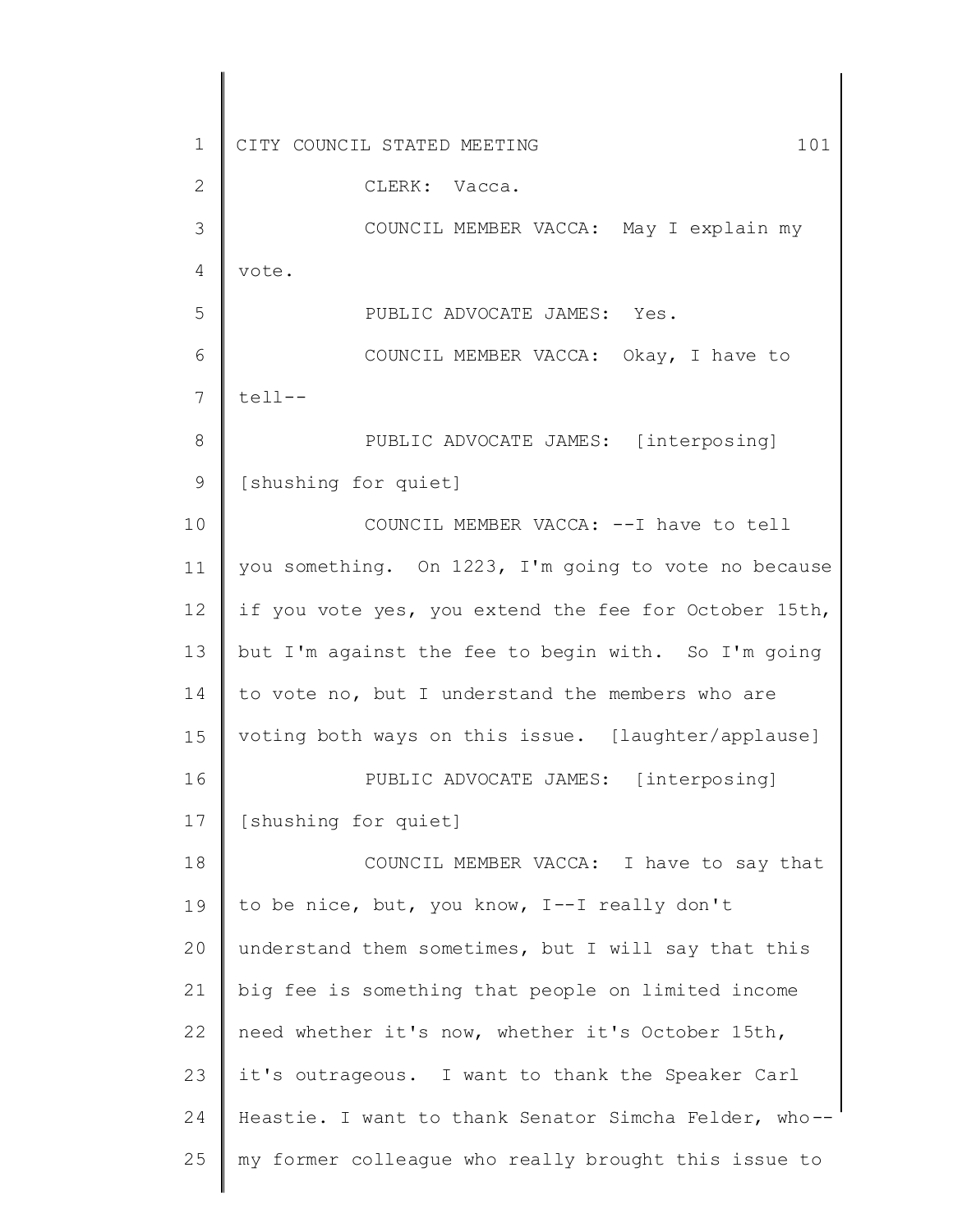| $\mathbf 1$  | CITY COUNCIL STATED MEETING<br>102                    |
|--------------|-------------------------------------------------------|
| $\mathbf{2}$ | light in Albany. I want to thank our Speaker for at   |
| 3            | least getting the extension. What happens between     |
| 4            | now and October 15th? We don't know, and since I      |
| 5            | don't know, I'm voting no on the whole thing. Thank   |
| 6            | you.                                                  |
| 7            | CLERK: Vallone.                                       |
| 8            | COUNCIL MEMBER VALLONE: Aye on all and                |
| 9            | God Speed, James. We'll be praying for your swift     |
| 10           | and speedy recovery and back to us.                   |
| 11           | PUBLIC ADVOCATE JAMES: Thank you.                     |
| 12           | CLERK: Williams.                                      |
| 13           | COUNCIL MEMBER WILLIAMS: I just want to               |
| 14           | thank--Could I be excused to explain my vote?         |
| 15           | PUBLIC ADVOCATE JAMES: Yes.                           |
| 16           | COUNCIL MEMBER WILLIAMS:<br>Thank you very            |
| 17           | much. I just wanted to congratulate all of my         |
| 18           | colleagues in particular Council Member Dromm for his |
| 19           | bill with the transgender--the transgender baths--    |
| 20           | unisex bathrooms for everyone. It's very important    |
| 21           | particularly in this day and age, and particularly    |
| 22           | with what's going on that we move forward and--and    |
| 23           | again, New York City is--is showing the way and       |
| 24           | showing the light. So congratulations and, of         |
| 25           | course, to Council Member Julissa Ferreras. I am a    |
|              |                                                       |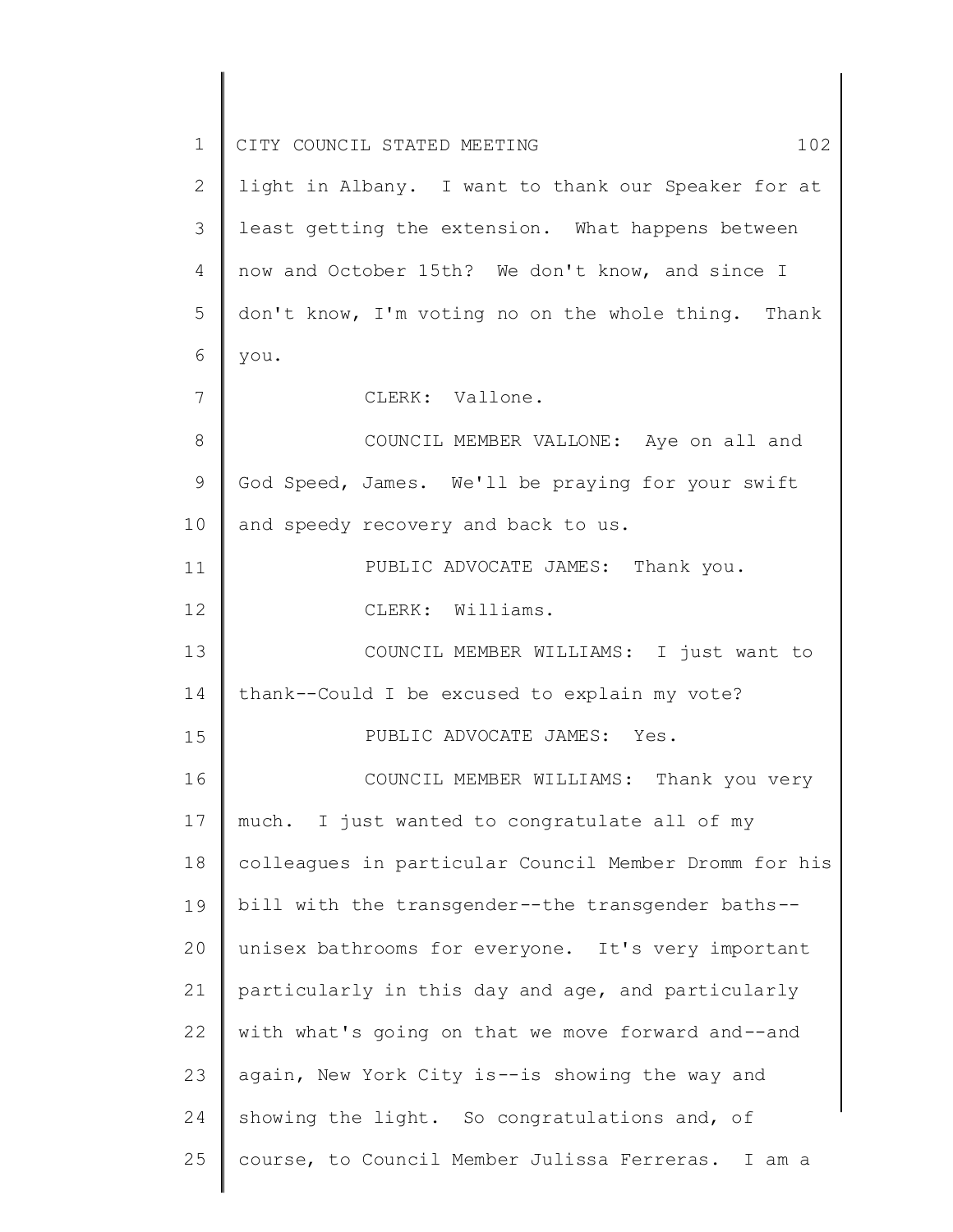| $\mathbf 1$ | 103<br>CITY COUNCIL STATED MEETING                    |
|-------------|-------------------------------------------------------|
| 2           | man so I don't know if I'm as comfortable yet as I    |
| 3           | should be, but I think it's fantastic. What should I  |
| 4           | say? What's the word. Menstrual equity. I said it.    |
| 5           | [laughter] But it's fantastic that you brought it to  |
| 6           | the forefront, and so I want to say congratulations   |
| 7           | on that, and to the Haitian mass in the house--the    |
| 8           | Haitian mass. I want to say [speaking foreign         |
| $\mathsf 9$ | language] Thank you and I vote aye on all.            |
| 10          | PUBLIC ADVOCATE JAMES: Thank you.                     |
| 11          | CLERK: Matteo.                                        |
| 12          | COUNCIL MEMBER MATTEO: No on 1223, no on              |
| 13          | 871-A, yes on the rest.                               |
| 14          | CLERK: Speaker Mark-Viverito.                         |
| 15          | SPEAKER MARK-VIVERITO: [off mic] Aye on               |
| 16          | all. (sic)                                            |
| 17          | PUBLIC ADVOCATE JAMES: Thank you. I                   |
| 18          | urge everyone to sign onto Reso No. 1136 calling upon |
| 19          | the New York State Legislature to pass and the        |
| 20          | Governor to sign Senate 6379 prohibiting individuals  |
| 21          | on the Federal Terror Watch List from obtaining and   |
| 22          | possessing firearms. Without this type of             |
| 23          | legislation, we cannot prevent suspected terrorists   |
| 24          | from obtaining guns, and for this reason I urge all   |
| 25          | of my colleagues to join me by signing onto this      |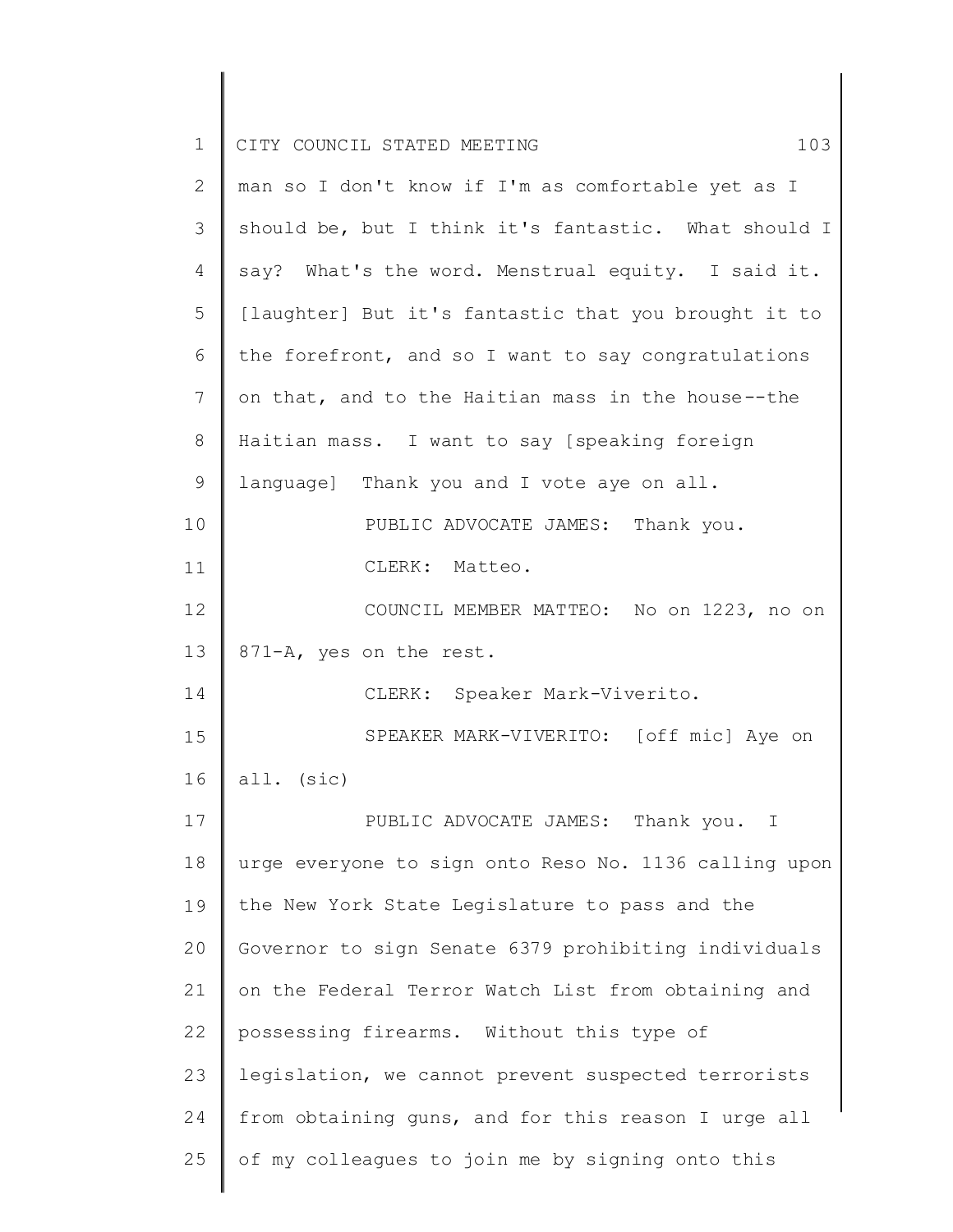| $\mathbf 1$    | CITY COUNCIL STATED MEETING<br>104                   |
|----------------|------------------------------------------------------|
| 2              | resolution. All items on today' General Order        |
| 3              | Calendar were adopted by a vote of 49 in the         |
| 4              | affirmative, 0 negative and 0 abstentions with the   |
| 5              | exception of Intro 1223, which was adopted by a vote |
| 6              | of 38 in the affirmative, 11 negative and 0          |
| $7\phantom{.}$ | abstentions, and Intro 871-A, which was adopted by a |
| 8              | vote of 47 in the affirmative, 2 negative and 0      |
| 9              | abstentions. That's it. Introduction and Reading of  |
| 10             | Bills. [pause]                                       |
| 11             | SPEAKER MARK-VIVERITO: Oh, yeah, all                 |
| 12             | bills are referred to the committee as indicated on  |
| 13             | the Agenda.                                          |
| 14             | PUBLIC ADVOCATE JAMES: Okay, thank you.              |
| 15             | Now, we will begin a discussion of resolutions       |
| 16             | beginning with Resolution 664-A, an amended          |
| 17             | resolution calling upon the United States Congress   |
| 18             | and the New York State Legislature to pass and the   |
| 19             | President of the United States and Governor of the   |
| 20             | State of New York to sign legislation to establish   |
| 21             | October 9th, annually as Haitian Day in recognition  |
| 22             | of the historic contributions of Haitians to the     |
| 23             | United States of America. In addition, Resolution    |
| 24             | 687-A, an amended reso--resolution establishing      |
| 25             | October 9th annually as New York City--City Haitian  |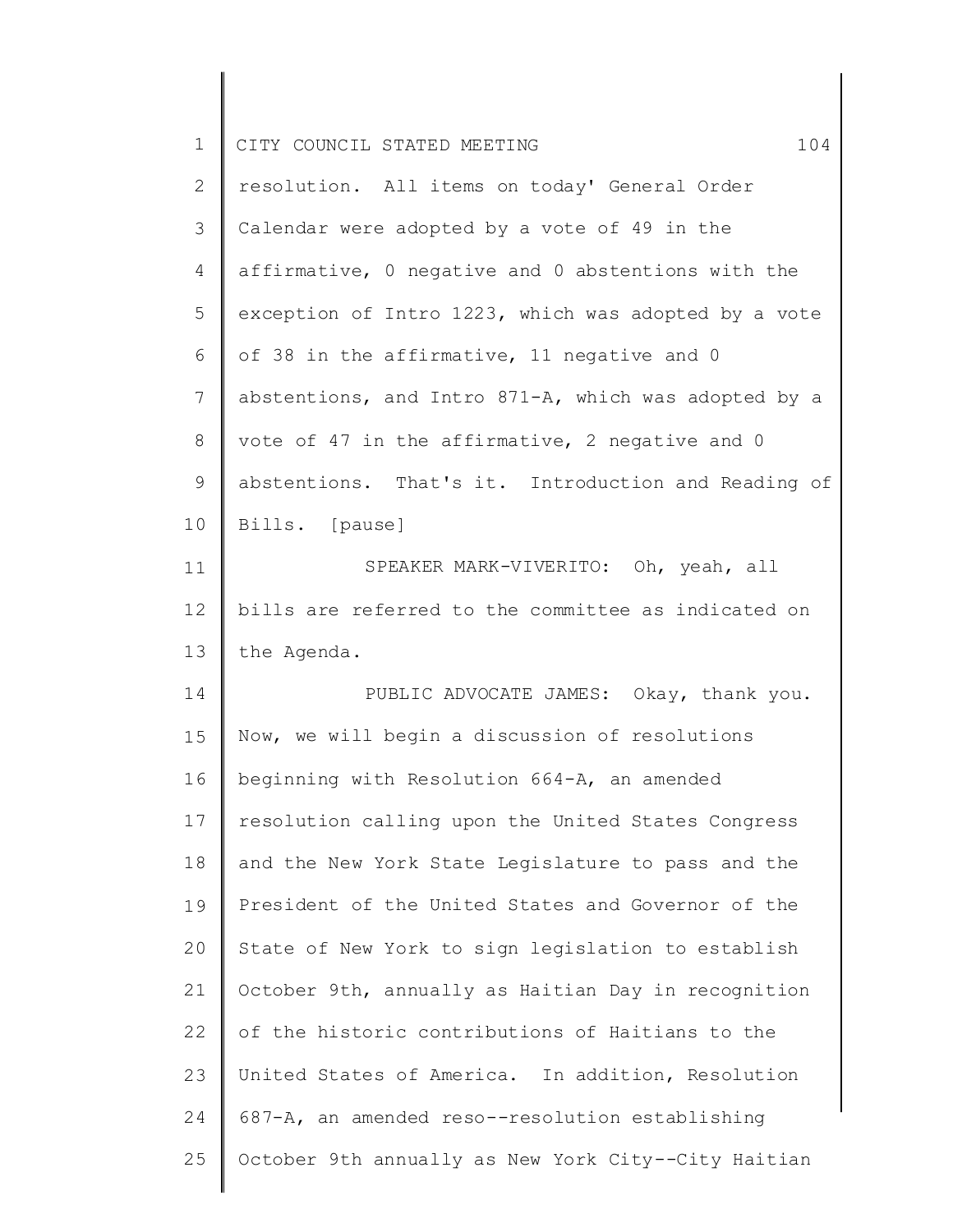| $\mathbf 1$<br>CITY COUNCIL STATED MEETING<br>$\mathbf{2}$<br>Day in recognition of the historic contributions of<br>3<br>the Haitian Diaspora to the City of New York. And<br>$\overline{4}$<br>Resolution 1012-A, an amended resolution<br>5<br>acknowledging the passage by the New York State<br>6<br>Legislature and calling upon the Governor to sign<br>7<br>legislation that amends the tax law to exempt<br>8<br>feminine hygiene products from all state and local<br>$\mathsf 9$<br>sales taxes. Seeing any speakers? Seeing non, all | 105 |
|--------------------------------------------------------------------------------------------------------------------------------------------------------------------------------------------------------------------------------------------------------------------------------------------------------------------------------------------------------------------------------------------------------------------------------------------------------------------------------------------------------------------------------------------------|-----|
|                                                                                                                                                                                                                                                                                                                                                                                                                                                                                                                                                  |     |
|                                                                                                                                                                                                                                                                                                                                                                                                                                                                                                                                                  |     |
|                                                                                                                                                                                                                                                                                                                                                                                                                                                                                                                                                  |     |
|                                                                                                                                                                                                                                                                                                                                                                                                                                                                                                                                                  |     |
|                                                                                                                                                                                                                                                                                                                                                                                                                                                                                                                                                  |     |
|                                                                                                                                                                                                                                                                                                                                                                                                                                                                                                                                                  |     |
|                                                                                                                                                                                                                                                                                                                                                                                                                                                                                                                                                  |     |
|                                                                                                                                                                                                                                                                                                                                                                                                                                                                                                                                                  |     |
|                                                                                                                                                                                                                                                                                                                                                                                                                                                                                                                                                  |     |
| 10<br>of those in favor say aye.                                                                                                                                                                                                                                                                                                                                                                                                                                                                                                                 |     |
| COUNCIL MEMBERS: (in unison) Aye.<br>11                                                                                                                                                                                                                                                                                                                                                                                                                                                                                                          |     |
| 12<br>PUBLIC ADVOCATE JAMES: All those                                                                                                                                                                                                                                                                                                                                                                                                                                                                                                           |     |
| 13<br>opposed? Any abstention? The ayes have it. And now                                                                                                                                                                                                                                                                                                                                                                                                                                                                                         |     |
| general discussion beginning with Council Member<br>14                                                                                                                                                                                                                                                                                                                                                                                                                                                                                           |     |
| 15<br>Barron.                                                                                                                                                                                                                                                                                                                                                                                                                                                                                                                                    |     |
| COUNCIL MEMBER BARRON: P.S. 233 the<br>16                                                                                                                                                                                                                                                                                                                                                                                                                                                                                                        |     |
| Langston Hughes School. It's a wonderful effective<br>17                                                                                                                                                                                                                                                                                                                                                                                                                                                                                         |     |
| 18<br>school located in my district. Under the leadership                                                                                                                                                                                                                                                                                                                                                                                                                                                                                        |     |
| of its Principal Ms. Spellman, the Langston Hughes<br>19                                                                                                                                                                                                                                                                                                                                                                                                                                                                                         |     |
| 20<br>School is flourishing.                                                                                                                                                                                                                                                                                                                                                                                                                                                                                                                     |     |
| 21<br>PUBLIC ADVOCATE JAMES: [interposing]                                                                                                                                                                                                                                                                                                                                                                                                                                                                                                       |     |
| 22<br>[shushing for quiet]                                                                                                                                                                                                                                                                                                                                                                                                                                                                                                                       |     |
| COUNCIL MEMBER BARRON: Teachers have<br>23                                                                                                                                                                                                                                                                                                                                                                                                                                                                                                       |     |
| 24<br>dedicated themselves to improving their students'--                                                                                                                                                                                                                                                                                                                                                                                                                                                                                        |     |
| 25                                                                                                                                                                                                                                                                                                                                                                                                                                                                                                                                               |     |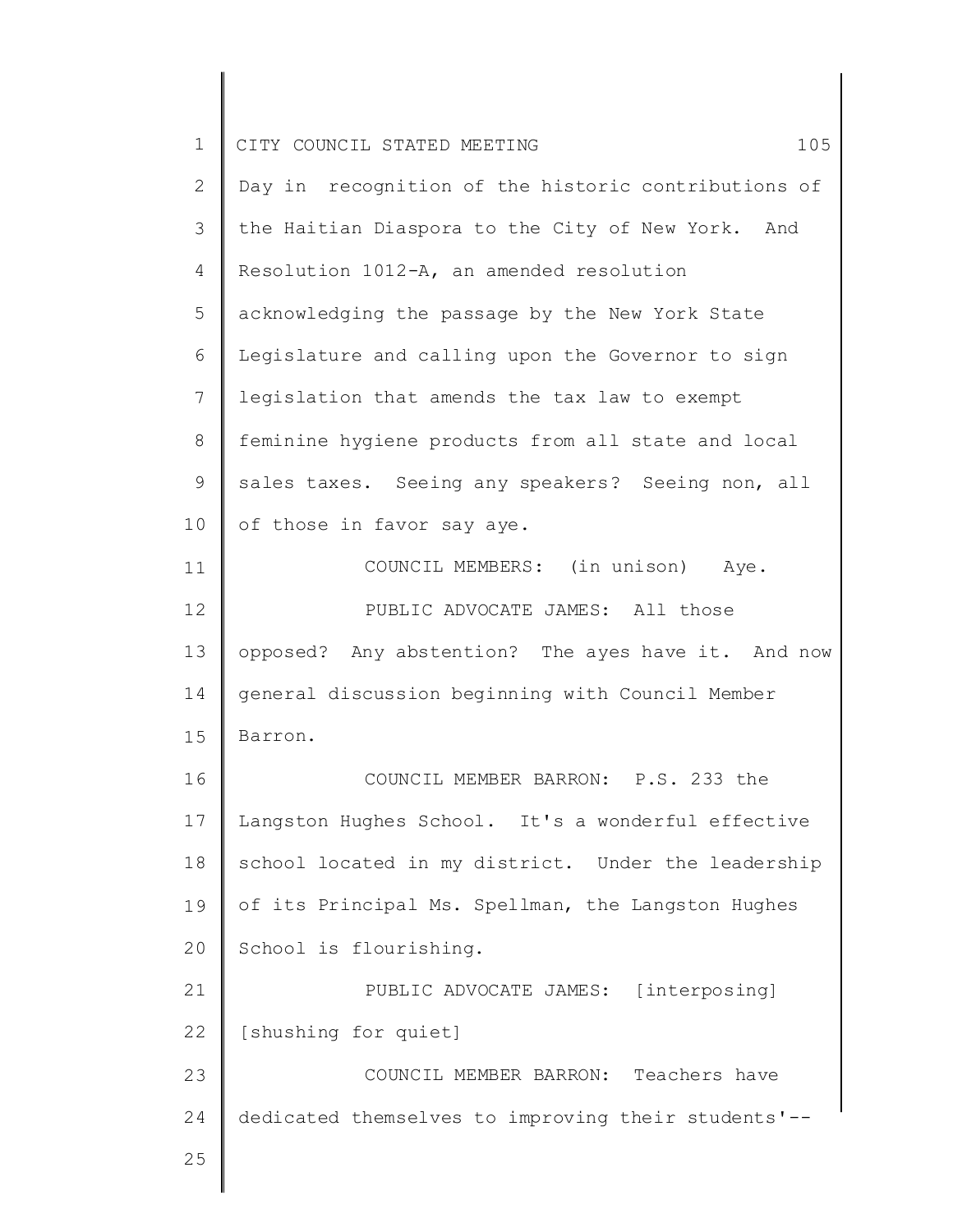2 3 4 5 6 7 8 9 10 11 12 13 14 15 16 17 18 19 20 21 22 23 24 25 PUBLIC ADVOCATE JAMES: [interposing] Council Member, excuse me. We are still in session. Please exit the Chambers quietly. Thank you. COUNCIL MEMBER BARRON: Thank you. PUBLIC ADVOCATE JAMES: I apologize. COUNCIL MEMBER BARRON: Thank you. Under the leadership of Principal Spellman, the school is flourishing. Teachers have dedicated themselves to improving their students' academic performance, and expanding their artistic and athletic exposure. Teachers have written proposals that receive grants for a music program where students learn to play instruments for a full operating video recording studio, and for a full functioning library, and for indoor gardens written by teachers and funded, and they also have an after school dance program. All of this is threatened by the proposed co-location of the charter school to be voted on at the PEP tomorrow. 233 has a large special needs population. The staff has used classroom space to enrich, instruct and counsel students so that they are in a secure environment. PS 233 will lose all of its video studio on the fourth floor, its library on the fourth floor and the counseling rooms on the fourth floor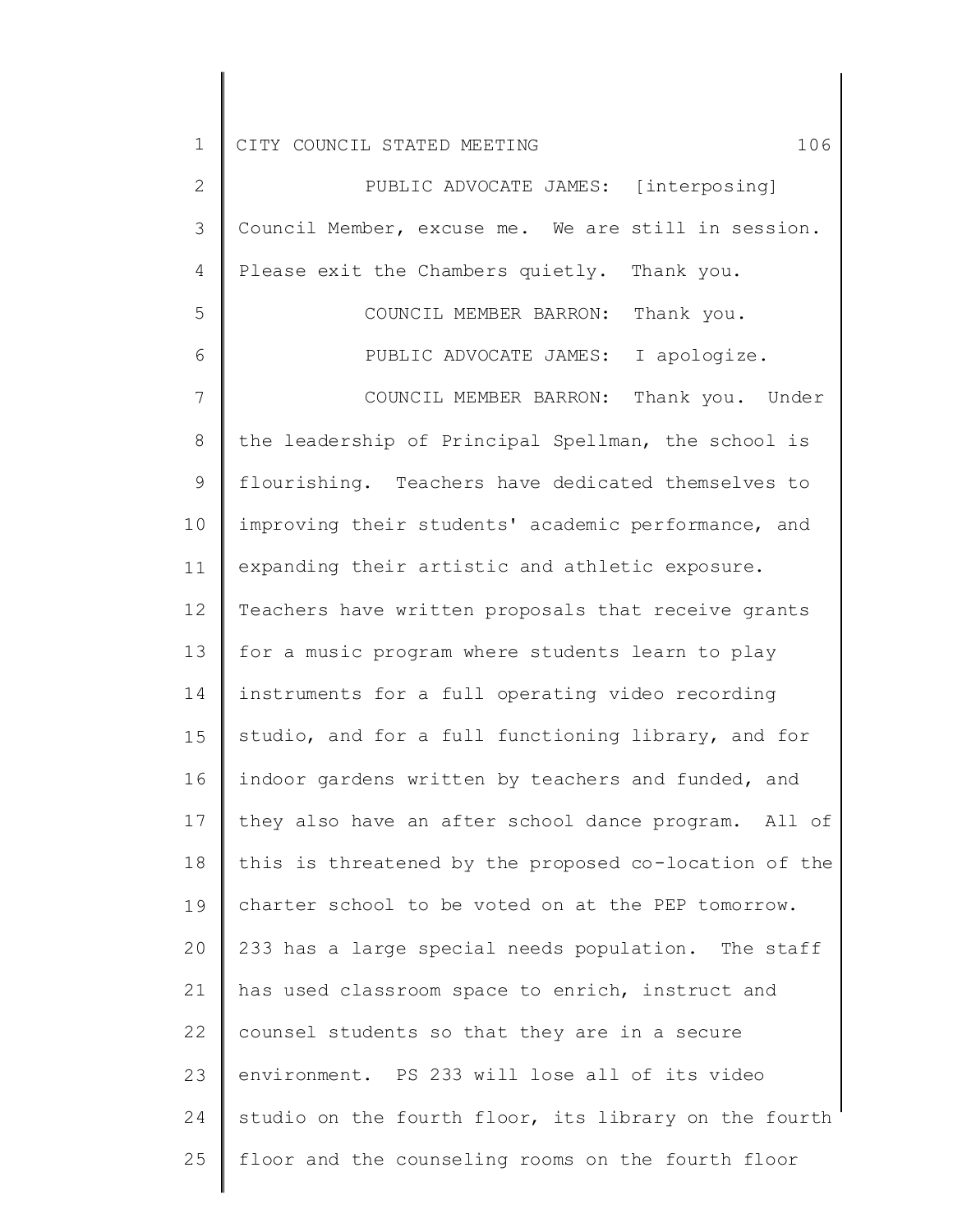2 3 4 5 6 7 8 9 10 11 12 13 14 15 16 17 18 19 20 21 22 23 24 25 with this co-location. So we are opposed to it. It's been vehemently opposed during the time that there's been discussion, and they're calling on the PEP to postpone any co-locations. Secondly, once again Brooklyn, DA Ken Thompson and Judge Chong (sic) have teamed up to deliver another favorite reminder of the miscarriage of justice done to Akai Gurley. They have sentenced a teenager to 19 years to life for a setting a mattress on fire, which unintentionally led to the death of Police Officer Gara. We're seeing that even with a Black DA and Asian Judge, two different rules and interpretations are being applied when it comes to Black lives. DA Thompson recommended 18 years and Judge Chong opted to 19 years even though the widows of that--the widow--the officer's widow called for leniency and quote, "Help that he needs." PUBLIC ADVOCATE JAMES: Council Member could you please-- COUNCIL MEMBER BARRON: I need a few seconds because I got distracted when I-- PUBLIC ADVOCATE JAMES: Okay. COUNCIL MEMBER BARRON: Okay, thank you Madam Public Advocate.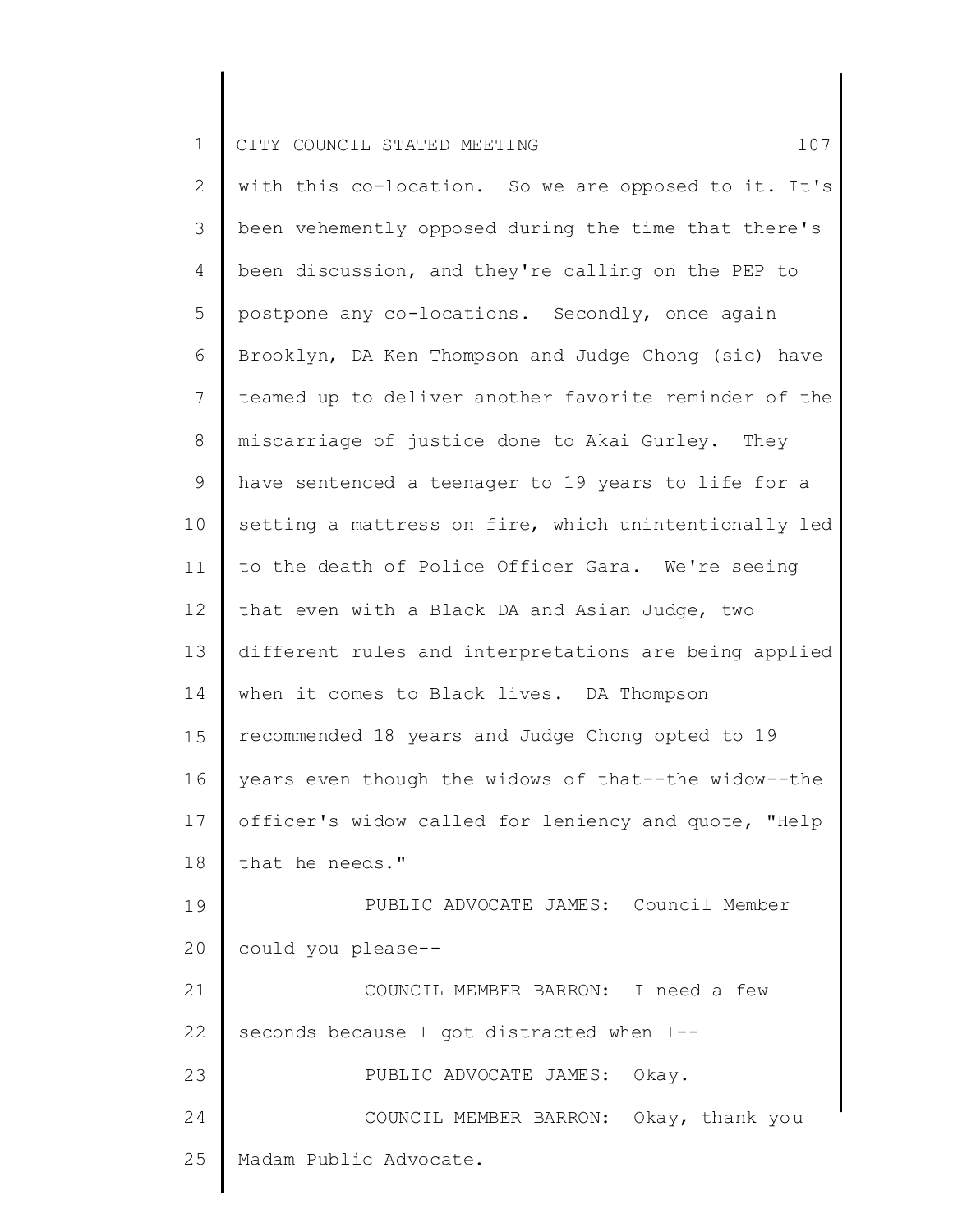| $\overline{2}$ | PUBLIC ADVOCATE JAMES: You're welcome.                |
|----------------|-------------------------------------------------------|
| 3              | COUNCIL MEMBER BARRON: Even though                    |
| $\overline{4}$ | recent psychological data shows that the brain is not |
| 5              | the--the male brain is not fully developed until age  |
| 6              | 23. So we're saying that Officer Liang deliberately   |
| $\overline{7}$ | unholstered his gun, knowingly placed his finger on   |
| 8              | the trigger and recklessly took the life of Akai      |
| $\mathsf 9$    | Gurley, and we're not seeing an equal administration  |
| 10             | of justice when we're looking at a trained officer as |
| 11             | opposed to a developing teenager. Thank you.          |
| 12             | PUBLIC ADVOCATE JAMES: Thank you.                     |
| 13             | Council Member King.                                  |
| 14             | COUNCIL MEMBER KING: Good afternoon,                  |
| 15             | everyone. Today, I rise to ask you for your support   |
| 16             | in being a co-signer of Intro 1221, which will        |
| 17             | address an amend the Administrative Code of the City  |
| 18             | of New York in relationship to raising the minimum    |
| 19             | age to become a firefighter. Today that number is 29  |
| 20             | years of age, but we know 29 years of age doesn't     |
| 21             | necessarily make you the greatest person to be a      |
| 22             | firefighter. But we want to make sure that they       |
| 23             | raise the age to at least 36 of age because of the    |
| 24             | way the process rolls out, if you are not able to     |
| 25             | apply by the age of 29, you are discriminated and     |
|                |                                                       |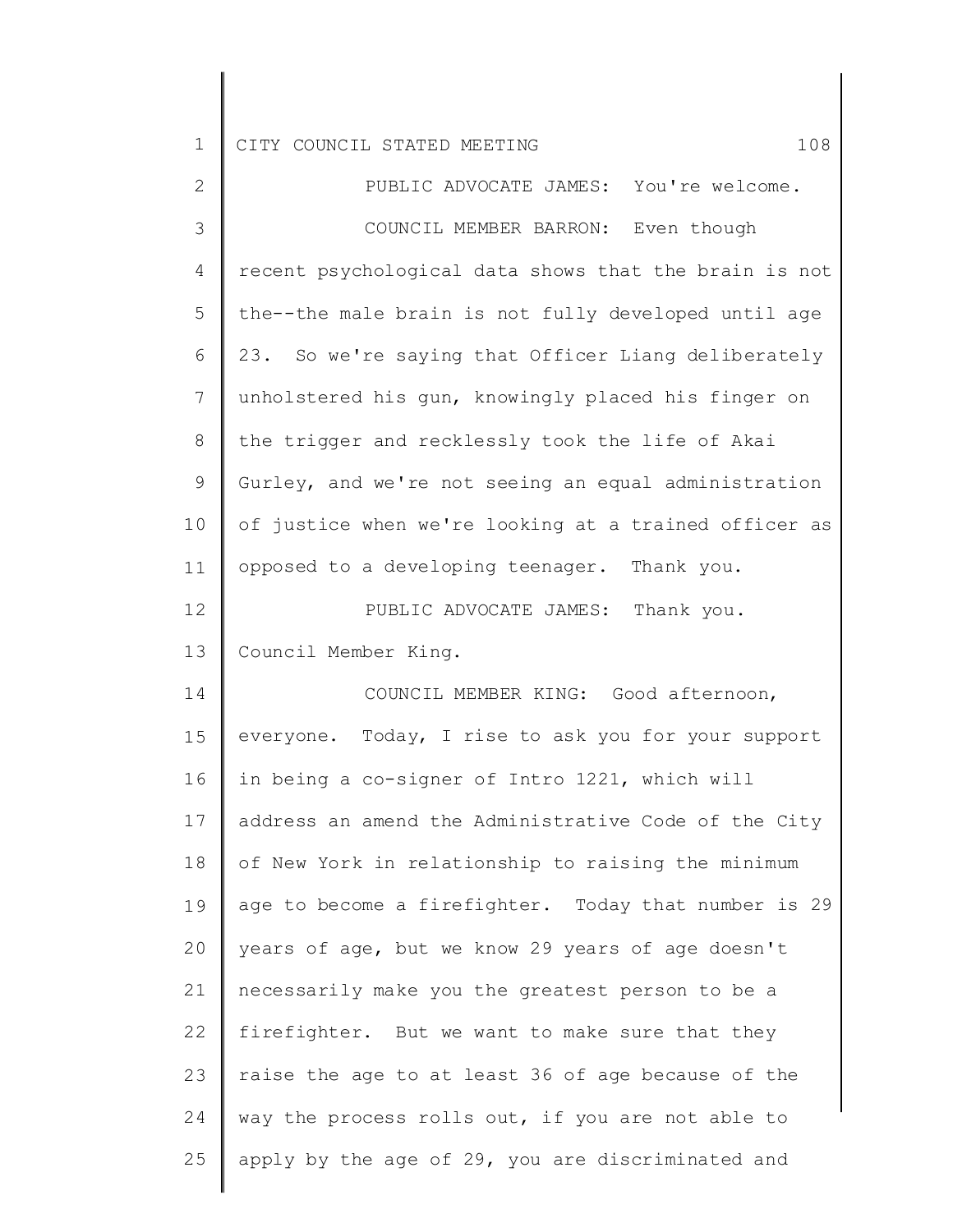| $\mathbf 1$    | 109<br>CITY COUNCIL STATED MEETING                    |
|----------------|-------------------------------------------------------|
| 2              | aged out of being able to apply to be a firefighter.  |
| 3              | As we promoted diversity in the city of New York, we  |
| 4              | need to allow people to be able to apply for a job    |
| 5              | based on their ability to do their job not because of |
| 6              | their age. We have today a better healthcare system.  |
| $\overline{7}$ | People are healthier, they're living a lot            |
| 8              | differently and living a lot better than the 40s and  |
| 9              | 50s and 60s and yes we have 35-year-olds and some 40- |
| 10             | year-olds that are in better shape than some 22-year- |
| 11             | olds. So this is what this law is looking to do.      |
| 12             | I'm asking for your support and help as we improve    |
| 13             | diversity in the Fire Department by giving everybody  |
| 14             | total access to protect and--and serve New York City. |
| 15             | So with that being said, I'm thank you and looking    |
| 16             | for all your support on Intro 1221. Thank you.        |
| 17             | PUBLIC ADVOCATE JAMES: Thank you.                     |
| 18             | Council Member Gentile.                               |
| 19             | COUNCIL MEMBER GENTILE: Today, I join my              |
| 20             | colleagues Jumaane Williams, and Barry Grodenchik     |
| 21             | along with Brooklyn Borough President Eric Adams in   |
| 22             | introducing a groundbreaking important piece of       |
| 23             | legislation. It's legislation that not only protect   |
| 24             | the neighborhoods, but also protects the people who   |
| 25             | are often in danger when living in substandard,       |
|                |                                                       |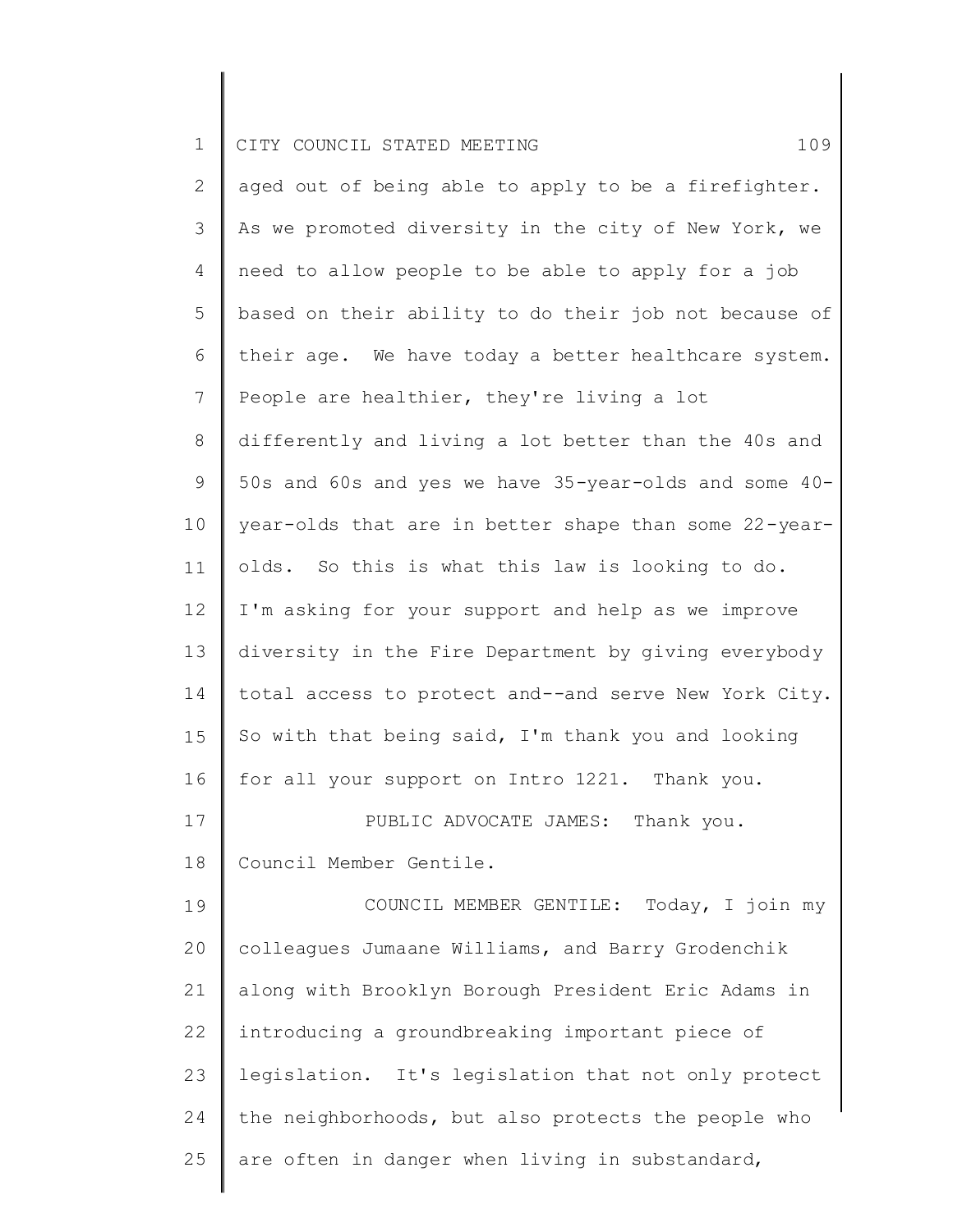1 CITY COUNCIL STATED MEETING 110

2 3 4 5 6 7 8 9 10 11 12 13 14 15 16 17 18 19 20 21 22 23 24 25 subdivided illegal units that are small and have shoddy construction. One such structure caused a death and 16 injuries in Council Member Williams' district, and we're calling this bill Intro 1281, the Aggravated Illegal Conversions Bill. In short, this bill will deter the building of these illegal subdivided units, which are built for maximum profit in every inch of the building. It would do so by fining any structure with three or more illegal subdivisions \$15,000 for each units. These fines upon judgment by the ECB become a lien against the property and if unpaid for one year, the debt can be subject to a lien sale. In addition, if the DOB Commissioner determines that the residents of the building are--are unsafe or in danger in--in some way, the Commissioner has the option to issue a vacate order in conjunction with HPD. And if entry to suspected premises is an issue, then this bill will give you the inspectors, the tools needed to request accesswise. All in all these measures serve as strong deterrents in a first instance and if needed a strong enforcement tool against bad actors. It will send a message that substandard housing is not affordable housing. New York City maybe called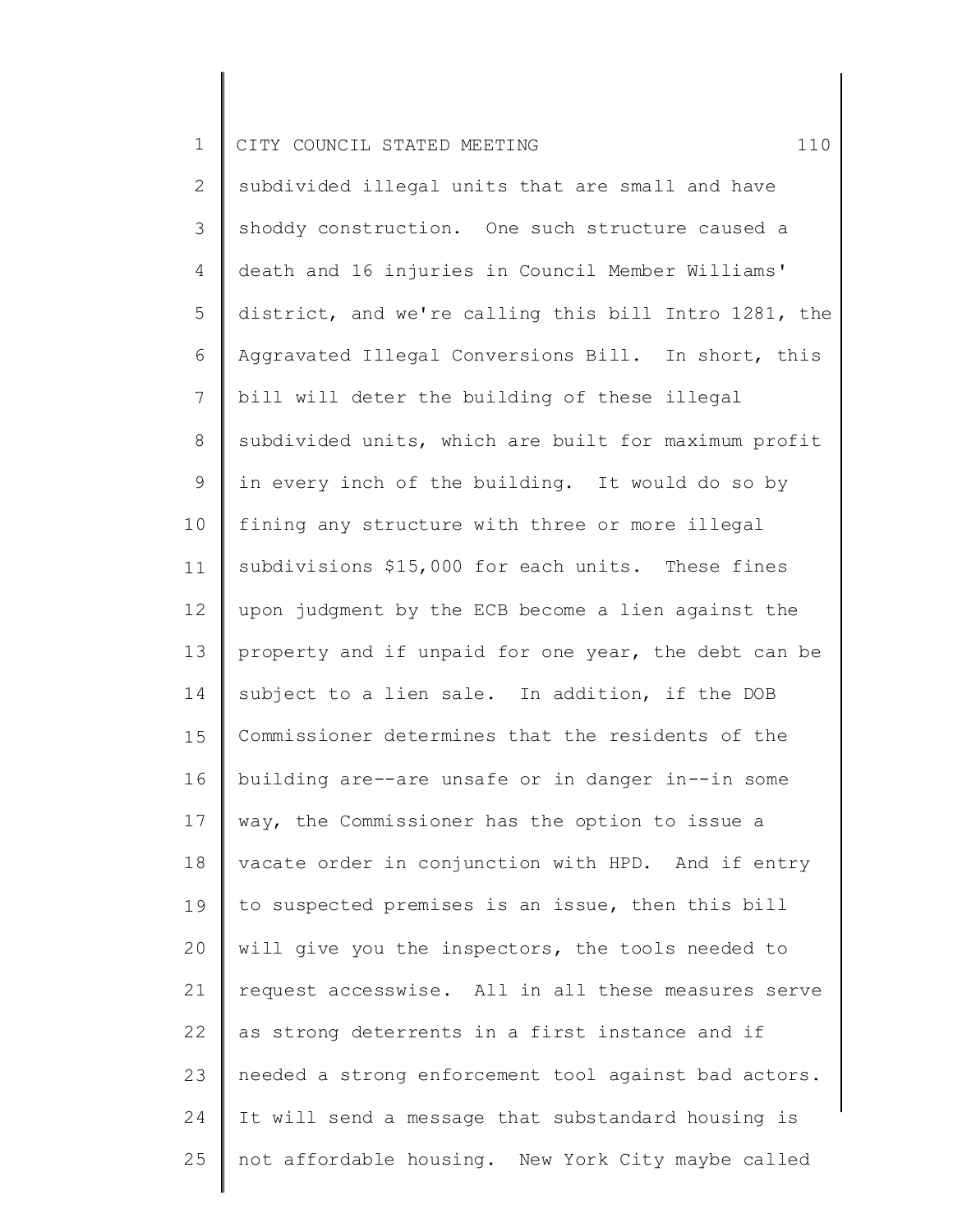1 2 3 4 5 6 7 8 9 10 11 12 13 14 15 16 17 18 19 20 21 22 23 24 25 CITY COUNCIL STATED MEETING 111 the Big Apple, but we declared today with this bill that we will not tolerate bad apples. Please review and sign onto Intro 1218. Thank you. PUBLIC ADVOCATE JAMES: Thank you. Council Member Cumbo. COUNCIL MEMBER CUMBO: [off mic] Thank you. I rise to [on mic] talk about an initiative that began called Art of the Catalyst for Change. This particular initiative was created in order to channel young people's talents and energies to create a movement against gun violence. And that initiatives has culminated into a--an event that's going to happen this Friday at Albee's Square Mall from 3:00 to 8:00 p.m. along with DJ Ralph McDaniels as well as Big Daddy Kane. They will becoming together with the hip-hop community, and all of the 18 different schools that have participated throughout the 51 districts to create a movement against gun violence. So I strongly encourage all of my colleagues to attend. Please support our young people who have created dance routines, have created symphonies, have created theatrical play, have done amazing art to end gun violence in our community and they are just eager for your support and your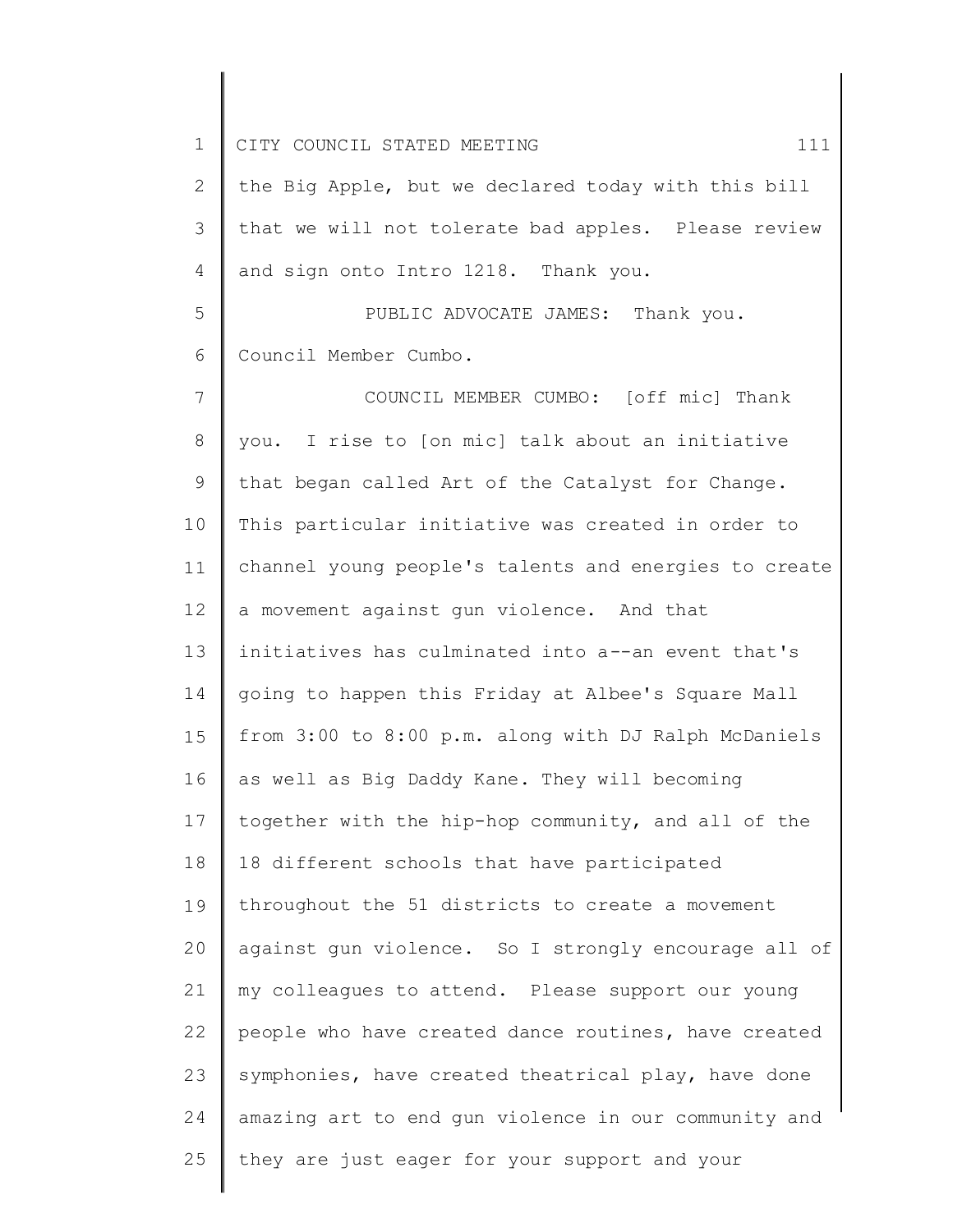| $\mathbf 1$     | CITY COUNCIL STATED MEETING<br>112                    |
|-----------------|-------------------------------------------------------|
| 2               | attention. Again, it's Friday, June 24th from 3:00    |
| 3               | to 8:00 p.m. at Albee Square Mall in Brooklyn, New    |
| 4               | York. Thank you.                                      |
| 5               | PUBLIC ADVOCATE JAMES: Old school Big                 |
| 6               | Daddy Kane. Council Member Steven Levine.             |
| $7\phantom{.0}$ | COUNCIL MEMBER LEVIN: Thank you very                  |
| 8               | much, Madam Public Advocate. I just want to also      |
| 9               | acknowledge our Land Use staff member James Lloyd and |
| 10              | he embarks on active duty in the U.S. Navy and I wish |
| 11              | well and a safe return. Thank you.                    |
| 12              | PUBLIC ADVOCATE JAMES: And lastly,                    |
| 13              | Council Member Williams.                              |
| 14              | COUNCIL MEMBER WILLIAMS: Thank you,                   |
| 15              | first. I just wanted to wish everyone a happy         |
| 16              | Caribbean Heritage Month, the Gay and Lesbian Pride   |
| 17              | Month. On the 28th we'll having Caribbean Heritage    |
| 18              | Month here at the Council. We hope to see you at      |
| 19              | 5:30 on the 28th. Yesterday, the Senate rejected two  |
| 20              | background proposals. I'm very, very disappointed in  |
| 21              | that decision. I just would like to say just for      |
| 22              | myself my--my hope that--and sorry to say that it's   |
| 23              | usually Republicans that are pushing back--that they  |
| 24              | no longer send their condolences and prayers.         |
| 25              | They're hollow. They don't mean anything. They had    |
|                 |                                                       |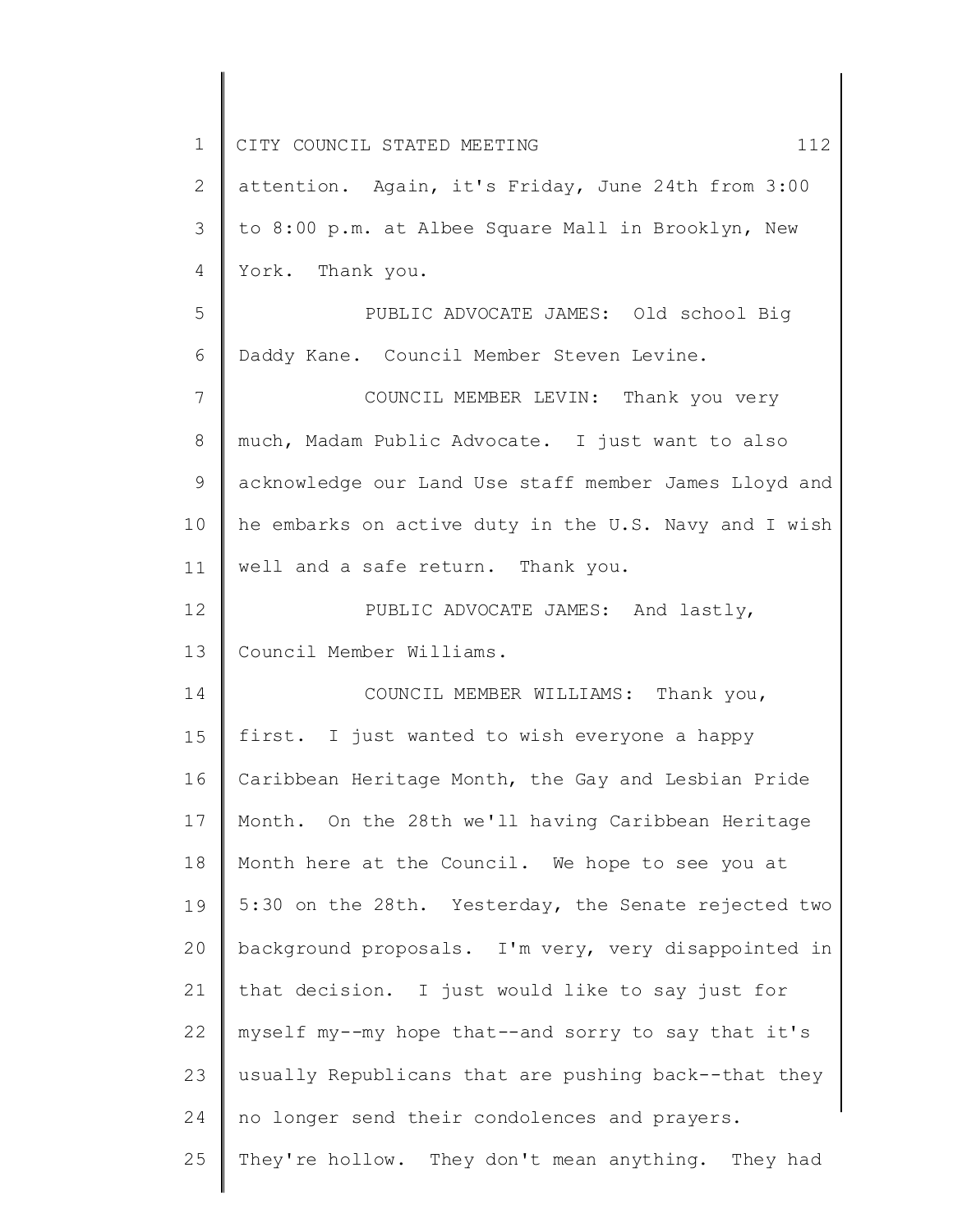| $\mathbf 1$    | 113<br>CITY COUNCIL STATED MEETING                    |
|----------------|-------------------------------------------------------|
| $\overline{2}$ | the ability to make a change, and they refused to.    |
| 3              | They continue to do the NRA's double work in          |
| 4              | continuing to allow this gun violence unabated. I'm   |
| 5              | also introducing two bills, Intro 1226, 311 data and  |
| 6              | video submission bill and Intro 1218 an aggravated    |
| $\overline{7}$ | legal conversion bill with Council Member Vinny       |
| 8              | Gentile, Council Member Grodenchik--Grodenchik.<br>He |
| 9              | spoke about the bill. I'm hoping everyone will sign   |
| 10             | on. The 311 data and video submission bill allows     |
| 11             | photographs to be submitted through 311 online for    |
| 12             | Department of Buildings and HPD complaints such as    |
| 13             | tenant harassment, and to require a notice on city    |
| 14             | website where relevant. The video photos can be       |
| 15             | submitted for complaints including harassment. I      |
| 16             | really think this would help tenants who need a real  |
| 17             | time display of what the problems are. Sometimes      |
| 18             | when inspectors get there, the--the level has changed |
| 19             | what they were complaining about. And in closing I    |
| 20             | just want to thank Brooklyn Borough President --      |
| 21             | Brooklyn Borough President Eric Adams and Council     |
| 22             | Members Gentile and Grodenchik for their work on the  |
| 23             | conversion bill. Just to note, it was specifically    |
| 24             | written not to include basement apartments. I know a  |
| 25             | lot of people are concerned about that. It is--it     |
|                |                                                       |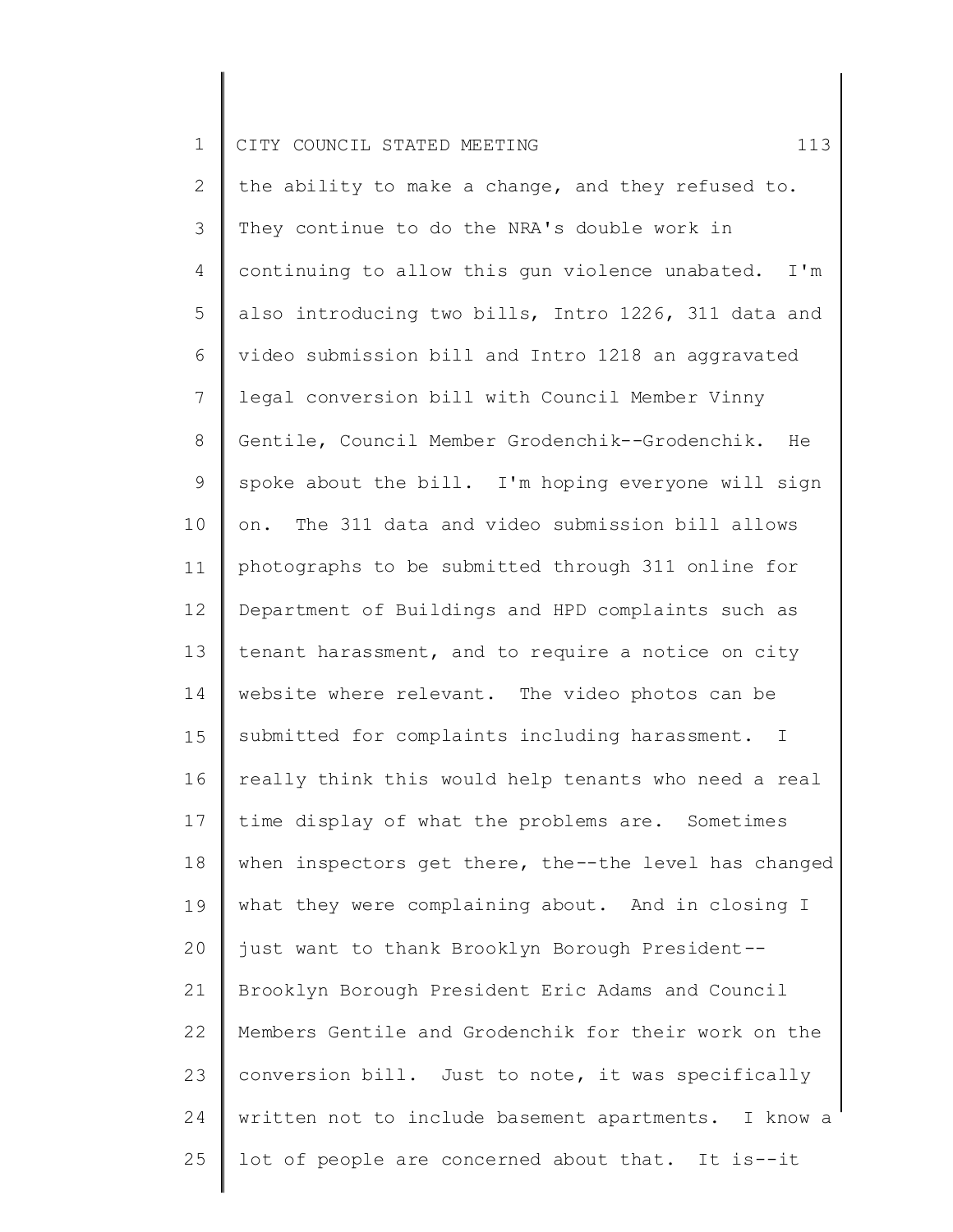| $\mathbf 1$    | CITY COUNCIL STATED MEETING<br>114                    |
|----------------|-------------------------------------------------------|
| $\overline{2}$ | starts with three illegal converted units or more.    |
| 3              | So we're not trying to go after them or someone who   |
| $\overline{4}$ | has a basement apartment. I also want to thank all    |
| 5              | of my interns for their past semester. It was a       |
| 6              | pleasure working with them, and I hope they all go    |
| $7\phantom{.}$ | forward and do amazing things. Amu Conte, Miguel      |
| $8\,$          | Santo, Aretha Cross, Vanessa Ajabite (sp?), John      |
| $\mathsf 9$    | Debanjah, Alexander Burger [bell] Tamar Natale, and I |
| 10             | apologize because I'm sure I butchered a couple of    |
| 11             | their names. But congratulations. I know some of      |
| 12             | them are in the--are with us today. Thank you.        |
| 13             | PUBLIC ADVOCATE JAMES: And the very last              |
| 14             | Council Member Dromm.                                 |
| 15             | COUNCIL MEMBER DROMM: Thank you very                  |
| 16             | much. I almost forgot. Tonight at 5:30 the            |
| 17             | Department of Education will be holding their first   |
| 18             | ever LGBT Pride celebration. This is a huge           |
| 19             | accomplishment, and a huge move forward for LGBT      |
| 20             | teachers, students and--and staff members, and        |
| 21             | anybody who wants to come is invited to come. 5:30    |
| 22             | at Tweed. Thank you.                                  |
| 23             | PUBLIC ADVOCATE JAMES: And let's march                |
| 24             | this Sunday with Pride in Progress and now to close   |
| 25             | our Speaker Melissa Mark-Viverito.                    |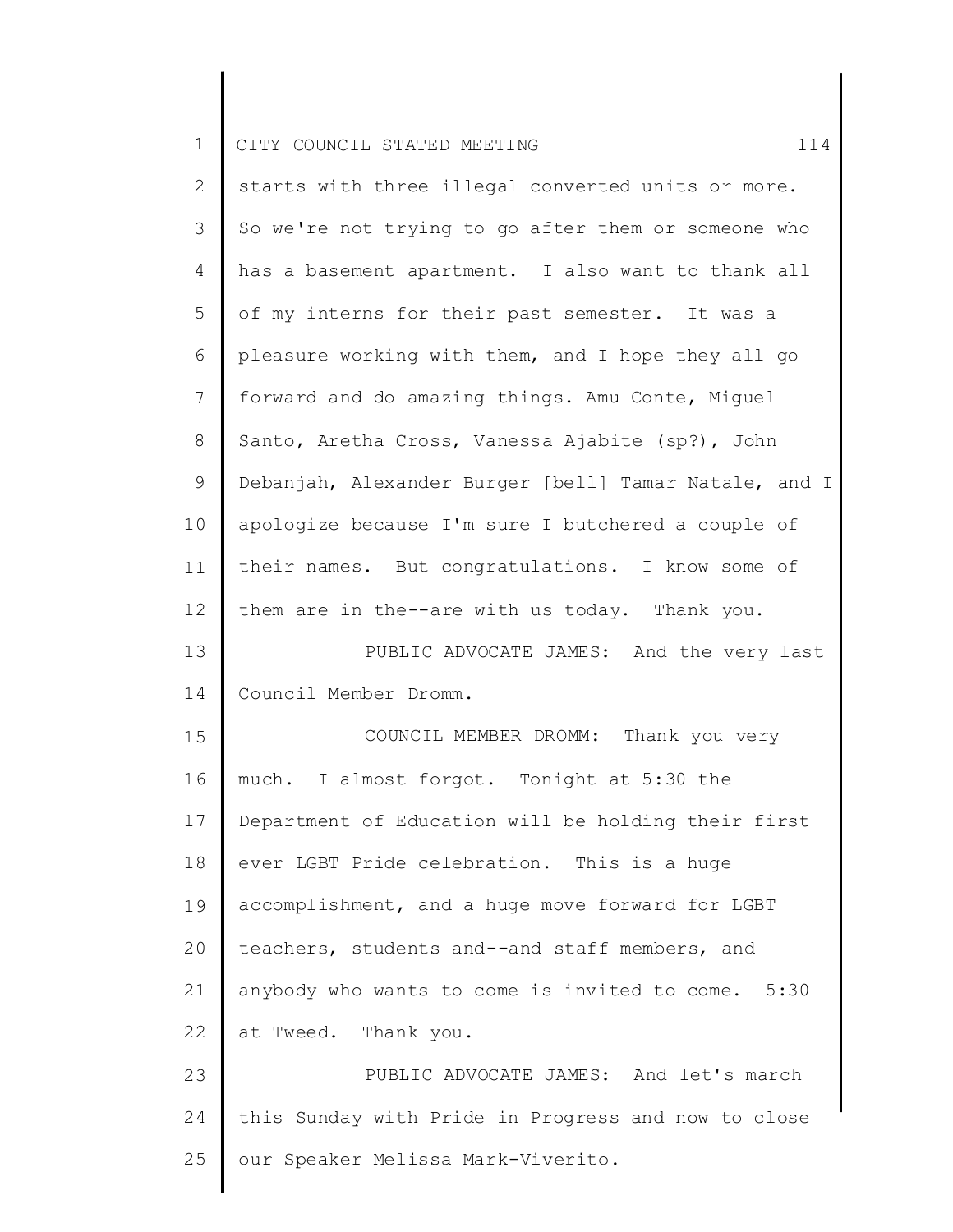CITY COUNCIL STATED MEETING 115

| $\mathbf{2}$ | SPEAKER MARK-VIVERITO: No, I just hope                |
|--------------|-------------------------------------------------------|
| 3            | everyone again--than you all for--for the work that   |
| 4            | we've done today. A lot of good bills that we're      |
| 5            | adopting and also just please let's all get together  |
| $\sqrt{6}$   | and--and march on Sunday at the Gay Pride. I think    |
| 7            | it's very important that we send a very strong united |
| $8\,$        | message, and have a great one everyone. Thank you.    |
| $\mathsf 9$  | [gavel]                                               |
| 10           |                                                       |
| 11           |                                                       |
| 12           |                                                       |
| 13           |                                                       |
| 14           |                                                       |
| 15           |                                                       |
| 16           |                                                       |
| 17           |                                                       |
| 18           |                                                       |
| 19           |                                                       |
| 20           |                                                       |
| 21           |                                                       |
| 22           |                                                       |
| 23           |                                                       |
| 24           |                                                       |
| 25           |                                                       |
|              |                                                       |